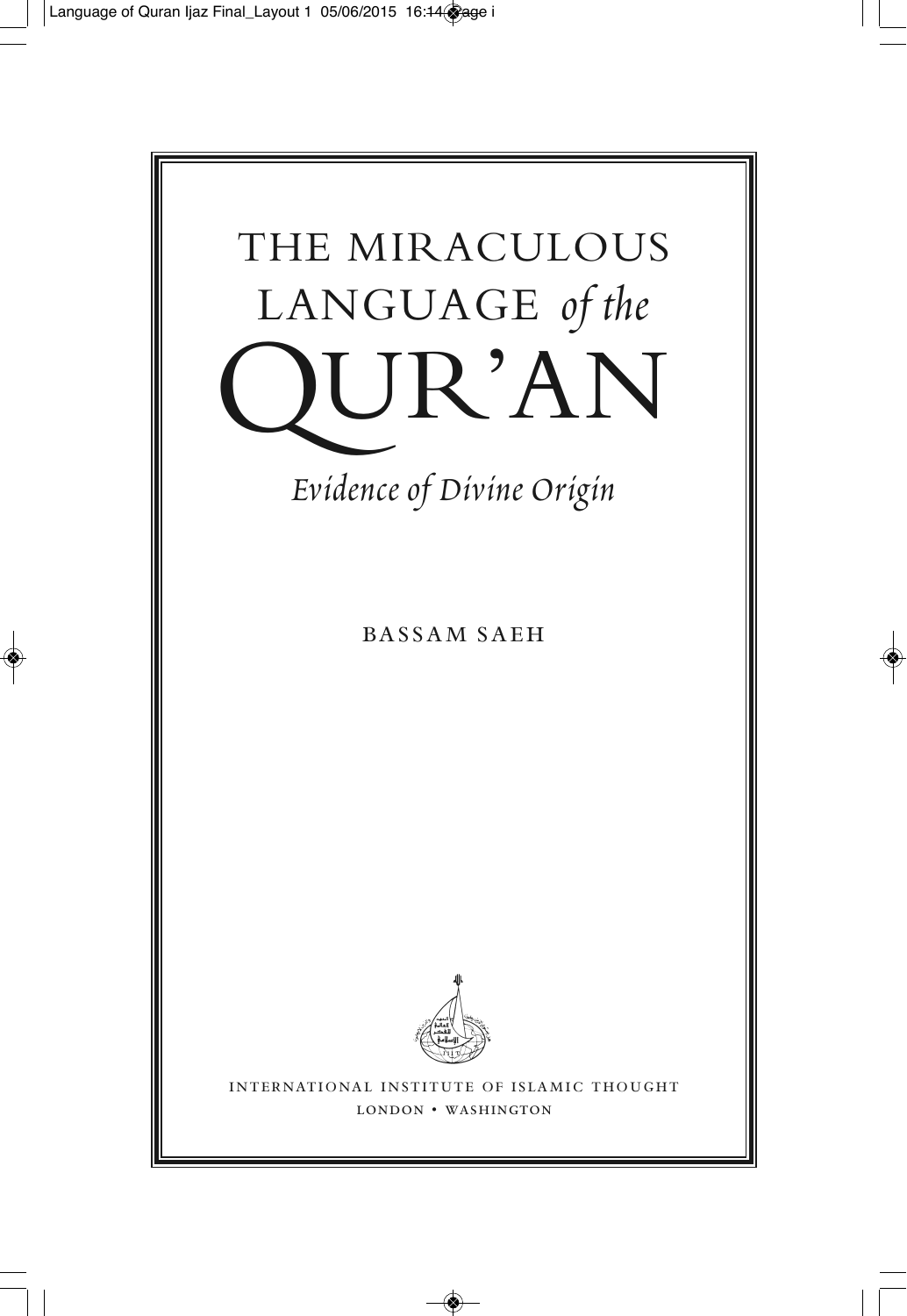### © The International Institute of Islamic Thought 1436AH/2015CE

THE INTERNATIONAL INSTITUTE OF ISLAMIC THOUGHT P.O. BOX 669, HERNDON, VA 22070, USA www.iiit.org

> LONDON OFFICE P.O. BOX 126, RICHMOND, SURREY TW9 2UD, UK www.iiituk.com

*This book is in copyright. Subject to statutory exception and to the provisions of relevant collective licensing agreements, no reproduction of any part may take place without the written permission of the publisher.*

*The views and opinions expressed in this book are those of the author and not necessarily those of the publisher. The publisher is not responsible for the accuracy of URLs for external or third-party internet websites referred to in this publication, and does not guarantee that any content on such websites is, or will remain, accurate or appropriate.*

ISBN 978-1-56564-665-0

Cover design by Sideek Ali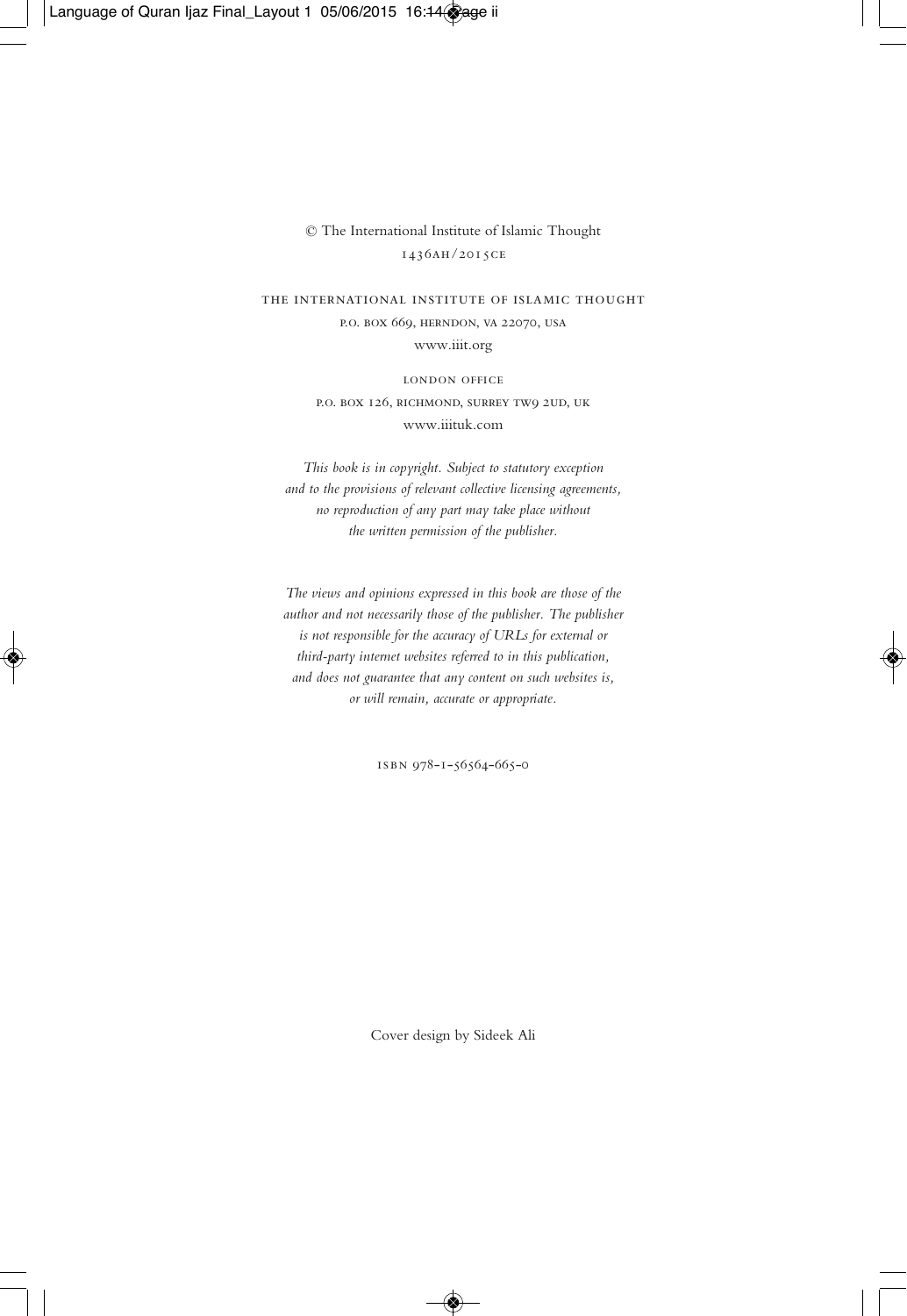# CONTENTS

| $\rm{V}$       |
|----------------|
| vii            |
| Ι              |
| 5              |
| 7              |
| ΙI             |
|                |
| 12             |
| <sup>13</sup>  |
|                |
| 15             |
| 16             |
| 18             |
| 19             |
| 2I             |
| 23             |
| 24             |
| 28             |
| 29             |
| 3 <sub>1</sub> |
| 34             |
| 37             |
| 40             |
| 48             |
| 49             |
|                |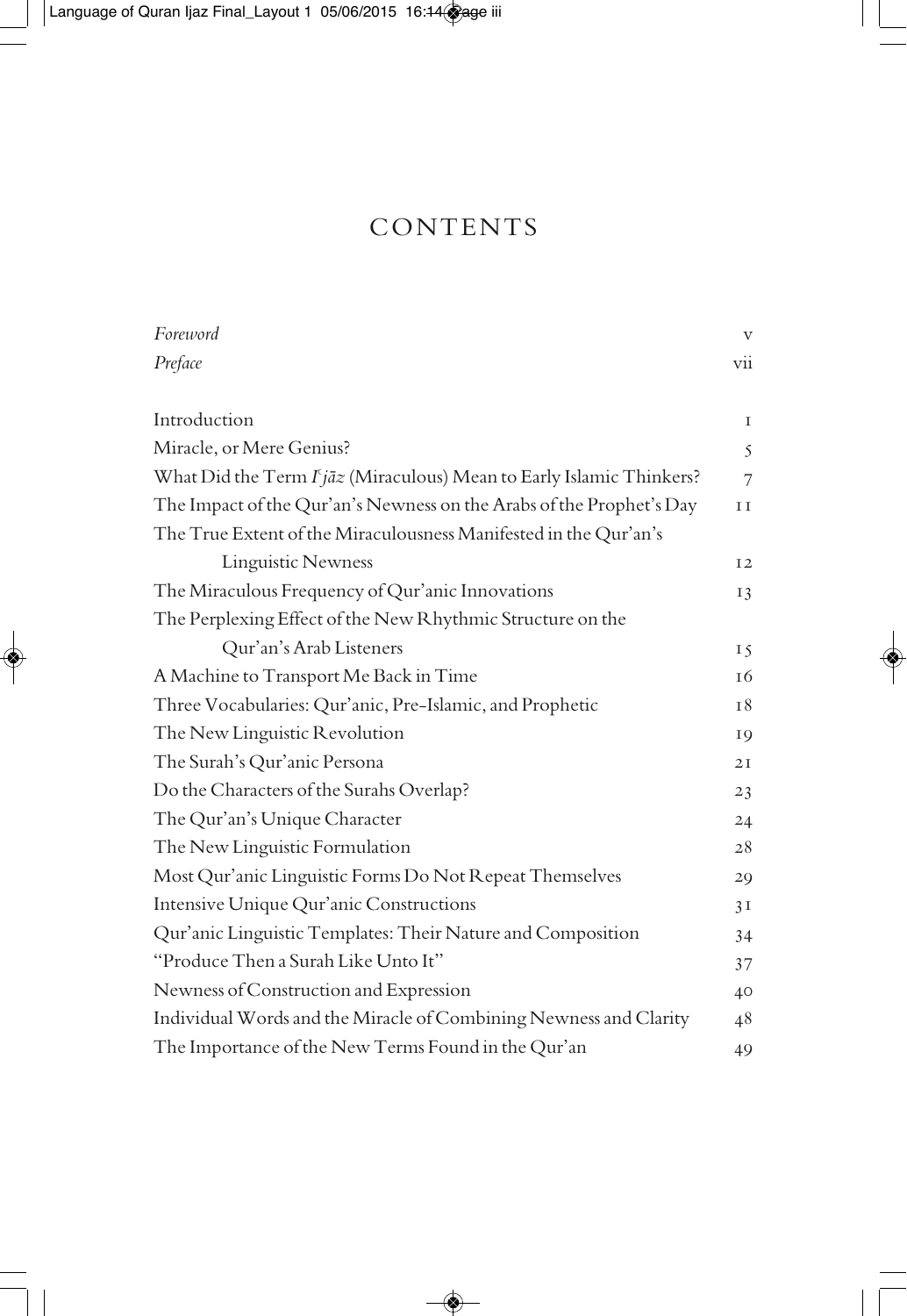# *Contents*

| Reconfiguring the Linguistic Unit                 | 56 |
|---------------------------------------------------|----|
| The New Situation of Traditional Conjunctions     | 58 |
| New Inter-Word Relationships                      | 61 |
| The New Qur'anic Repertoire of Images             | 63 |
| Al-Iltifāt: A Linguistic Art Unique to the Qur'an | 69 |
| Open Language                                     | 77 |
| <b>Notes</b>                                      | QI |
| Selected Sources and References                   | 93 |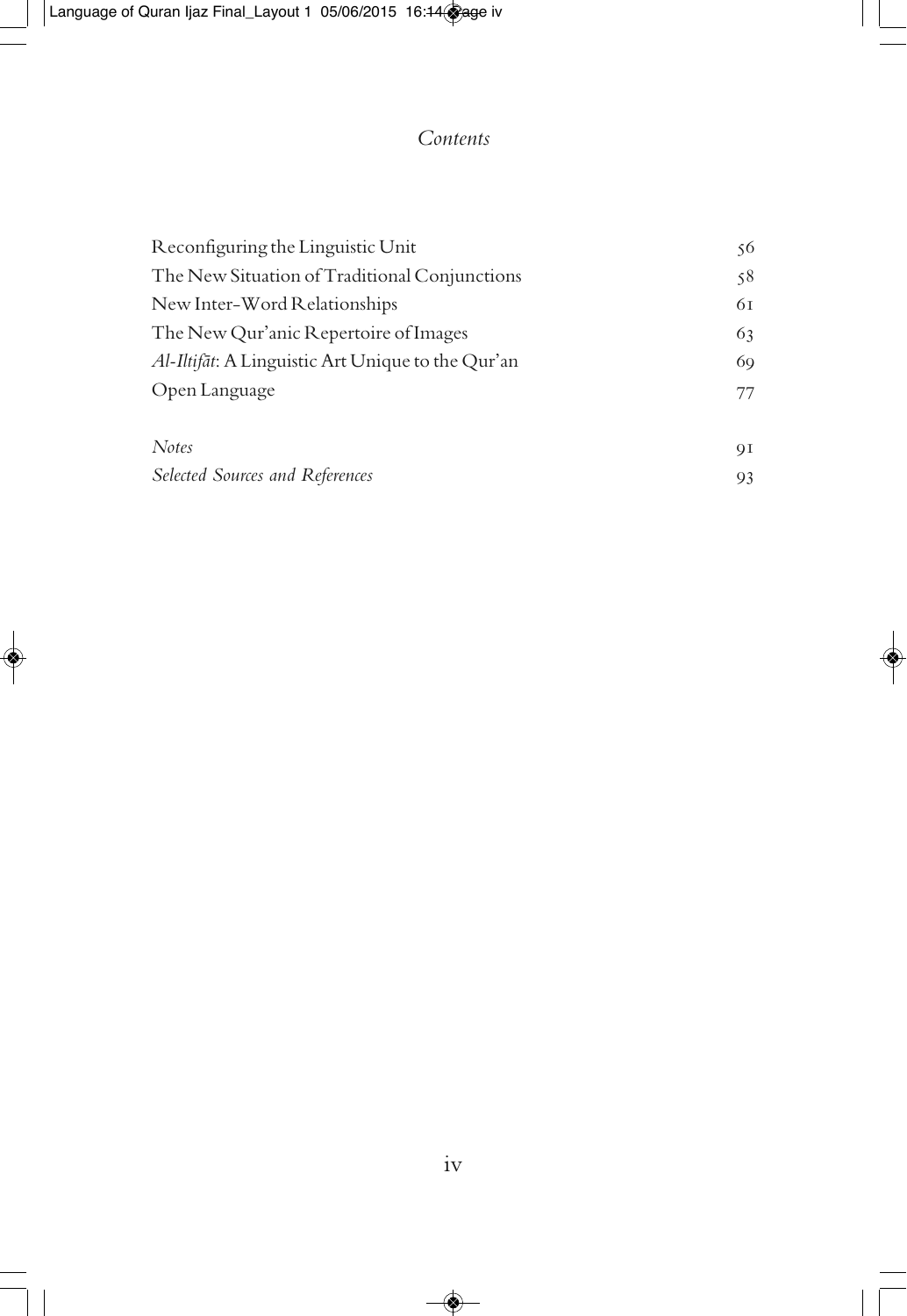# FOREWORD

MUSLIMS ARE ENJOINED, along with the rest of humanity, to "read" and contemplate the message of the Qur'an and reflect on its origins as divine Revelation. In this fascinating study the author has endeavored to elucidate the many linguistically miraculous aspects of the sacred text, and why its beauty and perfection were utterly new and wondrous to the ears of  $7<sup>th</sup>$  century Arabia, speechless with admiration on hearing its verses recited for the first time by the Prophet Muhammad (ßAAS).\*Asmasters ofArabic and so in asense trained to hear and appreciate the Qur'an, their impression speaks volumes.

Yes, the Revelation is beautiful, in and of itself. But the Qur'an of course is so much more than this. Without exaggeration, the genius of its language, elegance, rhythm, rich imagery, fluidity, its weaving of metaphors and concepts, its many varied and previously unheard of styles and techniques of prose, as well as remarkable use of vocabulary, make it a work of eternal perfection. It immediately and powerfully impacted human intellect and behavior, spectacularly transforming the Arabic language, and bringing to the conscious of man a majestic vision, directing his attention to the highest things. It is some of these features that this work attempts to evoke and explain. The author has evidently given great thought to his subject matter, and his contribution focuses in essence on the question of what exactly makes the Qur'an linguisticallymiraculous?

This work is the English translation of the original Arabic abridged edition of the book entitled *Al-Mu<sup>c</sup>jizah*, volume 1, (IIIT, 2012). It is addressed to lay readers, so competence in Arabic is not essential to understand issues of morphology and other language technicalities

<sup>\*</sup>(ßAAS) – *ßall¥ All¥hu ¢alayhi wa sallam*: May the peace and blessings of God be upon him. Said whenever the name of the Prophet Muhammed is mentioned.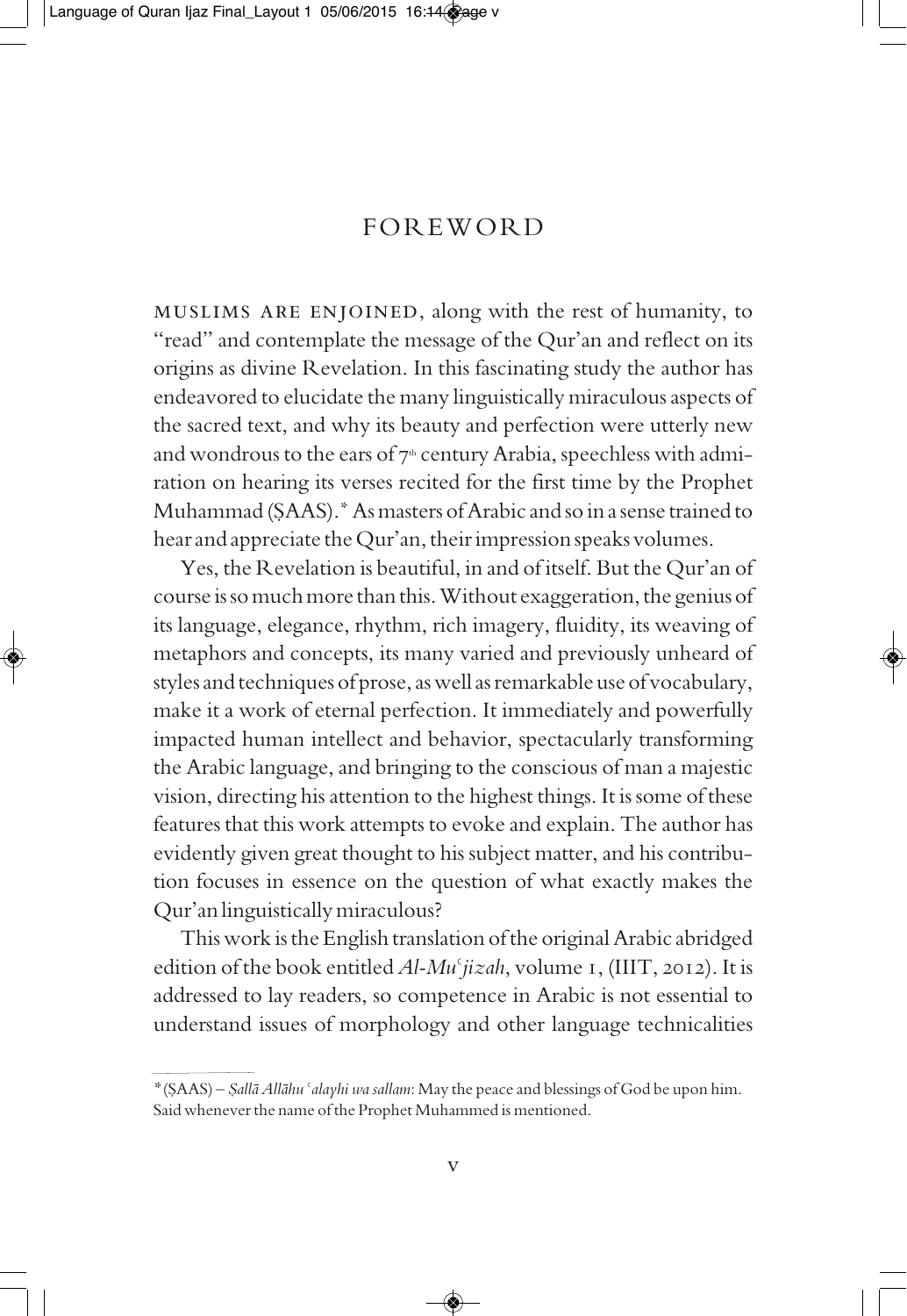## *Foreword*

discussed, although ability to read Arabic would be beneficial, if not required.In attempting to unlock the secrets of its language and composition, Bassam Saeh guides readers to appreciate the beauty of the Qur'an, to become more immersed in it, and have a clearer understanding of its structure and flow. Devoting special attention to *Sūrah al-Muddaththir* (chapter 74) to underpin his analysis, he thus brings the Revelation to life, to demonstrate that each surah has distinct features and characteristics that make it stand out uniquely within the design and sweep ofthewhole.

No exposition is by itself sufficient for a full understanding of the Qur'an. But this work is an indispensable companion in the quest for a better comprehension of, and a closer affinity with, the sacred text. The translation used is mainly, *The Message of the Qur'an* by Muhammad Asad, with also*The Meaningof the Holy Qur'an* byAbdullah YusufAli. Dates cited according to the Islamic calendar (hijrah) are labelled AH. Otherwise they follow the Gregorian calendar and labelled CE where necessary. Arabic words are italicized except for those which have entered common usage. Diacritical marks have been added only to those Arabic names not considered contemporary.

The IIIT, established in 1981, has served as a major center to facilitate serious scholarly efforts based on Islamic vision, values and principles. The Institute's programs of research, seminars and conferences during the last thirty years have resulted in the publication of more than four hundred and fifty titles in both English, Arabic and other major languages.

We express our thanks and gratitude to the author, Bassam Saeh, for his cooperation throughout the various stages of production. We are also grateful to the translator, Nancy Roberts, and the editorial and production team at the IIIT London Office and all those who were directly or indirectly involved in the completion of this publication.

> **IIIT LONDON OFFICE** May 2015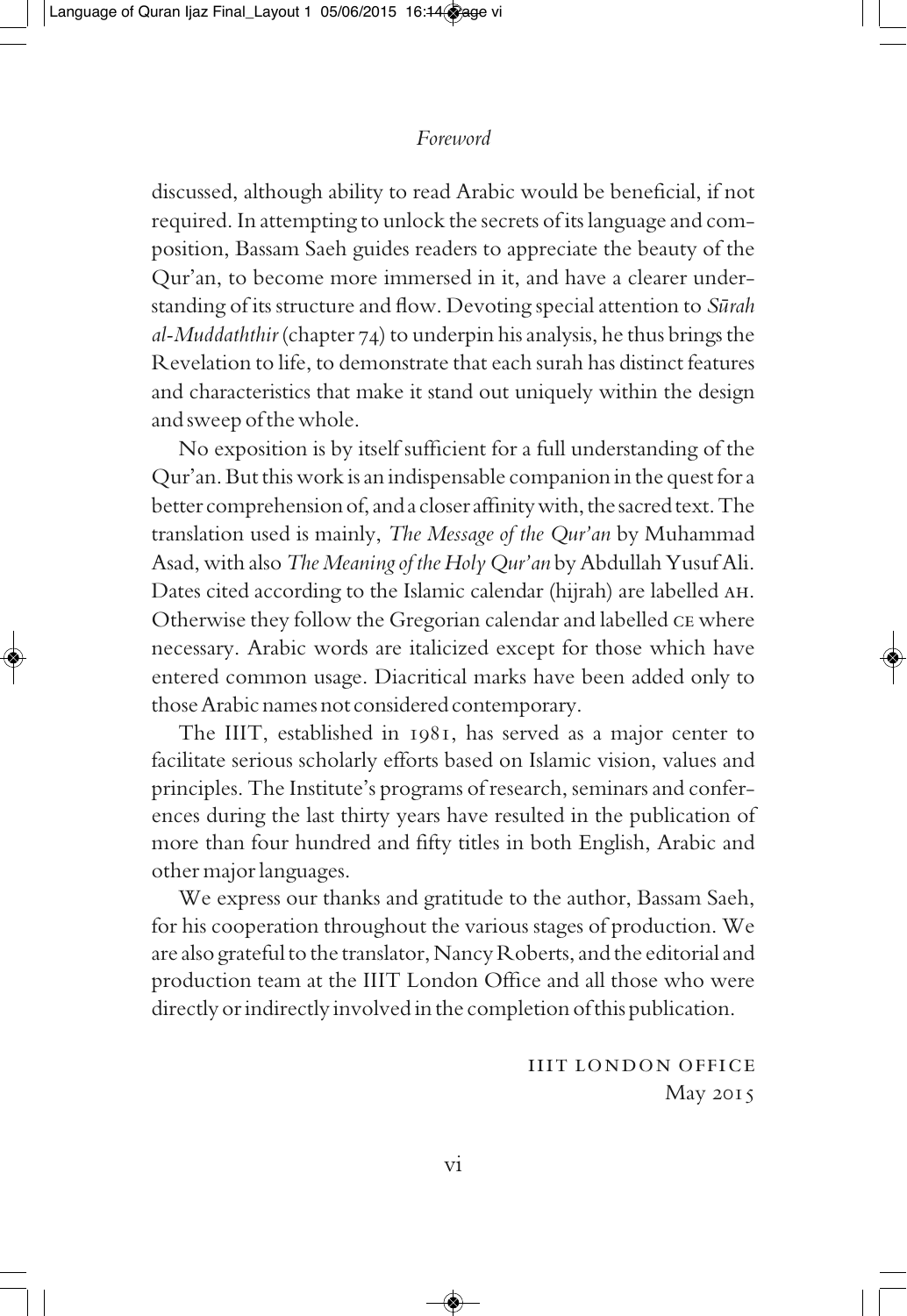

Of knowledge we have none, save what You have taught us. (The Qur'an 2:32)

# Preface

*The* Q*ur'an's Infallibility*

The fact that the Qur'an is a literary masterpiece is beyond debate. The fact that it is a unique and matchless perfection of language, style, eloquence, and power, which the  $7<sup>th</sup>$  century peoples of the Arabian peninsula had never encountered before, and have not encountered since, is also a matter beyond dispute. What is debated however is whether it is miraculous or not. In other words whether it is of this dimension or that of a divine other. Evidence of that divine authority is surfacing on multi-faceted and ever increasing levels of knowledge as humanity evolves and continues its centuries long assessment of the scripture. But for the purposes of this study, it is a particular element of the Qur'an's words, hitherto not fully grasped, which is brought to our attention attesting to the fact that it is a linguistic miracle of divine origin.

Differentiating Qur'anic language from human genius is another way of clearly stating that the Prophet was simply a channel to deliver God's final message, and that not even the most gifted minds, or those exceptionally talented in the arts of literature, oratory, and/or poetry, could produce a single chapter "like unto it" (10:38). This confident Qur'anic assertion to prove its statement false is note not only a wholly intellectual appeal and an open challenge to critics, drawing attention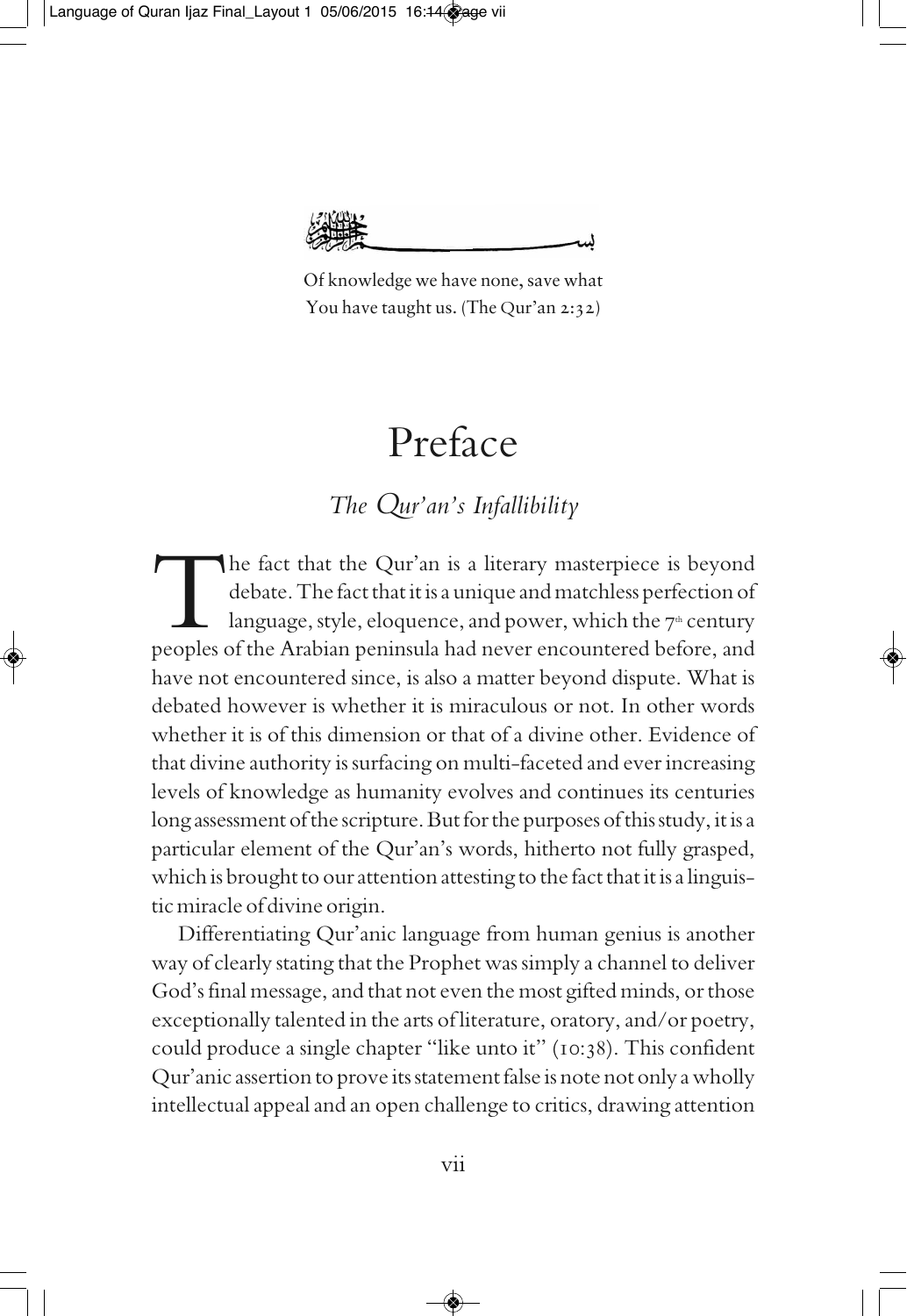#### PREFACE

incidentally to the importance of deductive logic centuries ahead of its time, but also fantastic by the sheer simplicity with which it presents this greatest of challenges.

What has been the response? Two important facts with regards to the Qur'anic challenge have stood the test oftime and remain athorny problem for those who acknowledge its linguistic authority but cannot resolve its divine origins. These are integral to any debate but often conveniently overlooked by critics:

- . Not asingle mistake, ofany type, has been found in its over six thousand verses (not for lack of trying).
- 2. Despite many historical attempts at emulation, some in outright mockeryoftheProphet,andothers genuine by leading authorities in Arabic (keeping in mind the Prophet's era witnessed the finest exponents of the Arabic language the world has ever seen), to this day the whole exercise has been little more than utterly futile and embarrassing.

And we are not simply referring to language at this point because whether for the first time or after countless readings one would be hard put to define any one factor that makes the Qur'an utterly unique. One of the qualifications of the Qur'an's uniqueness is inimitability, and for the purposes of this study it is the inimitability of the Qur'an's language, marking one significant aspect of its divine authorship, and hence inherent miraculousness, which is analyzed – with the express understanding of course thatlanguage is being studied to gain a deeper appreciation of the Qur'an's core message. In essence the ideas, perspectives, and world the Qur'an plunges man into, and the heightened sense of moral virtue and sincere faith – the filters of self-appraisal through which it asks man to assess his actions and very motives by – are powerfully significant in terms of the alertness with which we are to understand our reality and place in the cosmos as well as the final Judgment which is to come once the illusion of this life and all physical existence passesaway.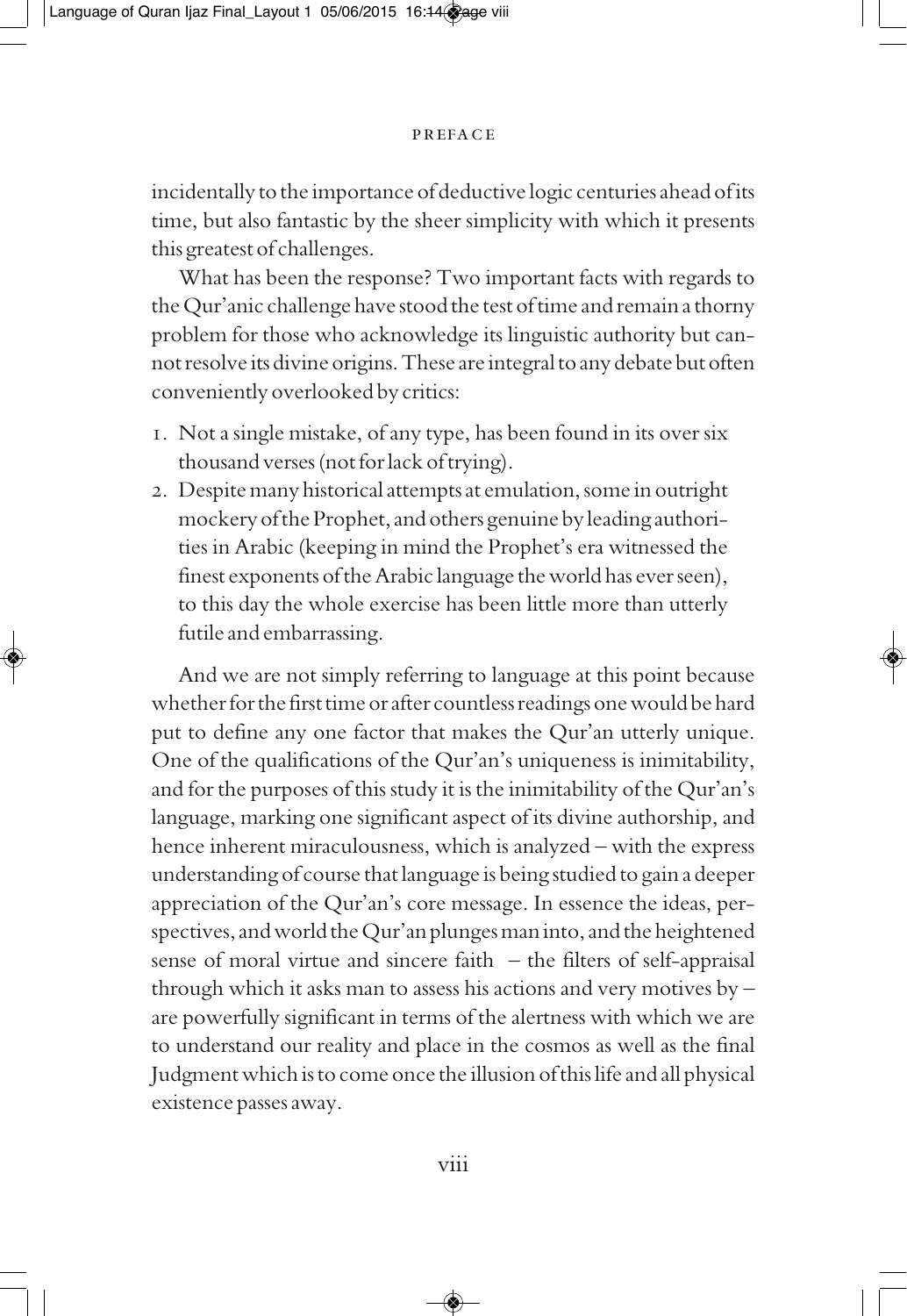#### PREFACE

Throughout history, Muslim scholars have expounded on the aesthetic elementsoftheQur'an'smiraculouslanguage aswellasother literary factors, content, and astounding scientific verses. However, according to the author no one has tried to elucidate on what he terms a secret aspect of its language, something which due to familiarity with the Revelation we have given little thought to with the passage of time. And that secret is simply this: granted the Qur'an was revealed in the Arabic language, yet, at the same time it was an Arabic which was *new*, stunning the Arabs who first heard it. How it was new is the subject of this work.

Original and early Muslim audiences therefore responded to the Qur'an's words, sounds, rhythms etc. in a manner consistent with a deeper appreciation of its beauty and majesty. Something which our modern ears, soothed by familiarity, and despite being surrounded by allmanner of dictionariesand studies,are often atalossto capture.The author attempts to remove this veil somewhat and introduce readers to the Qur'an anew, with fresh eyes bringing to life something of this wonder.

Although the miraculous language of the Qur'an has been unquestionably accepted by Muslims, nevertheless a systematic study proving this belief through a methodical study of its language has to the best of the author's knowledge not yet been undertaken. Thus, he attempts to prove scientifically, and through comparison between the Qur'anic language on the one hand, and the language of pre-Islamic poetry, the Prophet's words (Hadith), and the language of the Arabs both past and present, on the other, thatan importantstrand of the Qur'an'slinguistic miraculousness is the fact that this Arabic was completely new.

The study attempts to empirically prove that the Arabs never knew this language before the Qur'an, and never could replicate it afterwards, while the language of the Prophet, despite its eloquence, was grasped and imitated, simply because it was firstand foremost the language ofa human being – one unfortunate outcome of this being the huge intermingling of genuine and forged Hadith. This has never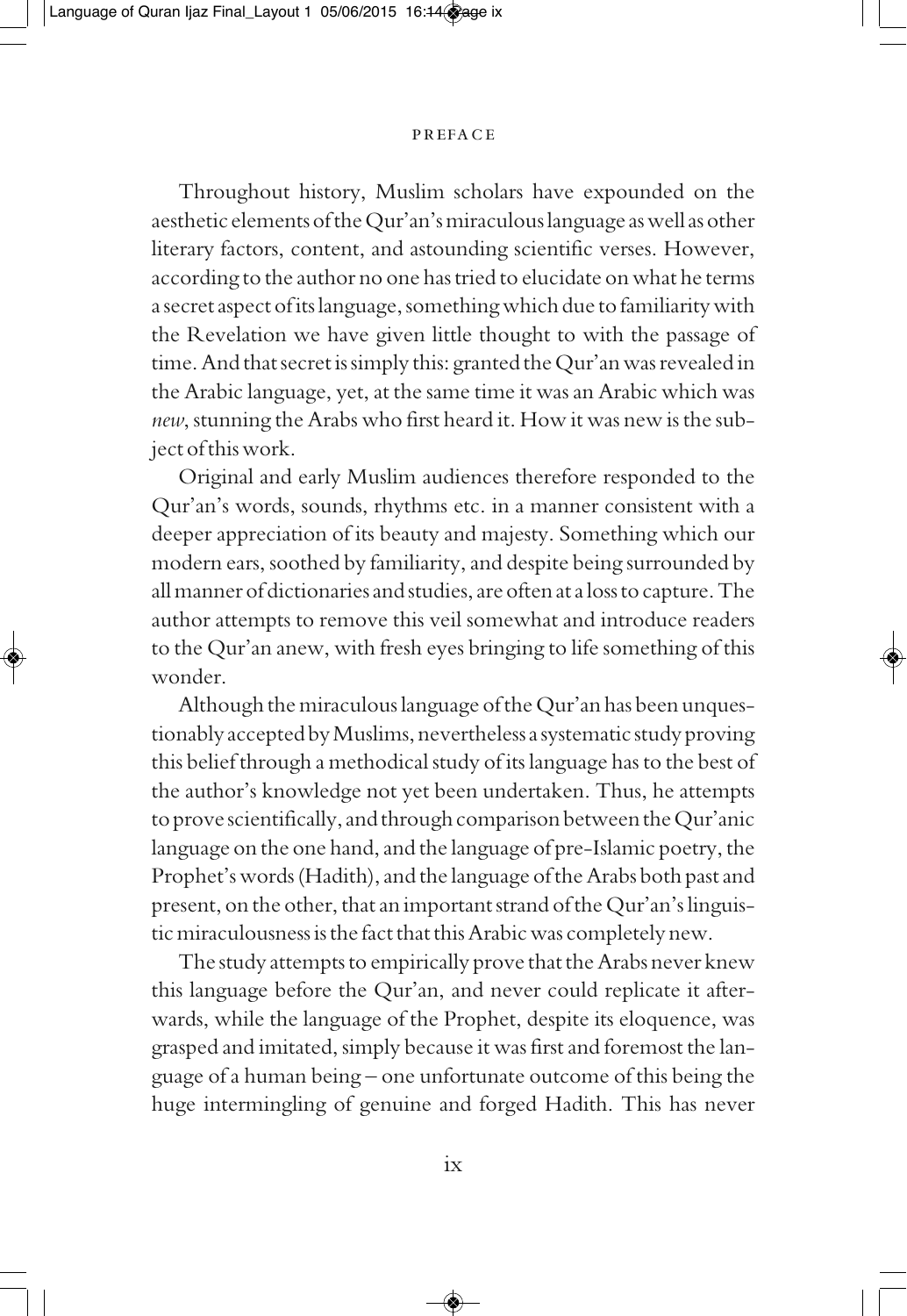PREFACE

happened to the Qur'an and will never happen to it, yet another testimony of the Qur'an being the word of God.

إِنَّـا ذَحْنُ ذَرْلَنَـا الذَّكْرَ وَإِنَّـا لـهُ لـحَـافِظونَ<br>.

Lo! We, even We, reveal the Reminder, and lo! We verily are its Guardian.  $(15:9)$ 

**IIIT LONDON OFFICE**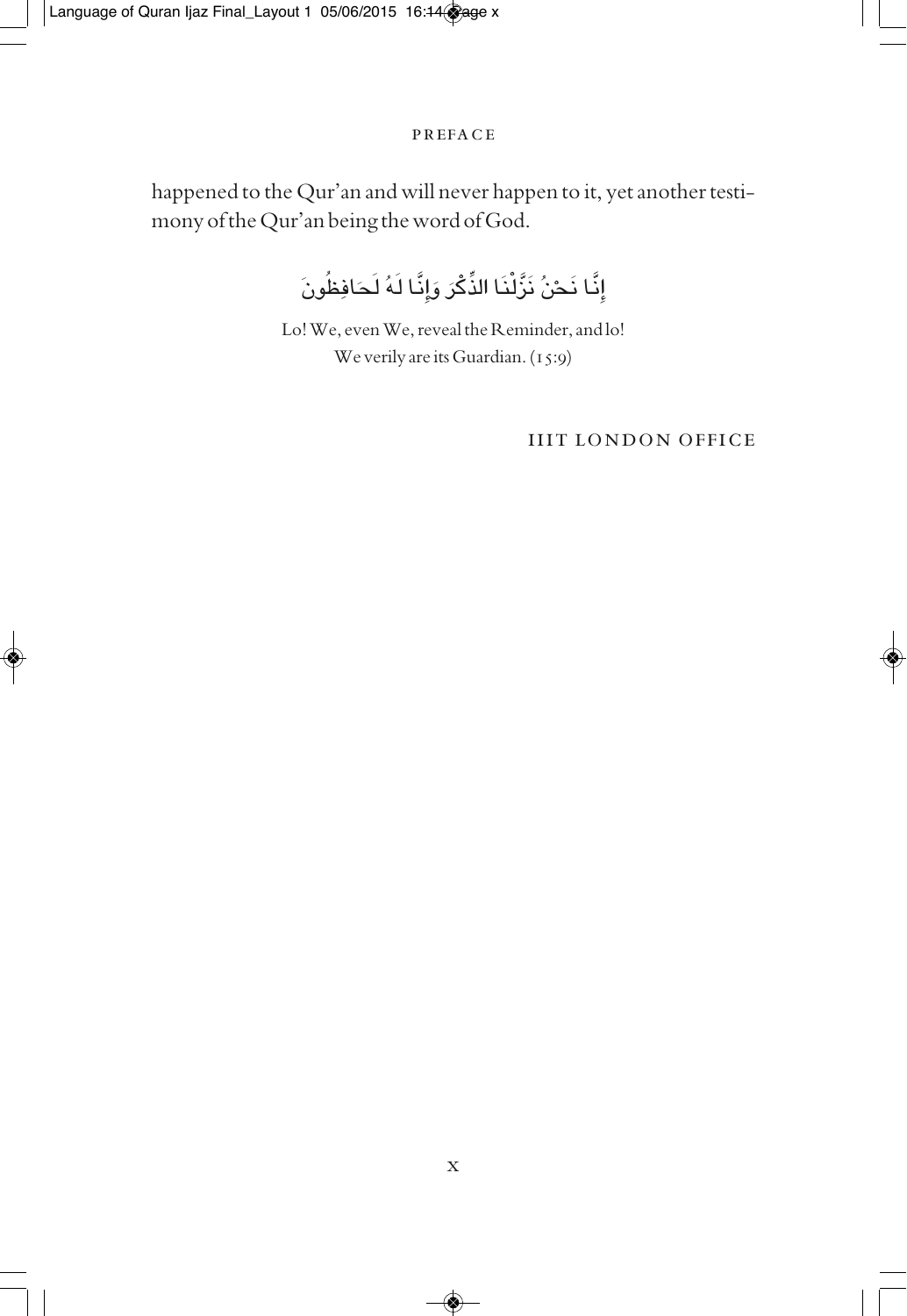# The Miraculous Language of the Qur'an *Evidence of Divine Origin*

### INTRODUCTION

IT ALL BEGAN IN 1989 when the Oxford Centre for Islamic Studies asked me to present a number of lectures to British students seeking a better understanding of the Arabic language through the Holy Qur'an. After trying to translate the meanings of the Qur'an into English for my students, I found myself drawn by their challenging questions beyond the boundaries of the linguistic traditions and conventions familiar to interpreters and linguists.

At the time I just happened to be editing a book written in the Andalusian period with a British Orientalist and friend at Oxford University's The Oriental Institute. One day my friend asked me, "Which is correct in Arabic: *mā zāla* (مازال) or *lā zāla* (لازال)?" Without giving it much thought, I replied, "*Mā zāla*." After some discussion, however, he insisted that *lā zāla* was correct, while I insisted on  $m\bar{a}$  $z\bar{a}$ la. In the end he surprised me by saying, "Well, then, either you're mistaken, or God is! After all, the Qur'an only uses *la zala*!"

For a moment I was speechless. Then I gathered my wits and asked him in turn, "So how would you translate the verb *kāna* (كان) into English?" "Was," he replied without hesitation. "If that's the case," I continued, "then how would you translate the following phrase from the Qur'an: *wa kāna Allāhu ghafūran raḥīmā* ( أي أن الله غفورا ً أي مسيح الجمهورا يوم المسيح الذي ي رحيما;" "And God is Oft-Forgiving, Most Merciful." He replied as confidently as before. "Where is the verb  $k\bar{a}$ na in this translation?" I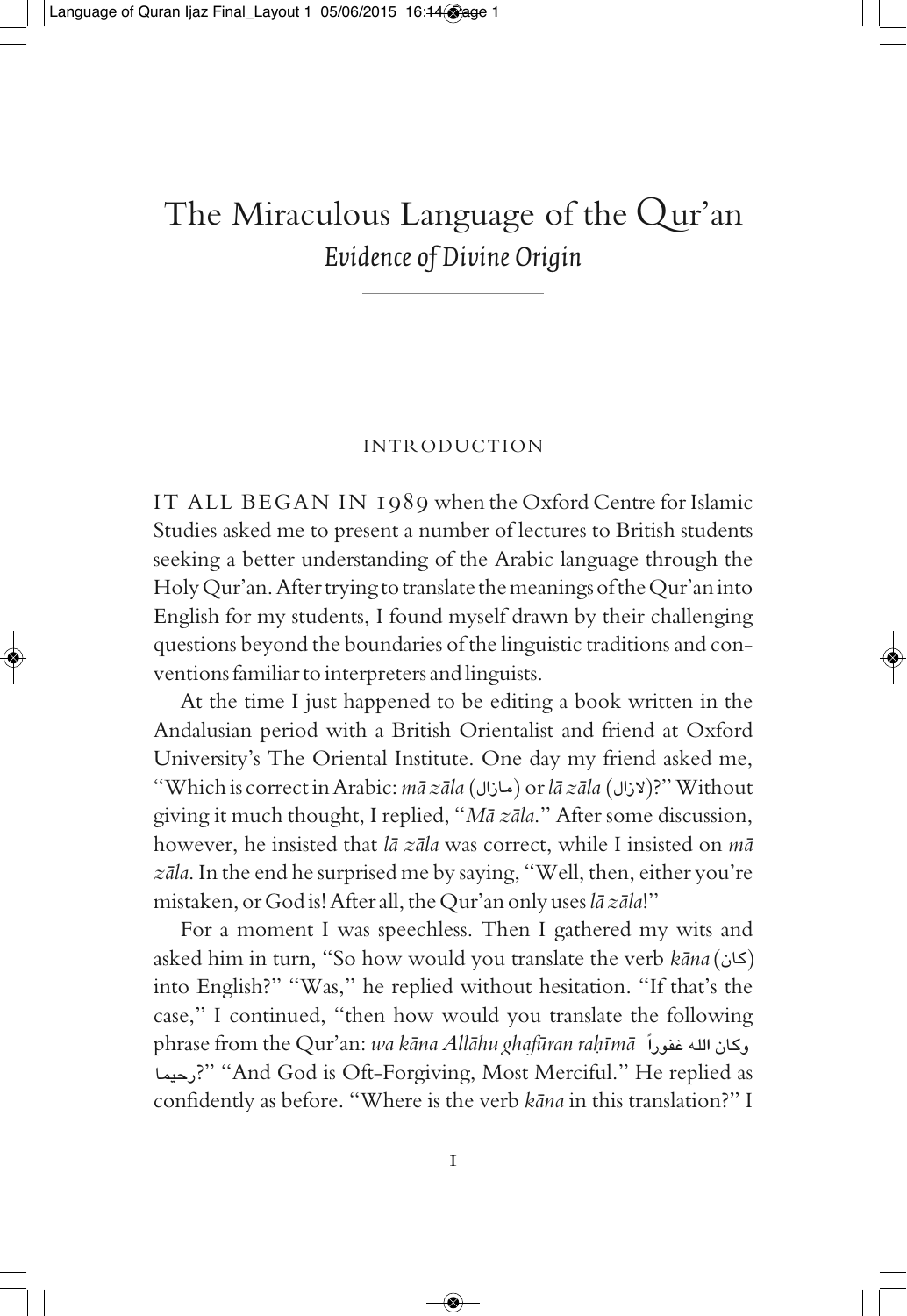wanted to know. But he couldn't answer me, since the only verb one can use to translate this statement is "is," which would be equivalent to *yakūnu* (یکون) or *inna* (إِنَّ) in Arabic, but not the past tense ver-لان) bal form *kāna* (كان) .

The Qur'an has unique language and linguistic uses that differ from our human uses of language, both formal and informal. No one, even the Prophet Muhammad himself, has ever used the past tense verb *kana* in the sense of "is." However, this very usage occurs 190 times in the Qur'an. When I went back to the Qur'an to verify what my Orientalist friend had said about *mā zāla*, I was surprised to find that what he had said was not accurate, and that the Qur'an uses the negative particle *mā* (مازال) only with the past tense, that is, *mā zāla* and the negative particle  $l\bar{a}$  (y) only with the present tense, as in the phrase *lā yazālu* (لايزال). Hence, we find neither *lā zāla* (لازال) nor *mā yazālu* (مايزال ) anywhere in the Qur'an. However, the greatest surprise I encountered was the ways in which Qur'anic uses of the verb, .<br>in both its past (*zāla* - نيزال ) and present (*yazālu* - يزال ) forms, differ from our human uses of it. When we say, *mā zāla al-mataru yahtulu*, which means literally, "the rain has not ceased to fall," the listener understands this statement to mean that it was raining earlier and that it is still raining now. The use of the expression  $m\bar{a}$  *zala* thus conveys a meaning that spans the pastand the present, but not the future. This is the commonly accepted human usage of this verb. However, the past tense phrase  $m\bar{a} z\bar{a}l$ *a* in the only two Qur'anic verses in which it occurs includes the past only. In other words, it conveys the sense of something continuing in the past, butwithoutits having continued into the present.The versesare asfollows:

.<br>فما زالت تلك دعواهم حتى جعلناهم حصيداً خامدين (الأنبياء:١٥)

And that cry of theirs did not cease (mā zālat tilka da<sup>c</sup>wāhum) until We caused them to become [like] a field mown down, still and silent as ashes. (*Sūrah al-Anbiγā'* 21:15)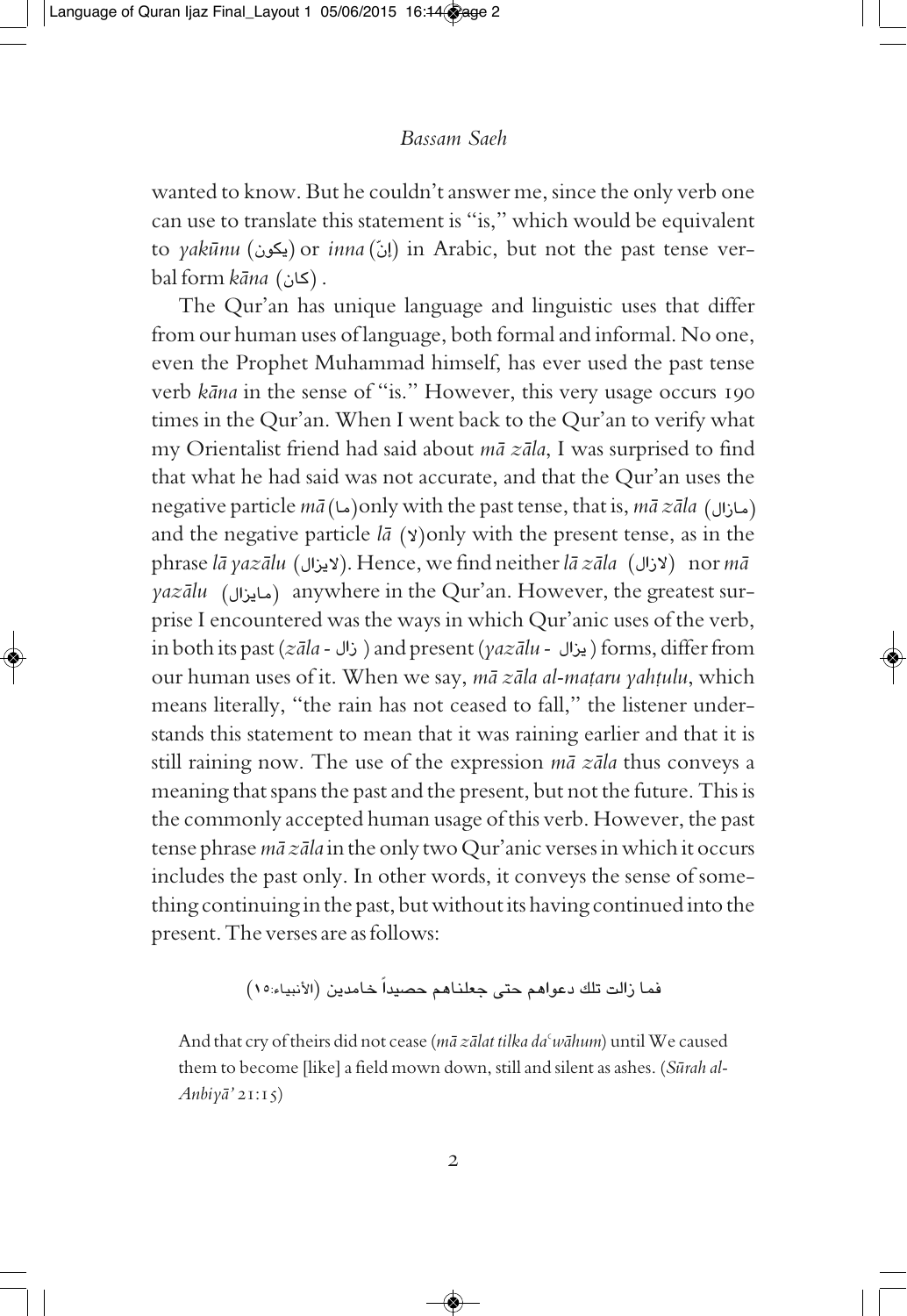n<u| rë¡U3 bIìË sî <sup>Ô</sup> O§ìU!qÔ §è <sup>Ò</sup> †UM " ULã ¶ìÔ Lî p> <sup>Å</sup> wã <sup>r</sup> <sup>Ò</sup> ¶4 t! rë¡U3 <sup>U</sup> vÒ pKÙ «–≈ <sup>è</sup> <sup>Ó</sup> ¶KÔ sì <sup>r</sup> | <sup>Ó</sup> YF§ <sup>Ó</sup> tKì« <sup>Ô</sup> )≥¥∫dãUä( ôÎ u<ñ Á bF! sî

…it was to you that Joseph came aforetime with all evidence of the truth; but you never ceased to throw doubt on all [the messages] that he brought you (*m¥ ziltum fÏ shakkin mimm¥ j¥'akum bihi*)—so much so that when he died, you said, "Never will God send any apostle [even] after him!" (*Sūrah Ghāfir* 40:34)

The first of these two verses means that the people continued to cry out until they were destroyed, all of which took place in the past, while the second means that the people of Joseph's time clung to their doubts concerning his message until he died. This, too, took place entirely in the past. In both these cases, the action concerned began and ended in the past, and did not extend into the realm of the present.

As for the Qur'anic use of the present-tense phrase *la yazalu*, it includes the past, the present, and the future. Whatever action is being referred to was done in the past, is still being done in the present, and will continue to be done in the future. This semantic phenomenon is observable in the following three verses:

$$
\left(\text{XIV:} \text{supp} \left(\text{supp} \left(x\right)\right) \text{supp} \left(\text{supp} \left(x\right)\right) \text{supp} \left(\text{supp} \left(x\right)\right) \text{supp} \left(\text{supp} \left(x\right)\right)
$$

[Your enemies] will not cease to fight against you (la yazalūna *yuqātilūnakum*) till they have turned you away from the faith, if they can. (*Sūrah al-Baqarah* 2:217)

لا يزالُ بُنيانُهمُ الذي بَنَوا رِيبَةً في قلوبِهم إلاّ أَنْ تَقَطَّعَ قلوبُهم (التوبة:١١٠)

The building which they have built will never cease to be (*la yazalu bunyānuhum alladhī banaw*) a source of disquiet in their hearts until their hearts crumble to pieces. (Sūrah al-Tawbah 9:110)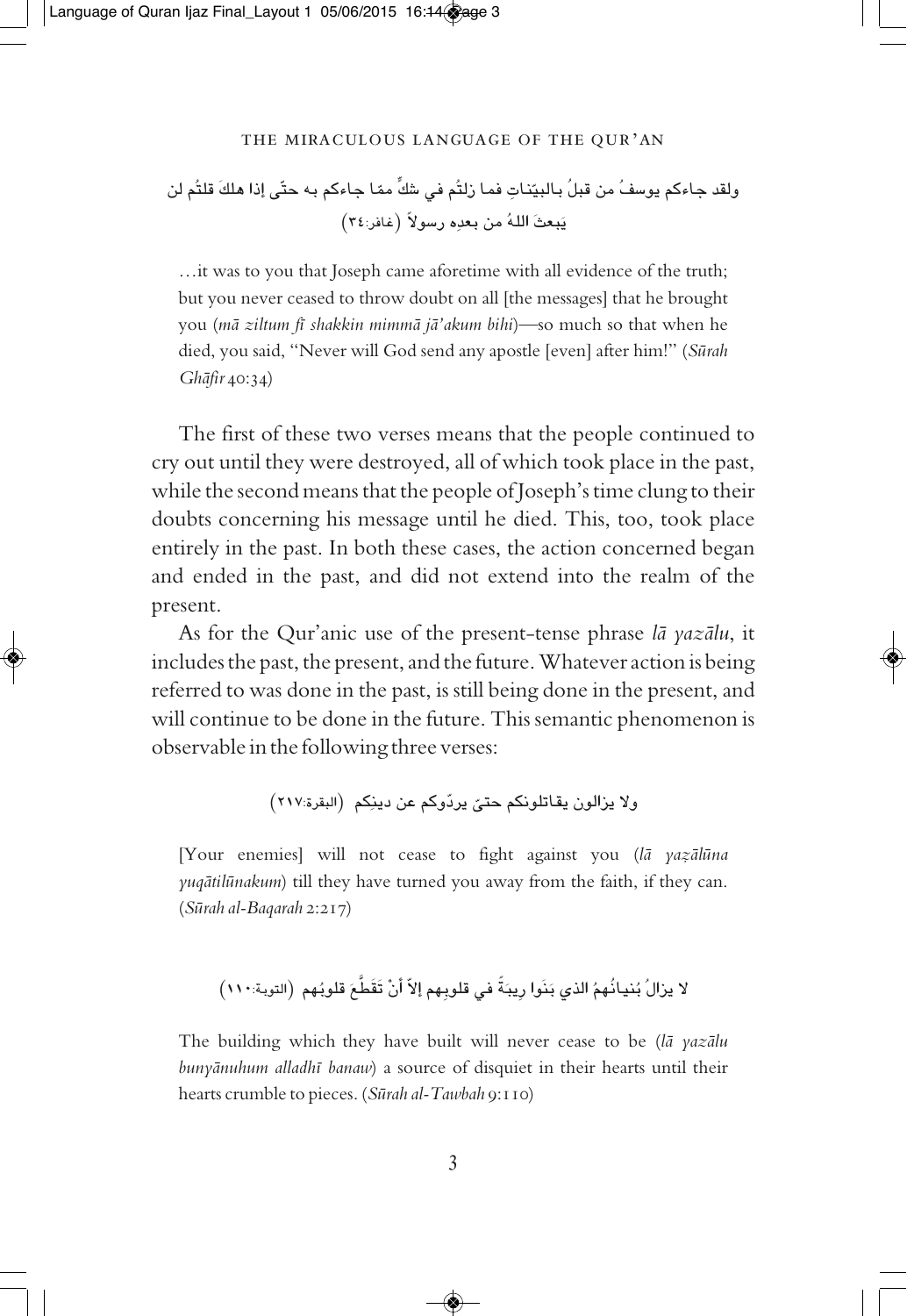!ñ ¡UÅ uìË ^ Ó qF' pÓ "UMì« <sup>Ó</sup> î√ <sup>Ò</sup> …b4«Ë WÎ <sup>Î</sup> HK¶‹î Êuì«e| ôË ô≈ ÆsO sî <sup>Ò</sup> 4ñ <sup>r</sup> Ó !ñ ^ p )±±π≠±±∏∫œuÙ(

And had thy Sustainer so willed, He could surely have made all mankind one single community: but [He willed it otherwise,and so] they continue to hold divergent views (*wa lā yazālūna mukhtalifīn*)—[all of them], save those upon whom they Sustainer has bestowed His grace. (*Sūrah Hūd* 11:118-119)

The intellectual encounters with the Other taking place in the modern Western world are what first sparked my decision to reexamine my usual reading of the Qur'an. This reading of mine had been numbed by the perilous effect of familiarity and daily repetition, which blind us to much of what was experienced and understood by the Arabs of the Prophet's day when they received the first verses that had begun descending in succession on the Messenger of God. These early recipients of the Qur'an were shocked and bewildered by its newness, since in it they found a style that departed from everything they were familiar with. This shock and bewilderment then turned into critical questions: What's happening around me? Whatever it was, it had to be too far-reaching and critical to be nothing but the distinctive style of an emerging writer, a poet on the rise, or a wouldbe prognosticator.

In Volume One of this book I attempt to introduce readers to these Qur'anic secrets as gently and deliberately as possible. In so doing, I highlight the changes the Qur'an introduced into the linguistic framework of the Arabic language, prefacing each new element with a detailed explanation of its nature and types. Textual support is taken from various surahs of the Qur'an, with special attention being devoted to *S‰rah al-Muddaththir*, one of the earliest surahs, and the ways in which it clashed with Arabic linguistic conventions. Most chapters in this section partly deal with the newly emerging linguistic, grammatical and rhetorical aspects of this surah.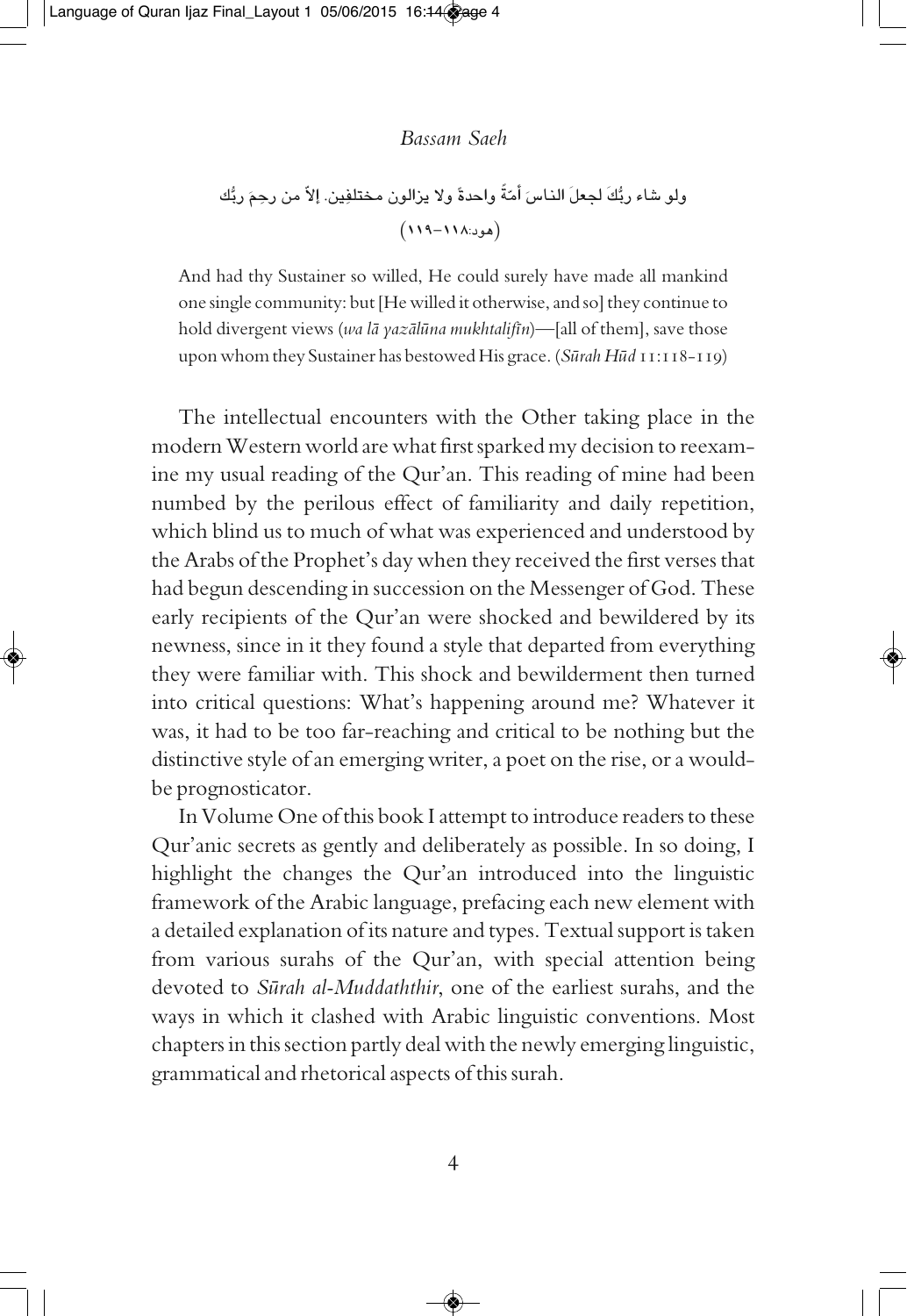In Volume Two, I apply the phenomena discussed in Volume One to each individual surah of the Qur'an. I begin with the shortest, most frequently recited surah, namely, *Sūrah al-Fātiḥah* (I). I then deal with the last twenty surahs, beginning with *Sūrah al-Nās* (114), *Sūrah al-Falaq* (113), *Sūrah al-Ikhlās* (112), and so on, moving back to *Sūrah al-Tīn* (95).

Despite the undoubtedly pioneering nature of the work we are embarking on, unrestrained by the longstanding tendency to obfuscate the true nature of the linguistic innovation that characterizes the Qur'an, the discerning researcher should never lose sight of the fact that no matter what objective forms or approaches it takes, any human interpretation or linguistic analysis of the Qur'an and any disclosure of its miraculousness, be it in the realm of rhetoric, language or science, is a process of weighing probabilities that necessarily remains subject to the possibilities of human error. Hence, everything we propose in this connection is no more than a sincere attempt to approach the absolute truth which, ultimately, we find ourselves incapable of reaching as long as we are dealing with the infinite, the divine, and the miraculous armed with nothing but our weak and limited capacities.

## MIRACLE, OR MERE GENIUS?

All my life I have had a firm belief in the miraculousness of the language of the Qur'an. In the beginning I held this belief simply by virtue of being a Muslim even though, in actuality, I was unable to appreciate this miraculousness with my reason; I lacked the capacity to discern it clearly with the primitivemeans ofresearch atmy disposal. However, in the language of the Qur'an I saw captivating beauty, boundless expressiveness, eloquence, rhythm, magic and distinction. What I failed to realize was that these qualities are one thing, and that miraculousness is something else – something more profound, more unattainable, more subtle, and more beyond human reach. I had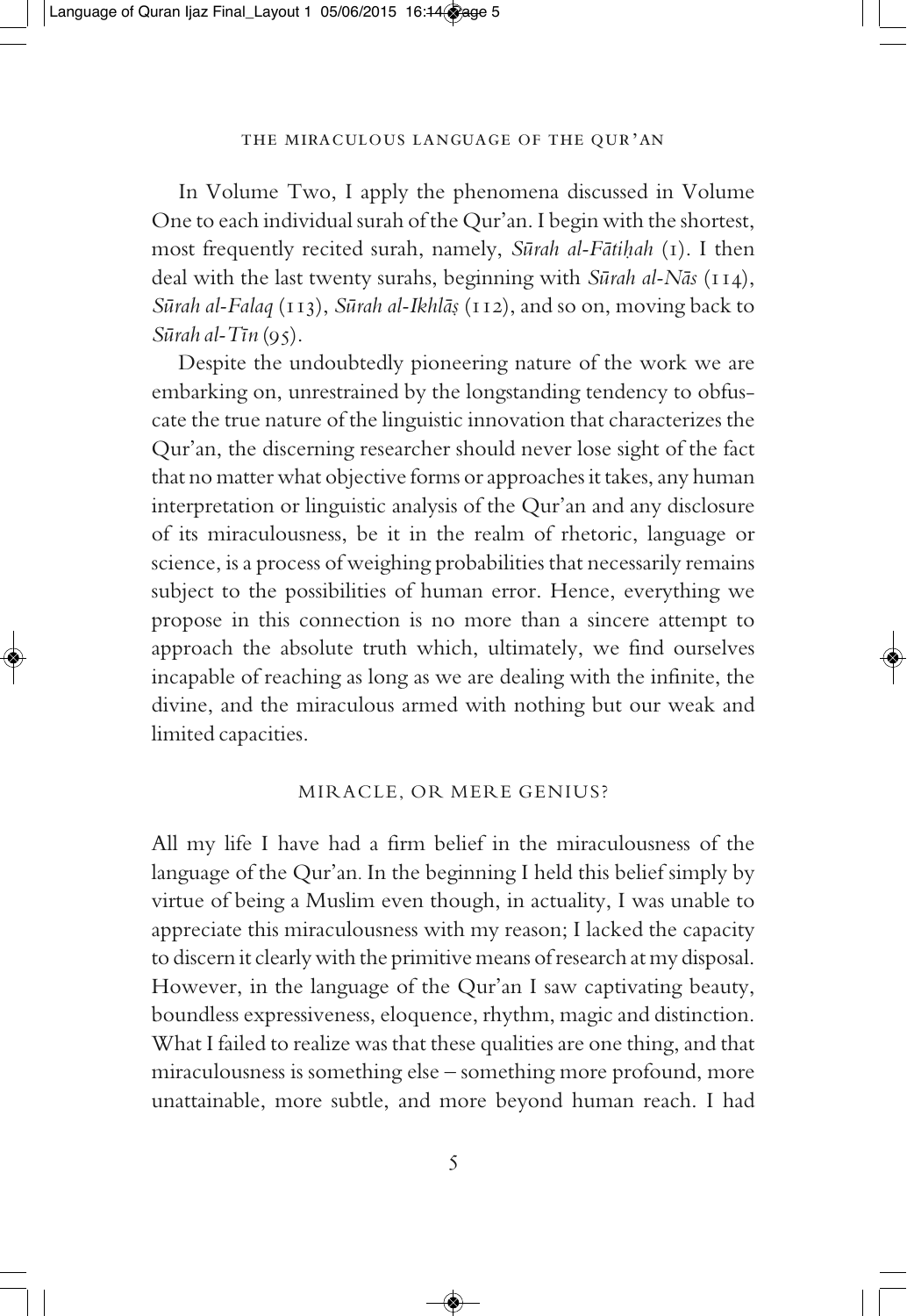always indulged in the hope that, once I had gained a proper grasp of Arabic rhetoric, I would be able to identify the miraculousness in the Qur'an that none of the books I had read had been able to demonstrate for me in ascientific, irrefutable manner.

The authors of such books had of course used the word "miraculousness" (*i*<sup>c</sup>jāz) in their titles. However, all these books had talked about was the Qur'an's eloquence, splendor, beauty, and precision of expression. All of these are features that we might find, to one degree or another, in works of literature produced in various languages and by various peoples of the world. One can easily think of numerous geniuses who have held the world spellbound with their literary, intellectual and artistic creations. But whatever description such creations might merit, none of them can rightly be described as miraculous. Why, then, do we insist on singling out the Qur'an alone for this description? And where is the miraculousness in the Qur'an if miraculousness is defined as that which surpasses human capacity? Taken all together, the various features of these noble creations might well border on the miraculous. However, even these would not be sufficient to demonstrate, in irrefutable scientific fashion, the miraculousness whose existence we hope to discoverand demonstrate.

Later in my life, after graduating with a Bachelor's Degree in Arabic, I was faced with the same unanswered question. I then completed a Masters Degree, followed by a Ph.D. in Arabic Literature. Again, however, I still found myself unable to see the miraculous aspect of the language of the Qur'an despite the fact that, from my own perspective, at least, I had become literary researcher and critic well practiced in the arts of language and literature.

As I searched for the basis of my faith in the Qur'an's miraculousness, I was constantly faced by a methodological dilemma, namely, how to reconcile within myself the Muslim and the researcher. Or, more simply put, how was I to reconcile religious sentiment with its capacity for give and take and my inborn faith in the miraculous nature of the Qur'an and the truth of Islam and its scripture, with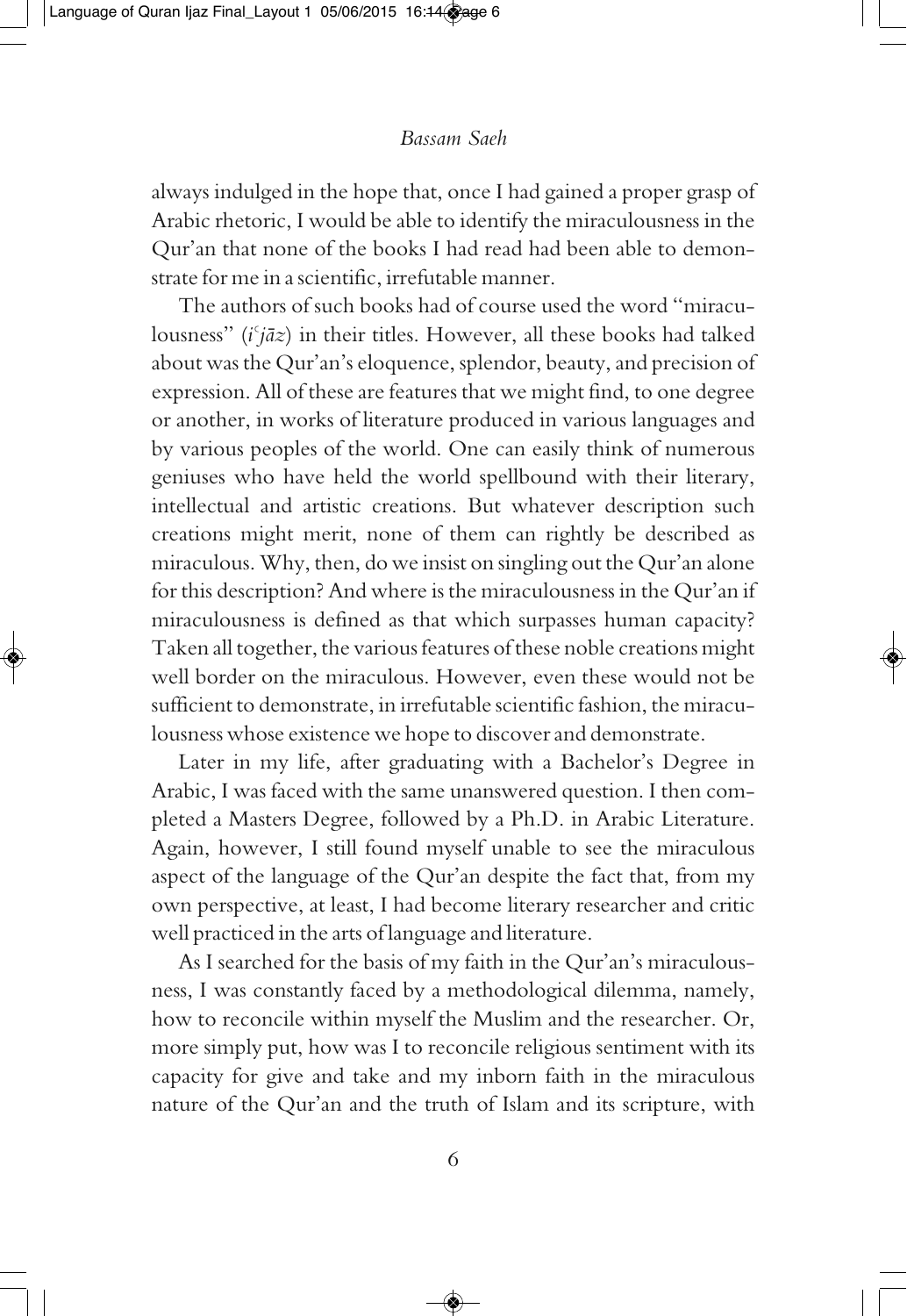airtight, abstract scientific analysis whose verdicts are unaffected by emotion, faith, individual interpretations or preconceptions? Where lie the nebulous, elusive boundaries between human genius on one hand, and on the other hand, divine miracle proven by scientific facts and figures the verdicts associated with which have nothing to do with personal preferences, changeable human attitudes, conjectures, probabilities and expectations?

Then came the third phase of my academic life, when I came face to face with the urgent and bewildering question: Wherein lies the miraculousness ( $i^c j \bar{a} z$ ) of the Qur'an's language? In posing this question, I used the word "miraculousness" in its true, original sense, not merely in the sense of genius, eloquence, distinction, precision and beauty. I began to wonder whether the word "miraculousness" had lost its real significance for us, having reverted to being nothing but some term whose original significance we no longer recalled or recognized, and which no longer meant anything to us but superiority, excellence, or brilliance.

## WHAT DID THE TERM *I<sup>c</sup>IAZ* (MIRACULOUS) MEAN TO EARLY ISLAMIC THINKERS?

Muslim scholars from both earlier and later periods undertook thorough and tireless studies of what they referred to as the miraculousness of the Qur'an (*i*'jāz al-Qur'ān). Such studies dealt with three main areas:

. *The aesthetic or rhetorical aspect of the Qur'an***:** Studies dealing with this aspect of the Qur'an's language set out to demonstrate that the Qur'an is an aesthetic miracle in its language and arrangement. The first scholars to develop this theme include al-Jāḥiz  $(255$  AH/869 CE), Abū al-Ḥasan ʿAlī al-Rummānī (374 AH/984 CE), Muḥammad Ibn Yazīd al-Wāsițī (306 AH/918 CE), Abū Zayd al-Balkhī (323 лн/934 се), Abū Hilāl al-ʿAskarī (395 лн/1005 се), al-Khaṭṭābī (378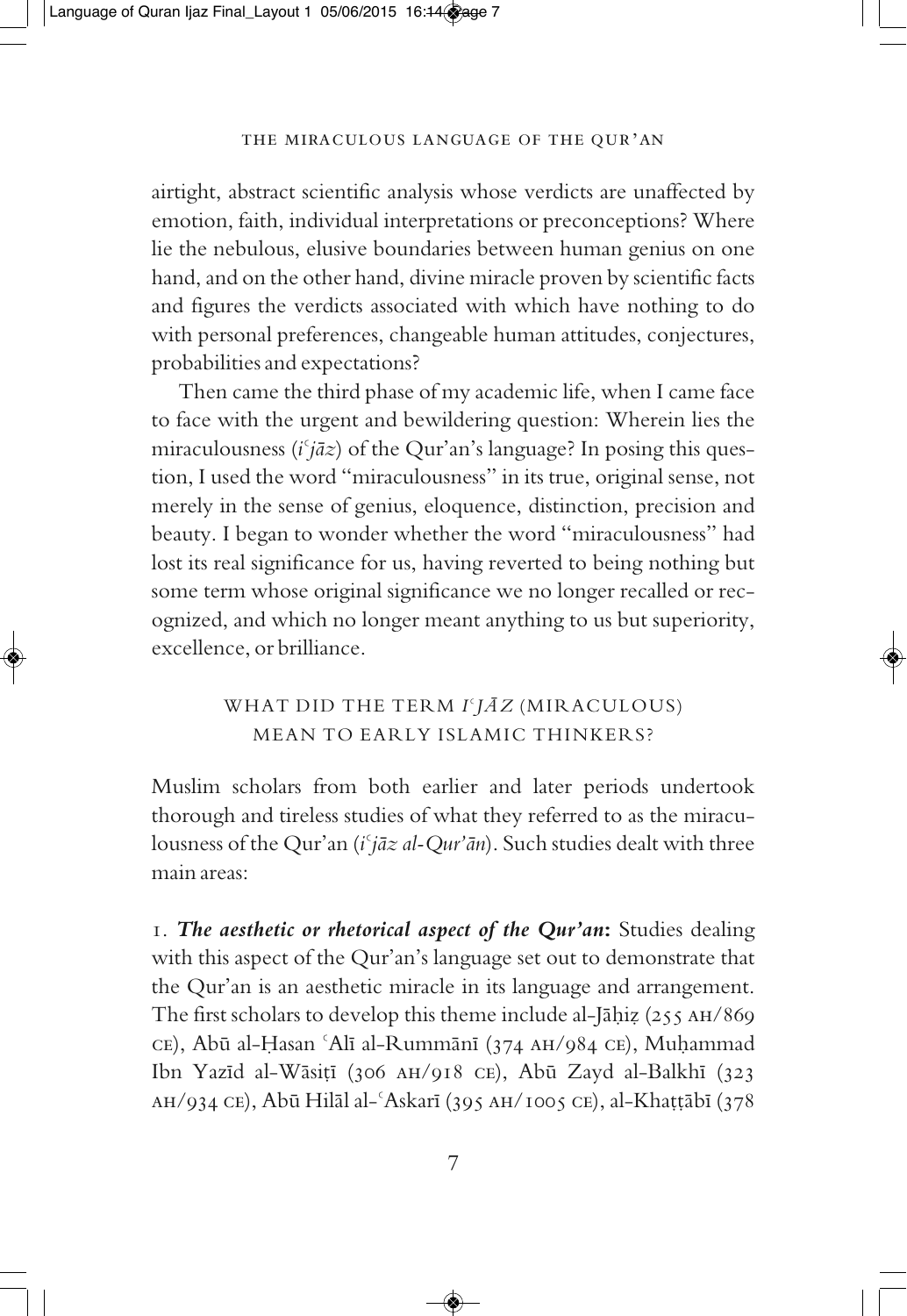AH/988 CE), Abū Bakr Muhammad ibn al-Tayyib al-Bāqillānī (404 AH/IOI3 CE), al-Qāḍī 'Abd al-Jabbār al-Asadābādī (416 AH/IO25 CE), 'Abd al-Qāhir al-Jurjānī (474 AH/1078 CE), Ibn Abī al-Isba<sup>c</sup> (654  $AH/I256$  CE), Ibn al-Qayyim al-Jawziyyah (751 AH/1350 CE), and others. However, beauty remains a relative phenomenon which, as such, is subject to debate, and the standards relevant to which may differ from one individual to another, one society to another, and one era to another. Hence, it needs to be recognized that if virtually any Western, non-Muslim linguist adopted the same approaches and methodsadhered to by Muslim scholars in their study of the Qur'an, he would be led to conclude that geniuses the likes of Shakespeare, Dante, Rousseau and Goethe were also gods.

. *The expressional aspect***:** Studies dealing with the Qur'an's expressional dimension aim to show that the Qur'an is a linguistic miracle based on its precision of expression. Authors of such studies discuss the subtle distinctions among Qur'anic terms, structures and expressions which, although they appear to be alike, are not actually so. Such terms, structures and expressions, which came to be known among scholars as *mutashābih al-Qur'ān*, were pointed out by al-Jāhiz in his book *al-Bayān wa al-Tabyīn*. Reference was also made to them by al-Qāḍī 'Abd al-Jabbār in his book, *Mutashābih al-Qur'ān*, by Muhammad ibn 'Abd Allāh al-Iskāfī (d. 420 AH/1029 CE) in his book entitled *Durrat al-TanzÏl wa Ghurrat al-Ta'wÏl*, by Fakhr al-DÏn al-Rāzī (d. 606 AH/1209 CE) in Asrār al-Tanzīl, by Mahmūd ibn Hamzah al-Kirmānī (d. 505 AH/IIII CE) in *Al-Burhān fī Tawjīh Mutashābih al-*Qur'an, and others.

. *The scientific aspect***:** Contrary to popularly held belief, this theme began to appear quite early in the written Islamic tradition. Early Islamic scholars, and later scholars as well, attempted to demonstrate the miraculous nature of the Qur'an based on the fact that it speaks of cosmic realities and natural phenomena that were not discovered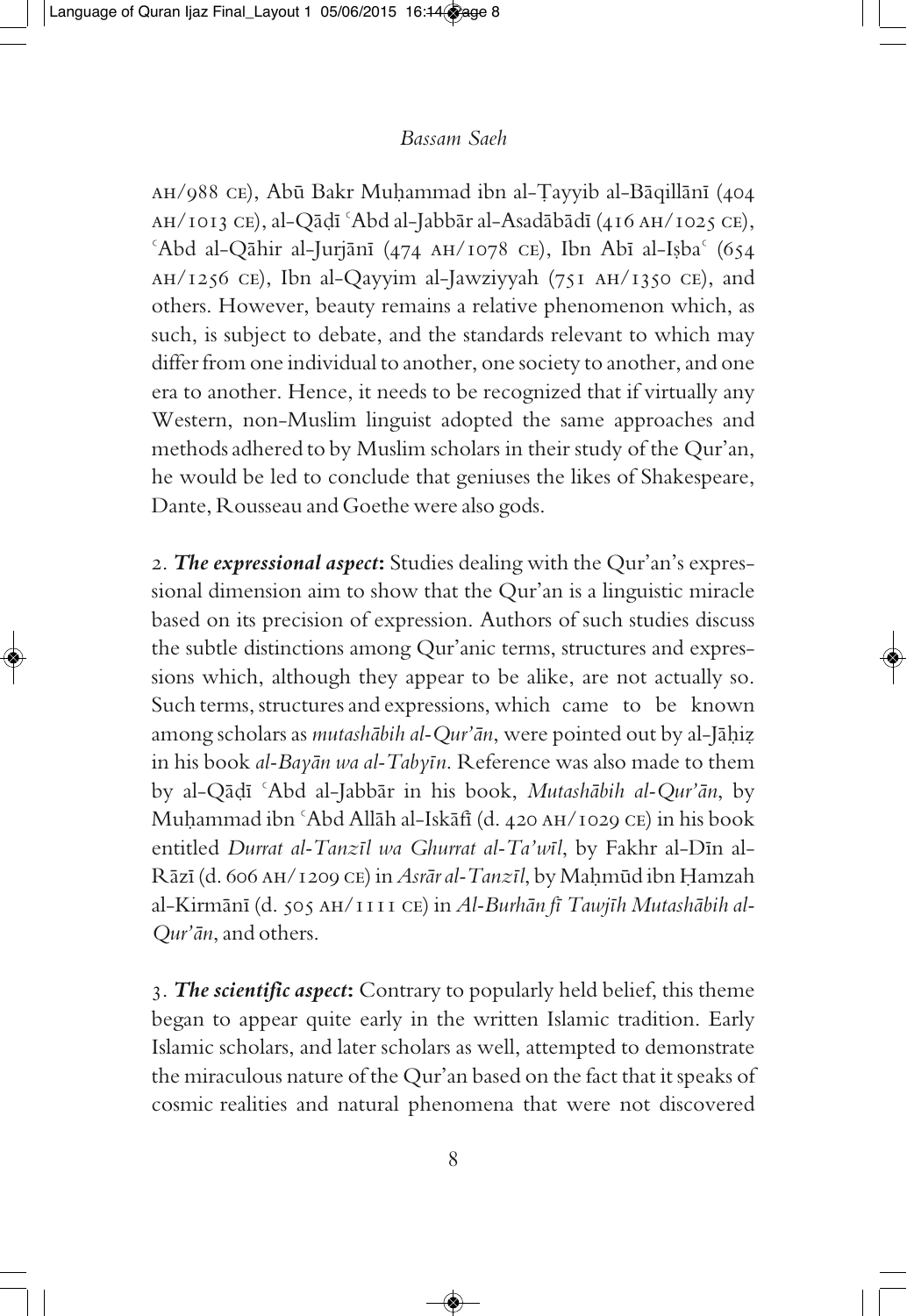until long after the appearance of the Qur'an itself. If these writings weren't so haphazard and unscientific, they would be virtually unassailable. Unfortunately, however, most of the contemporary scholars who have treated this theme have done little more than made fools of both themselves and their readers. They demonstrate no specialized knowledge of the miraculousness they purport to demonstrate, nor do they present their case in an academic fashion, since their writings are devoid ofany documentation or quotations from Western scholarly writings and research relating to the scientific phenomena being referred to. Early scholars could be excused to a great extent for their failure to make reference to such sources, and they were actually more systematic than their modern counterparts. Early Muslim thinkers had mastered the scientific disciplines and discoveries of their day. In fact, they were the primary authorities on such matters, as human civilization at that time was being written from right to left. Muslims spoke, and the world listened. The Muslim world dictated, and the rest of the world wrote. Today, by contrast, things are precisely the opposite. The centers of academic and scientific research, discovery, innovation and decision-making have moved to the other side of the world, and civilization is being written from left to right. The first Muslim scholars to write on the theme of "scientific miraculousness" (*al-i<sup>c</sup>jāz al-<sup>c</sup>ilmī*) were al-Jāhiz, Ibn Surāqah (d. 415 AH/1023 CE), al-Māwardī (d. 450 AH/1058 CE), al-Ghazālī (d. 505 AH/IIII CE), al-Qādī 'Iyād (d. 544 AH/1149 CE), Fakhr al-Dīn al-Rāzi, Ibn Abī al-Fadl al-Mursī (d. 655 AH/1257 CE), and Dāwūd al-Anțākī (d. 1008  $AH/I$  599 CE). Later Muslim writers to take up this theme include al-Iskandarānī (d. 1307 AH/1889 CE), Abd al-Rahman al-Kawakibi (d. 1320 AH/1903 CE), and Tantawi Jawhari (d. 1359 AH/1940 CE). The writing movement on this topic picked up speed in the twentieth century, resulting in the publication of a series of books dealing with what has been termed the numerical miraculousness (*al-i<sup>c</sup>jāz al-¢adadÏ*) of the Qur'an. One of the earliest books in this category was *Al-I¢j¥z al-¢AdadÏ fÏ al-Qur'¥n al-KarÏm* by Abd al-Razzaq Nawfal,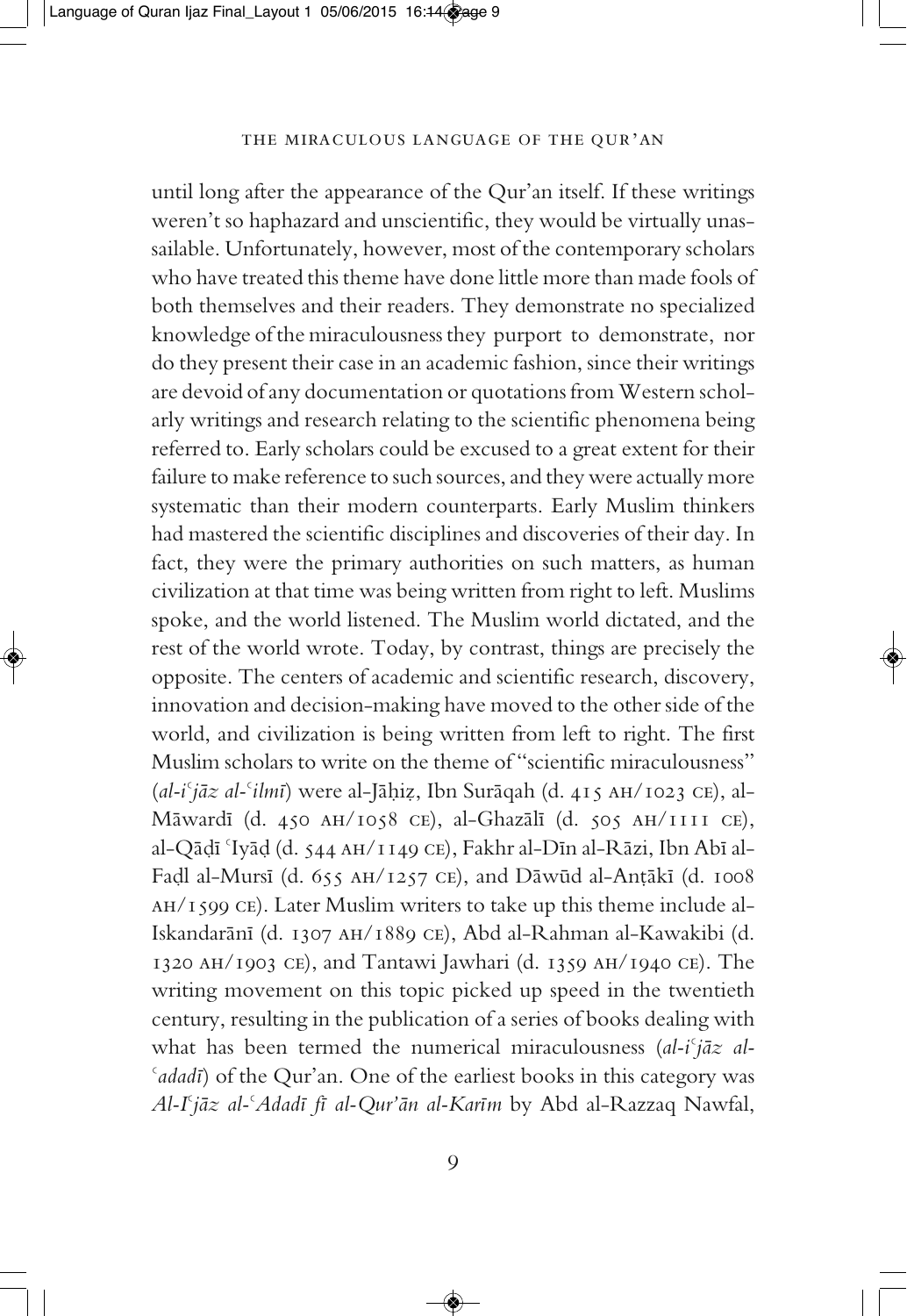which came out in the early 1970s. In his book, Nawfal includes long lists of the "pairings" (*al-mathānī*) on which the language of the Qur'an is based. We find, for example, that the words meaning "night" (*layl*) and "day" (*nahār*) occur the same number of times in the Qur'an. Similarly, the words referring to paradise (*al-jannah*) and hell (*al-n* $\bar{a}r$ ) occur equal numbers of times, and words referring to angels (*malā'ikah*) and demons (*shayātīn*) occur equal numbers of times. He even notes that the word for "month" (*shahr*) occurs exactly twelve times in the Qur'an, while the word for "day" (*yawm*) occurs exactly 365 times. Fakhr al-Dīn al-Rāzi was the first to draw attention to this linguistic mystery in the Qur'an in the context of discussing the term *mathāni* in *Sūrah al-Zumar* 39:23, which speaks of the Qur'an as "a divine writ fully consistent within itself (kitāban mutashābihan), repeating each statement [of the truth] in manifold forms (*mathāniya*) – [a divine writ] whereat shiver the skins of all who of their Sustainerstand in awe…"

As for this book, it will focus exclusively on what I consider to be the truly miraculous aspect of the language of the Qur'an, namely, its newness. It is a newness that is not limited to a word here or an expression there. Rather, it encompasses the language of the entire Qur'an from beginning to end: vertically and horizontally, linguistically and rhetorically, on the level of words, particles, structures, and expressions; in terms of formulations, rhythms, images, and explanations, and with an intensity the likes of which no human being could have produced or even approached. Yet despite this linguistic newness the Qur'an preserved the foundations of the Arabic language and was eminently comprehensible to the people who heard it. Indeed, not only did they understand the Qur'an despite the newness of its language; they were unspeakably impressed by it.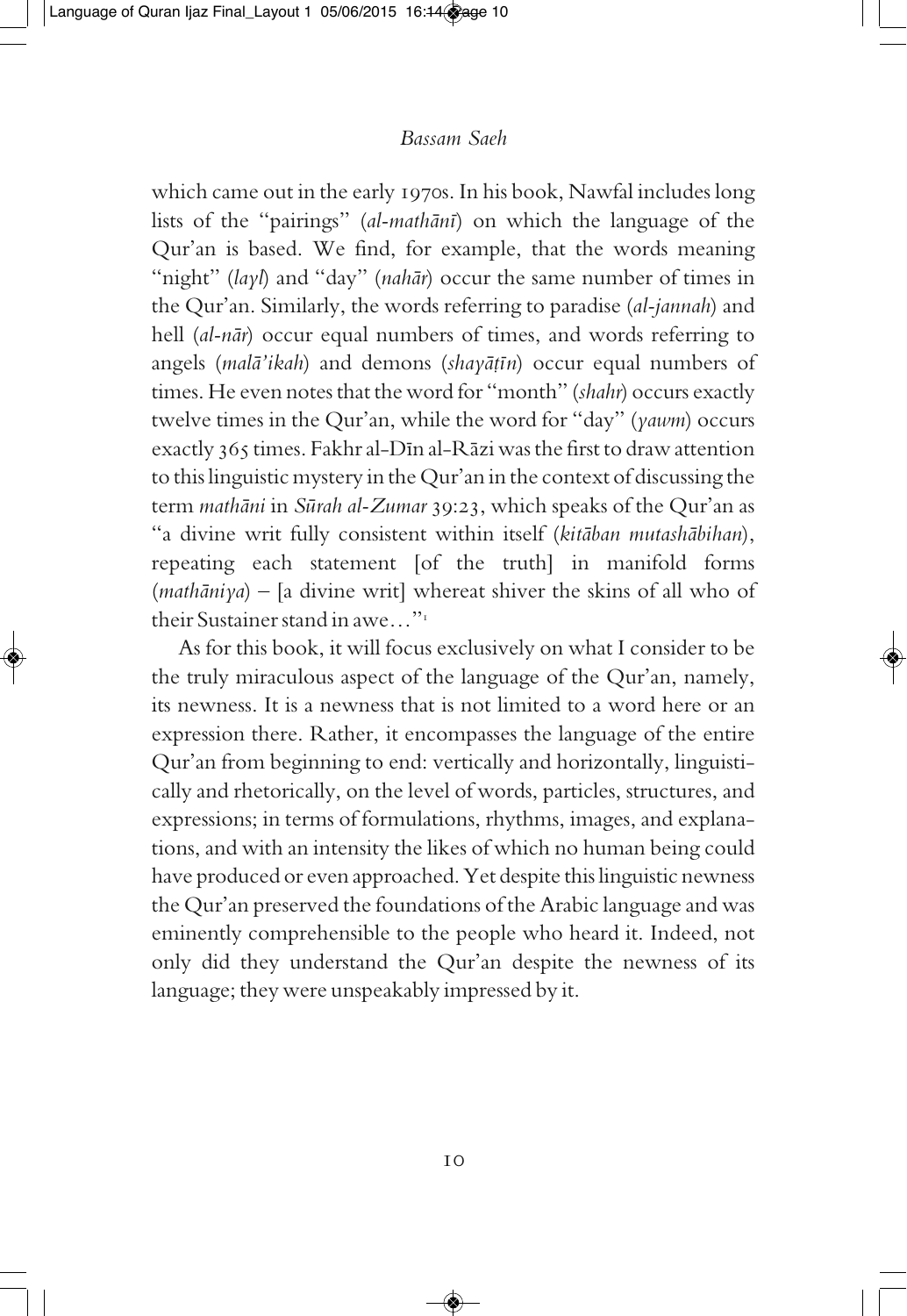#### THE MIRACULOUS LANGUAGE OF THE QUR'AN

# THE IMPACT OF THE QUR'AN'S NEWNESS ON THE ARABS OF THE PROPHET'S DAY

The newness of the Qur'an, which manifested itself on the various levels of both content and style – from word choice, to expression, grammar, morphology,and rhetoric – was asource of perplexity and amazement to those who heard the revelation for the first time. A simple, three-word Qur'anic phrase such as *fasda<sup>c</sup> bi mā tu'mar* ("Hence, proclaim openly all that thou hast been bidden [to say]" – *Sūrah al-Hijr* 15:94) prompted a certain Bedouin Arab to exclaim, "What is this that I hear? This is no merely human speech!" Then he prostrated himself with the words, "So eloquent was this speech that I bowed down in worship to the one who said that."

Something subtle and mysterious is taking place here which our modern ears are unable to discern. How can we listen with the ear of  $^{\circ}$ Umar ibn al-Khattāb or the Bedouin Arab referred to above, or with the ears of other Arabs who surrendered their wills to God the moment they heard the language of the Holy Qur'an? If we could somehow replace our ears with theirs, might we discern the same miraculous quality that they did? Might we experience through its language what they experienced, and grasp what we have heretofore been unable to put our fingers on?

I always used to wonder myself how the Qur'an could challenge the Arabs of its day to produce something like it. Such a challenge was provocative, but it was also realistic and reasonable. For it then to challenge them to produce only ten surahs like it was astounding and even a bit disturbing, being a powerful and extraordinary sign of the confidence of the party making the challenge. But for it then to challenge them – not once, but twice, in two different surahs which were revealed at very different times (*S‰rah al-Baqarah* : and *S‰rah Y‰nus*  $10:38$  – to produce a single surah like it was more than extraordinary. It signaled far more than the usual confidence of someone making a dare. What if they had actually risen to the challenge? What if their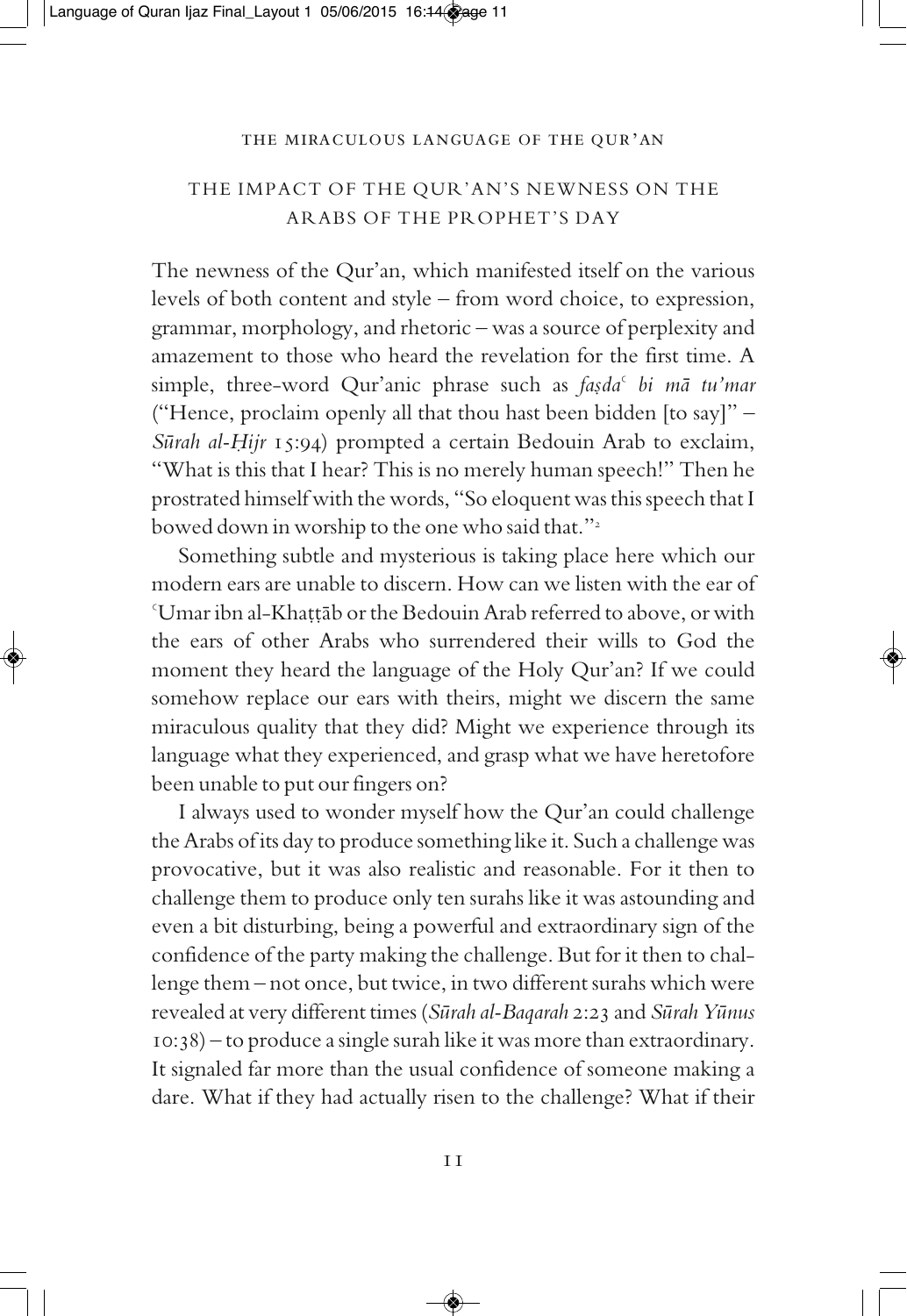leading poets, litterateurs, orators, linguists and geniuses had joined forces to write a single small surah the length of *Sūrah al-Duḥā* (93), or perhaps even the length of *Sūrah al-ʿAṣr* (103) or *Sūrah al-Kawthar* ()?It would only have been amatter of composing asingle line, no more! Would this have been so taxing for them? Wasn't the Qur'an in their own language, and weren't they masters of that very language?

# THE TRUE EXTENT OF THE MIRACULOUSNESS MANIFESTED IN THE QUR'AN'S LINGUISTIC NEWNESS

When I set out to answer these questions by bringing the language of the Qur'an into my linguistic laboratory and placing its fabric under the microscope, I had no real conception of the type of challenge I had set myself. Never before had I realized, with complete confidence and clarity, that behind every verse, behind every expression – and I might almost say, behind every word – of the Qur'an there lies a miracle, or an "invention," nay, more than a single invention in many cases. It distressed me that I could not seem to find anything better than this inadequate human term to describe a miracle that human language cannot contain. After all, "God's is the loftiest likeness." So I bowed my head in awe at the lofty wisdom that lay concealed in this divine dare.

I find that whenever I approach the language of the Qur'an in an attempt to unearth its secrets, I feel like a pygmy trying to scale the toe ofan enormous giant. What we find in this language is notascientific invention of the sort we witness in our day and age. Rather it consists of an ongoing series of astonishing linguistic innovations with a variety of features and forms. They are linked to another in such a way that whoever attempts to imitate them comes up against an impenetrable wall, and he/she realizes there is no place for arrogance or selfimportance.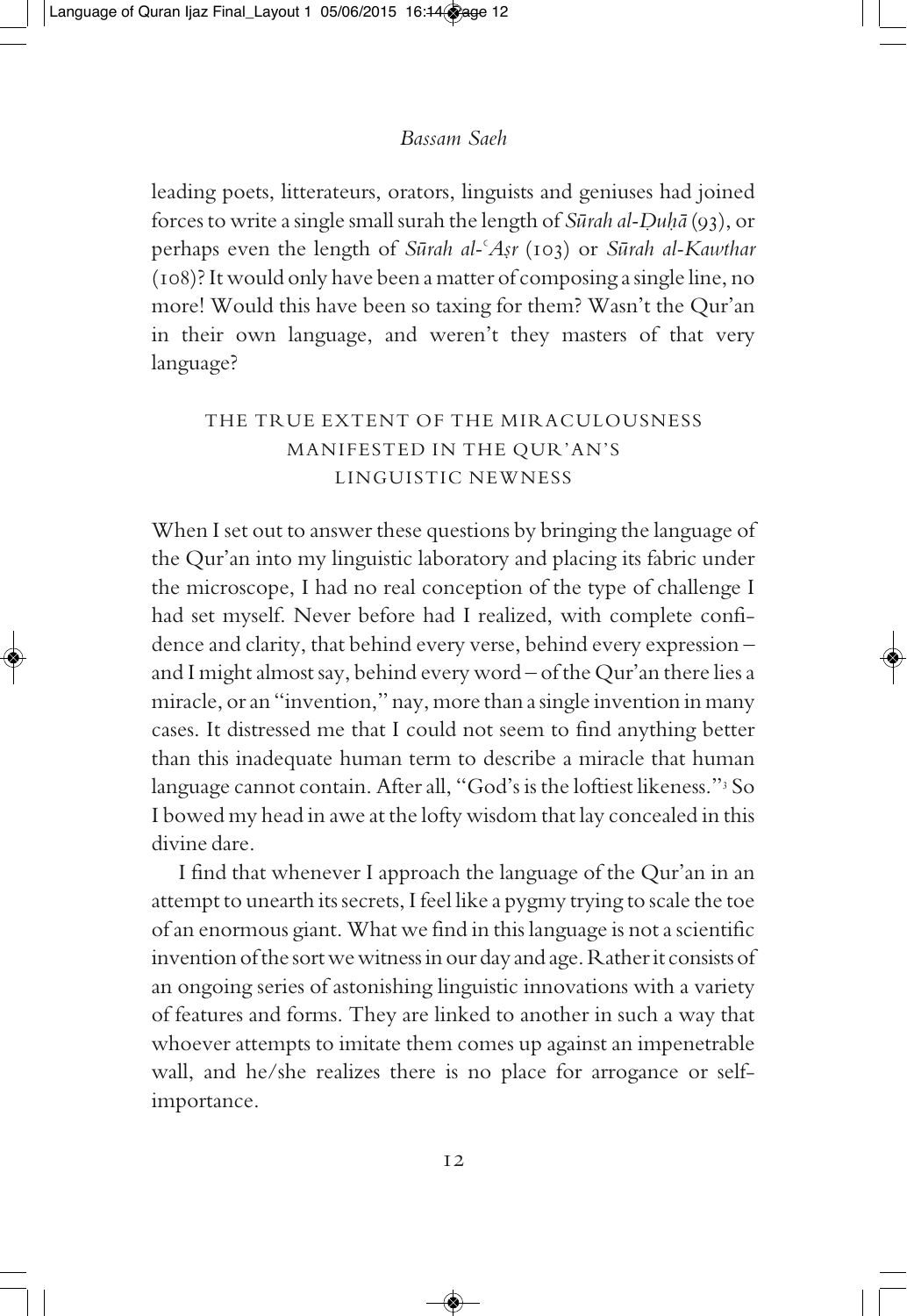#### THE MIRACULOUS LANGUAGE OF THE OUR'AN

Suppose you had a beautiful garden where you spent time every day, smelling a flower here, discovering a new bud there, and picking fruits from this tree or that. And suppose someone came and told you that in the garden you enjoy every day and where you regularly see untold objects of beauty, there were thousands ofamazing secrets you had never laid eyes on even though they were right under your nose. Further, suppose this person offered to give you glasses that would open your eyes to a scene entirely different from what you'd been accustomed to seeing in the past such that now, under every rock in the garden you found a precious pearl, between every couple of rose leaves a delicate sheet of silver, beneath the bark of every tree a sap made of a sublime perfume, and between every couple of specks of dust a particle of precious metal. Suppose you discovered that all this had been in your garden without your knowing athing about it!

The better part of the work I did in preparation for writing this book consisted in looking for those special glasses. And once I'd found them, I determined to take fellow readers of the Qur'an by the hand so that, by donning these new glasses themselves, they could free themselves from the deadly familiarity that had destroyed their ability to see the boundless, mysterious miracles of language that had lain so long before their very eyes and of which they had not known a thing.

# THE MIRACULOUS FREQUENCY OF QUR'ANIC INNOVATIONS

I remember once seeing a picture riddle that consisted of a photograph of what looked like strange, towering mountain chains. There was such an awe-inspiring, eerie quality about it that it seemed to have been taken of the surface of the moon or Mars. When I turned the piece of paper over to find out what the picture represented, I learned to my surprise that it was nothing but a highly magnified picture of the delicate lines that make up a human fingerprint. This, I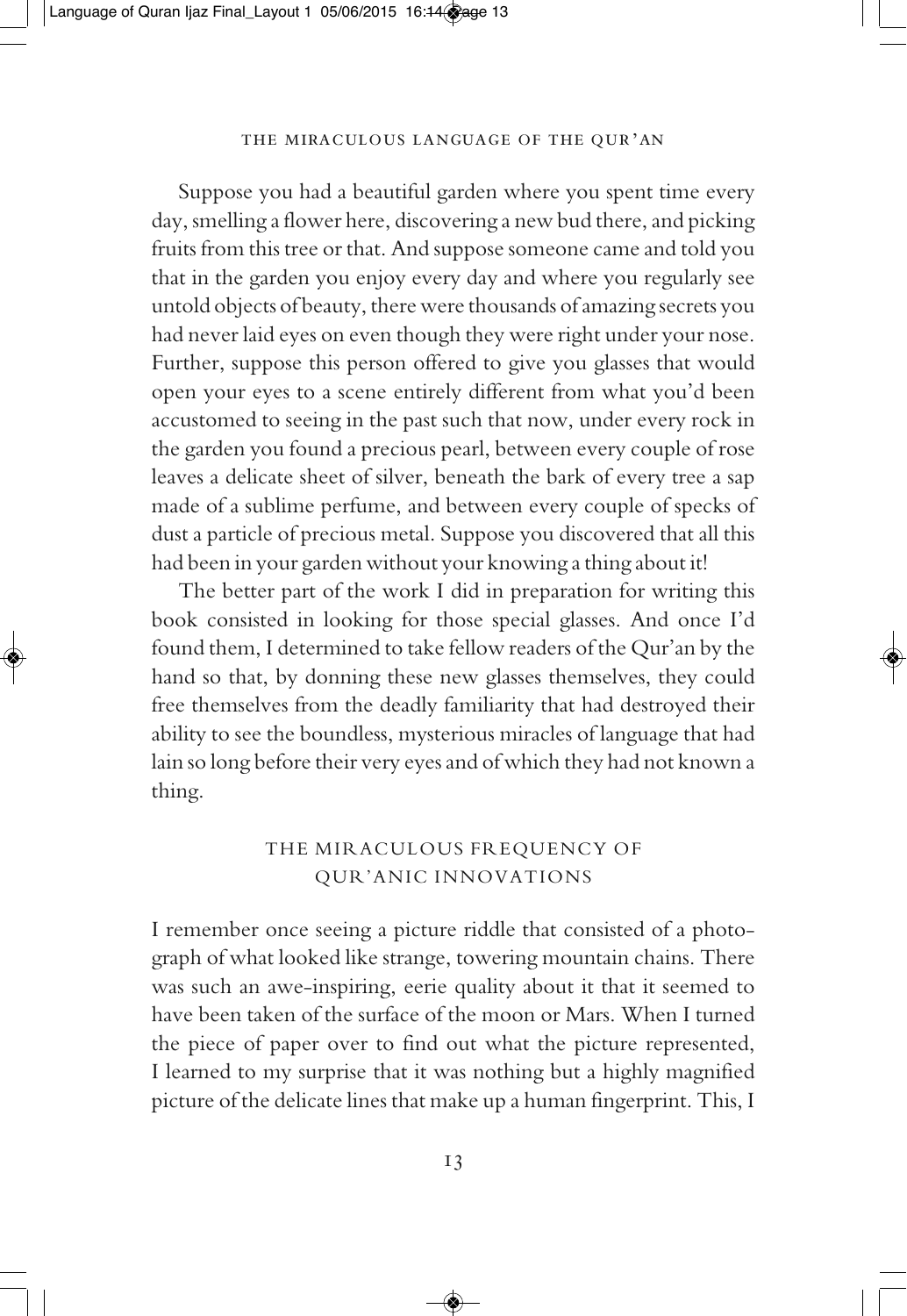suspect, is the kind of feeling readers will experience when they see the contours of the language of the Qur'an, or what we have managed to discover of them thus far, through the magnifying glass with which this study aims to supply them. With the help of this device, readers can at last catch a glimpse of the Qur'an's dazzling linguistic phenomenain all their bewildering glory.

If we looked at one of these phenomena in isolation from those that precede or follow it, we might be tempted to withhold judgment, thinking to ourselves: it is certainly innovative. But since when was innovation a miracle? And we would be right to raise such an objection, because, in fact, there would be no justification for claiming that the Qur'an is miraculous based on nothing but one, two or even three isolated cases. However, when we discover the density and frequency of the innovative phenomena that run through the Qur'an's verses and surahs; when we see how one follows on the other nonstop – in asingle breath, without breaks or gaps ofany kind; and when we see how every word, structure and expression in the Qur'an conceals wonders of expressive innovation of all colors and shapes, we begin to perceive the true linguistic miraculousness of the Qur'an and the impossibility of mimicking or forging it.

Someone might ask: Is there anything in the world that can't be counterfeited anymore? People have managed to counterfeit the US dollar, the British sterling pound, the Euro, and most, and if not all, of the world's other currencies as well. They have produced imitations of statues, literary works, ancient columns and coins, and paintings of the greatest and best-known artists in the world. So why couldn't someone write one or two surahs or verses like those in the Qur'an? However, it would be one thing to imitate something so successfully that people failed to detect the forgery, at least in the beginning, and, once the forgery had been discovered, for them to punish you as you deserved while secretly admiring you for the way you had mastered your craft. But it would be another thing to forge something and for people's response to be nothing but mockery, disdain, and accusations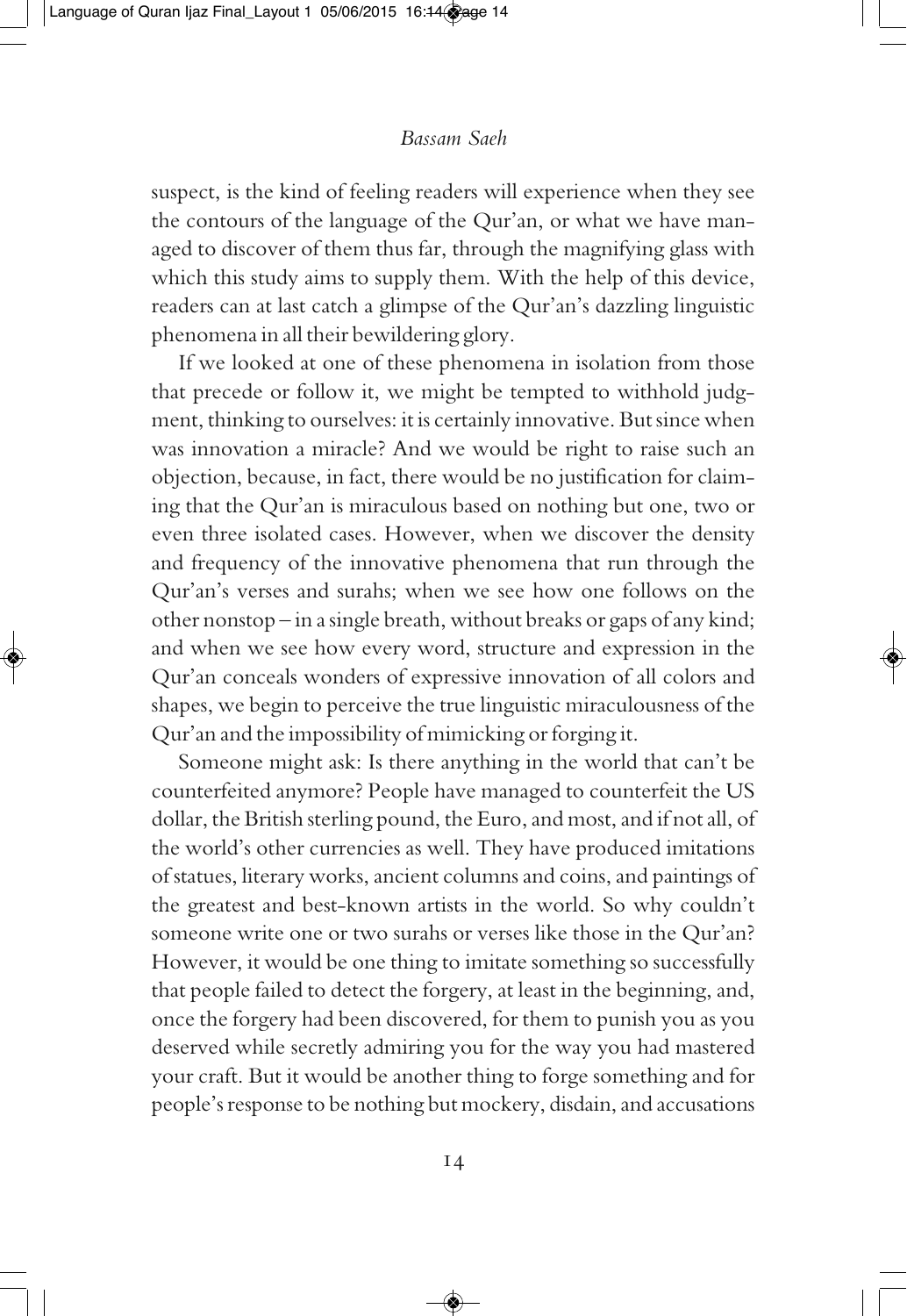of ignorance and frivolity. And it is this latter scenario that has faced everyone who has everset out to imitate the language of the Qur'an.

# THE PERPLEXING EFFECT OF THE NEW RHYTHMIC STRUCTURE ON THE QUR'AN'S ARAB LISTENERS

To the primitive Bedouin Arabs who lived in the days of the Prophet Muhammad, the revelation of the Qur'an was comparable to the descent ofa huge flying saucer before their very eyes: strange, sophisticated, masterfully crafted. Like people the world over, the Arabs of that day did not generally accepta new expressional form, be it poetry or prose, until their ears had grown accustomed to its distinctive rhythm, style and structures over several generations. If a writer, orator and poet departed from such familiar forms, listeners would hear nothing but a painful dissonance until, after it had been repeated in their hearing over a number of years, it became a recognized part of theirlinguistic repertoire.

Remarkably, however, they did not experience this kind of dissonance when they were confronted for the first time with the huge throngs of verbal, grammatical and expressional newcomers in the Qur'an. With their unique, recurring assemblages, these newly appearing linguistic phenomena were destined to build their own distinctive rhythmic repertoire in their listeners' ears, hearts, and minds within an unprecedentedly short period of time. Contrary to what one would expect, what drew the Arabs of the Prophet's day to the Qur'an from the moment they first encountered it was the rhythm and music of its language, which included both the sounds produced by the recitation, and the emotions and associations aroused by the images and meanings it conveyed. Despite being entirely new to the Arabs, this new rhythm and cadence were nevertheless acceptable and even welcomed, though they were perplexing even to the most eloquent and literarily versed polytheists. It was this latter group who, when they heard the Qur'an, couldn't help but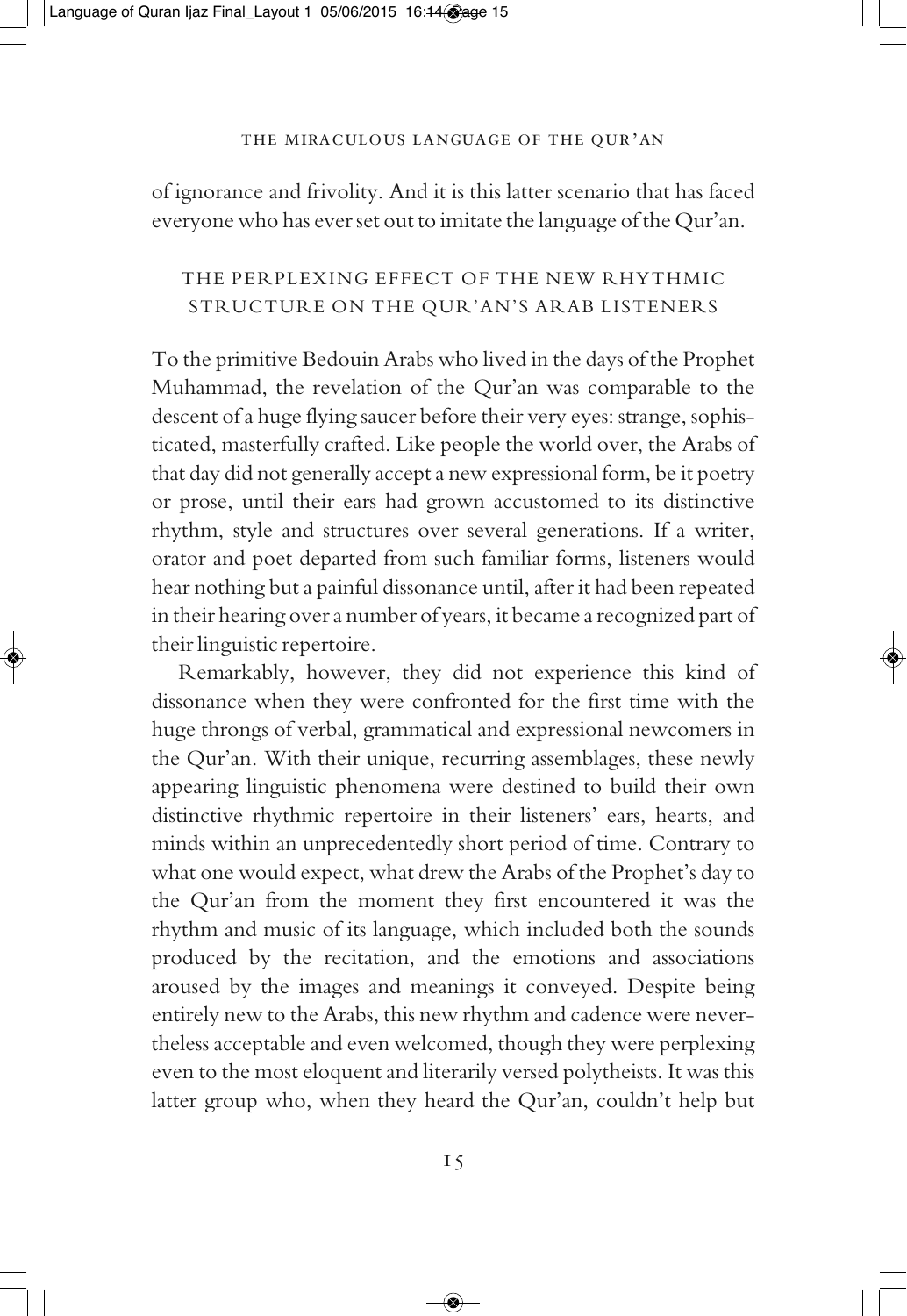voice their admiration for it despite their unbelief. Despite his refusal to enter Islam, al-Walīd ibn al-Mughīrah, a leading polytheist of that day, spoke highly of the Qur'an, saying:

I swear by God, there isn'ta man among you more knowledgeable than I of poetry or more able to distinguish bad verse from good. Nay, there is no one among you more knowledgeable than I of the poetry of the jinn themselves! Nevertheless, I swear by God, what this man is saying bears no resemblance to the poetry of either human beings orthe jinn. His words have asweetness about them, a beauty and an elegance. [Like a towering tree], they bear fruit from above, and their roots plunge deep. They rise above those around them, and none can rise above them.<sup>4</sup>

# A MACHINE TO TRANSPORT ME BACK IN TIME

Time and time again I wondered to myself whether there was some sort of machine that could carry me back fourteen centuries so that I could hear the Qur'an through the ears of the seventh-century desert Arabs who were being exposed to the Qur'an for the very first time. Would it be possible for me, I wondered, to strip myself of my Qur'anic memory, and even my Islamic memory, so as to become a pre-Islamic Arab living in the age of the Qur'anic revelation? If so, I would listen to the Qur'an as it was being revealed, verse by verse, with pristine ears that hadn't yet heard the Qur'an so repeatedly that its very familiarity now prevented me from perceiving its genius, newness and uniqueness. What a marvelous experience it must have been for the seventh-century Muslims who received the revelation from God Himself for the very first time! How exhilarating it must have been for them to hear the Divine's authoritative, unquestionable pronouncements "live and on the air" on all their practical concerns: pronouncements that might entail acquittal or condemnation, promise or threat for people among whom they lived their daily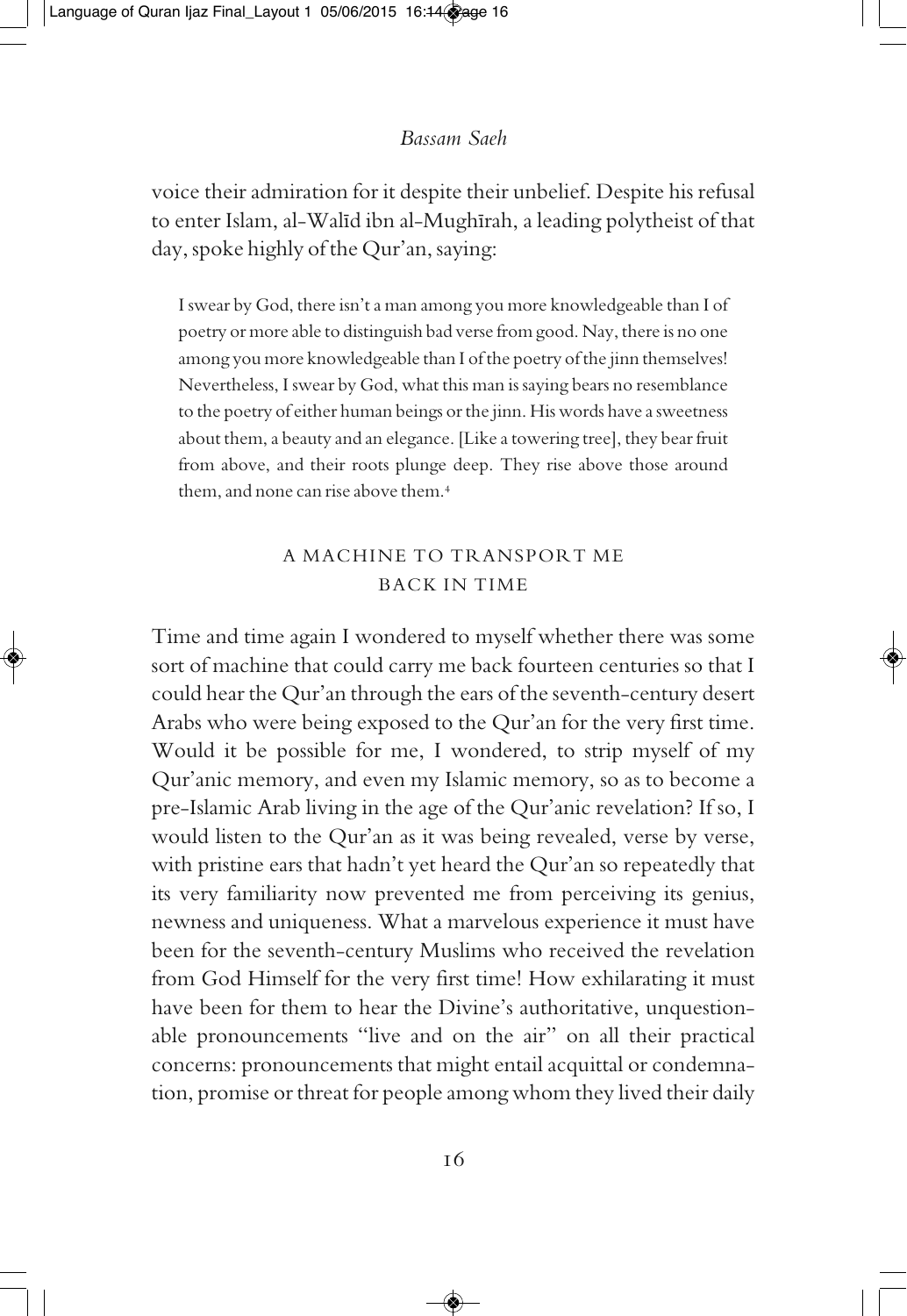lives. What must it have been like for them to hear what God had to say when the divine speech ushered them daily, even hourly, into worlds so vast that their minds could hardly contain them?

Try with me to envisage what sort of an impact the following verses would have had on the mind of the seventh-century Arabs who were hearing them for the first time:

And no true understanding of God have they [who worship aught beside Him], inasmuch as the whole of the earth will be as a [mere] handful to Him on Resurrection Day, and the heavens will be rolled up in His right hand: limitless is He in His glory, and sublimely exalted above anything to which they may ascribe a share in His divinity! And [on that Day,] the trumpet [of judgment] will be sounded, and all [creatures] that are in the heavens and all thatare on earth will fall down senseless, unless they be such as God wills [to exempt]. And then it will sound again – and lo! standing [before the Seat of Judgment], they will begin to see [the truth]! And the earth will shine bright with her Sustainer's light. And the record [of everyone's deeds] will be laid bare, and all the prophets will be brought forward, and all [other] witnesses; and judgment will be passed on them all in justice. And they will not be wronged. (*Sūrah al-Zumar* 39:67-69)

Now, fourteen centuries since these verses were revealed you may not perceive anything but the earth-shaking message they convey, a message that would have stretched the imaginations of seventhcentury Arabs – and non-Arabs as well, perhaps – beyond their limits. How much more challenging it would have been, then, if this message was revealed in a new, dazzling garb, clad in a bewildering array of new linguistic forms with which no Arab would have been familiar at that time, and with such intensity that their minds would have been unable to take it in? Is it possible for us to recover those luminous moments that released such power, strength, faith, confidence and determination in the minds and hearts of the first Muslims that they were able to build a civilization that changed the course of history?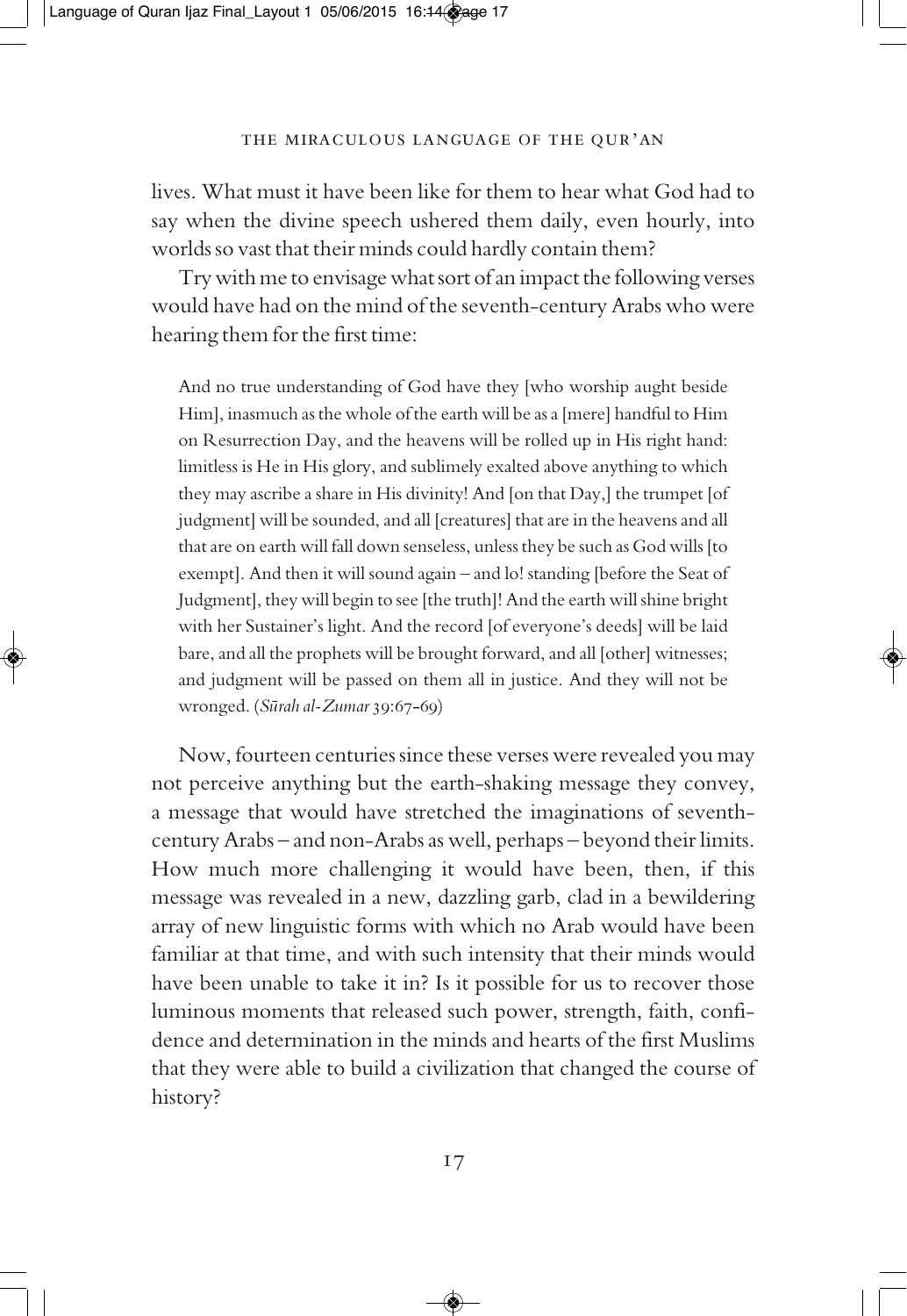Pre-Islamic poetry and the Prophetic hadiths are the only two confirmed sources on the basis of which we can reconstruct the language that was contemporary with that of the Qur'an. Hence, in an attempt to recover those luminous moments of which I've spoken above, I decided to remove the Qur'anic memory from my brain's hard drive and replace it, first with the poetic memory of the pre-Islamic Arab, and then with the memory of the Prophetic hadiths.

# THREE VOCABULARIES: QUR'ANIC, PRE-ISLAMIC, AND PROPHETIC

In my attempts to identify the stylistic differences between the Holy Qur'an and both pre-Islamic poetry and the Prophetic hadiths, I chose to focus on poetry in particular. The electronic encyclopedias available to us have thus far counted up some twenty thousand verses of pre-Islamic poetry. This number of verses is equal to, or slightly larger than, the size of the Qur'an, although we know that the amount of pre-Islamic poetry that has been lost may be even greater than that which has survived.<sup>5</sup>

Pre-Islamic poetry has a special linguistic quality that is easily distinguishable from the language of the Prophet even though he was born and lived in the heart of the pre-Islamic period. Similarly, the Prophet Muhammad had a special linguistic style that was entirely distinguishable from the language of the book which he brought to us. Moreover, these three languages never mixed in the least. These facts serve as clear evidence of the reliability of the texts that have come down to us in these three linguistic styles, not one of which has infiltrated or overlapped with either of the other two. By contrast, one finds that the styles of the pre-Islamic poets often resemble one another and overlap to such an extent that those who study them find it impossible to draw an unqualified, clear-cut distinction between one pre-Islamic poet and another based on their styles and linguistic persona. Even though these poets differ from each other in terms of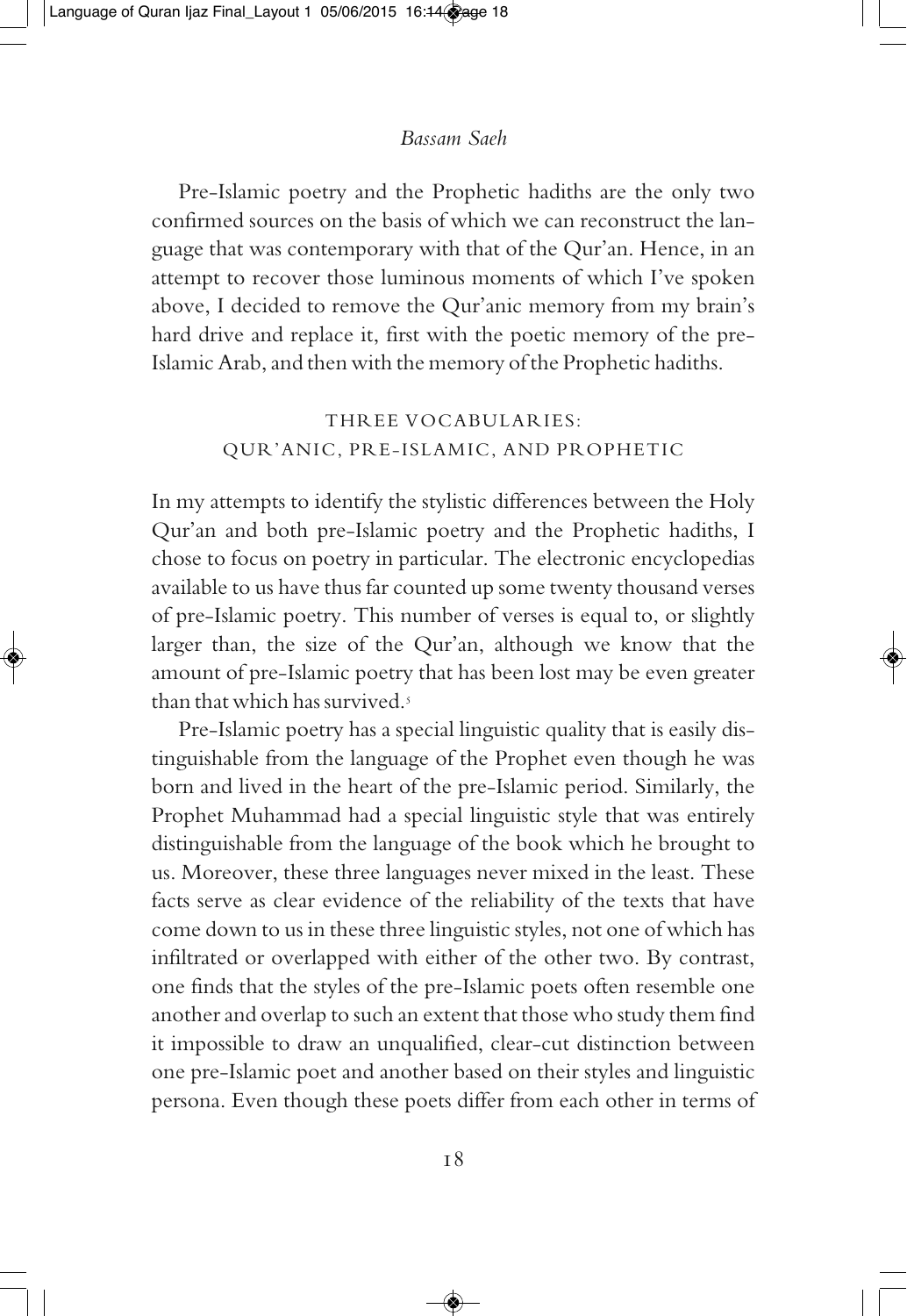strength or weakness, purity of style, delicacy, simplicity, abstruseness, and the like, no literary critic would dare to state with absolute certainty that such-and-such a poem was composed by a particular pre-Islamic poet rather than another, whereas even an ordinary reader of the Qur'an would be able to say with certainty that such-and-such a phrase or passage is from the Qur'an, while anotheris not.

Despite the fact that the language of the Prophetic hadiths, that is, the language used by the Prophet himself, must have been influenced, however superficially, by that of the Qur'an, this influence is hardly in evidence in more than one percent of the entire Hadith corpus. Nor does this influence alter the fundamental character of the Hadith literature. Hence, I have sought in the course of this study to identify the widespread and radical stylistic and linguistic differences between the Prophetic hadiths and the Qur'an in the hope of highlighting them for Orientalists and skeptics who have cast doubt on the divine origin of the Qur'an and accused the Apostle Muhammad and/or his contemporaries of forging it.

## THE NEW LINGUISTIC REVOLUTION

How did the Arabs of the Prophet's day receive the new language found in the Holy Qur'an when it contained none of the idioms, phrases and constructions with which they had been familiar up to that time? In short, it left them at a loss. In fact, it may have left them in a state of shock that only began wearing off after some time had passed and they had gained some familiarity with this new language.

The linguistic shift of which I speak was not limited to the vocabulary of the Qur'an. Rather, it went beyond the level of individual words to the relationships among words, their placement within their various contexts, their uses, and the new linguistic, grammatical and imaginal elements and conventions that governed and permeated its language. The shift likewise encompassed the linguistic units that were ultimately formed from these individual words, relationships,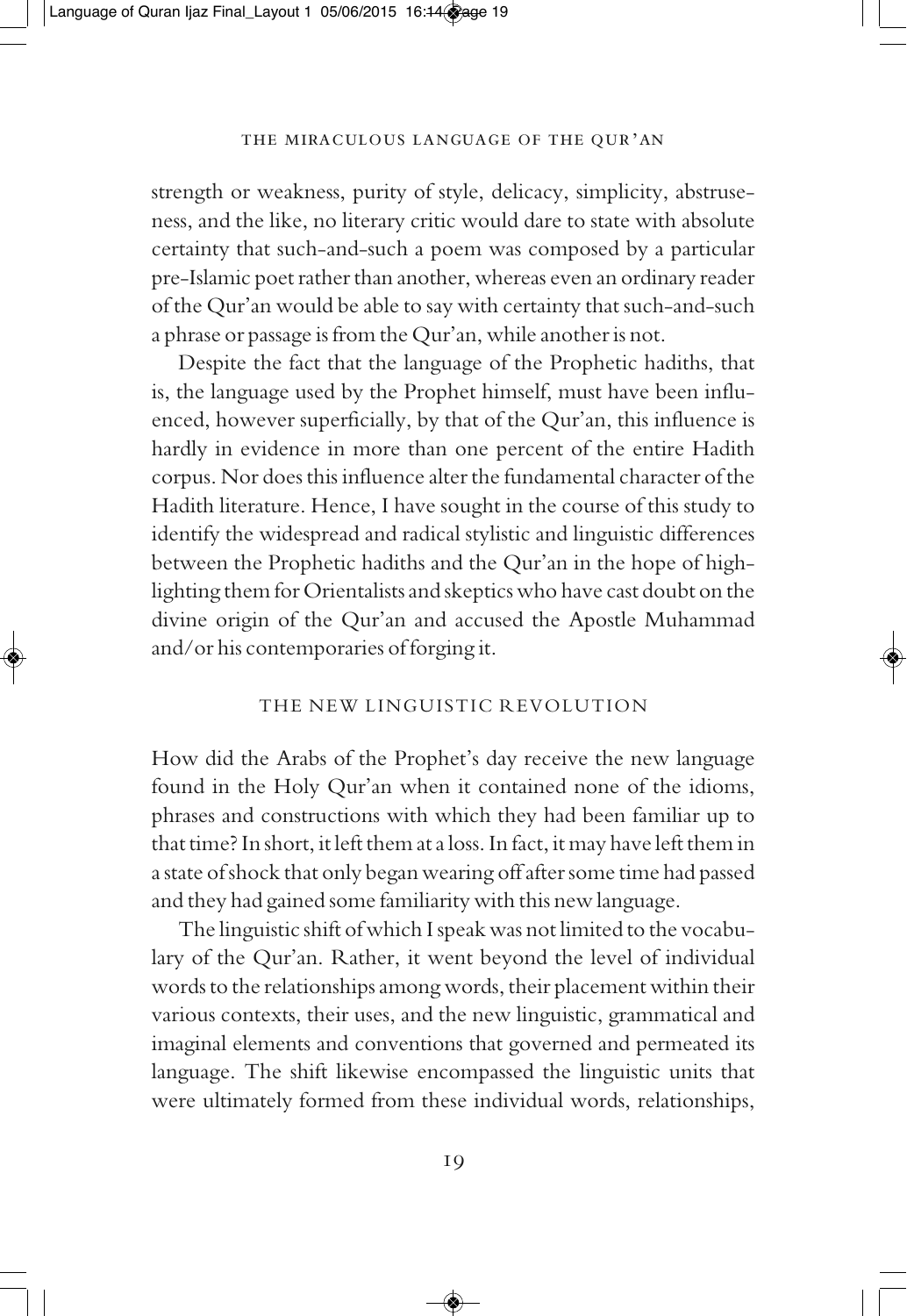and conventions. When we examine each surah of the Qur'an individually, we discover that the locations where new linguistic phenomena occur outnumber the words in the surah itself. In asurah as short as the *al-Fātiḥah* (1), which consists of 29 words, there are no fewer than 58 of these "new developments." In *Sūrah al-Nās* (114), which is 20 words long, we find no fewer than  $33$  new phenomena; in *Sūrah al-Falaq* (113) (23 words long), 38 new phenomena appear; and in *Sūrah al-Ikhlās* (112) (15 words long), there are as many as 22 new phenomena. And a similar pattern is observable in all other surahs as well. Bearing this in mind, we can begin to imagine the magnitude of the shock which the Qur'an, with its matchless linguistic character, produced in the minds and hearts of seventh-century Arabs of the Arabian Peninsula.

The Qur'an most certainly did not bring a new language separate from the Arabic language that was already in existence. And it is in precisely this in which its miraculousness consists. The Qur'an was revealed in the Arabic language and remained rooted on its foundations. However, its uniqueness inheres in the way in which it went beyond the existing Arabic language, surpassing the limitations of its terms, structures, idioms, formulations, images and internal relationships. The miraculousness of the Qur'an consists in the way in which it developed the Arabic language's conventionsand rules yet without abolishing them, thereby opening the way for it to evolve and grow richer, and endowing it with dimensions and horizons the breadth of which its speakers had never dreamed of.

The miraculousness of the Qur'an does not consist in its having created a language out of nothing. If it had done this, it would have separated itself and its teachings from all human beings, whatever their language. Rather, its miraculousness consists in its having constructed a new language on the very foundations of the old language, then gone soaring through vast realms that the traditional language had never known or accessed. During my lectures on the topic of this study, my listeners have often objected to my use of the term "new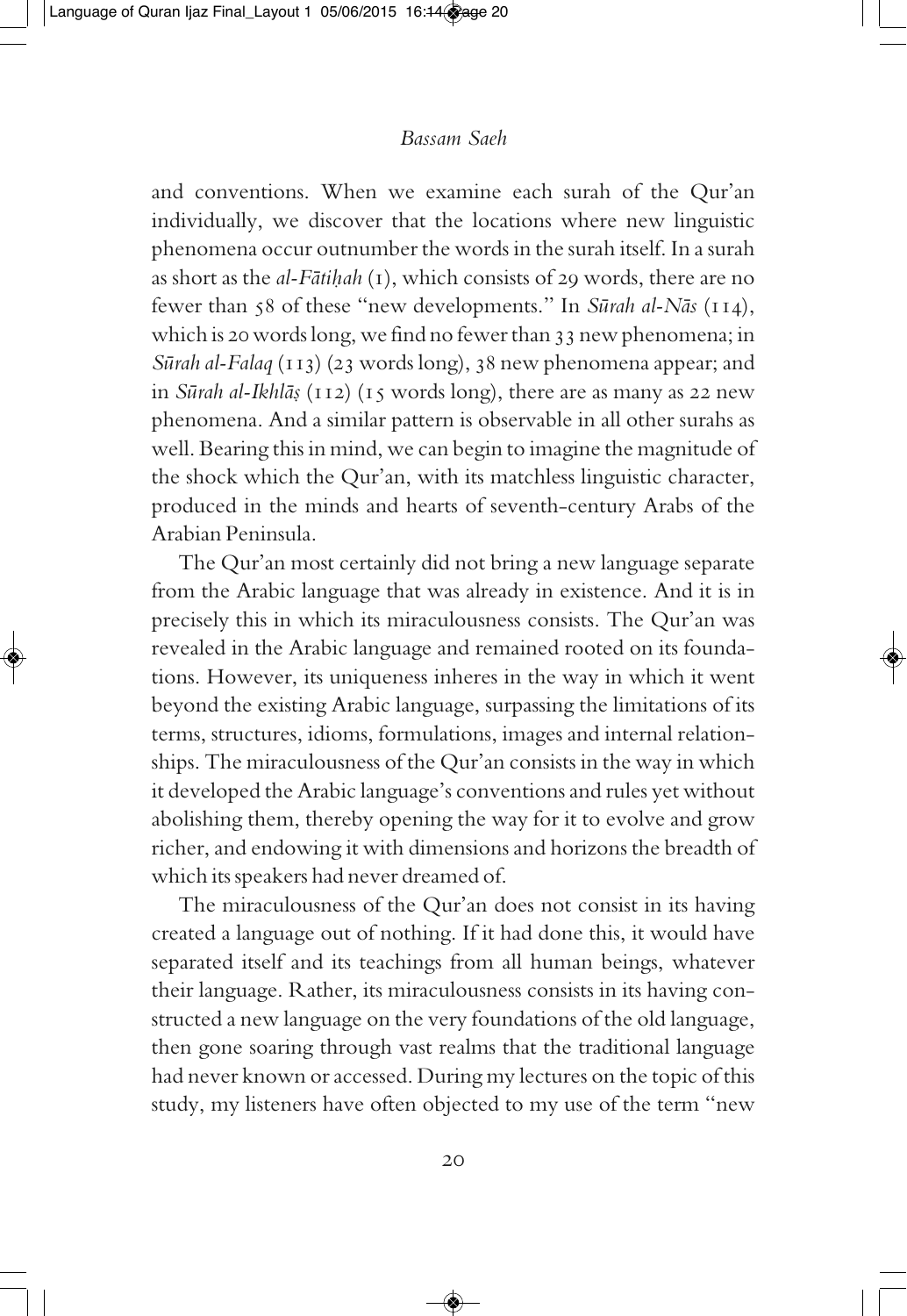language" to refer to the language of the Qur'an, since this phrase might give the mistaken impression that the language of the Qur'an is something other than Arabic, and they have suggested that I use some alternative expression. However, the miraculousness of the Qur'an lies in this very paradox: the paradox of its being truly Arabic, and its being, at one and the same time, a new language. This might appear to be illogical. However, the logic of miracle inheres in precisely the fact that it surpasses logic. A miracle that rests on logic ceases to be a miracle.

## THE SURAH'S QUR'ANIC PERSONA

As we have had to occasion to note, the Qur'an makes use of the verb normally translated as "was" (*kāna*) to mean "is." This new usage of the verb *kāna* recurs no fewer than 190 times in the Qur'an. Nevertheless, there has been no instance of this verb's being used in its new Qur'anic sense in any other piece of writing to this day. This applies even to the Prophetic hadith. However, the distribution of this use of the verb *kana* across the various surahs of the Qur'an is even more remarkable. It is quite natural that a short, two-line surah such as *Sūrah al-Ikhlās* (112) would contain only one of the 190 instances of this use of the verb *kāna*.<sup>6</sup> Yet, quite contrary to what we would expect, statistically speaking, we find that *Sūrah al-Baqarah* (2), which makes up nearly  $1/12$  of the entire Qur'an, lacks a single instance of this use of the verb *kana* (meaning the use of *kana* to mean "is" rather than "was").

So what of other surahs that are only slightly shorter, such as *Sūrah Al* <sup>*c*</sup>Imrān (3), *Sūrah al-Mā'idah* (5), *Sūrah al-An<sup>c</sup>ām* (6), *Sūrah al-A<sup>c</sup>rāf* (7), *Sūrah al-Anfāl* (8) and *Sūrah al-Tawbah* (9)? None of them contains a single instance. And thus the situation remains up to the sixteenth surah, *Sūrah al-Naḥl*. In fact, instances of this new and peculiar usage of the verb *kana* are missing from surahs that make up nearly the first half of the Qur'an.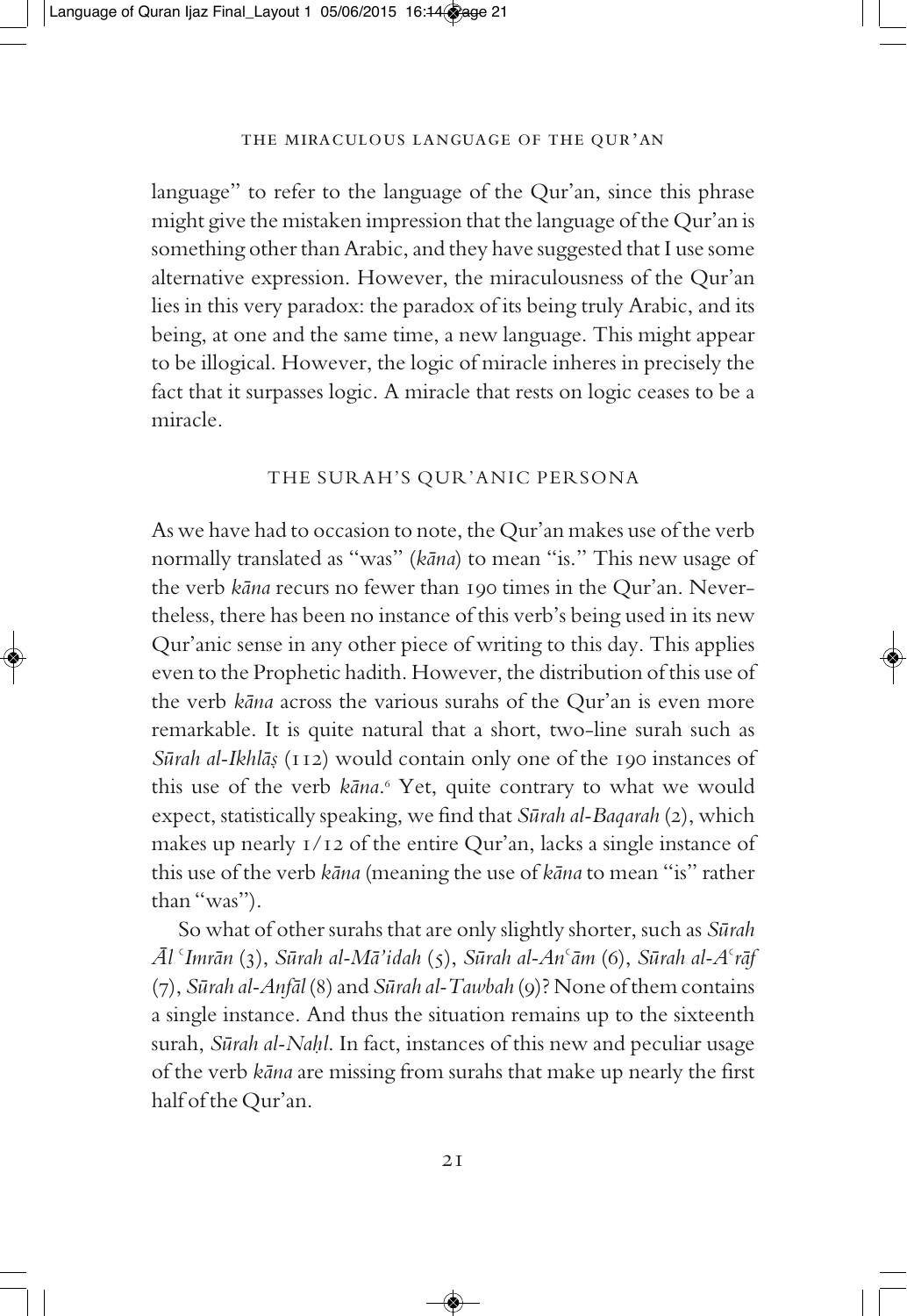However, in the midst of this vast stretch of flatland there suddenly looms a towering peak, namely, *Sūrah al-Nisā'* (4), where, in a radical break with the prevailing pattern, the new use of the verb *kana* recurs 53 times. It then disappears again until *Sūrah al-Isrā'* (17), where it is repeated a hefty 27 times. Then it disappears again for seven more surahs and reappears in *Sūrah al-Furqān* (25), where it is repeated 11 times, after which it disappears for seven more surahs until it appears in *Sūrah al-Ahzāb* (33), where it recurs 26 times. It then appears successively in a number of the later surahs.

This phenomenon supports our contention that each surah in the Qur'an has its own impenetrable wall of sorts, and a distinct linguistic stamp that sets it apart from the others such that it would be difficult for the verses of one surah to mingle or overlap with those of another.

A still more important aspect of this phenomenon is that it serves to confirm the current place of each surah in relation to all others in the Qur'an while ruling out the occurrence of any sort of human modification of the ordering that has come down to us. In opposition to the unjustified and prejudiced claims made by certain Orientalists, this phenomenon argues in favor of those who assert that the order in which the surahsare presently arranged is of divine origin, while confirming that the surahs are arranged in the same sequence in which they were arranged in the days of the Prophet.

The linguistic stamp that marks each individual surah is a remarkable Qur'anic phenomenon which forms part of the structure and persona of the Qur'an as a whole. As will become clear from our detailed study of the surahs, each surah is set apart by the use of terms that are not found in any other surahs, and by new linguistic relationships, formulations, and constructions that mark that particular surah alone. There is, in addition, a distinctive overall rhythm and rhyme that permeate each individual surah and no other.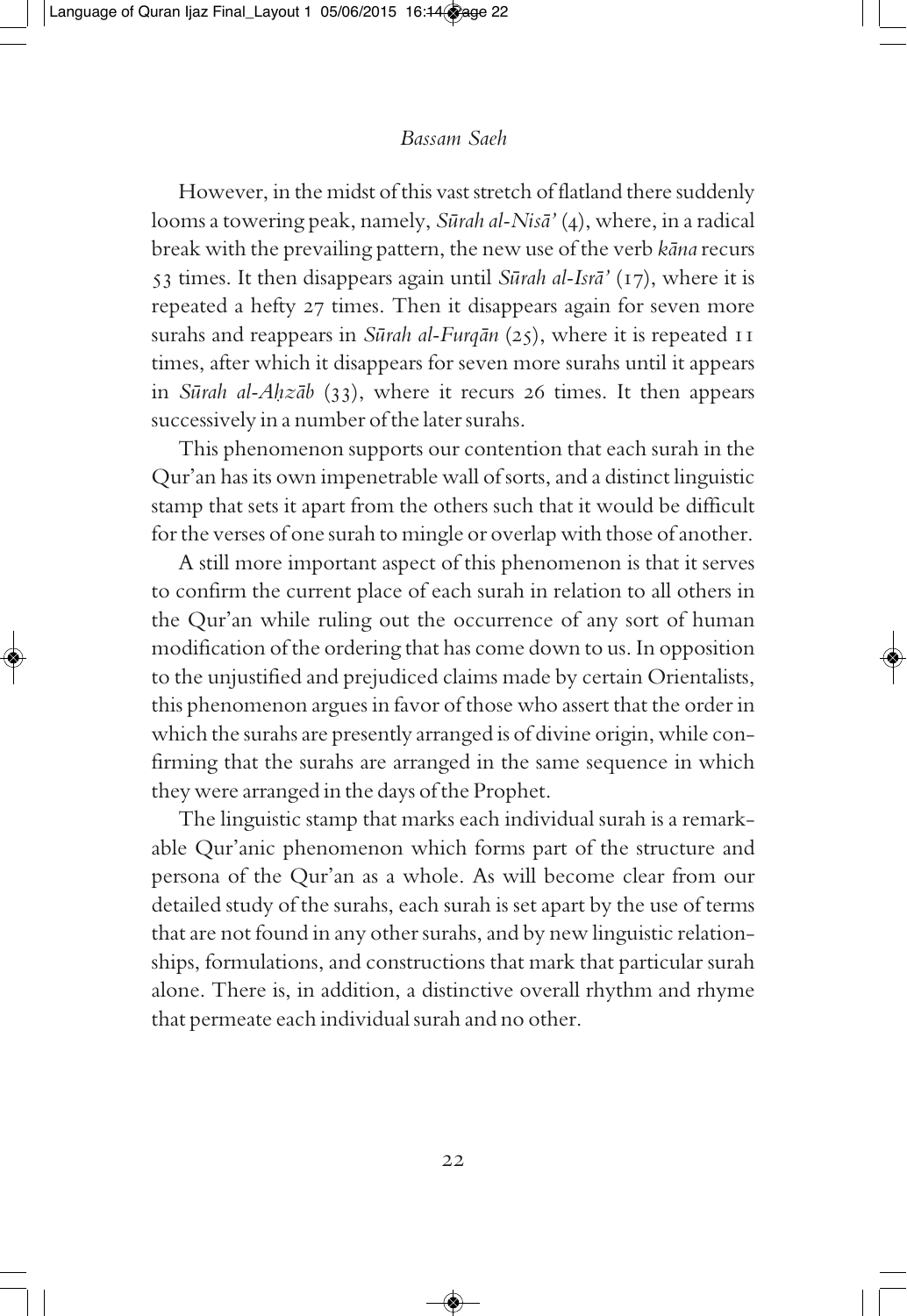#### THE MIRACULOUS LANGUAGE OF THE QUR'AN

## DO THE CHARACTERS OF THE SURAHS OVERLAP?

When memorizing some surahs, particularly the shorter ones, we may feel as though we are about to shift accidentally from reciting one surah to reciting another that shares in the same rhythm and that has certain rhyme letters in common with the one we are reciting. This may happen, for example, in relation to *Sūrah al-Mursalāt* (77) and *Sūrah al-Nāzi*<sup>c</sup> $\bar{a}t$  (79), *Sūrah al-Takwīr* (81) and *Sūrah al-Inshigāg* (84), or *Sūrah al-A<sup>c</sup>lā* (87) and *Sūrah al-Layl* (92). This kind of accidental shifting from one surah to another might lead us to think that there is some overlap between the characters of the two surahs concerned, and that the boundaries between them are sufficiently blurred that one might melt into the other, in which case our claim that each surah has its own unique linguistic character would be shown to be unfounded.

## $S\bar{u}$ rah al- $A^c$ lā (87) and  $S\bar{u}$ rah al-Layl (92)

However, a quick comparison between any two surahs, however similar they may appear to be, will show how different their linguistic characters actually are, and that they hardly have a single phrase in common. As an example, let us take *Sūrah al-A<sup>c</sup>lā* (87) and *Sūrah al-Layl* (92) and examine their respective linguistic structures and expressions. This comparison will make clear how disparate these two surahs' linguistic personalities actually are despite their overlapping rhythmic lines.

*Sūrah al-A<sup>c</sup>lā* consists of 72 words, while *Sūrah al-Layl* consists of 71 words. Yet despite the fact that the two surahs have a similar rhyme whereby each verse or  $\bar{a}$ *yah* ends with an *alif*, the final word in the verse generally following the pattern  $f a^\epsilon$ (فَعْلَى), and despite the fact that they have a limited number of words in common (*khalaqa*, *alashqā*, *yaşlā*, *al-ākhirah*, *rabbahu*, and *al-a<sup>c</sup>lā*), this is where the commonalities end. Apart from the aforementioned similarities, each of these two surahs has its own distinct and disparate expressions, idioms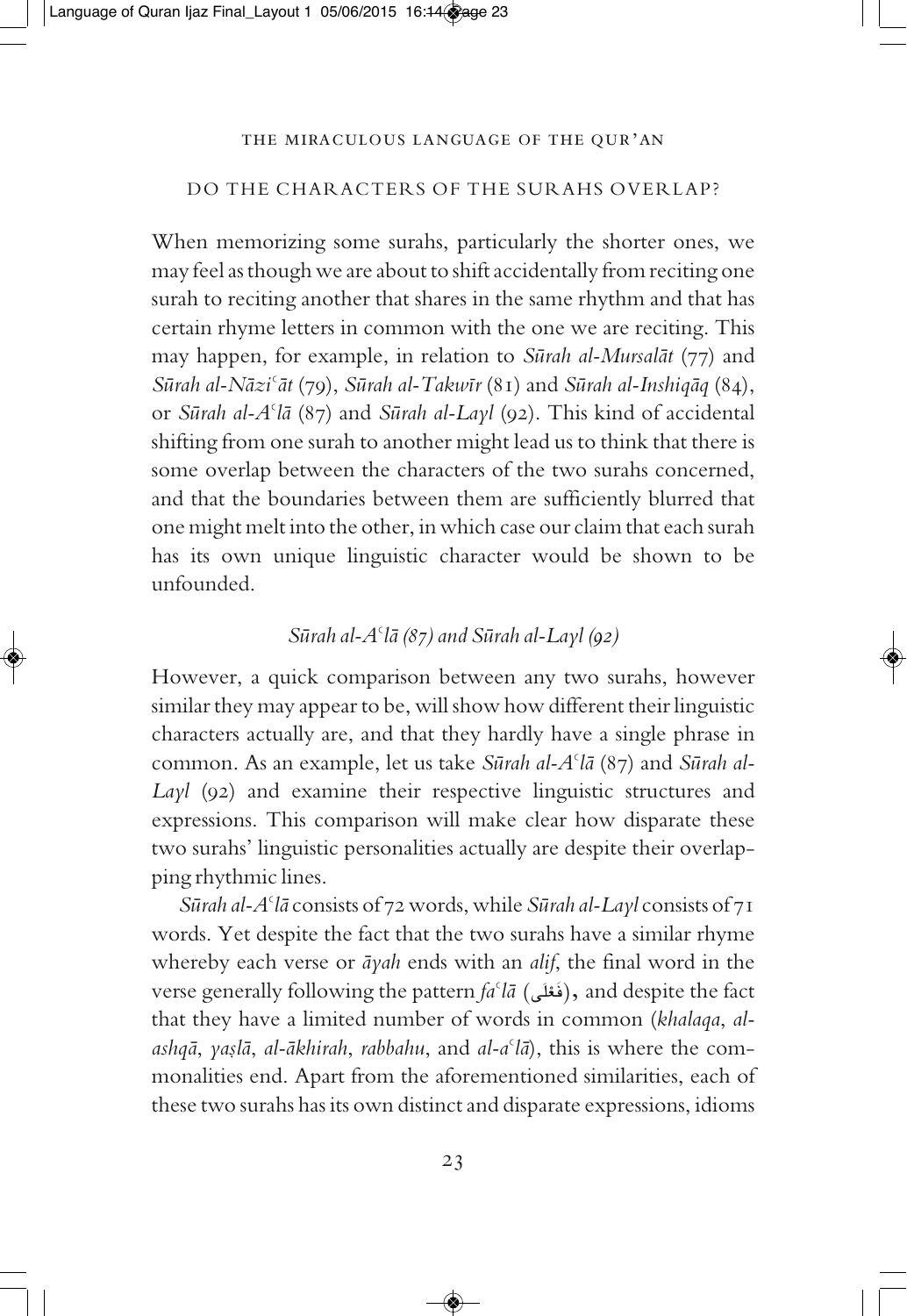and structures. Still more peculiar, and more miraculous, is the fact that most of the structures and expressions of which each of the two surahs consistsare unique to each of them respectively.

Of the 26 structures and expressions that make up the bulk of *Sūrah al-A<sup>c</sup>la*, we find no more than four in other surahs of the Our'an. These are *khalaqa fa saww¥*, *ill¥ m¥ sh¥'a All¥h*, *fa dhakkir*, and *wa lā yahyā*, whereas 22 of them – or more than 80 percent of these structures and expressions – are unique to this surah alone and occur nowhere else.

As for *Sūrah al-Layl*, of the 25 structures and expressions that go to make it up, we only find three expressions which it shares with other surahs, namely, *fa andhartukum*, *kadhdhaba wa tawallā*, and *illā ibtighā'a*. However, the remaining 22 structures and expressions, or 88 percent of the total, are found in no other surah, including, of course, *Sūrah al-* $A^{\epsilon}l\bar{a}$ .

## THE QUR'AN'S UNIQUE CHARACTER

As soon as the process of revelation began, the Arabs who heard the Qur'an realized instinctively that everything relating to it suggested newness and singularity. These qualities could be perceived in its distinctive name, "Qur'an," which pre-Islamic Arabs had never used before, and the uniqueness of the book's title pointed to the uniqueness of its content. The same newness and singularity are reflected in the title given to the Qur'an's opening chapter, *al-Fātiḥah*, which was unique to the Qur'an alone. As for the word surah, which was used to refer to the Qur'an's sections or chapters, it was derived from the word *sūr (شو*ر), which refers to a city wall or citadel. The meaning of this term was like a heavenly sign pointing to the impregnability of the Quran's "walls" and the impossibility of either imitating its chapters (surahs) or finding gaps or breaches that would allow someone to make his way inside them. Next we come to the term  $\bar{a}$ *yah*, meaning sign or miracle, which God used to refer to the verses of the Qur'an.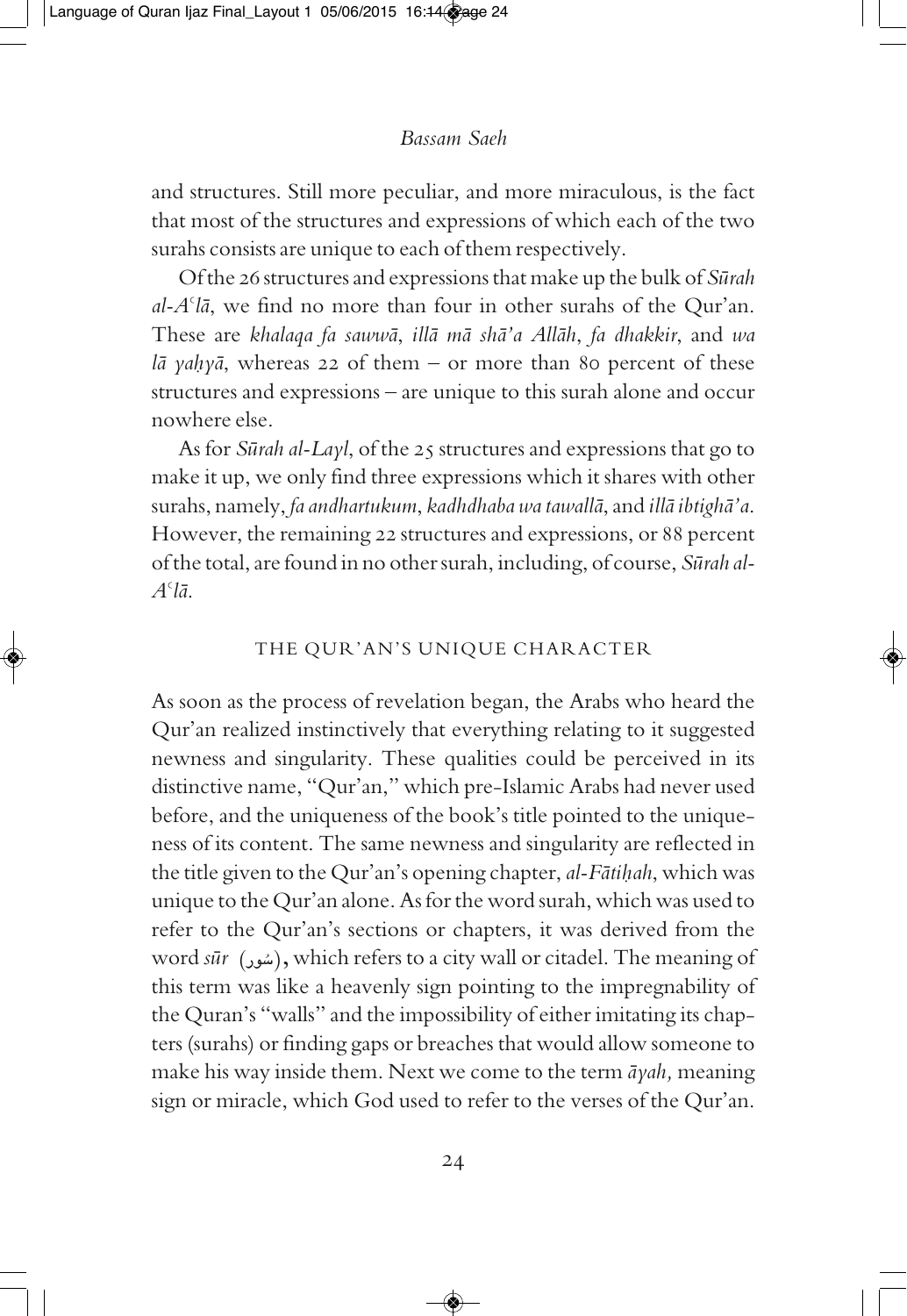In this designation we have another divine hint pointing to the miraculous character of the book as a whole and to the element of challenge inherent in every one of its linguistic units, be it long or short. And lastly we come to the term *tilāwah*. Derived from the verb *yatlū* (يتلو) meaning to follow or come after, the word *tilāwah* came to be applied to the recitation of the Qur'an in a reminder from Heaven that the Messenger of God was not the first person to have recited the Qur'an's verses on earth but was, rather, "afollower" in its recitation, since Gabriel had been the first to recite them, and the Prophet had "followed him" (*talāhu* نلاه) by imitating the angel's recitation, and we follow the Prophet.

It should be stressed here that the Holy Qur'an is the only book in the world which, to this day, has continued to be marked by features that it shares with no other book on Earth. The comparison being made here is not based on the books' subject matter, ideas, language, or style. After all, every book in the world is bound to have certain features that set it apart from all others in relation to its topic, the ideas it presents, and its linguistic style. Rather, what I am speaking of here is the "genus" of book qua book.

If, for example, you compared the book in your hands now with any other book in your library, you would find nothing that set it apart from the others insofar as it is a book. We might, of course, compare a book written in English with a book written in Arabic, in which case we could say that each of the two books is distinguished by two features:  $(I)$  the language in which it was written (one in English, the other in Arabic), and  $(2)$  the direction in which it is read (the one in English being read from left to right, and the one in Arabic being read from right to left). This is the extent of the difference between these two books. However, neither of these books is distinguished fromall other books in the world by either of these features.There are millions of other books in the world that have been written in Arabic or in English. The Qur'an, by contrast, is marked by a number of features that it shares with no other book on the face of the Earth, and no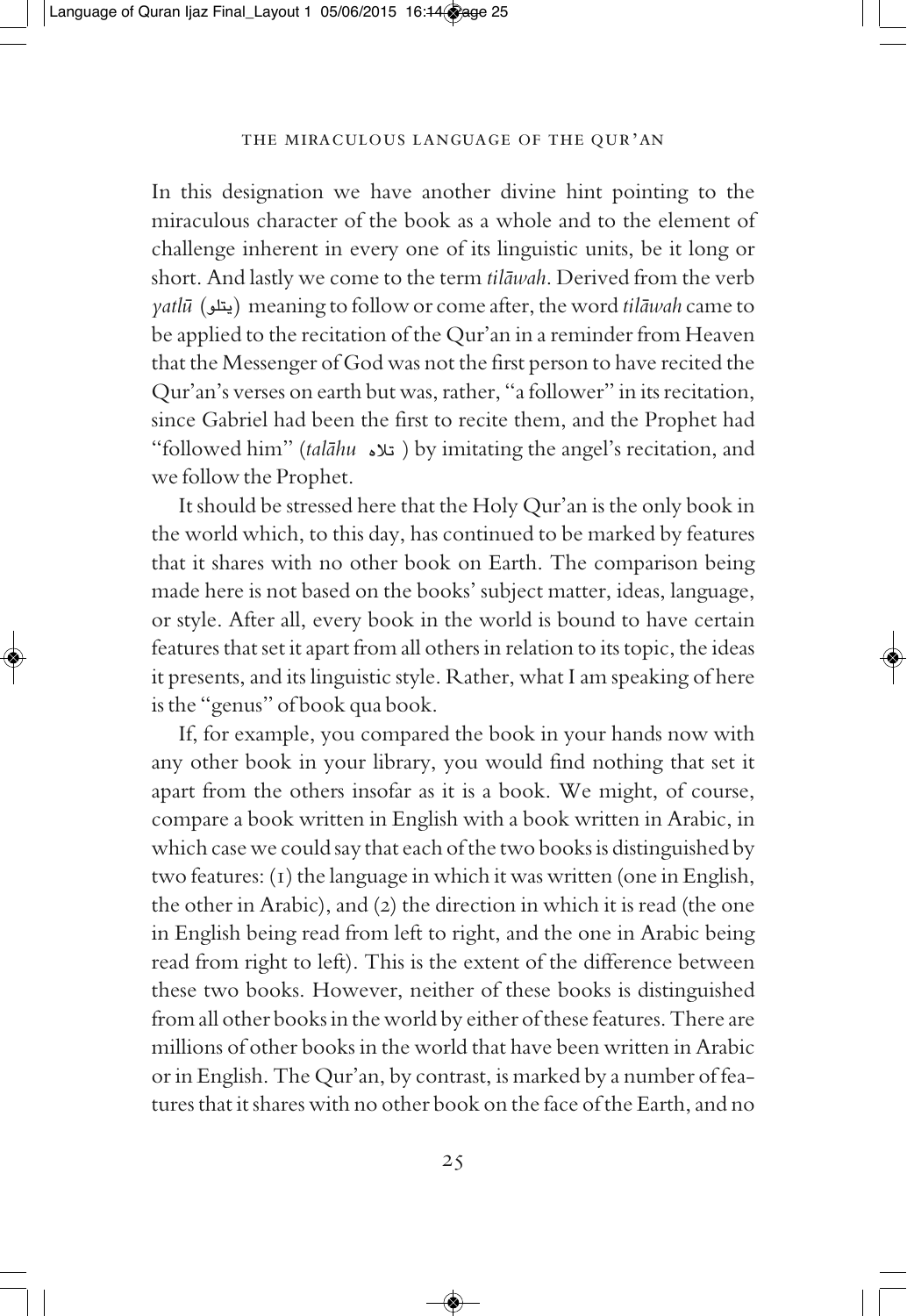other book in the history of humankind. I have counted up twenty such distinguishing features, twelve of which I list below:

- I. Unique terms are used to refer to its chapters and verses.
- . It can be read in more than one way, with all these ways being viewed as divinely inspired.
- . The way it isrecited differs from the way it is written. Examples of this include the words for prayer (*al-salah*), alms tax (*al*zakāh) and life (al-hayāh), which are written in the Qur'an with the letter *wāw* (representing a long 'u' sound) although we read it as an *alif* (which represents an 'a' sound as in the word 'cat'). Another example is the word *qawārīrā* in *Sūrah al-Insān* 76:16, which is recited without the final extra *alif* "a" sound although itappears in the written word.
- . Its text is pronounced differently from any other Arabic text in the world. This differing manner of pronunciation has been elaborated in detail through the art of *tajwid*, or Qur'anic recitation, in keeping with established rules of pronunciation and intonation.
- . It is written differently than any other Arabic text. (This is due to the fact that the spelling rules on the basis of which the Qur'an is written differ from those used in modern Arabic, as well as from those that were used fourteen centuries ago.)
- . It can only be documented based on having heard it recited aloud by others. In addition to reliance on the rules of *tajwÏd*, documentation of the Qur'an depends on an oral chain of transmission that goes back to the Prophet Muhammad himself.
- . The Qur'an isrecitedmelodically.As the Prophet commanded, "Recite the Qur'an with a melody, he will be not one of us who does not recite it in this manner,"<sup>7</sup> "not one of us" meaning that he is not following the way of the Prophet.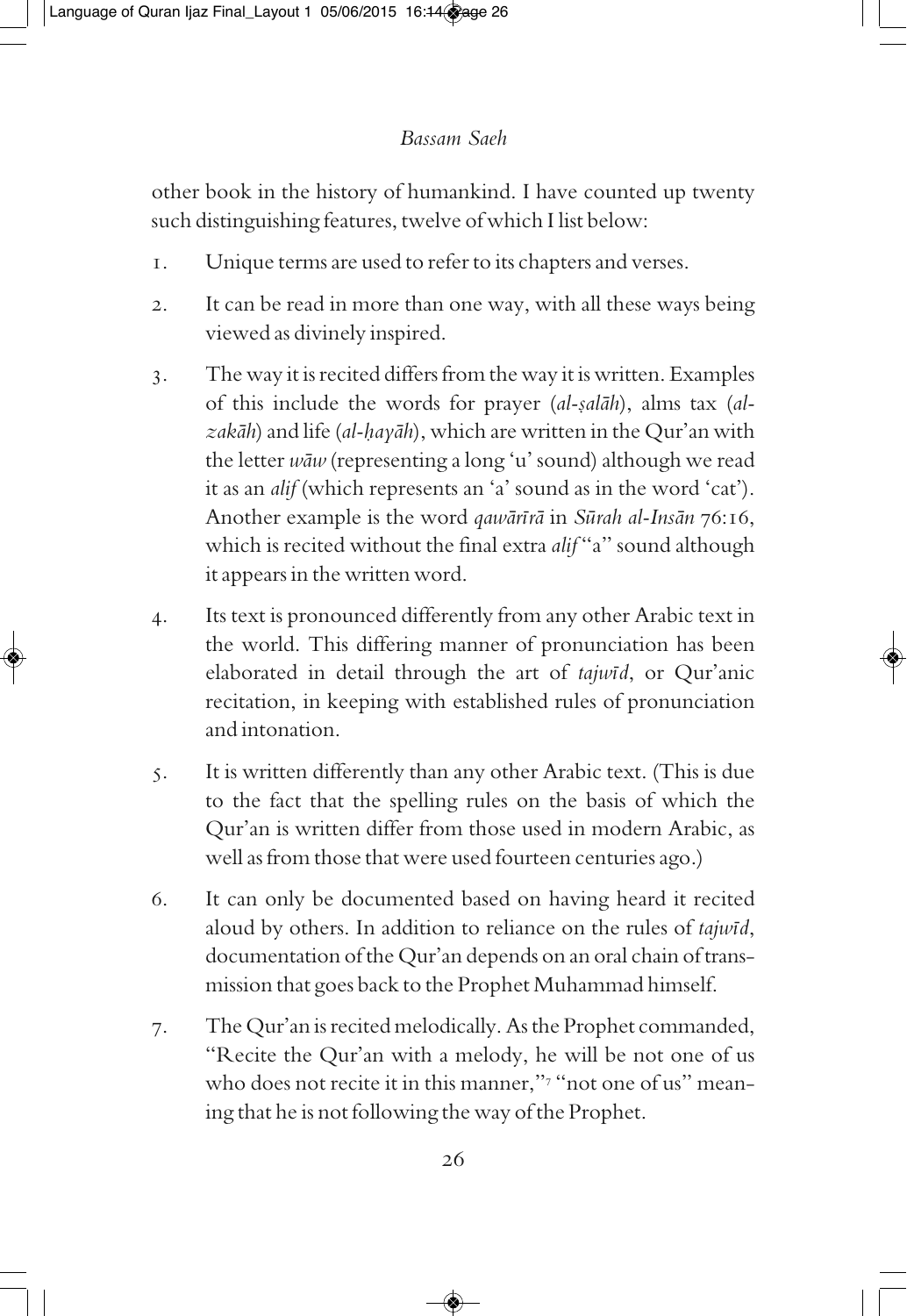- . The linguistic style of the Qur'an is entirely different from that of the person who delivered it to us, that is, the Prophet Muhammad.
- . Millions of people throughout the world have memorized it from cover to cover.
- . Most of those who have memorized the Qur'an do not speak Arabic and do not even understand it. Arabs make up no more than 20 percent of the world's Muslims.
- . The various texts of the Qur'an are confirmed millions of times a day. It is recited aloud three times a day: at the dawn prayer (*al-fajr*), the sundown prayer (*al-maghrib*), and the final evening prayer (*al-<sup>c</sup>isha<sup>'</sup>*) in the context of communal prayers all over the world. This is in addition to the communal Friday prayer and the communal prayers conducted on the occasions of *<sup>c</sup>Id al*-*Fitr* and *<sup>c</sup>Id al-Adhā*. These prayers have taken place in hundreds of thousands of mosques the world over for fourteen centuries, ever since the command to pray was issued. If the prayer leader mispronounces a word or makes any other error in his recitation, he will be corrected immediately by scores of worshippers who are praying behind him. This remarkable, intensive method of authentication makes it impossible for so much as a single word or letter to be omitted from or added to the Qur'an, orforany word or phrase to be corrupted in any way.
- . The Qur'an ignited the most widespread scientific revolution the world has ever known, and in record time. Apart from the Qur'an, no single book in the history of humankind has ever brought about a literary, scientific, intellectual and linguistic revolution in the space of only a few decades, and on an isolated, unlettered peninsula among whose inhabitants the Bible was the only book in circulation.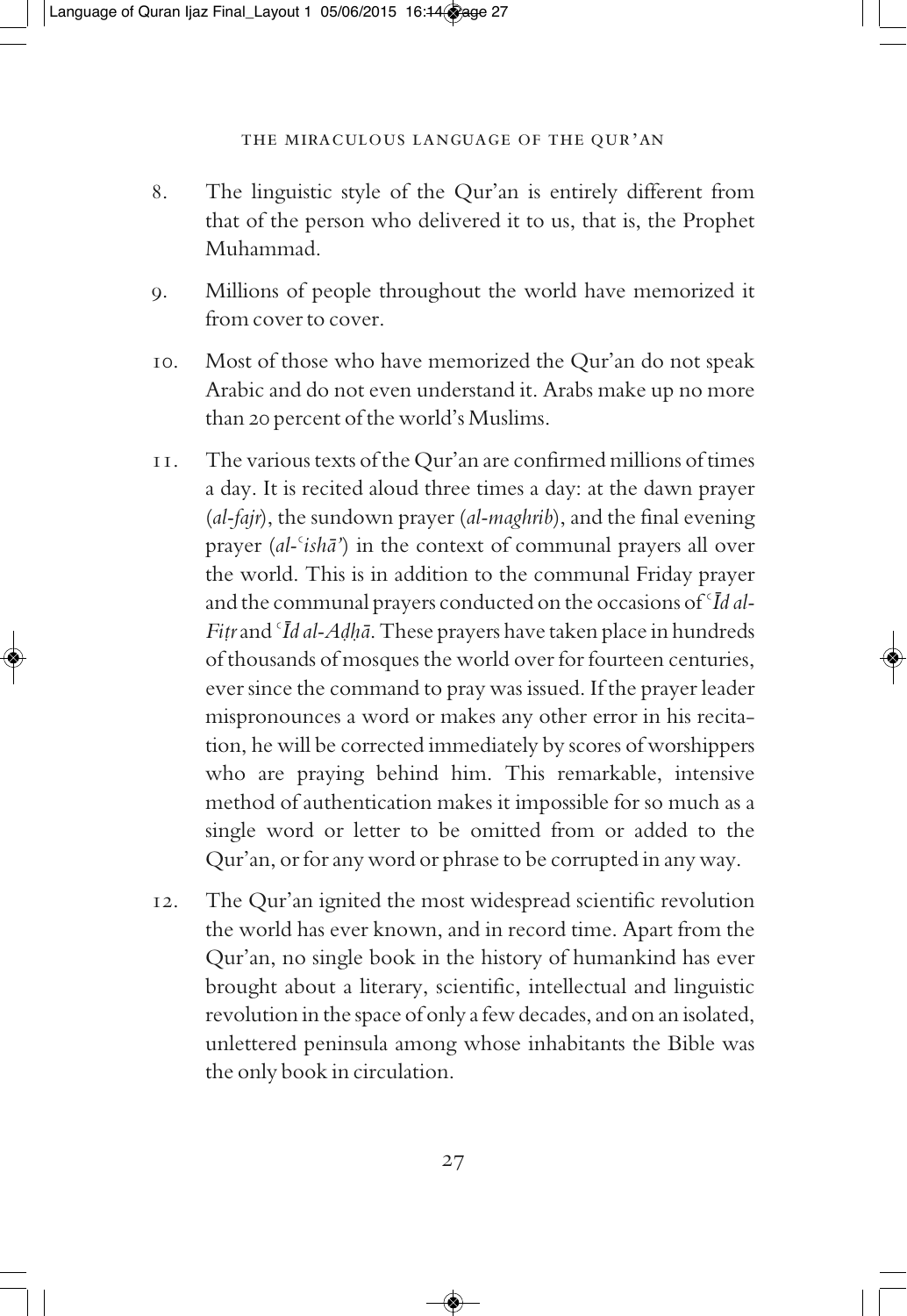### THE NEW LINGUISTIC FORMULATION

Like the litterateurs of other language groups, the pre-Islamic poets developed a pool of commonly used linguistic structures from which they drew for expressing their ideas and from which they rarely departed. As a consequence, they came to have set molds or templates that provided the linguistic backdrop to their poetry. We can trace most extant pre-Islamic poetry back to several hundred basic linguistic templates that were in circulation in the poetic market prior to the appearance of the Qur'anic revelation, and which made up what might be termed the infrastructure of the pre-Islamic qașidah, or poem. Many of these templates continued to be used after the revelation of the Qur'an, and some of them are still employed by many poets with varying degrees of frequency. These templates were on the order of primary linguistic units that served as the basis for the overall structure of a poem or literary text, and only rarely would a poet, writer, or orator deviate from them or introduce a new template to enrich the old linguistic structure.

These literary templates might be likened to pieces of a jigsaw puzzle or playing cards. Litterateurs would have ready-made pieces with which to form linguistic figures – their poems or literary pieces. Thus formed, poems might look new to the outside observer. In reality they were nothing but old molds or raw materials that had been used to create new forms. An overview of the opening lines of selected pre-Islamic poems is sufficient to illustrate the magnitude and frequency of this phenomenon in ancient Arabic poetry: wa man yaku dhā, wa innī  $imru'un in...$ , alā hal atā  $\epsilon$ annā $...,$  alā layta shi $\epsilon$ rī hal $...,$  alā an $\epsilon$ im sabāhan ayyuhā al-rab<sup>c</sup>..., khalīlayya murra bī...., amin āli asmā' al-țulūl al $daw\bar{a}$ risu..., yā sāhibayya talawamā, waddi $\epsilon$ umāmata inna..., ahājaka min asmā'a rasmu al-manāzili..., samā laka shawqun baʿda mā kāna..., liman talalun bayna al-jadiyah....

As for the language of the Qur'anic revelation, it turned everything upside down. It shattered the old, inherited molds and rent the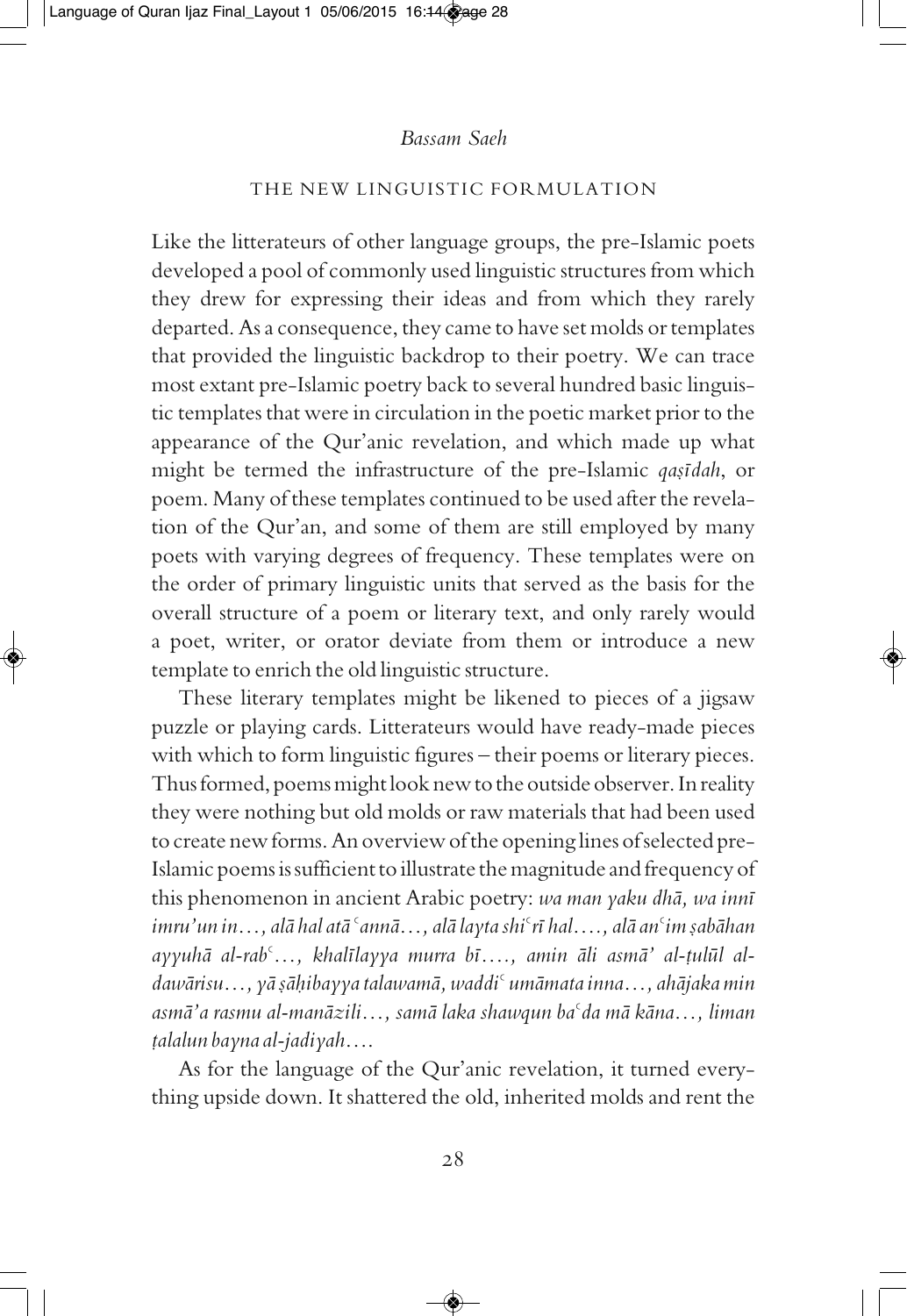traditional linguistic fabric to weave afabric of its own and to cast new linguistic molds that were destined to send tremors through the length and breadth of the Arabs' literary language. These new forms were not limited to one part or aspect of the Qur'an. Rather, they encompassed the book in its entirety, with the result that once people had become familiar with its language, they could easily recognize the "Qur'anness" of even a random sample consisting of nothing but a single phrase, expression or construction drawn from any part of the book.

# MOST QUR'ANIC LINGUISTIC FORMS DO NOT REPEAT THEMSELVES

The unique "flavor" of Qur'anic linguistic constructions might lead us to believe that they are repeated many times throughout the holy book so that, despite their newness and their distinctness from the constructions that are well known in the Arabic language used both today and in the days of the Prophet, it is this repetition that enables us to recognize them easily as being Qur'anic in nature. Surprisingly, however, and despite the fact that there clearly is repetition in the Qur'an, the Qur'anic constructions which are *not* repeated are far greater in number than those which are. In fact, most of the uniquely Qur'anic constructions and expressions occur only once, and no more. Yet in spite of this fact, they retain their clear, distinctive flavor. As for the constructions used in non-Qur'anic Arabic, whether in poetry or in prose, we find it difficult to recognize them and retain their forms and structures unless they are repeated enough times for us to grow accustomed to seeing and hearing them. Hence, another remarkable feature of the language of the Holy Qur'an is the ease with which we become familiar with its forms and structures even when they are not repeated.

Someone might object here, saying: Why claim that the Qur'an alone contains unique turns of phrase? Afterall, every writer on earth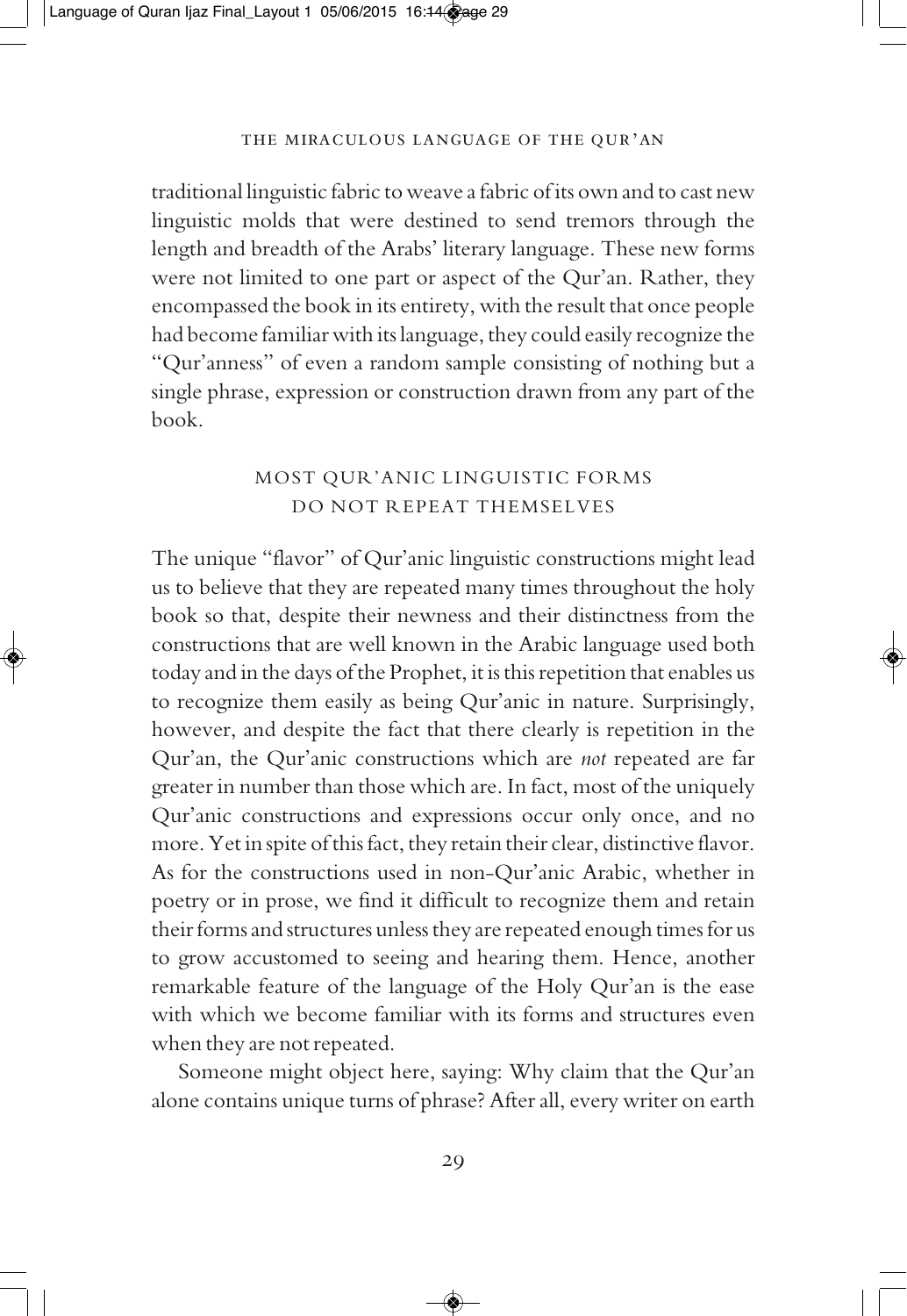has his or her unique manner of expression and turns of phrase that are peculiar to his or her writing. This is true, of course, to some extent. However, no matter how much human linguistic styles may differ from one another and no matter how far apart they may be in terms of time and place, they do not always enable us to distinguish their authors one from another. It is not uncommon for two or more writers to have such similar styles that we get them confused. This fact will be clear to us if we take a single sentence from one writer's corpus and compare it with sentences produced by other writers. We might, for example, make a random selection of statements made by five Arab writers from various literary periods - al-Ma $\arcsin$ , Ibn al-Muqaffa $\arccos$ , Ibn Hazm, Taha Husayn, and Mustafa Sadiq al-Rafii – and ask someone to match the statements with their authors. The statements are as  $follows$ 

 $\mathbf{r}$ Wa ammā al-kitābu fa jama<sup>c</sup>a hikmatan wa lahwan

وأمّا الكتابُ فجمَعَ حكمةً ولهواً

- Wa inna hādha la yuwallidu min al-huzni wa al-asafi ghayra qalīlin  $\overline{2}$ . وإنّ هذا لَيولِّدُ من الحُرْن والأَسفِ غيرَ قَلِيل
- Yabtadi<sup>c</sup>ūn asālība wa manāhija fī nazmi al-kalām  $\overline{\mathbf{3}}$ .

Lā yakhāfu 'alā waladihi min al-yutm  $\overline{4}$ .

لا يخافُ على ولدِه من اليُتم

Wa lākinna al-fanna al-bayāniyya yartafi<sup>c</sup>u <sup>c</sup>alā dhālika  $\mathcal{S}$ .

No matter how literarily skilled and sophisticated he or she happened to be and no matter how insightful a critic, even a native speaker of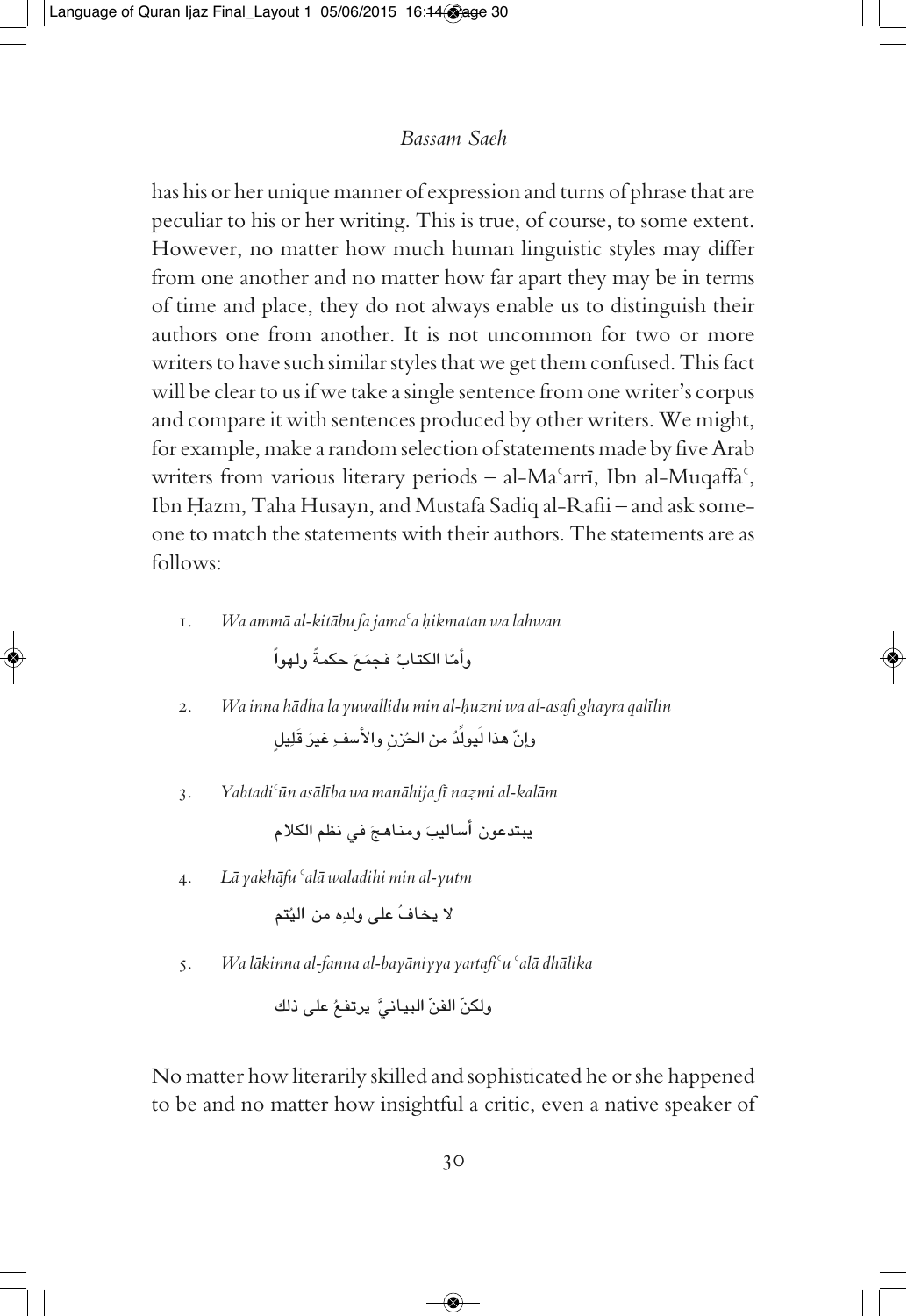Arabic would find it impossible to match these passages correctly with their authors unless it should happen by chance.<sup>8</sup> If, on the other hand, we introduced a verse fromthe Qur'an – any verse, be it long or short – along with these five statements by human authors, taken though they are from entirely different periods and originating from disparate literary schools, it would be easy for the most unpracticed reader of the Qur'an to distinguish it as having come from the Holy Book.

### INTENSIVE UNIQUE QUR'ANIC CONSTRUCTIONS

There is an abundance of uniquely Qur'anic constructions and expressions that do not repeat themselves, and we can easily identify a good number of them on any single page of the Qur'an. In order to ensure that our conclusions are objective and comprehensive rather than subjective and selective, we might take the first complete page of the Qur'anic text which, in most printed copies, contains verses 6-16 of *S‰rah al-Baqarah*. Even this small sample will make clear how numerous and varied such constructions and expressions are. On this one page alone we find at least 23 of them, and each of them has a singular structure that sets it apart, not only from expressions and constructions found widely in Arabic poetry and prose and those that occur in the Prophetic traditions but, in addition, from the other expressions and constructions on the very same page of the Qur'an itself. We will see that, in addition to their uniqueness and distinctness, and despite the Qur'an's influence on the Arabic language as a whole and the attraction its refined style has held for Arab writers down the ages, most of these expressions and constructions have remained unique to the Qur'an itselfand hence easily distinguishable from human linguistic expression. Nor will we find asimilar phenomenon in any other literary language down the ages. The following are the structures to which Iam referring in the passage selected: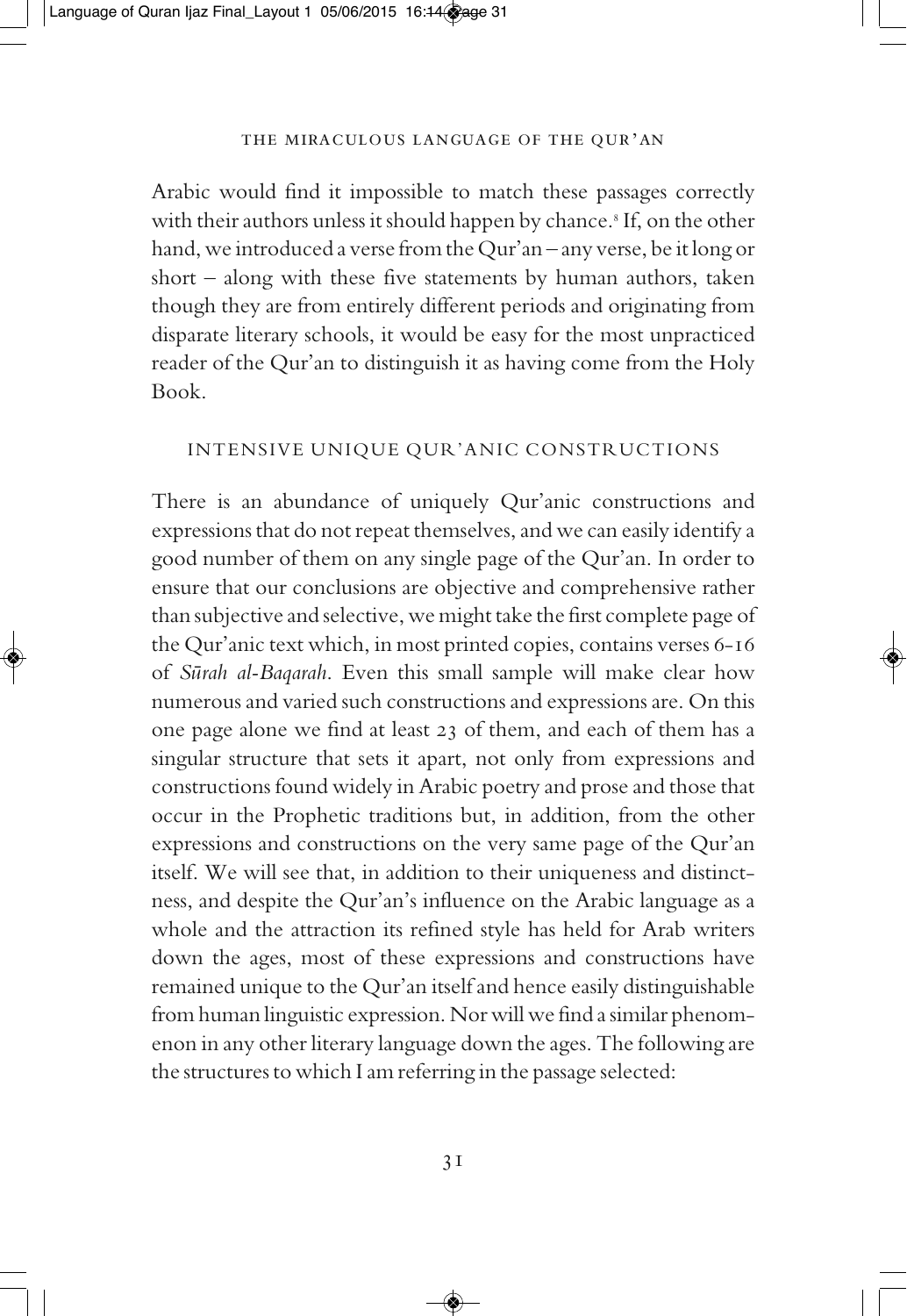- I. Verse 6: sawa'un 'alayhim a'andhartahum am lam tundhirhum, la yu'minūn ("it is all one to them whether thou warnest them or dost not warn them: they will not believe").
- 2. Verse 7: wa lahum 'adhābun 'azīm ("and awesome suffering awaits them").
- 3. Verse 8a: wa mina al-nāsi man yaqūlu āmannā ("And there are people who say, 'We do believe..."").
- 4. Verse 8b: wa mā hum bi mu'minīn ("the while they do not [really] believe").
- 5. Verse 9: wa mā vakhda ūna illā anfusahum ma mā vash urūn ("the while they deceive none but themselves, and perceive it not").
- 6. Verse 10a: fī qulūbihim maradun fa zādahum Allāhu maradan ("In their hearts is disease, and so God lets their disease increase").
- 7. Verse 10b: wa lahum 'adhābun alīm ("and grievous suffering awaits them"). Here we have a repetition of Construction 2 above.
- 8. Verse 10c: bi mā kānū yakdhibūn ("because of their persistent lying").
- 9. Verse IIa: wa idhā qīla lahum lā tufsidū fī al-ard ("And when they are told, 'Do not spread corruption on earth,'...").
- 10. Verse 11b: gālū innamā nahnu muslihūn ("they say, 'We are but improving things!"").
- 11. Verse 12a: alā innahum hum al-mufsidūn ("Oh, verily, it is they, they who are spreading corruption").
- 12. Verse 12b: wa lākin lā yash urūn ("but they perceive it not").
- 13. Verse 13a: wa idhā gīla lahum āminū kamā āman al-nāsu ("And when they are told, 'Believe as other people believe,'....").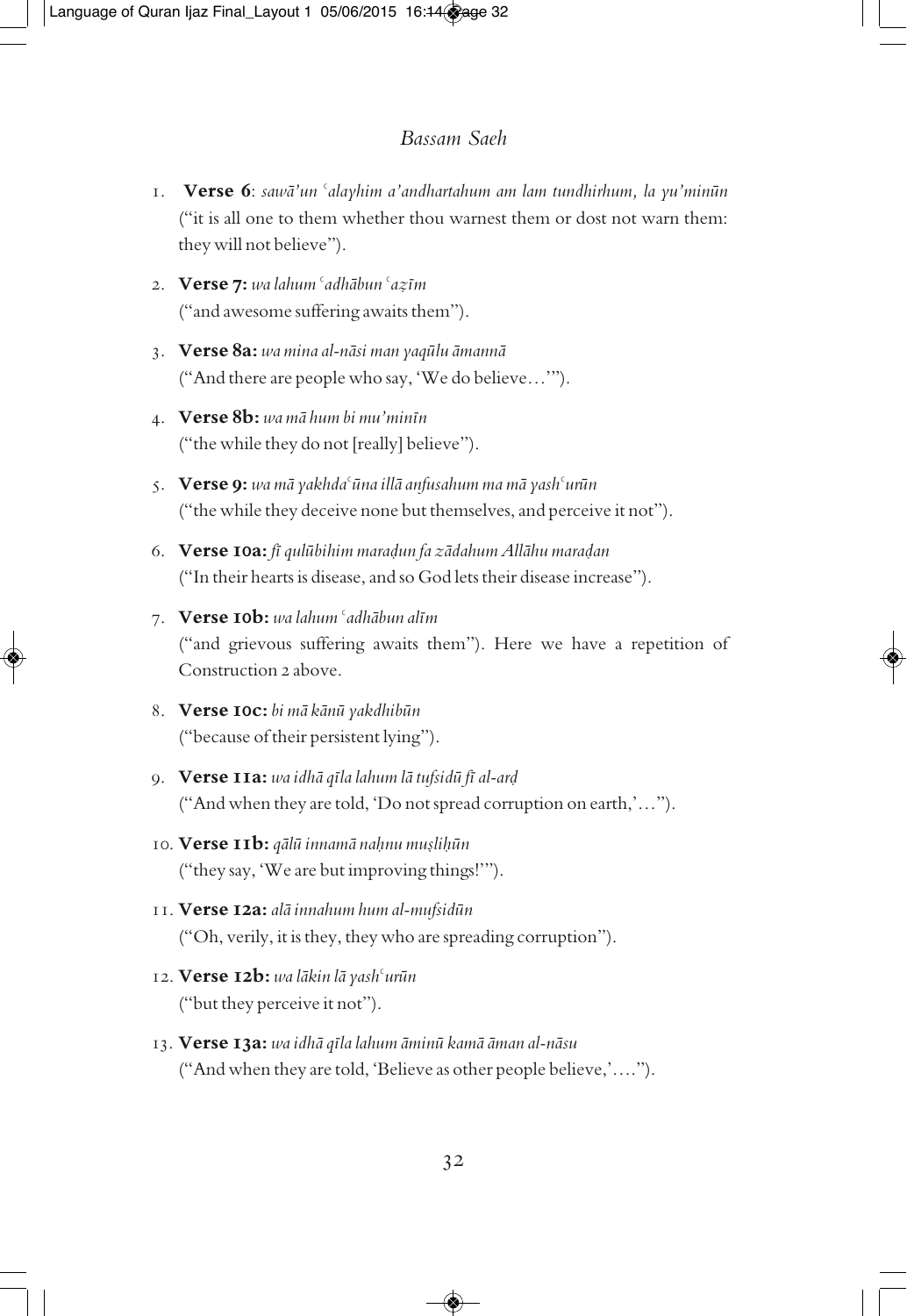### THE MIRACULOUS LANGUAGE OF THE QUR'AN

- . **Verse b:** *q¥l‰ anu'minu kam¥ ¥mana al-sufah¥'u* ("they answer, 'Shall we believe as the weak-minded believe?'…").
- 15. **Verse 13c:** alā innahum hum al-sufahā'u ("Oh, verily, it is they, they who are weak-minded"). This isarepetition of Construction 11 above.
- 16. **Verse 13d:** *wa lākin lā ya* '*lamūn* ("but they know it not"). A repetition of Construction 12 above.
- 17. Verse 14a: *wa idhā laqu alladhīna āmanū qālū āmannā* ("And when they meet those who have attained to faith, they assert…").
- $\overline{18}$ . **Verse**  $\overline{14b}$ **:** *wa idhā khalaw ilā shayātīnihim* ("But when they find themselvesalone with their evil impulses…").
- 19. Verse 14c: *qālū innamā nahnu mustahzi'ūn* ("they say, 'Verily, we are with you. We were only mocking'"). A repetition of Construction to above.
- . **Verse a:***All¥hu yastahzi'u bihim* ("God will requite them for their mockery [or: God will mock at them]").
- . **Verse b:** *wa yamudduhumfÏ ~ughy¥nihimya¢mah‰n* ("and will leave them for a while in their overweening arrogance, blindly stumbling to and fro").
- . **Verse a:** *ul¥'ika alladhÏna ishtaraw al-\al¥lata bil-hud¥* ("[for] it is they who have taken errorin exchange for guidance").
- 23. Verse 16b: wa mā kānū muhtadīn ("…nor have they found guidance").

As can be seen from the listing above, four of the Qur'anic constructions in this passage are repeated twice. However, none of the constructions and expressions listed here resembles any construction or expression found in non-Qur'anic Arabic, including that used in the Prophetic hadiths. Hence, if we were to mingle any of these expressions or constructions with those employed in Arabic poetry or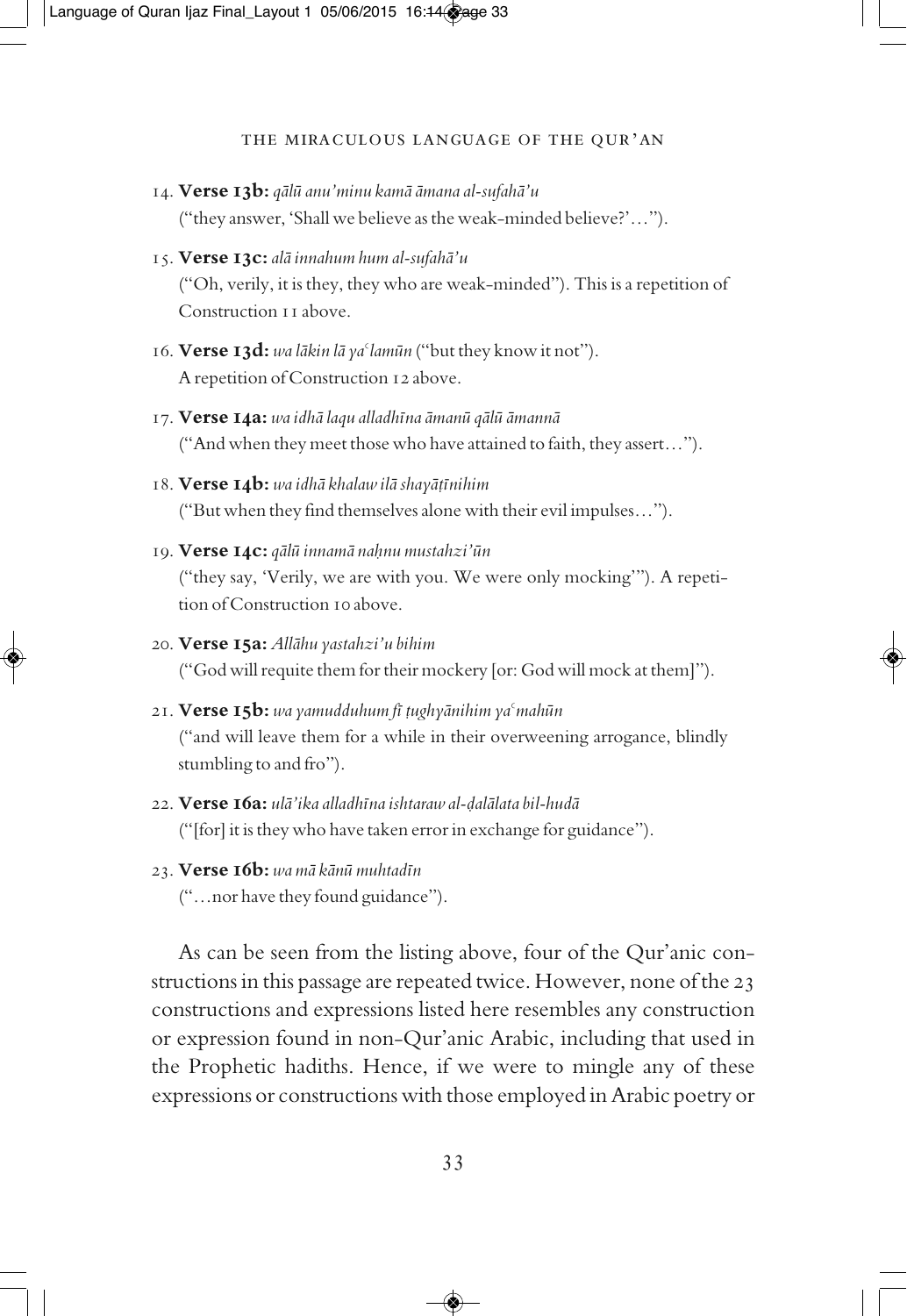prose, readers could easily pick them out as being from the Qur'an and from nowhere else.

How, then, did the Arabs living on the Arabian Peninsula in the seventh century CE cope with this expressional storm that blew over them from Makkah? Where did the language of the Holy Qur'an stand in relation to the massive linguistic tradition that had flowered in the pre-Islamic era? What reaction would be forthcoming from the Arabs who, up to that time, had been accustomed to trading in a linguistic market that offered no more than a few hundred basic recurring linguistic templates or patterns when, all of a sudden, they came in contact with a book packed with thousands of new linguistic forms that had been unknown to their poetry and prose alike, and that would remain unknown to Arabic literary production thereafter?

# QUR'ANIC LINGUISTIC TEMPLATES: THEIR NATURE AND COMPOSITION

The singularity that manifests itself on the level of the Qur'an's patterns and individual words, as well as in relations among words, constructions, and expressions, serves to create a distinctive language that even the ordinary reader would find it difficult to confuse with recognized human styles. What enables us to tell the difference between a Qur'anic statement and a merely human statement is not the distinctive Qur'anic terms alone. It is not the constructions on which the Qur'anic language is built or their lilting cadence. It is not the new Qur'anic images that so astonish us, nor the divinely inspired messages with their wisdom, solemnity, gravity and timelessness and the ability to soar above and beyond merely human messages and qualities. Nor is it the distinct heavenly discourse which is so fully capable, confident, masterful, knowledgeable, authoritative, and exalted above the weak human spirit. The distinctive quality of the Qur'anic text goes beyond all of this to the way in which all these elements are cast together into linguistic units and patterns which, even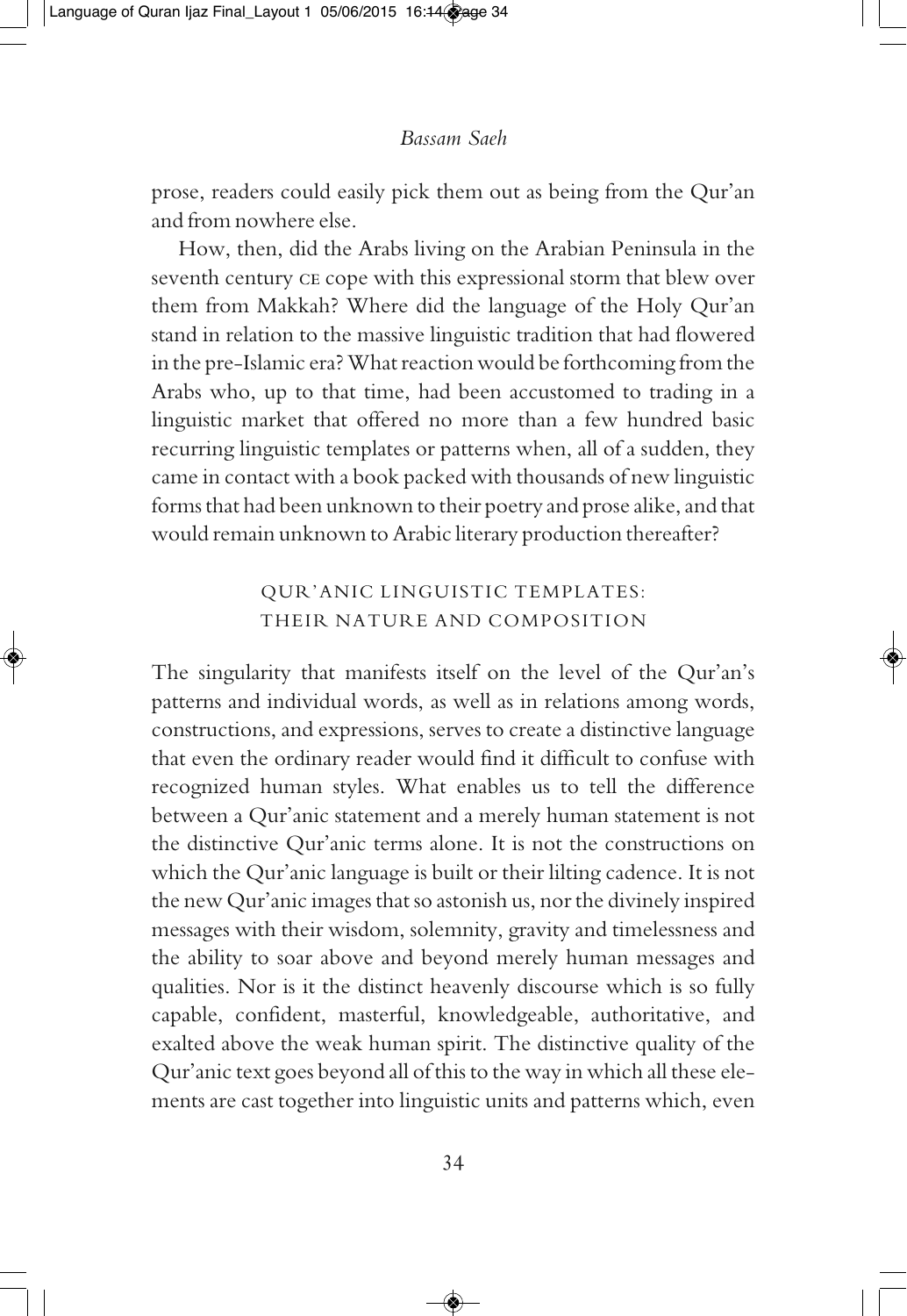if they were mingled with thousands of human statements, clauses, phrases and the like, they would declare themselves unmistakably as being Qur'anic in origin.

The slightest change in a Qur'anic pattern or template will cause it to lose its meter. And in fact, there are as many meters as there are Qur'anic linguistic patterns. These meters are not based on vowels and non-vowelled consonants as they are in regular prosody. Nor are they based on the human rules that govern the arrangement and homogeneity of letters. In fact, the Qur'anic patterns of which we speak deviate from these rules on innumerable occasions, yet this very deviation renders them all the more fluid and masterful. The following verse, for example, contains six mims in close succession: wa man azlamu mimman mana<sup>c</sup>a masājida Allāhi an yudhkara fīhā ismuhu ("Hence, who could be more wicked than those who bar the mention of [God's] name from [any of] His houses of worship...." - Sūrah al-Bagarah 2:114). When read according to the rules of tajwid,<sup>9</sup> they come out as: wa man azlamu mimmamma - ومَن أظلمُ مِعْ مَعْ مَدْ ... In Sūrah Hūd 11:48 we have eight mims in close succession: wa 'alā umamin *mimman ma'aka* ("...upon thee, as well as upon the people [who are with thee...]"), and which, when read according to the rules of *tajwid*, are pronounced, umamim mimmam ma.. . وعلى أَمَمِ مِعْمَمْ مَعْك . . . are pronounced, umamim mimmam ma of this long succession of mims, they are not felt to be heavy or cumbersome the way they would if we encountered them in some text of human origin.

The meter, or Qur'anic rhythm, emerges from other subtle factors and elements which our existing critical tools are, in my opinion, still unable to help us pinpoint and define. This observation has been confirmed by a number of Western thinkers who have developed a feel for the Qur'an through their study of it, and who have described the peculiar psychological impact it had on them even though they did not understand what the text meant. Author Jeffrey Lang writes about such thinkers, saying: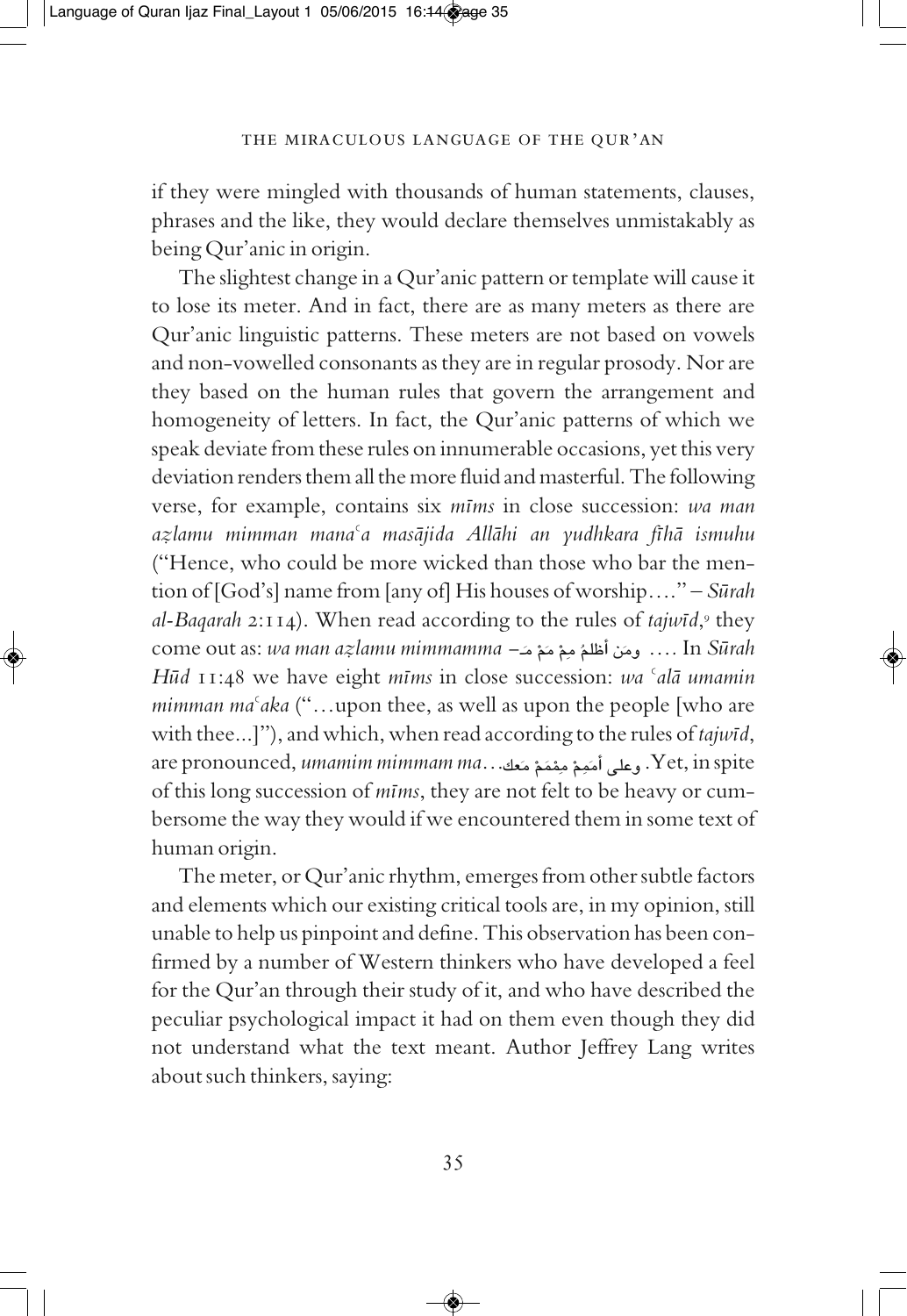As many converts know, one does not have to be a Muslim to feel this intrinsic power of the Qur'an, for many of them chose Islam after, and because of, such moments. Also, many a non-Muslim scholar of the Qur'an has reported it. The British scholar of Arabic, Arthur J. Arberry, recalled how the Qur'an supported him through a difficult time in his life. He stated that listening to the Qur'an chanted in Arabic was, for him, like listening to the beat of his own heart. Fredrick Denny, a non-Muslim writer, recalls the "wonderfully disturbing experience" one sometimes has when reading the Qur'an, when the reader starts feeling "an uncanny, sometimes frightening presence." Instead of reading the Qur'an, the reader begins feeling the Qur'an is "reading" the reader!<sup>10</sup>

However, in our preoccupation with describing the nature of the new Qur'anic linguistic fabric, we should not lose sight of the fact that this new fabric, in fact, has remained "new" to this very day. Everything a human being writes or says for the first time today is, with the passage of time, bound to become old. The linguistic patterns that were introduced by the first pre-Islamic poet were new when he first produced them. However, it wasn't long before they had become old hat, so to speak, something that was repeated over and over by one poet after another. As for the Qur'anic linguistic patterns, most of them brought time to a standstill at the moment when they were first revealed, since no number of repetitions could rob them of their newness.

The language used by the Prophet Muhammad took two distinctly different forms: *hadīth qudsī* (sacred narration) that is, sayings whose meaning the Prophet received by divine inspiration and which he conveyed in his own words; and normal hadith, sayings uttered by the Prophet himself using his own meanings and his own words. The language of the hadiths in both these forms was marked by an extraordinary degree of eloquence and beauty.At the same time, however, it retained certain human qualities that set it clearly and unambiguously apart from the inimitability of the divine speech found in the Qur'an. Imagine that a factory director gathers his employees together and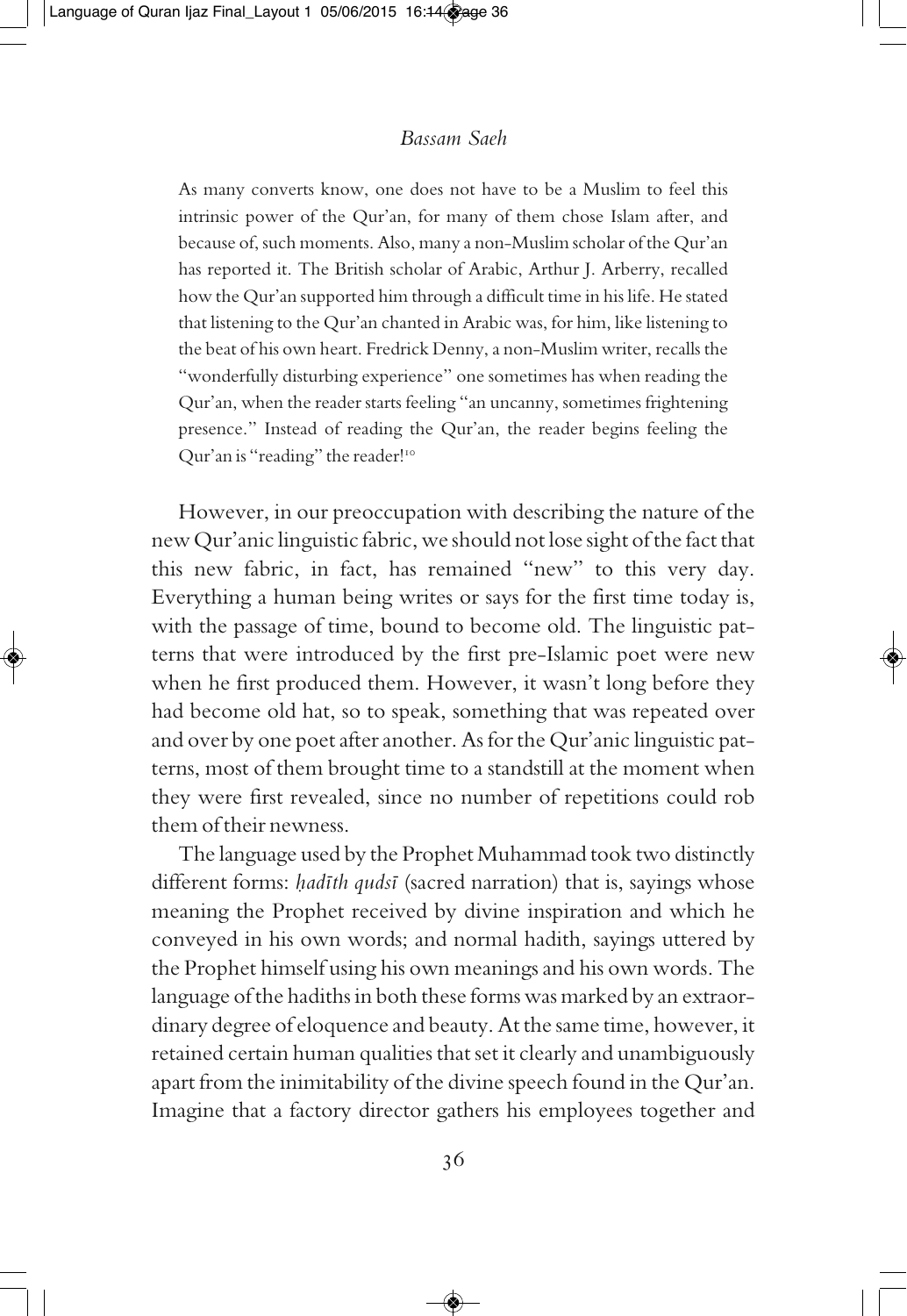gives them a speech in the course of which he wants to tell them that each of them is responsible for his own mistakes. In communicating this idea, he wants to draw on the well-known Qur'anic phrase, wa la *taziru wizāratun wizra ukhrā* ("and no bearer of burdens shall be made to bear another's burden" *Sūrah Fāṭir* 35:18), but without quoting it directly. Hence, in an attempt to paraphrase it by replacing some of the Qur'anic terms with words of his own while keeping its linguistic structure as it is, he replaces the Arabic root  $w-z-r$  employed in this verse with words derived from the root  $h$ – $m$  –l, saying, *wa* la *tahmilu hāmilatun himla ukhrā*. In borrowing this highly distinctive Qur'anic linguistic pattern, he goes beyond the act of quoting or paraphrasing. He keeps the structure unchanged while embedding words of his own, replacing the words used by the Qur'an with words bearing similar meanings and retaining the same meter. However, he ends up with nothing but a laughable linguistic contortion.

### "PRODUCE THEN A SURAH LIKE UNTO IT" (Qur'an 10:38)

This is why our forefathers in the faith scoffed at people who made naïve attempts to detract from the Qur'an and from Islam by coming up with lame, garbled linguistic structures and claiming that they were surahs from the Qur'an. And it is why we laugh today when people keep on making such silly attempts. Try as they might to introduce into the Qur'an what is foreign to it or to formulate a sentence or even a phrase that rises to the level of the Qur'an's linguistic mastery, their forgery is exposed by the Qur'an's pristine singularity on the level of individual words and structures alike, just as DNA tests expose those who try to attribute a child to some man other than his or her actual father, or to hold someone responsible for an action he did not commit. The language of the Qur'an is bound to reject any new linguistic blood with which we might attempt to inject it, and in the course of its invasion, the incompatible blood group will corrupt whatever tissues it comes in contact with.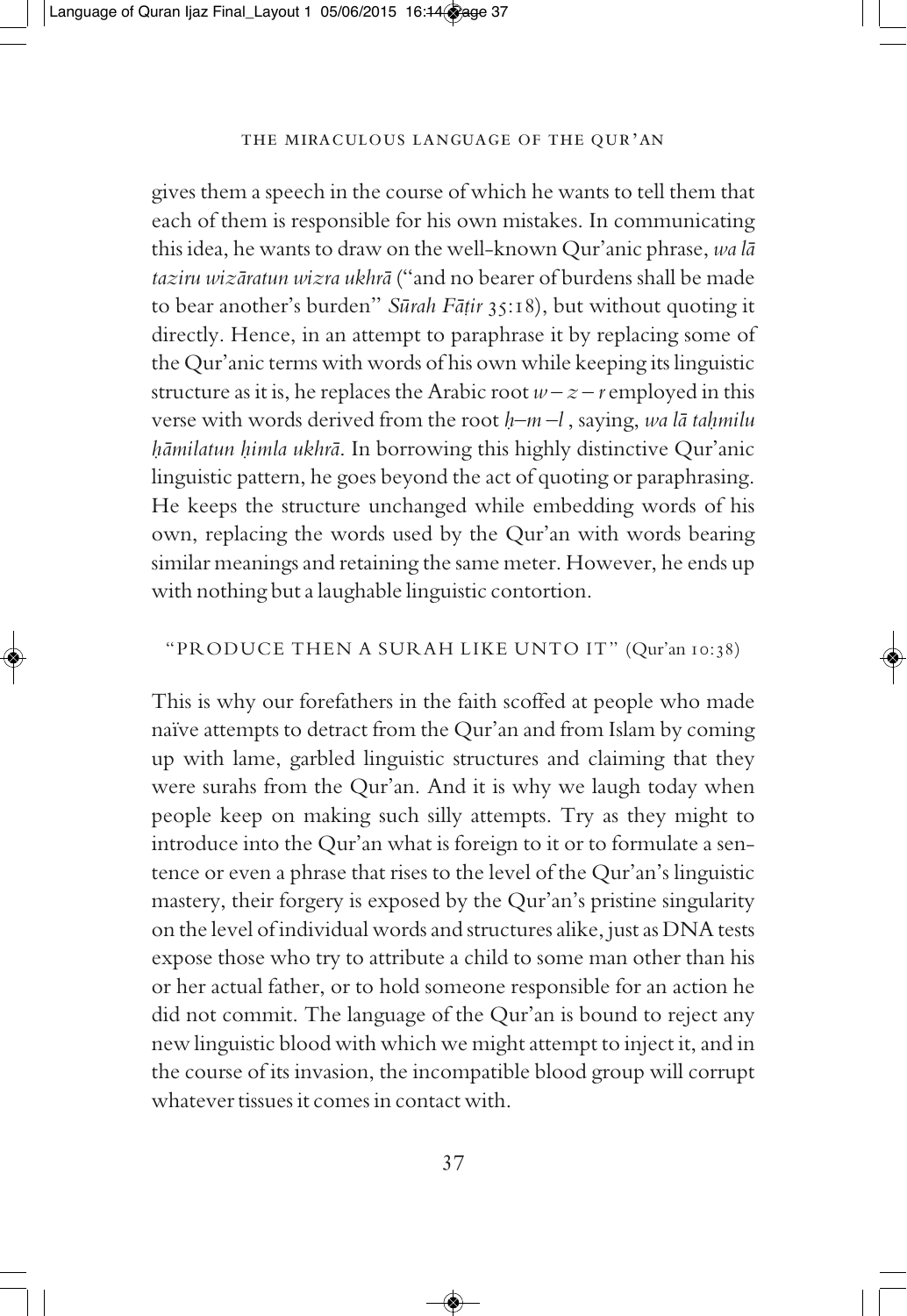# *The Patterns that Marked the Speech of the Prophet*

We have innumerable accounts of things said by the Messenger of God. So we might ask: Do the things that apply to the language of Heaven apply to his speech as well? Will we end up with nothing but a laughable, pathetic hodgepodge of words if we conduct the same experiment with the Prophet's words that we did above with a phrase from the Qur'an? How can we be certain that the language of the Prophet, however lofty, superior and singular its style happens to be, is also human speech that is subject to infiltration or forgery? Once again, in order to avoid falling into subjectivity and selectivity and in keeping with the principle of "take whatever comes" that we adopted in our study of the patterns found on the first page of the Qur'an and in our decision to focus our study on one of the earliest surahs (*S‰rah al-Muddaththir*), let us use a hadith thatappears in the opening section of Imam al-Nawawī's *Riyāḍ al-Ṣāliḥīn* (Gardens of the Righteous), one of the most famed collections of Prophetic hadiths. In this hadith we encounter an unmistakable difference between God's speech and that of the Prophet:

'Umar ibn al-Khaṭṭāb (may God be pleased with him), said, "I heard the Messenger of God (pbuh) say, 'The [essence of] an action lies in its [underlying] intention, and each individual [will be judged based on] whatever he or she intends. If someone migrates in order to be with God and His Messenger, he will be rewarded based on this intention. But if someone migrates for the sake of some worldly aim he hopes to fulfill or a woman he hopes to marry, he will be judged in accordance with this intention.'" (Agreed upon)

Any one of us could easily construct an expression of his own based on the structure evident in the Prophet's opening words, *innamā al-a<sup>c</sup>mālu bil-niyyāt* (translated above as, "The [essence of] an action lies in its [underlying] intention"). One might say for example, *innamā al-'ibrah bil-natā'ij* ("The proof's in the pudding") without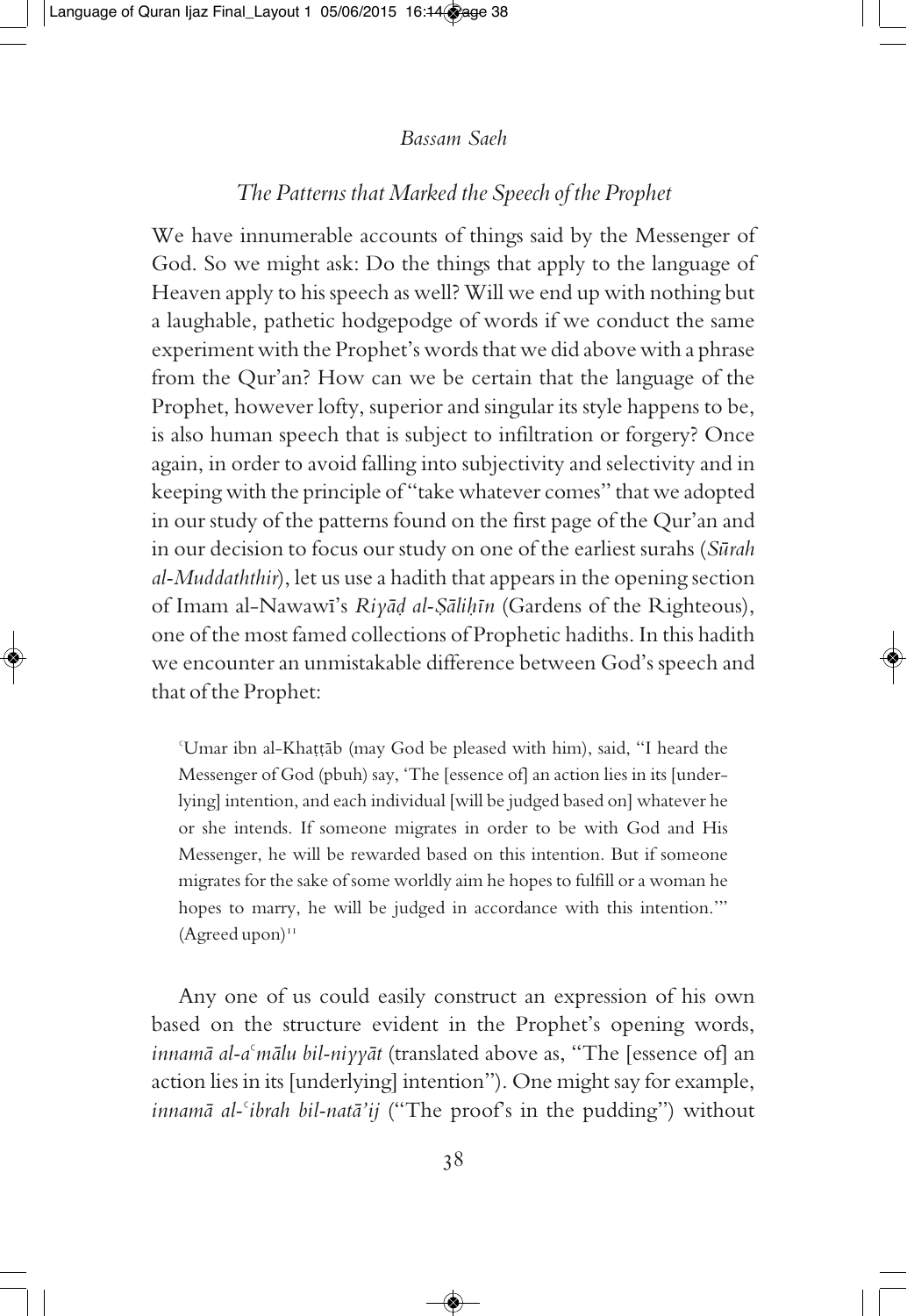violating recognized linguistic conventions or finding himself the butt of ridicule or objections. It would be equally easy for you to base a statement of your own on the second linguistic pattern found in the aforementioned hadith, wa innamā li kulli imri'in mā nawā (translated as, "and each individual [will be judged based on] whatever he or she intends"). You might say, for example, wa innamā li kulli mutasābigin *mā ahraza* ("Every contestant is entitled to what he/she has earned") without feeling that the statement is awkward in any way or worrying that someone will respond to it with a sarcastic comment. Similarly, you might easily use ordinary language to form a statement based on the patterns found in the remainder of the hadith above. Emulating the pattern, fa man kānat hijratuhu ilā Allāhi wa rasūlihi, fa hijratuhu ilā Allāhi wa rasūlihi (translated as, "If someone migrates in order to be with God and His Messenger, he will be rewarded based on this intention"), you might say, fa man kānat ghāyatuhu al-khayr, fa ajruhū 'azīm ("If someone's aim is to perform a good deed, his reward will be great"), and on the pattern of wa man kānat hijratuhu li dunyā yușībuhā aw imra'atin yankihuha, fa hijratuhu ilā mā hājara ilayhi (translated above as, "But if someone migrates for the sake of some worldly aim he hopes to fulfill or a woman he hopes to marry, he will be judged in accordance with this intention"), you might say, wa man kanat ghāyatuhu mālan yarbahuhu aw shuhratan yanāluhā, fa ajruhu huwa mā *ikhtāra li nafsihi* ("If someone's aim [in migrating] is to make money or achieve fame, then his or her reward will consist in whatever he has chosen for himself") without inviting ridicule or alienating those who read what you have written or hear what you have said.

The fact is that the corpus of genuine Prophetic hadiths has been infiltrated by thousands of forgeries. However, our scholars have managed to identify these alien, plagiarized hadiths. By virtue of their highly developed documentational methods, these scholars have been able to distinguish, with nearly perfect certainty, between authentic hadiths and forgeries. In a number of sayings that have come down to us, the Prophet Muhammad warned of the possibility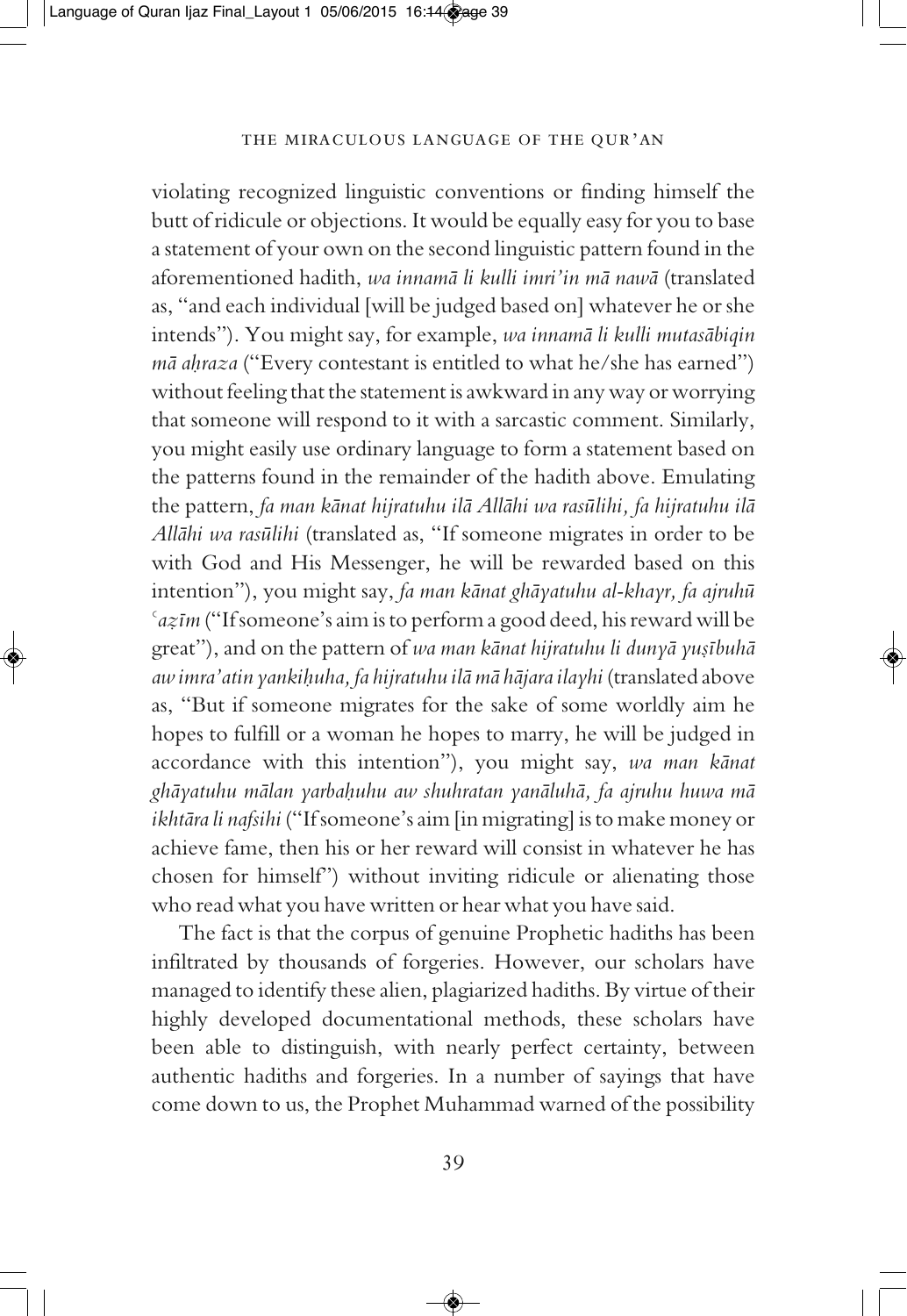of such infiltration, and he laid down more than one principle by means of which Muslims could distinguish his actual sayings from those interpolated by plagiarists with personal agendas to promote. In one such hadith, he states:

If you hear a saying attributed to me which your hearts (minds) recognize, and if you feel that it is close to you, I will stand more ready to recognize it than you yourselves are. If, on the other hand, you hear a saying that has been attributed to me but your hearts recoil from it and you perceive it as being distant from you, I myself will be more distant from it than you are.<sup>12</sup>

We should also bear in mind that if we have three versions of a single authentic hadith, at least two of these versions are bound to contain some wording which differs from that used by the Prophet himself and which was suggested or imagined by the narrators who passed the tradition down. However, these slight alterations in wording do nothing to detract from or disrupt the Prophet's linguistic style.

### NEWNESS OF CONSTRUCTION AND EXPRESSION

It goes without saying that when we study the constructions (*tarākīb*, singular, *tarkīb*), expressions (*ta<sup>c</sup>bīrāt*, singular, *ta<sup>c</sup>bīr*), patterns (*sabā'ik*, singular, *sabīkah*) and linguistic connections in the Qur'an, we may find it difficult at times to draw the lines clearly among these various elements. However, in this particular subsection we will attempt to remain within the linguistic region shared by what I am terming constructions (*tarākīb*) and expressions (*ta<sup>c</sup>bīrāt*). We will not, for example, venture into the realm of single words. Nor will we be dealing with linguistic units consisting of four words or more, since to do so would bring us into the region of the *sabīkah*, or pattern, which is a larger linguistic unit that may contain constructions and expressions, but which is not contained within a structure or expression. In the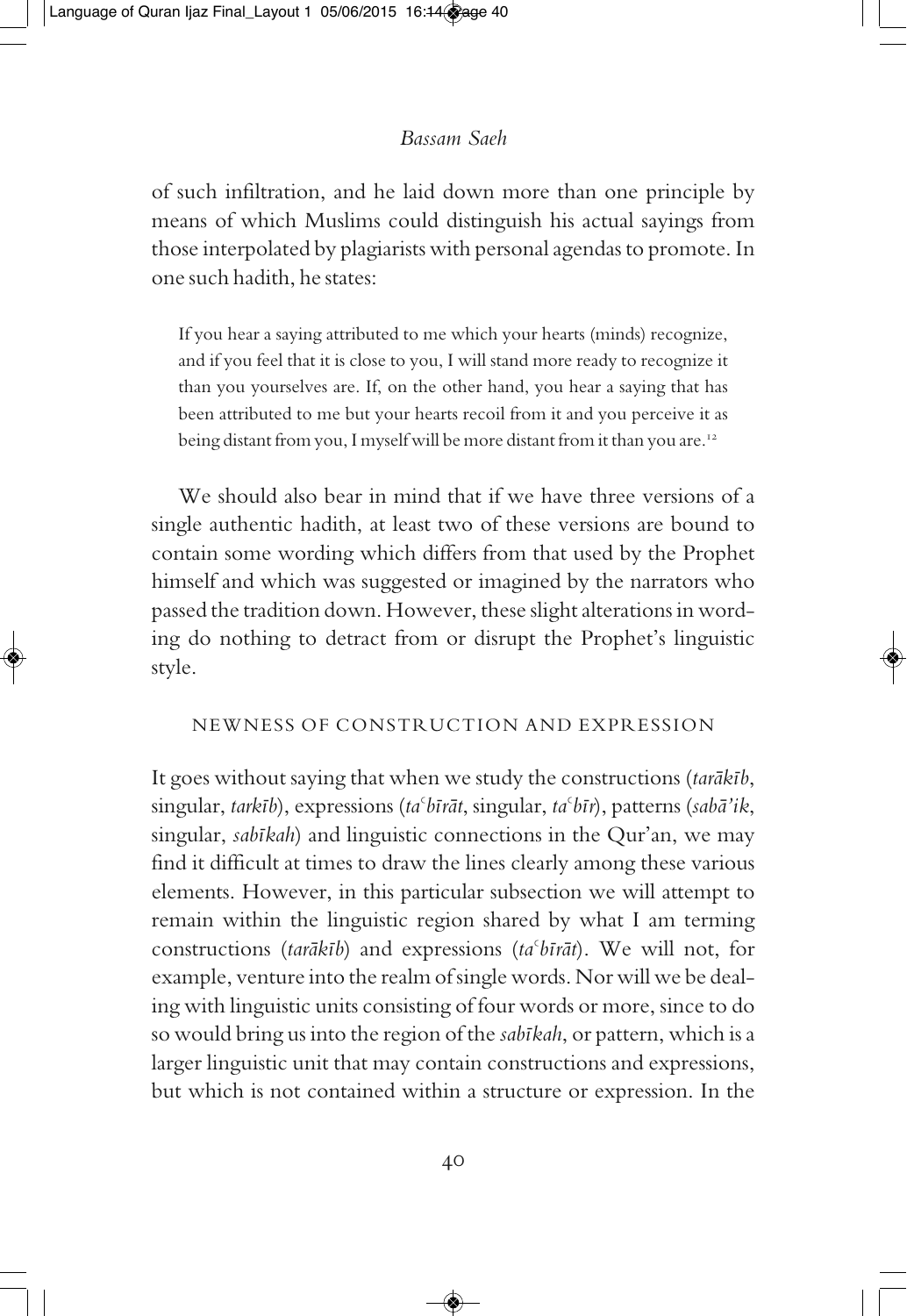following discussion we will restrict ourselves to two- word or threeword formulations that manifest a new grammatical or rhetorical relationship that was not found in the Arabic language prior to the appearance of the Qur'an. The boundaries between constructions (*tarākīb*) and expressions (*ta*<sup>*'bīrāt*) frequently overlap, which makes it</sup> difficult to distinguish between them at times. Hence, I have chosen for the purposes of this study to define the construction, or *tarkib*, as a verbal formulation that does not communicate a complete idea and which consists primarily of particles, conjunctions, prepositions, single letters, and the like, while the expression, or  $ta<sup>c</sup> b\bar{i}r$ , is defined as a verbal formulation which communicates a complete, or nearly complete, idea, and which consists primarily of nouns or verbs.

# *The Qur'anic Construction (TarkÏb)*

All at once, and within the short span of time it took for its revelation to be completed, the Qur'an brought the Arabs thousands of new constructions and expressions. These constructions and expressions fill the surahs of the Qur'an, both short and long, and many of them entered the Arabic language on the level of both literary production and daily usage, although most of them remained restricted to the Qur'an alone, as their intense distinctiveness precluded their infiltration of these other linguistic realms.

We may encounter scores of these constructions in every reading of the Qur'an. However, we do not stop to notice them, nor do we see anything unusual or perplexing about them. The reason for this is that we are so accustomed to the Qur'an that such phenomena are all we expect to find there. But if we took a good, long look at them, and if we emptied our memories of our familiarity with the language of the Qur'an and went back to our ordinary, everyday language, whether written or spoken, as though we had never known anything else, we would suddenly find ourselves face to face with an entirely new language that bears no connection to our everyday human language despite the fact that it is based on the same rules.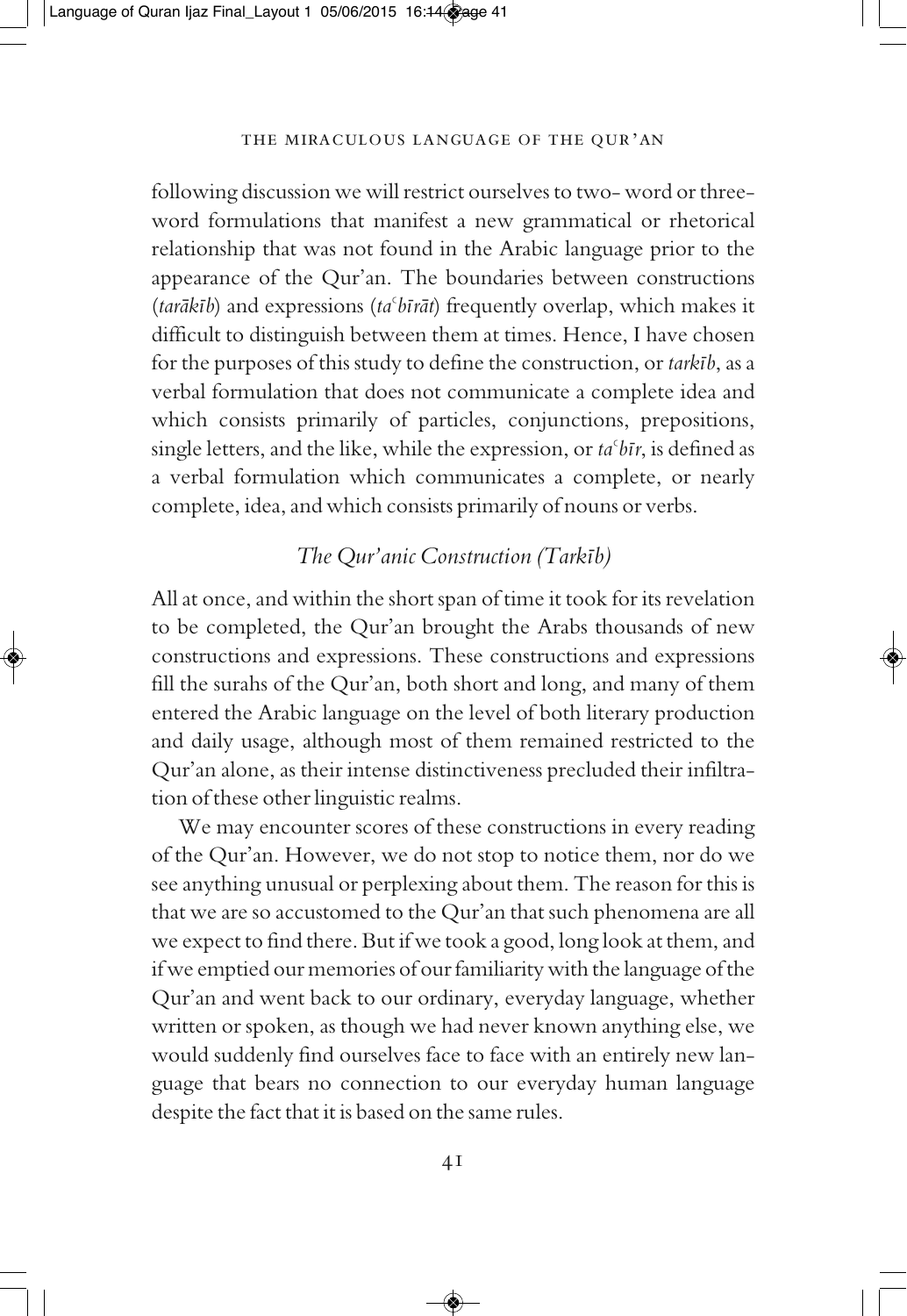| <b>Qur'anic construction</b> | <b>Construction used in</b><br>everyday Arabic | <b>English translation</b>  |
|------------------------------|------------------------------------------------|-----------------------------|
| man dhā alladhī              | man alladhī                                    | Who is it that?             |
| hal <sup>c</sup> aşaytum     | hal yuntazaru minkum                           | Might you?                  |
| fa'idh lam ya'tū             | fa mā dāmū ʿājizīn ʿan<br>an ya'tū             | If they are unable to bring |
| ha <sup>c</sup> da idh       | ha <sup>c</sup> da an                          | After                       |
| wa kadhālika jaʿalnā         | wa hākadhā jaʿalnā                             | Thus We made                |
| wa'inna kullan lammā         | wa kullu wāhidin minhum                        | Every one of them           |
| in kāda la yuḍillunā         | kāda an yuḍillanā                              | He nearly misled us         |
| awa law ji'tuka              | hatta in ji'tuka                               | Even if I bring to you      |
| fa lammā an jā'a             | fa lammā jā'a                                  | When he came                |
| innā la naḥnu al-ghālibūn    | innanā sa naghlibuhum                          | We will defeat them         |
| fīmā hāhunā āminīn           | āminīn hunā                                    | [You are] safe here         |
| qalilān mā                   | mā aqalla                                      | Rarely                      |

Bassam Saeh

Table 1: Comparison of new constructions in the Qur'an with everyday Arabic

A quick look at the above list of constructions, most of which occur repeatedly in the Qur'an, will be sufficient to show how different they are from the constructions Arabs use in their day-to-day lives.

Despite the rarity with which such constructions occur in general given the fact that, as we have noted, they consist primarily of particles, conjunctions, prepositions, single letters, and so on, we can locate the following (see table 2) twelve new constructions in Sūrah al-Muddaththir.

When we come to the question of how many new expressions are found in this surah, we might better ask whether this surah contains any expression that is not new. Sūrah al-Muddaththir consists of 56 verses which take up less than two pages. Nevertheless, we can count no fewer than 65 new Qur'anic expressions in this surah alone together with 12 new constructions, all of which occur in the space of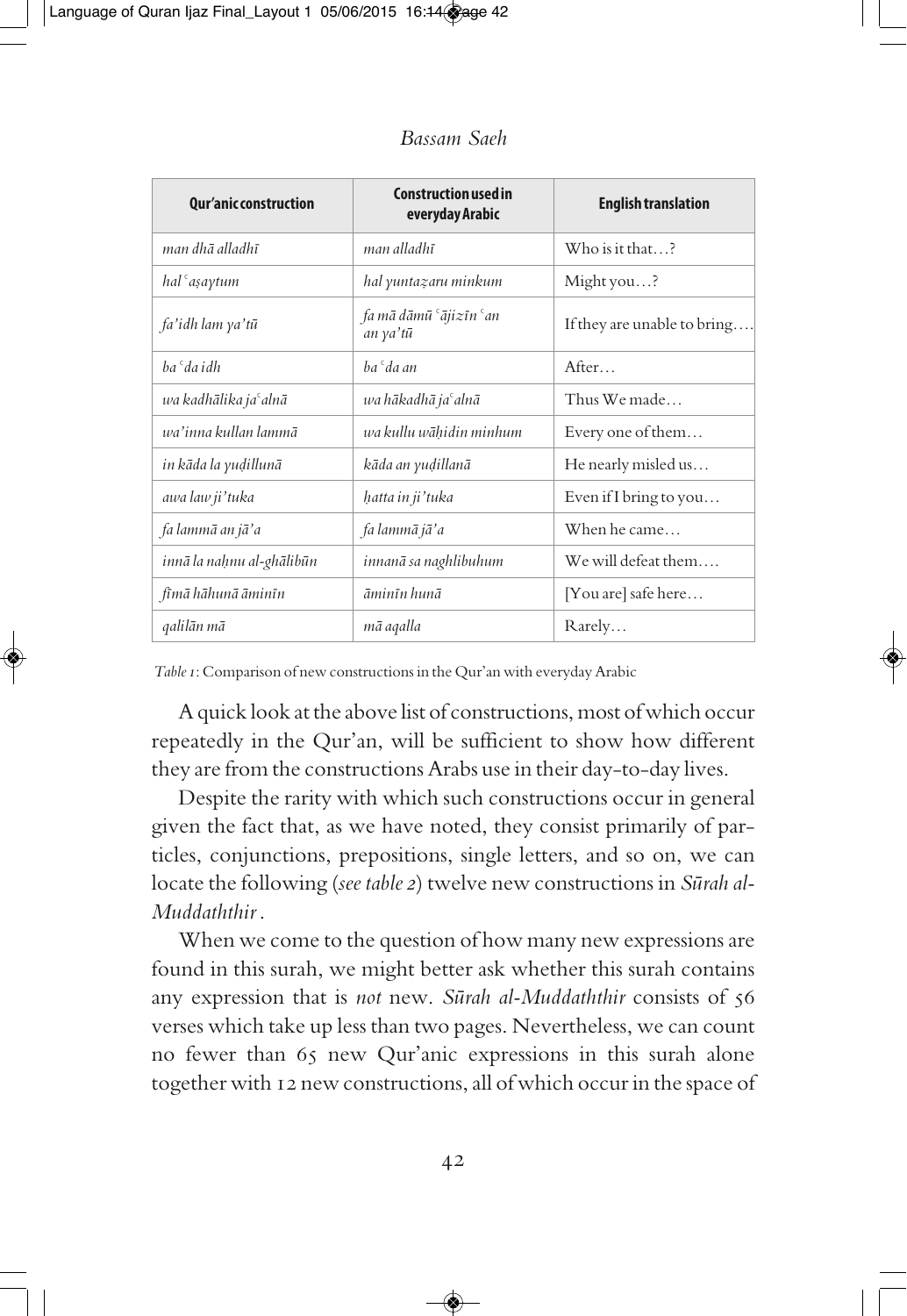| <b>Construction</b>    | <b>English translation</b>                             | <b>Verse</b> |
|------------------------|--------------------------------------------------------|--------------|
| fa dhālika yawma'idhin | "that very day shall be "                              | 9            |
| kallā innahu           | "Nay, verily, it is"                                   | T6           |
| fa qutila kayfa        | "and may death seize him for the way he" <sup>13</sup> | 19           |
| thumma qutila kayfa    | "Yea, may death seize him for the way he"              | 20           |
| in hādha illā          | "All this is mere"                                     | 24           |
| wa mā adrāka mā        | "And what could make thee conceive what?"              | 27           |
| ka dhālika yuḍillu     | "Thus doth God leave to stray"                         | 3I           |
| kallā wa al-qamari     | "Nay, verily, by the moon!"                            | 32           |
| lam naku min           | "We were not among"                                    | 43           |
| fa mā lahum ʿan        | "What, then is amiss with them"                        | 49           |
| kallā bal lā           | "Nay, but theynot"                                     | 53           |
| illā an yashā'[Allāh]  | "unless [God] so wills"                                | 56           |

#### THE MIRACULOUS LANGUAGE OF THE QUR'AN

Table 2: Twelve new constructions in Sūrah al-Muddaththir

a mere 56 verses, at least 30 of which consist of only two or three words. What this means is that this surah hardly contains any expressions that were already familiar to Arabs prior to the descent of the Qur'an. Even more extraordinary and exciting is the fact that 52 of these 65 new expressions occur nowhere but in this particular surah. This confirms once again, not only the newness of the Qur'an's language but, in addition, the fact that every surah of the Qur'an is marked by its own distinctive linguistic personality. This is a phenomenon that we will encounter repeatedly in our study of the short surahs in Volume Two.

Table 3 below depicts the 65 new expressions found in Sūrah al-Muddaththir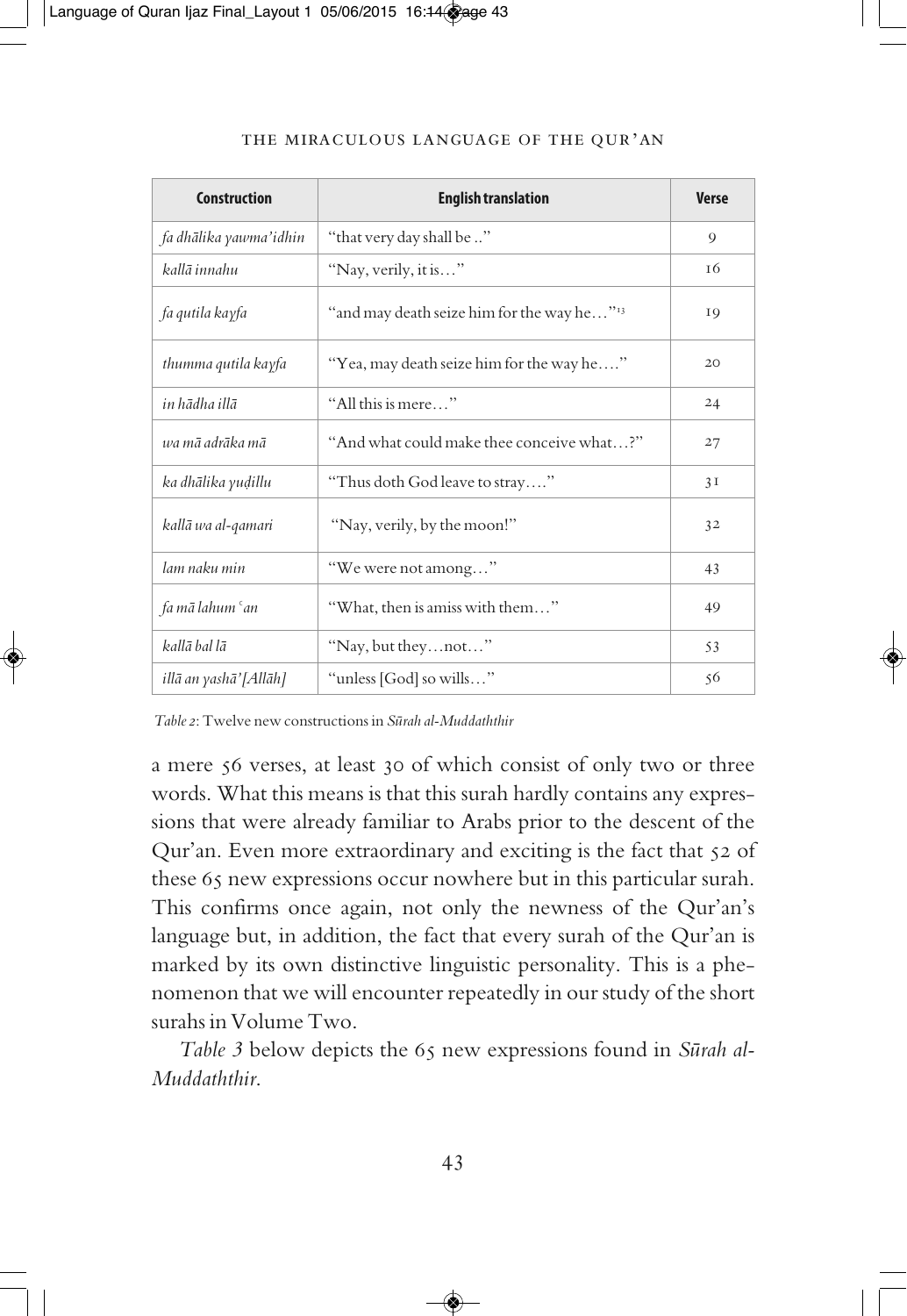| No.            | <b>Expression</b>                   | <b>English translation</b>                                                         | <b>Verse</b>   |
|----------------|-------------------------------------|------------------------------------------------------------------------------------|----------------|
| $\mathbf I$    | yā ayyuhā al-muddaththir            | "O thou [in thy solitude]<br>enfolded"                                             | $\mathbf I$    |
| $\mathbf{2}$   | qum fa andhir                       | "Arise and warn!"                                                                  | $\overline{2}$ |
| 3              | wa rabbaka fa kabbir                | "And thy Sustainer's<br>greatness glorify!"                                        | $\overline{3}$ |
| $\overline{4}$ | wa thiyābaka fa ṭahhir              | "And thine inner self [or,<br>thy garments] purify!"                               | $\overline{4}$ |
| 5              | wa al-rujza fahjur                  | "And all defilement shun!"                                                         | 5              |
| 6              | wa lā tamnun tastakthir             | "And do not through giving"<br>seek thyself to gain"                               | 6              |
| 7              | wa li rabbika faşbir                | "and unto thy Sustainer<br>turn in patience."                                      | 7              |
| 8              | fa idhā nuqira fī al-nāqūr          | "And [warn all men that] when<br>the trumpet call [of resurrection]<br>is sounded" | 8              |
| 9              | yawmun <sup>c</sup> asīr            | "a day of anguish"                                                                 | 9              |
| IO             | ʿalā al-kāfirīna ghayru yasīr       | "not of ease, for all who<br>[now] deny the truth!"                                | IO             |
| II             | dharnī wa man khalaqtu wahīdan      | "Leave me alone [to deal] with<br>him whom I have created alone"                   | II             |
| 12             | wa jaʿaltu lahu mālan               | "and to whom I have granted<br>resources"                                          | <b>I2</b>      |
| 13             | mālan mamdūdan                      | "resources vast"                                                                   | 12             |
| 14             | banīna shuhūdan                     | "and children as [love's]<br>witnesses"                                            | 13             |
| 15             | mahhadtu lahu tamhīdan              | "to whose life I gave so<br>wide a scope"                                          | 14             |
| 16             | yaṭmaʿu an azīd                     | "he greedily desires that I<br>give yet more!"                                     | 15             |
| 17             | kāna li āyātinā <sup>c</sup> anīdan | "it is against Our messages that<br>he knowingly, stubbornly sets<br>himself'      | 16             |
| 18             | sa urhiquhu şaʿūdan                 | "I shall constrain him to endure a<br>painful uphill climb!"                       | I7             |
| 19             | fakkara waqaddara                   | "For he thought and he plotted"                                                    | 18             |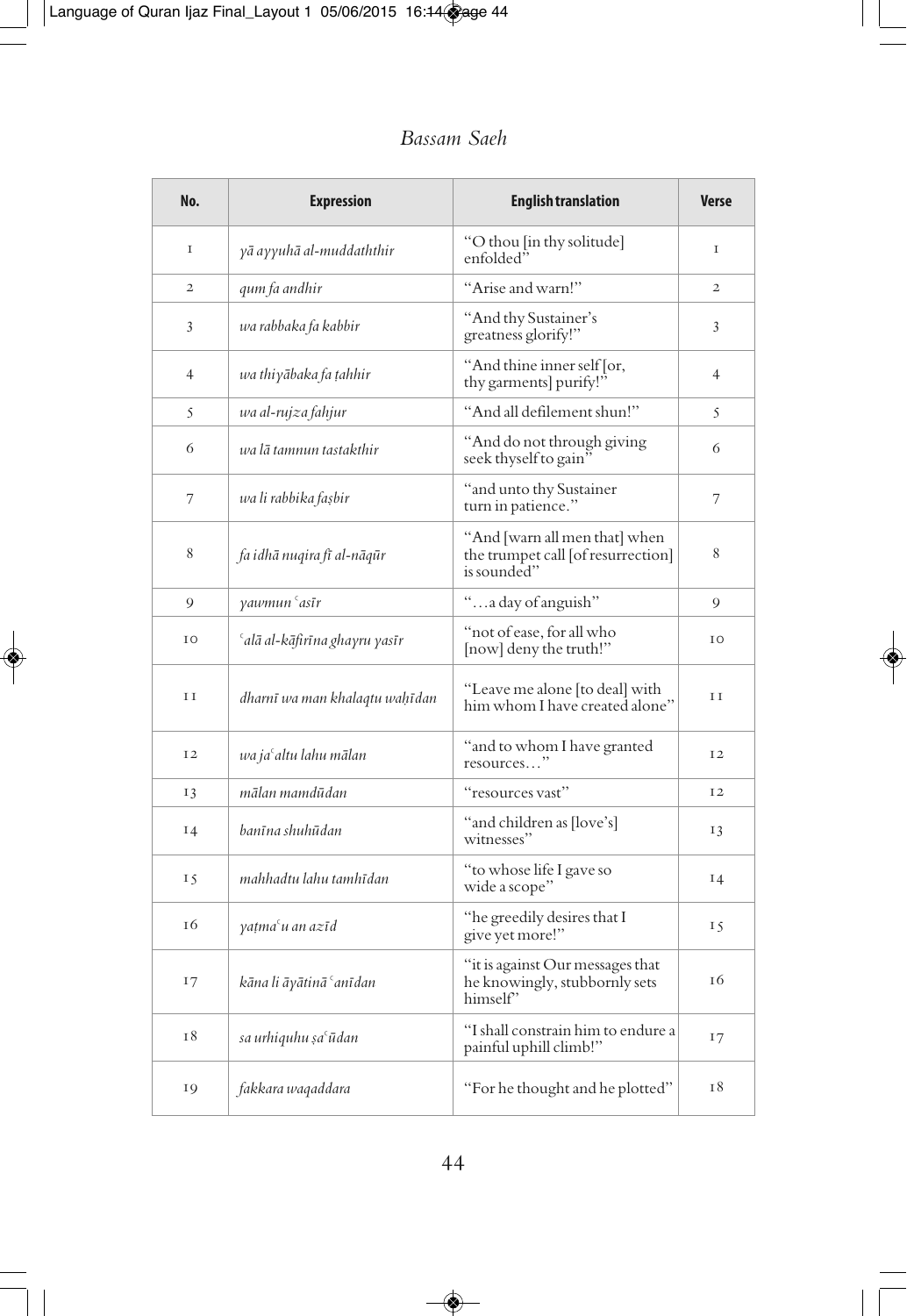| No.            | <b>Expression</b>                         | <b>English translation</b>                                                                   | <b>Verse</b> |
|----------------|-------------------------------------------|----------------------------------------------------------------------------------------------|--------------|
| 20             | fa qutila kayfa qaddar                    | "and may death seize him for the<br>way he meditates"                                        | 19           |
| 2I             | <i>`abasa wa basar</i>                    | "then he frowned and stared"                                                                 | 22           |
| 22             | adbara wa istakbar                        | "he turns his back [on Our<br>message], and glories in his<br>arrogance"                     | 23           |
| 23             | sihrun yu'thar                            | "spellbinding eloquence<br>handed down [from olden<br>times]!"                               | 24           |
| 24             | sa'uşlīhi saqar                           | "I shall cause him to endure<br>hell-fire"                                                   | 26           |
| 25             | lā tubqī wa lā tadhar                     | "It does not allow to live,<br>and neither leaves [to die]"                                  | 28           |
| 26             | lawwāhatun lil-bashar                     | "making [all truth] visible<br>to mortal man"                                                | 29           |
| 27             | ashāba al-nār                             | "to lord over the fire [of hell]"                                                            | 3I           |
| 28             | wa mā jaʿalnā ʿiddatahum                  | "We have not caused their<br>number"                                                         | 3I           |
| 29             | fitnatan lil-ladhīna kafarū               | "a trial for those who are<br>bent on denying the truth"                                     | 3I           |
| 30             | alladhīna ūtū al-kitāb                    | "they who have been granted<br>revelation aforetime"                                         | 3I           |
| 3I             | yazdāda alladhīna āmanū īmānan            | "that they who have attained to<br>faith [in it] might grow yet more<br>firm in their faith' | 3I           |
| 3 <sup>2</sup> | fī qulūbihim maradun                      | "they in whose hearts<br>is disease"                                                         | 3I           |
| 33             | [mādha] arāda Allāhu bi<br>hādha mathalan | "[What] does [your] God mean<br>by this parable?"                                            | 3I           |
| 34             | yudillu Allāhu man yashā'                 | "Thus doth God leave to stray"                                                               | 3I           |
| 35             | wa yahdī man yashā'                       | "and guide whom He pleaseth"                                                                 | 3I           |

# THE MIRACULOUS LANGUAGE OF THE QUR'AN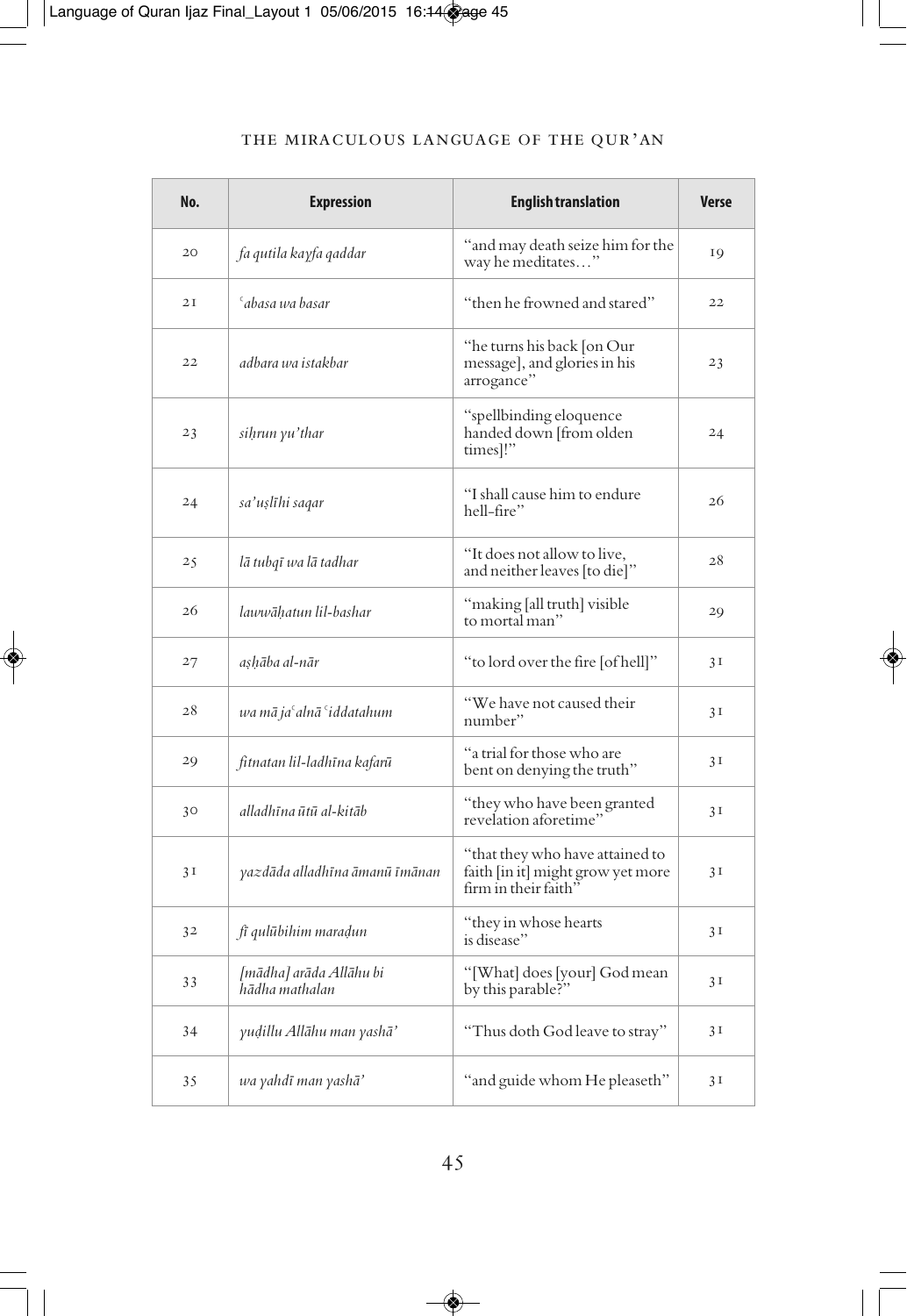| No.            | <b>Expression</b>                         | <b>English translation</b>                                                                   | <b>Verse</b> |
|----------------|-------------------------------------------|----------------------------------------------------------------------------------------------|--------------|
| 36             | junūda rabbika                            | "thy Sustainer's forces"                                                                     | 3I           |
| 37             | dhikrā lil-bashar                         | "a reminder to mortal man"                                                                   | 3I           |
| 38             | kallā wa al-qamar                         | "Nay, verily by the moon!"                                                                   | 32           |
| 39             | wa al-layli idh adbar                     | "the night when it departs"                                                                  | 33           |
| 40             | wa al-şubhi idha asfar                    | "and the morn when it dawns"                                                                 | 34           |
| 4 <sup>I</sup> | la ihdā al-kubar                          | "one of the great<br>[forewarnings]"                                                         | 35           |
| 42             | nadhīran lil-bashar                       | "a warning to mortal man"                                                                    | 36           |
| 43             | an yataqaddama aw yata'akhkhar            | "to come forward or to<br>hang back"                                                         | 37           |
| 44             | bi mā kasabat rahīnah                     | "will be held in pledge for<br>whatever [evil] he has wrought"                               | 38           |
| 45             | aşhāb al-yamīn                            | "those who shall have<br>attained to righteousness"                                          | 39           |
| 46             | fī jannātin yatasā'alūn                   | "[dwelling] in gardens [of<br>paradise], they will inquire"                                  | 40           |
| 47             | yatasā'alūna 'an al-mujrimīn              | "they will inquire of those who<br>were lost in sin"                                         | $40 - 41$    |
| 48             | mā salakakum fī saqar                     | "What has brought you into<br>hell-fire?"                                                    | 42           |
| 49             | lam naku min al-musallīn                  | "We were not among those who<br>prayed"                                                      | 43           |
| 50             | wa lam naku nut <sup>c</sup> im al-miskīn | "and neither did we feed<br>the needy"                                                       | 44           |
| 5I             | nakhūdu maʿa al-khā'iḍīn                  | "we were wont to indulge in<br>sinning together with all [the<br>others] who indulged in it" | 45           |
| 52             | yawm al-dīn                               | "the Day of Judgment"                                                                        | 46           |
| 53             | nukadhdhibu bi yawm al-dīn                | "and the Day of Judgment<br>we were wont to call a lie"                                      | 46           |
| 54             | atānā al-yaqīn                            | "until certainty came upon<br>us [in death]"                                                 | 47           |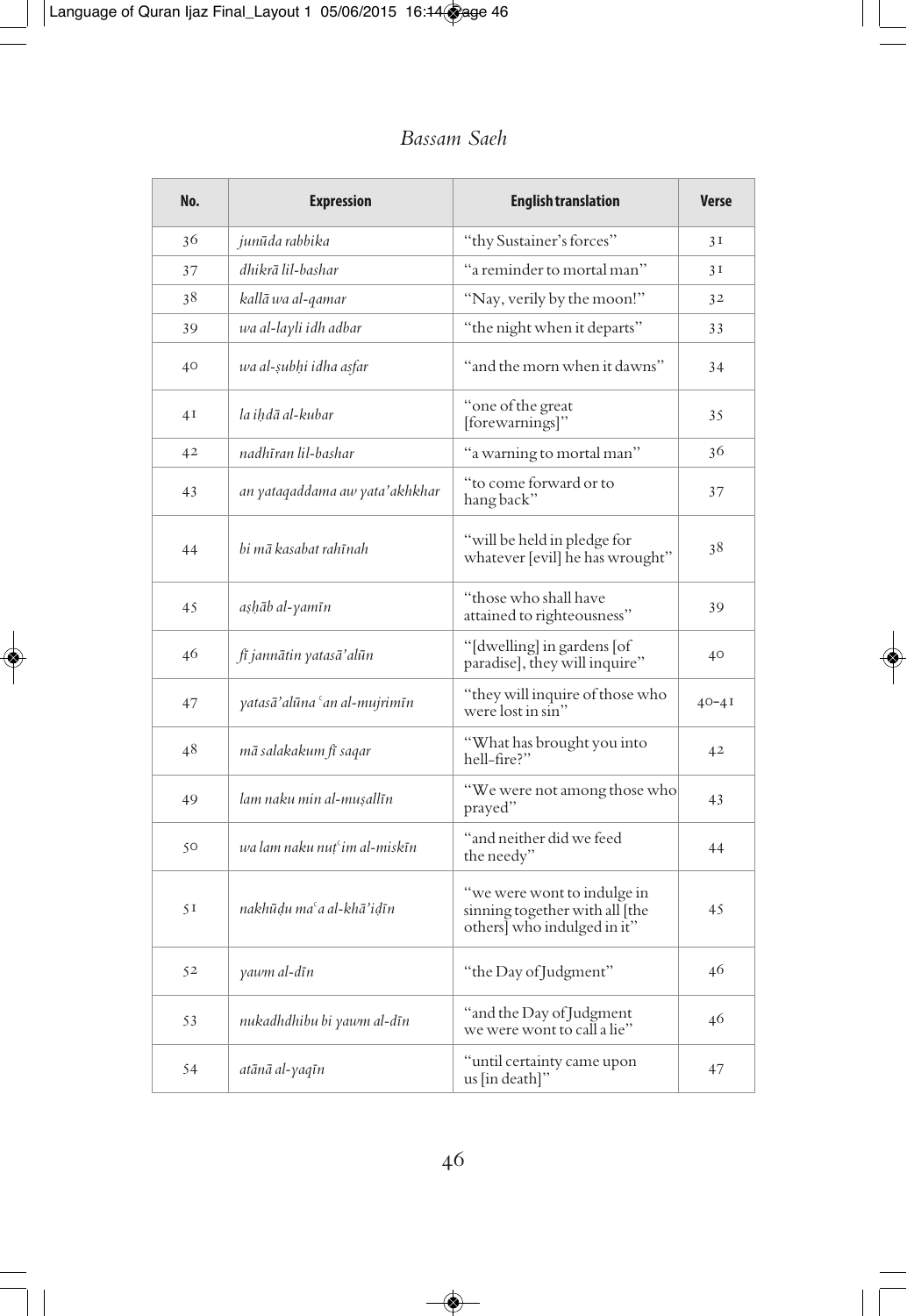| No. | <b>Expression</b>          | <b>English translation</b>                                 | <b>Verse</b> |
|-----|----------------------------|------------------------------------------------------------|--------------|
| 55  | shafāʿat al-shāfiʿīn       | "the intercession of any that<br>would intercede for them" | 48           |
| 56  | `an al-tadhkirati mu`ridīn | "they turn away from all<br>admonition"                    | 49           |
| 57  | humurun mustanfirah        | "terrified asses"                                          | 50           |
| 58  | farrat min qaswarah        | "fleeing from a lion"                                      | 5I           |
| 59  | yu'tā şuḥufan munashsharah | "to have been given revelations<br>unfolded"               | 52           |
| 60  | lā yakhāfūn al-ākhirah     | "they do not fear the life to<br>come"                     | 53           |
| 61  | innahu tadhkirah           | "this is an admonition"                                    | 54           |
| 62  | fa man shā'a dhakarah      | "whoever wills may take<br>it to heart"                    | 55           |
| 63  | yashā' Allāh               | "God so wills"                                             | 56           |
| 64  | ahlu al-taqwā              | "the Fount of all<br>God-consciousness"                    | 56           |
| 65  | ahlu al-maghfirah          | "the Fount of all forgiveness"                             | 56           |

#### THE MIRACULOUS LANGUAGE OF THE QUR'AN

Table 3: Depicting the 65 new expressions found in Sūrah al-Muddaththir

With the exception of the two expressions, la tubqi wa la tadhar in verse 28, and yasha' Allah in verse 56, both of which later came to be used in both formal and, to a lesser extent, informal non-Qur'anic Arabic, the remaining expressions have remained restricted to the Qur'an alone.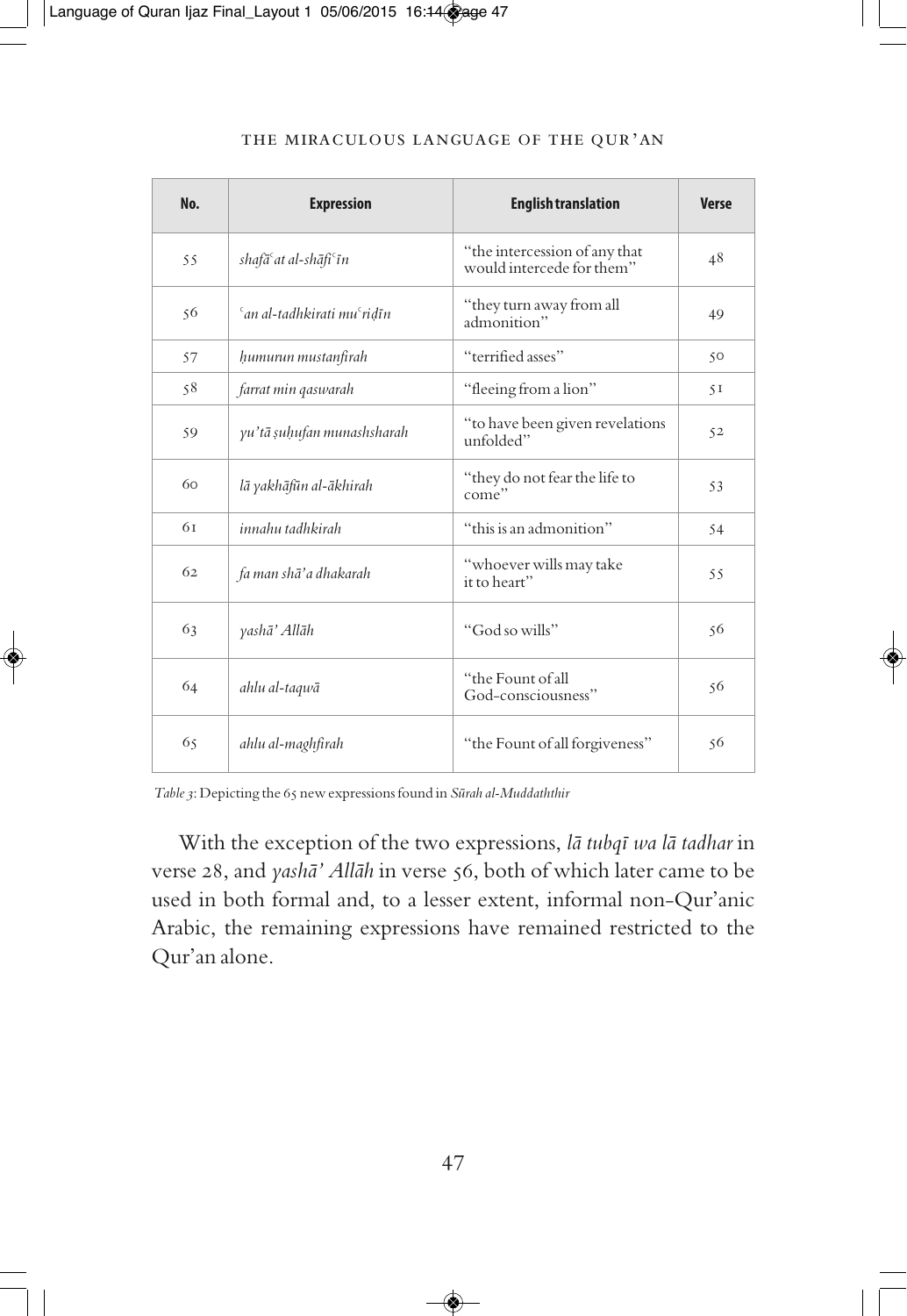# INDIVIDUAL WORDS AND THE MIRACLE OF COMBINING NEWNESS AND CLARITY

The Qur'an is replete with new words, a fact that has prompted numerous Western skeptics to claim that the language of the Qur'an is not true Arabic. Such skeptics seem not to have noticed that the Qur'an itself states explicitly, and in more than one place, that it was revealed "in the clear Arabic tongue" (*Sūrah al-Shu<sup>c</sup>arā*' 26:195).

A recent proponent of an extreme form of this view is German Orientalist, Christoph Luxenberg, who in his book, *The Syro-Aramaic Reading of the Koran*, published in Germany in 2000, claims that that Qur'an was "forged" by Muhammad, who derived it from Christian texts. The notion that the Qur'an is derived from Christian sources is harped on continuously by Orientalists and Christian evangelists alike. According to Luxenburg, the language of the Qur'an is not Arabic, but, rather, what he terms Syro-Aramaic, the language spoken by the merchants who once frequented Makkah and mixed with its inhabitants. Luxenberg goes so far as to say that in light of this "fact," the meanings of the Qur'an turn out to be entirely different from what Muslim interpreters have thought them to be.<sup>14</sup>

Needless to say Luxenberg's thesis of the Qur'an having Syro-Aramaic origins has been widely discredited by scholars, both Muslim and non-Muslim, despite the hype and fanfare which often accompanies such demonstrably false accusations.

In actual fact, contrary to the claim being made by Luxenberg, the new words contained in the Qur'an occur in forms that adhere to criteria that lie at the heart of the Arabic language and its linguistic rules. Hardly a single term in the entire Qur'an departs from these forms. Moreover, the new words introduced by the Qur'an occur in unique linguistic contexts that enable readers to realize what they mean despite their newness. Hence, the combination of newness and clarity is still another aspect of the innovative miracle manifested in the language of the Qur'an.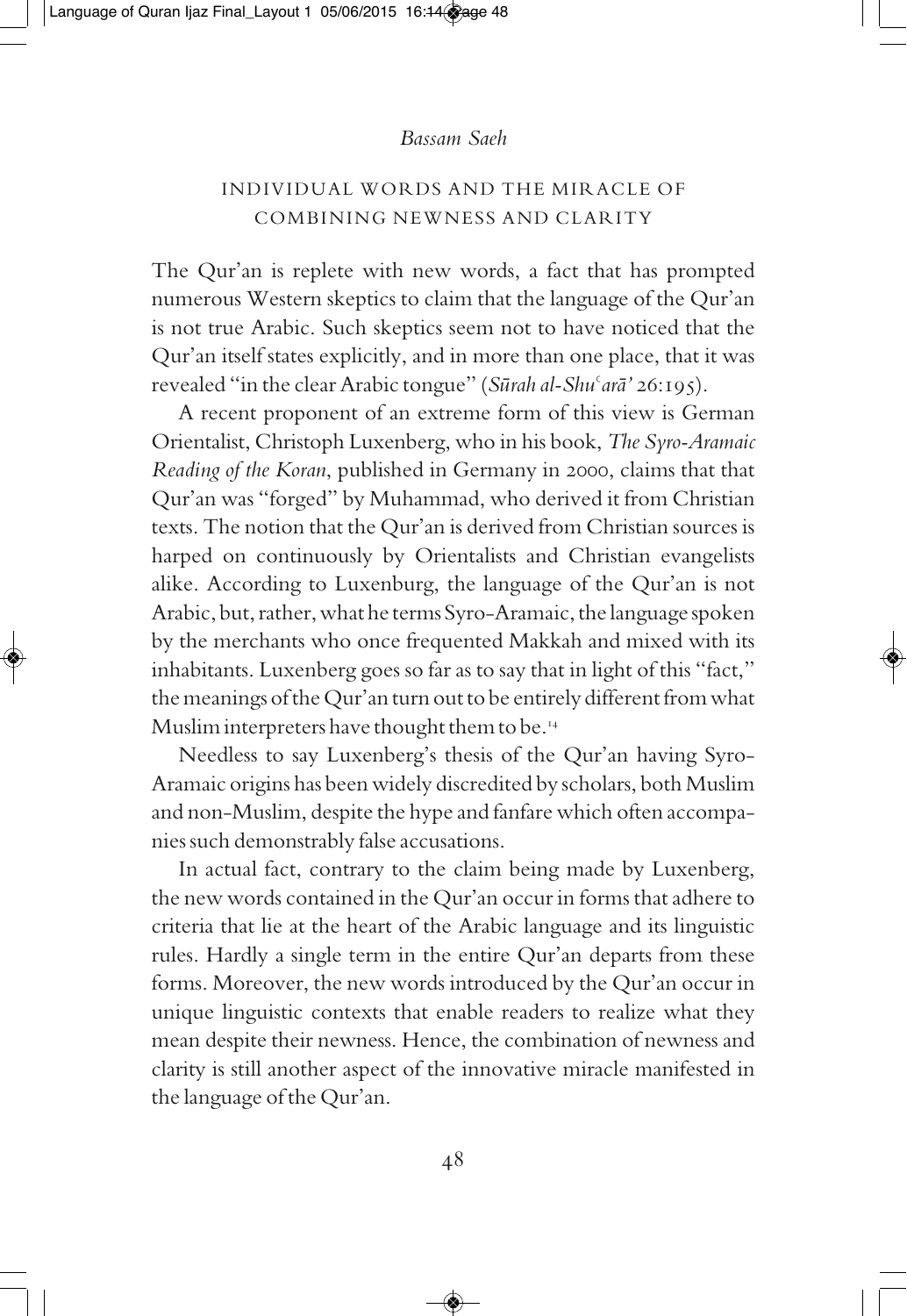#### THE MIRACULOUS LANGUAGE OF THE QUR'AN

# THE IMPORTANCE OF THE NEW TERMS FOUND IN THE QUR'AN

It was considered a major event for an Arab poet or litterateur to introduce a new term, especially if the term concerned had such a powerful impact on people's heartsand minds that it entered people's day-to-day conversation and was taken up and used by other writers and poets. The appearance of such a word even once in a given poet's production might even lead others to refer to the poet by this word until it replaced his original name. We find, for example, that the pre-Islamic poet al-Nābighah al-Dhubyānī (d. 604 CE) acquired the name by which he came to be known through his saying, *fa qad nabaghat lanā minhum shu'ūnun, ذ***قد نبغَث لنـا منهم شؤون**; al-Muraqqash al-Akbar received this name based on his saying, *raqqasha fÏ ·ahr al-adÏmi qalam*, , while the title accorded to al-Musayyab rKèr|œ\_« dNÜÓ wã gÓè]ñ ibn 'Alas (d. 575 CE) originated in his saying, *ghizāran fa qūlū lilmusayyabi yal^aqi*, . ä OfiLKì «uìuIãÎ «ñ«e ] | V Ó K æÚ Ó o

When we study the language of the Holy Qur'an, there are certain facts we need to keep in mind in connection with its new terms in particular.It would be easy even fora young child to inventany number of new words once he has twenty-nine letters at his disposal. He can rearrange these letters however he likes to form literally millions of new words. But the important questionsare: Who will understand these words later on, and what is their literary value? It is here that the reality of the Qur'anic miracle manifests itself most clearly. For not only did the desert Arabs of the seventh century understand the new text that was being presented to them from the first moment they heard it despite the fact that it brought them a language that was new in all of its fundamental elements and dimensions: its words, its particles, nouns and verbs, its constructions, expressions and patterns, the relationships among its words, its new grammatical conventions, its new concepts and legal rulings, its historical reports, and its scientific facts. Their response went beyond that of merely understanding what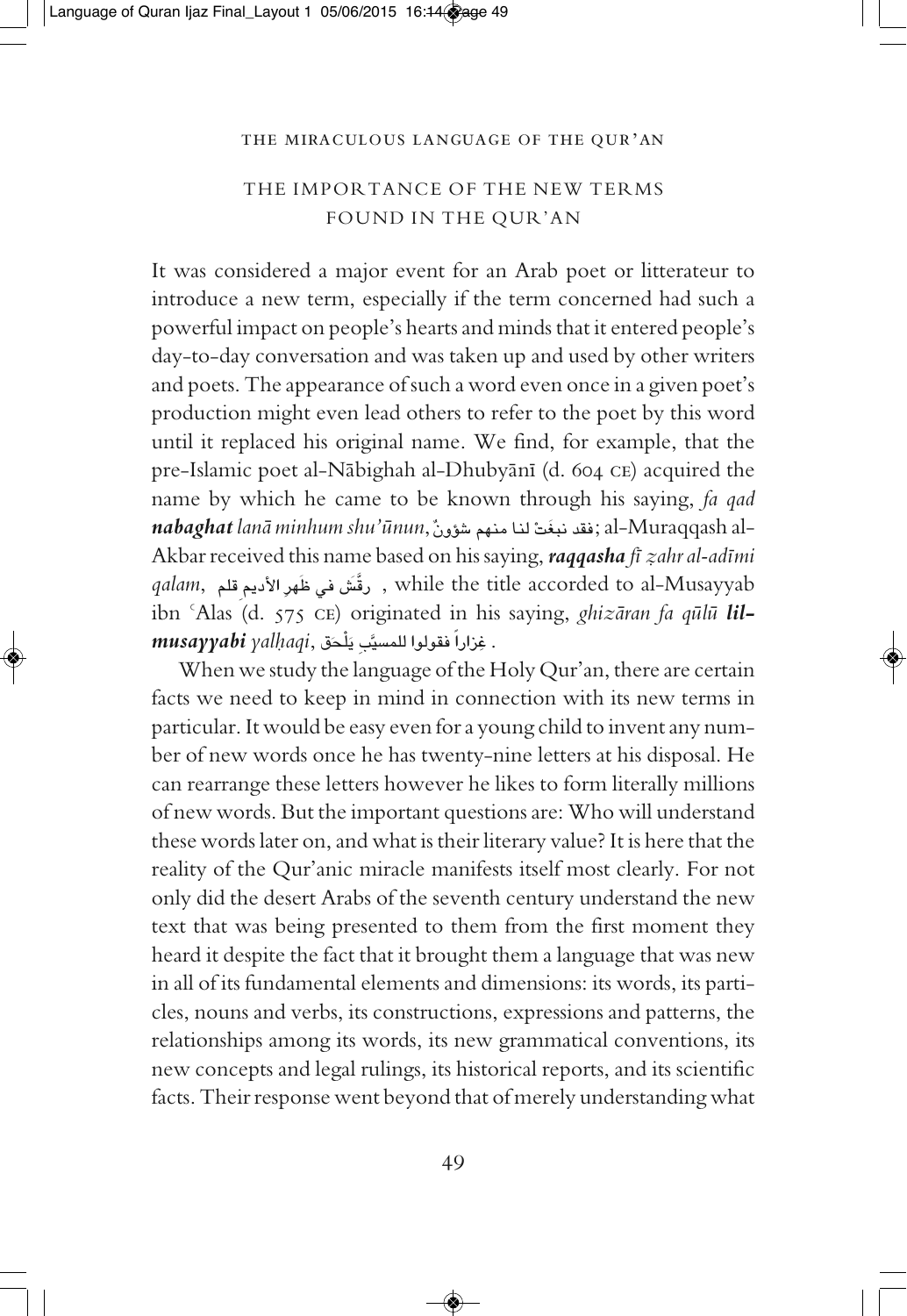they were hearing to feeling an admiration so intense that it bordered on stupefaction, and the spontaneous acknowledgment of believers and skeptics alike of its superiority and the impossibility of attaining its heights.

The new Qur'anic terms can easily be classified into one of the following five groups:

- . Words that were already known to the Arabs, but which the Qur'an invested with new meanings that could be understood based on the linguistic or rhetorical context in which they occurred. Examples of such words include: *sultan* (authority), *marad* (disease, a metaphor for unfaithfulness), *tawallā* (turn away), *aslama* (surrender oneself [to God]), *al-dunyā* (the earthly realm, earthly life), *al-șālihāt* (righteous actions), *al*shuhadā' (martyrs), al-rūh (spirit, soul, the angel Gabriel), *khāshi<sup>c</sup>in* (reverent), *nabtahilu* (bringing supplication before God), *isr* (burden, a metaphor for the forbidden), *kitāb* (a divine revelation), *al-bayyinah* (evidence, a metaphor for the Islamic revelation), *al-birr*(piety,righteousness),*¢iwaj*(crookedness), *al harth* (crops, tilling, tilth, a metaphor for a man's wife), *yanzurūn* (consider, judge), *yas~‰n* (assault, attack), *al-muhtad‰n* (guided aright, a metaphor for the believer), *al-burūj* (towers, constellations), *al-qadr* (destiny), *yaqdir* (allot, predestine), and *yuqaddir* (apportion, meditate, allocate).
- . Words that were new in terms of their etymological derivations, but which were taken from linguistic roots that were already familiar to the Arabs of that day. This category, which is larger than the first, includes words such as:  $\bar{a}t\bar{a}hu$  (he gave him), *malak‰t* (kingdom, realm), *~¥gh‰t* (powers of evil), *al-j¥hiliyyah* (times of ignorance, that is, the pre-Islamic era), *salawat* (churches, houses of worship), *hādū* (followed the Jewish faith), *maqāmi<sup>c</sup>* (restraints, iron grips), *al-furqān* (what distinguishes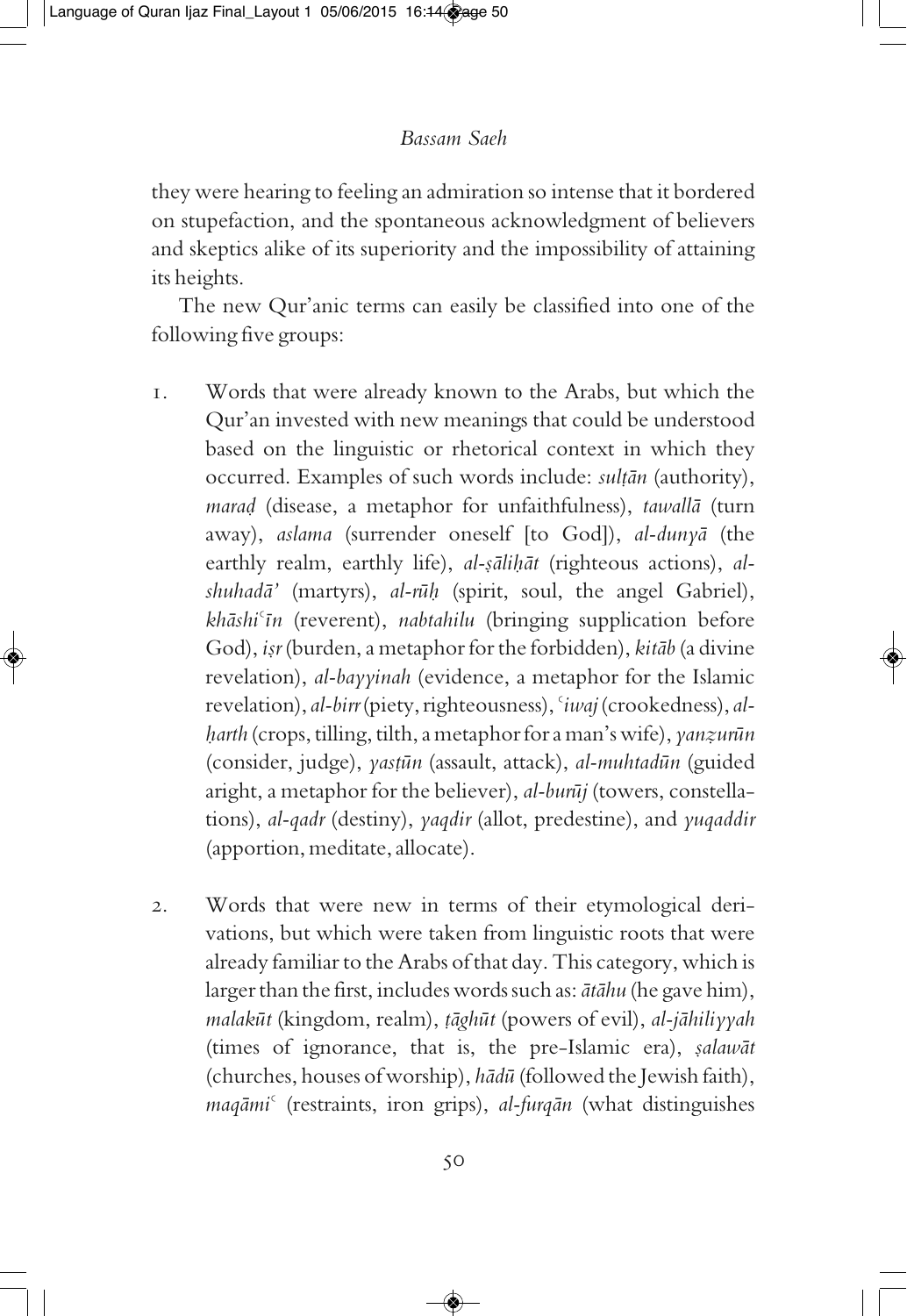between truth and falsehood), *al-raqīm* (inscription), *marqūm* (recorded, registered, a record or register), *al-mihrāb* (niche), *al-qasas* (stories), *ghuzzā* (fighting), *al-muhtazir* (sheepfold), *al-an¢¥m* (cattle), *da^^¥h¥* (rolled it [the Earth]), *su¢ur* (folly, madness), *tazāwar* (incline away from), *multahad* (refuge), *al-<sup>¢</sup>ādūn* (transgressors, those who go beyond proper limits), rabbāniyyūn (men of God), *qānitūn* (obedient), al-munāfiqūn (hypocrites), *¢illiyy‰n* (that mode most lofty), *shak‰r* (deeply grateful [of a human being], responsive to gratitude [of God]), *al-^ayaw¥n* (true life), *al-s‰'¥* (evil), *al-salsabÏl* (a fountain in Paradise), *tilqā'* (towards),  $w\bar{a}$ 'adnā (appointed, met with).

- . Words which,after passing beyond the phase of newness, into a phase of greater richness and interaction with daily life. This latter phase was one of stability and of widespread use and circulation. In such cases, the word or set of words concerned took on the characteristics of a "technical term" which had the power to convey a meaning far broader and more inclusive than the size of the term itself. Examples of such words or terms include: *mu'min* (believer), *kāfir* (unbeliever), *dhikr* (remembrance, the Islamic revelation), *masājid* (places of worship, literally, "places where one bows in worship"), *al-s* $\bar{a}^c$ *ah* (the Day of Resurrection, literally, "the hour"), *ajr* (reward, especially in the afterlife), *al-taqwā* (God-consciousness, fear of God), *hasanah* (a goodwork, literally, "a beautifulsomething"),*sayyi'ah* (a bad work),  $nik\bar{a}h$  (marriage),  $al$ -ghayb (the realm of the unseen),  $al$ shahādah (the world of perception), *al-șalāh* (ritual prayer), *al-zak¥h* (purifying alms), *al-Ïm¥n* (faith), *al-jih¥d* (struggle, striving), *al-shirk* (associating partners, *shurakā'*, with the one God), *al-ākhirah* (the afterlife), *al-qiyāmah* (the resurrection), and *al-nār* (hell-fire).
- . Words which had not been known or in circulation previously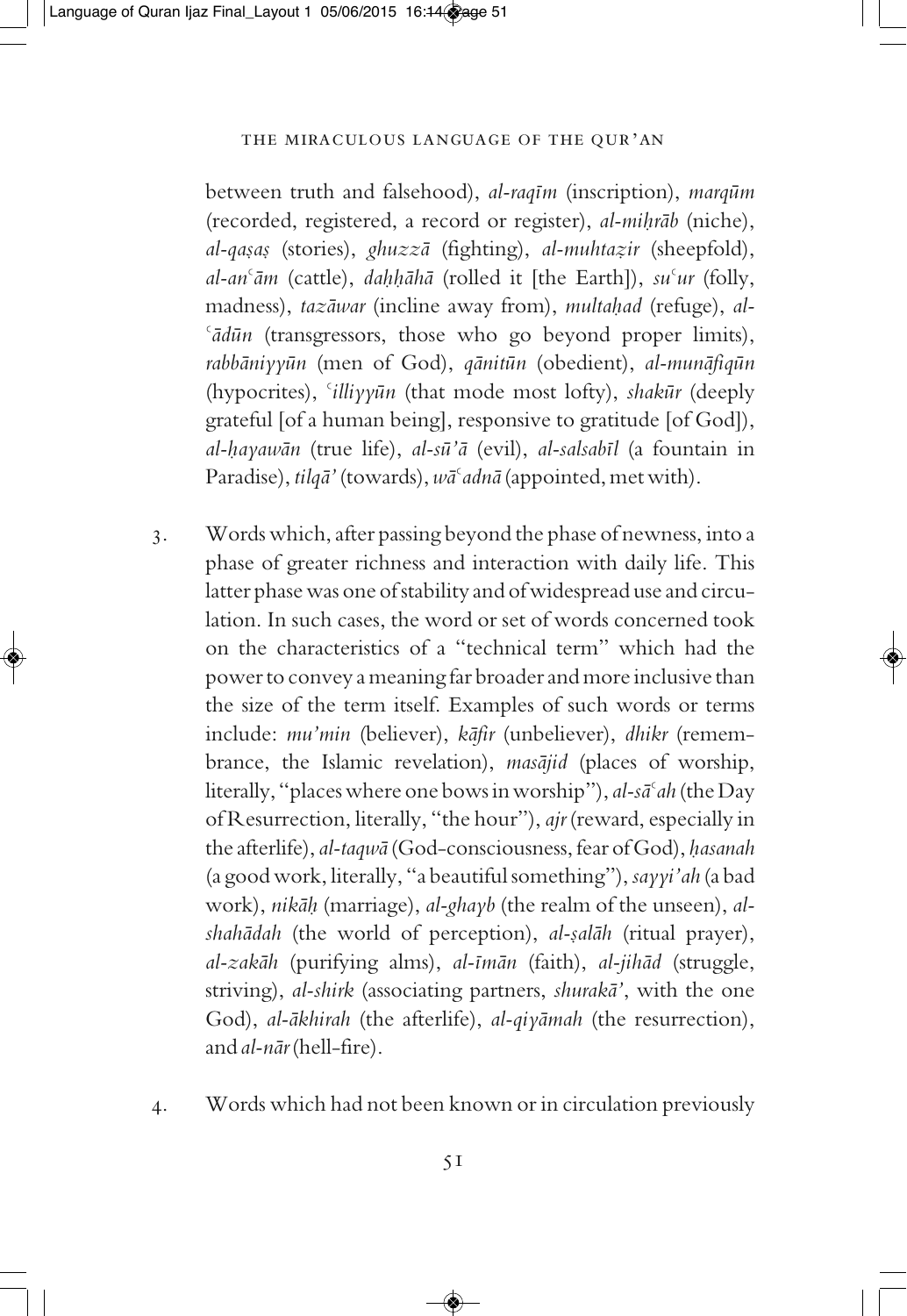among Arab speakers and whose roots were likewise unfamiliar to them, but which the Qur'an used in alinguistic context that enabled its listeners or readers to deduce their meanings. Most words belonging to this category are Arabized forms of words from other languages, particularly Farsi, Greek, Abyssinian, Nabatean, Syriac, Hebrew, and Coptic. Examples include: *şirāț* (straight way), *sub^¥naka* (glory be to You [O God]), *abb* (grass), *qaswarah* (lion), *sijjÏn* (a mode inescapable), *barzakh* (a barrier, a place in-between), *sijill* (record), *sijjÏl* (stone and clay, hard as baked clay), *tannūr* (clay oven), *dīzā* (unfair), *qamțarīr* (distressful, wrathful), *sundus* (silk), *istabraq* (brocade), *abārīq* (ewers, beakers), *al-qist* (equity, just measure), *al-qistās* (full measure), *al-firdaws* (paradise), *mishkāh* (niche for a lamp), *țūbā* (happiness, blessedness), *qarāṭīs* (papers), *surādiq* (tent, pavilion), *ill* (pact, covenant, blood ties), *kursiyy* (chair, throne), *arā'ik* (couches), *jibt* (pit), and *yamm* (open sea).

. Words which acquired their newness from the allegorical or figurative meaning with which the Qur'an invested them. In fact, most words in the world's various languages are born in this way. The Qur'an enriched the Arabic language with hundreds of such words, whose figurative meanings had theretofore been unknown among the Arabs. Such words include: *islām* (surrendering, relinquishing), *kufr* (covering, concealing [the truth, through unbelief]), *yatazakkā* (be purified by believing), *sidrah* (lote tree), *al-mīzān* (the scale [on which one's good and bad deeds will be "weighed" at the Judgment]), *harth* (tilling, used in the sense of land and/or one's spouse, in areference to sexual intimacy), *al-hudā* (guidance [along the path of truth]), *al-* $\frac{d}{dt}$ *alālah* (losing the way, error), *al-taqwā* (being wary, fearful, avoiding [God's wrath, through vigilance and good works]), *ummah* (a nation, a people, now used to refer to the Muslim nation in particular), *libās* (garment, clothing, used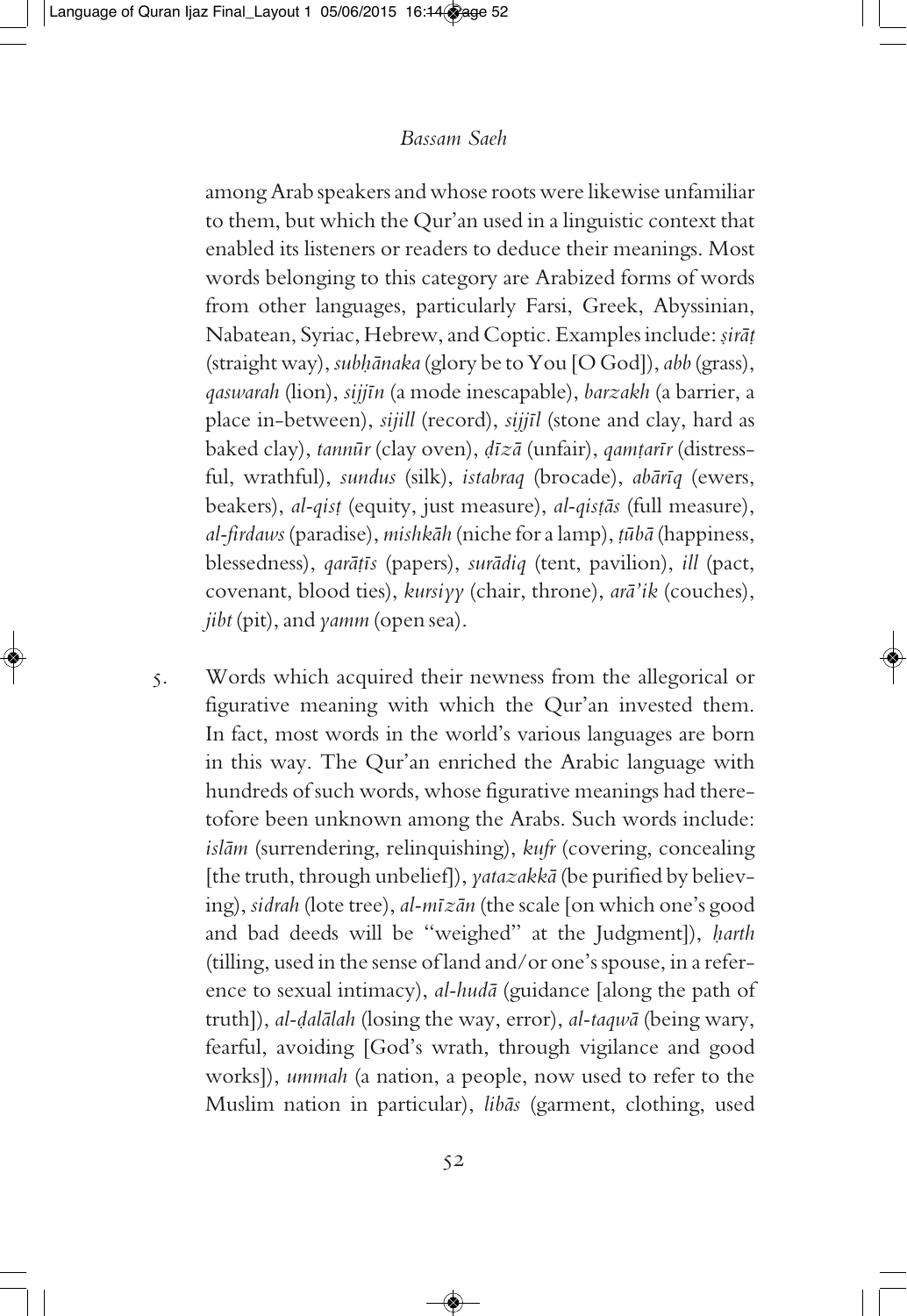metaphorically to speak of spiritual covering or protection), *muhsanāt* (virtuous women, literally "inaccessible"), *āyah* (sign, miracle; used to refer to the verses of the Qur'an), *al-awwāb* (one who returns, used to speak of God as the one who receives those who refer to Him), *al-ajal* (time appointed, death), *wāzirah* (a bearer of burdens, the human soul), *al-hāfirah* (the earth or ground), *al-sāhirah* (a state of complete awakeness), and *al-khunnas* (the hidden or unseen stars).

Nevertheless, as will be clear to readers, we have not relied on the sheer number of new words in the Qur'an for proof of the miraculousness of the Qur'an's language. This can be seen from the fact that of the 58 new linguistic phenomena that can be identified in the *Fātihah*, only five of these are new individual words, namely, *al*rahmān, al-<sup>c</sup>alamīn, al-dīn (in the sense of the Day of Judgment),  $al$ -sirāt, and *al-dāllīn*.

The Qur'an contains its own unique words, just as it contains its own distinctive patterns, constructions and linguistic links. However, we should be aware of the two significant differences between the place of Qur'anic words, on one hand, and Qur'anic patterns on the other. Unlike the Qur'anic patterns (*sabā'ik* سبائك), most of the single words in the Qur'an were not new to the Arabic language of the Prophet's day. Nor was it difficult or impossible to borrow and use such single words in the everydayArabic language as it was to borrow and use the distinctive linguistic patterns found in the Qur'an. The Qur'anic linguistic patterns are, therefore, the Holy Book's "fingerprint," which no human linguistic pattern could everreplicate.

# *The New Words in S‰rahAl-Muddaththir*

In *Sūrah al-Muddaththir*, which consists of 256 words and fills less than two pages, we can easily count up no fewer than 84 new words. In other words, nearly one-third of the words in this surah are new.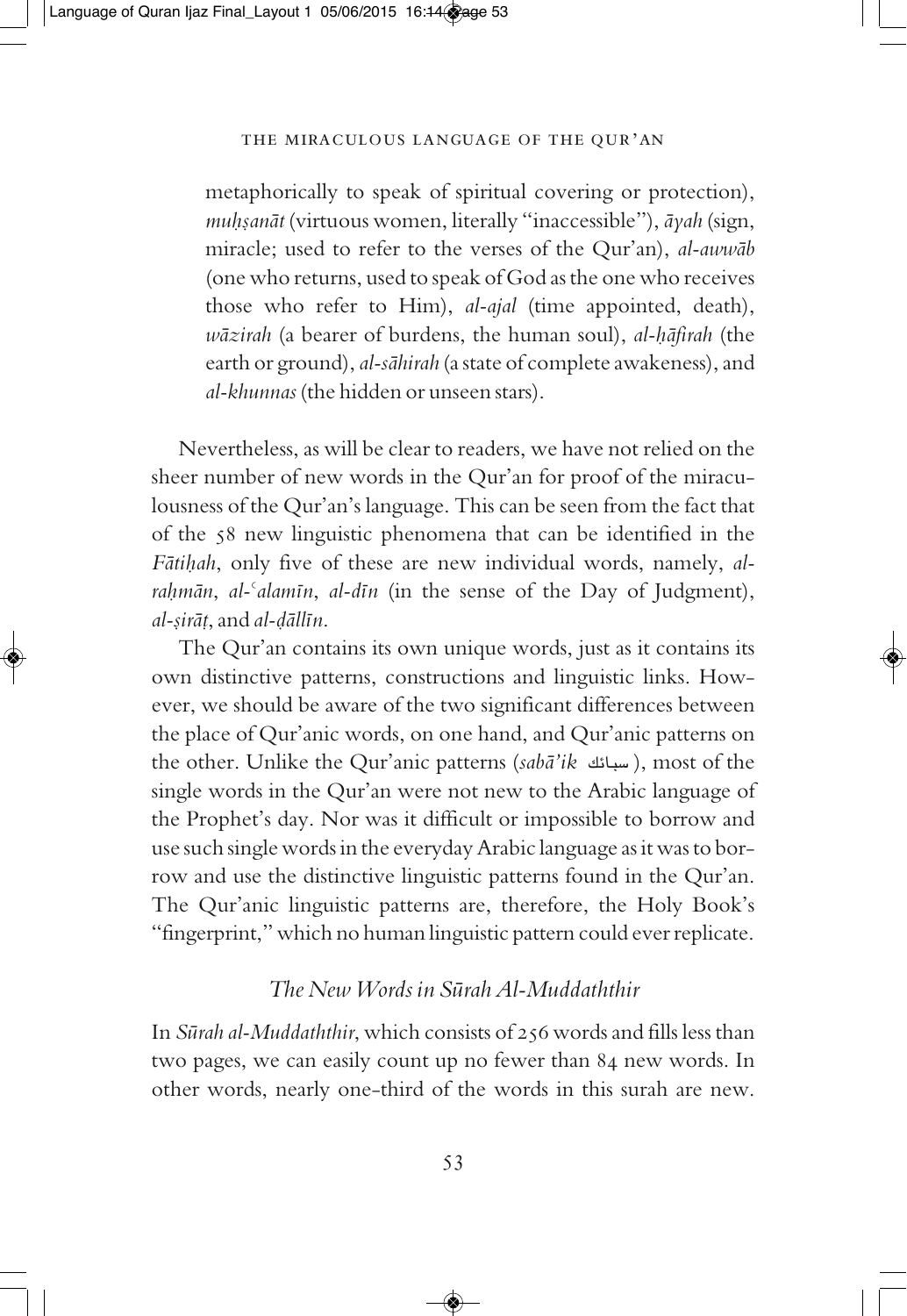Here are examples of such words:

- . *Al-Rujz*:a new term used to referto idols, orto torment.
- 2. *Al-Nāqūr*: a new term referring to the trumpet blown by the angel Isrāfīl as a sign of Judgement Day.
- . *ßa¢‰dan*: a metaphorical image in which torment is likened to ascending asteep grade.
- . *Basar*:a new word meaning that the person's face grew dark.
- . *Laww¥^ah lil-bashar*:a phrase imbued with a new meaning, that is, changing the color of the skin (*al-basharah*), or, appearing clearly to human beings (*al-bashar*).
- 6. *Kafarū*: That is, they rejected the call to Islam. The original meaning of the verb *kafara* is to cover up or conceal; hence, the meaning is that they concealed the truth by closing their minds and hearts to it.
- . *ƒt‰*:a new formulation and a new meaning, that is, "they were given."
- . *RahÏnah*: derived from the verb meaning to pawn or hold in pledge, the word *rahÏnah* (pawn, hostage) is used to mean "accountable for."
- . *Salakakum*:a new form used in place of "brought you into."
- . *Saqar*:a new term meaning *Jahannam*(hell).
- . *Qaswarah*:a new term meaning "alion," orarchers, or bows.
- 12. *Al-Maghfirah*: a new word form referring to forgiveness.

# *The New Useof Particles in S‰rahAl-Muddaththir*

In addition to the wealth of new vocabulary that fills *Sūrah al-Muddaththir*, it contains no fewer than 14 new uses of Arabic particles (*adawāt*). For example, the conjunction *fa* is placed in a different location than that which is customary in Arabic usage. *Fa* is normally placed between two verbs or two nouns, its function being to connect the second verb to the first verb, or the second noun to the first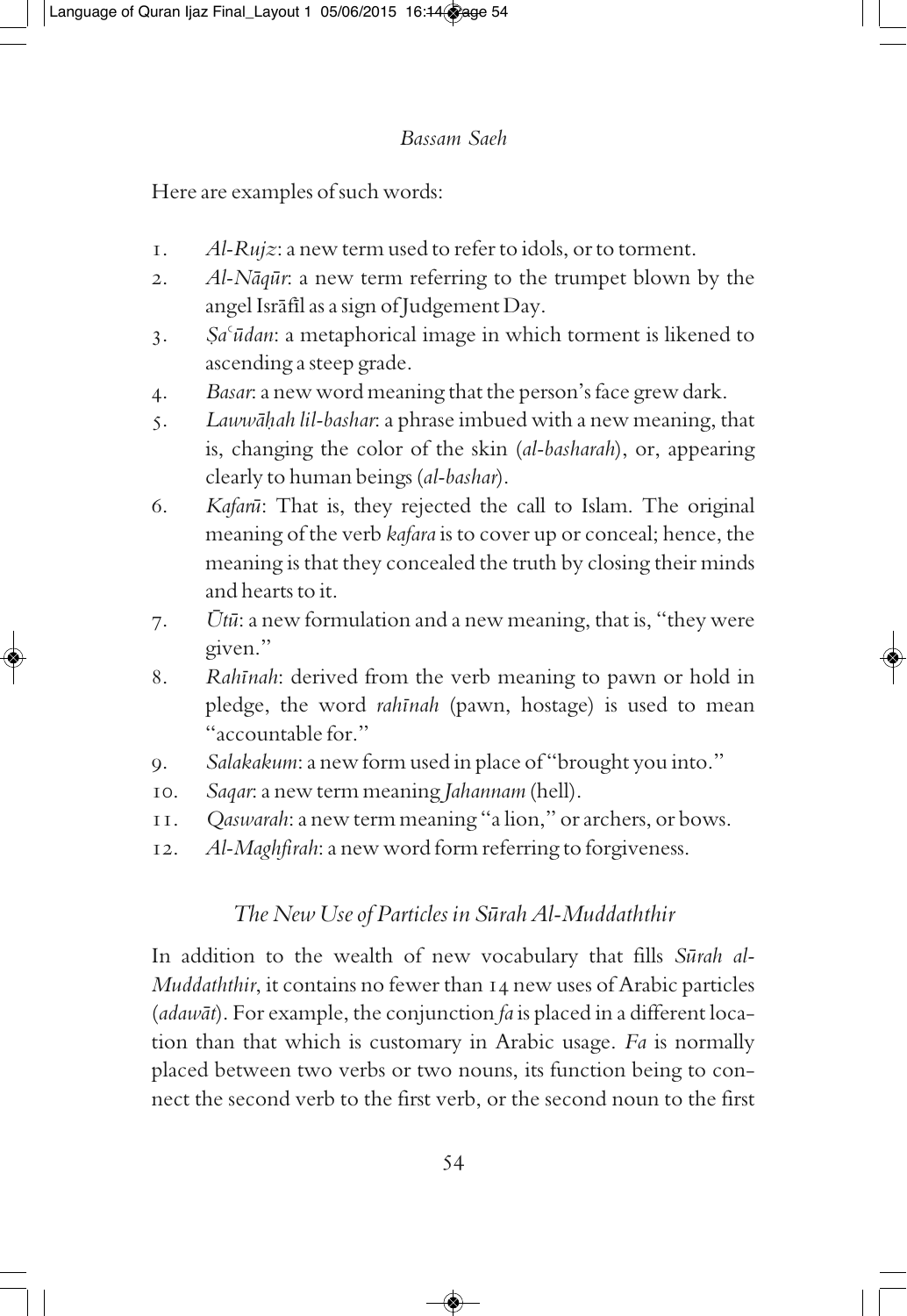noun. Instead, we find that in three consecutive verses (verses  $3-5$ ), it is placed between the direct object (which heads the phrase rather than coming at the end of it), and its verb (which has been placed after the direct object rather than before it). Hence, verses 3-5 read as follows: *wa rabbaka fa kabbir* (literally, "and your Lord, then glorify"), *wa thiyābaka fa țahhir* ("and your garments, then purify"), and *wa al-rujza fahjur* ("and defilement, then shun"). In verse 7, we find it between a prepositional phrase and the verb with which the preposition is paired: *wa li rabbika fasbir* ("and for your Lord, then wait in patience").

In addition, we find that in verses 16, 32, 53 and 54, the word *kalla*, which is normally used to express an emphatic "No!," is used in the sense of a reprimand, a deterrent, or perhaps in the sense of "truly."

In verses 19 and 20 – *fa qutila kayfa qaddara*, *thumma qutila kayfa qaddar* (translated by Asad as, "and thus he ¶IÔãÓ ëÓ qÓ O Ú nÓ bèÓ ] ñ <sup>Ó</sup> r#Ô ] ¶èÔ ëÓ qÓ <sup>O</sup> Ú nÓ bèÓ ] ñ destroys himself, the way he meditates: yea, he destroys himself, the way he meditates!" and by Abdullah Yusuf Ali as, "And woe to him! How he plotted! Yea, Woe to him; How he plotted!") – the interrogative particle *kayfa* is not used in an interrogative sense as it would be in non-Qur'anic Arabic. Nor is it used in an adverbial sense. Instead, it is used in a sense similar to that of a *harf maṣdarī*, 15 in which case it can be interpreted together with the verb that follows it as the subject of the passive verb *qutila*.The meaning of the phrase would then be *qutila taqdÏruhu*, which means literally, "his meditation (or plotting) was killed, that is, destroyed," or "may his meditation (or plotting) be killed, or destroyed." Still another interpretation would read *qutila jazā'a taqdīrihi*, "he was killed (or destroyed) – or, may he be killed (or destroyed) – in recompense for his meditation or plotting." If we adopt either of these interpretations, there is no basis for understanding the word *kayfa* as employed in these two verses either as an interrogative particle or as an adverb. ∫<br>∫

Furthermore, the particle *in* that occurs in verses 24 and 25 is used to convey a negation; hence, it is treated as an equivalent to  $m\bar{a}$  or *laysa*. These two verses read: Fa qāla in hādha illā siḥrun yu'thar. In hādha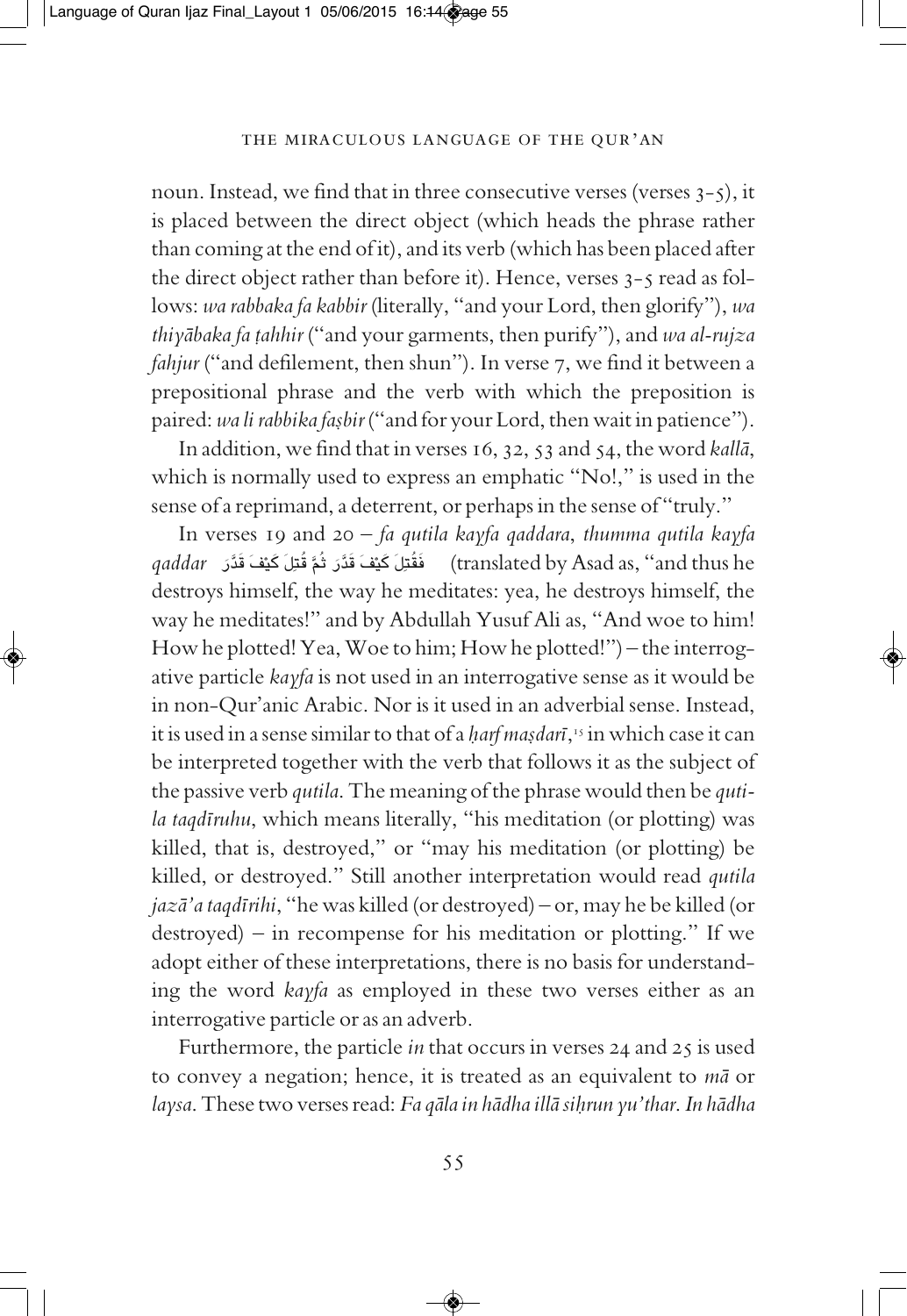:Then said he" , فَقَالَ إِنْ هَذَا إِلاَّسِحْرٌ يُؤْثَرُ إِنْ هَذَا إِلاَّ قَوْلُ الْبَشَرِ .illā qawlu al-bashar 'This is nothing but (in hādha illā) magic, derived from of old. This is nothing but (in hādha illā) the word of a mortal!" (Abdullah Yusuf Ali). This distinctive use of the particle in, which is as widespread and peculiar as the Qur'anic uses of kana and of the phrase ma zala (meaning "is still" when followed by a verb in the present tense), is found throughout the Qur'an. However, I have yet to find a single instance of it in pre-Islamic poetry.

### $\mathscr{D}\mathbb{R}$

The presence of no fewer than 84 new words in a small surah such as this, and one that was revealed very early in the Apostle's prophetic ministry, had the potential of causing a veritable cataclysm in the hearts and minds of those who heard it for the first time. It should come as no surprise, then, that after hearing the first 13 verses of Sūrah Fussilat (41), 'Utbah ibn Rabī'ah, a leader of Quraysh with utter mastery of the Arabic language, came back to his people in a stupor, hardly able to comprehend a word he had heard. How much more of a cataclysm might we expect, then, if we consider the fact that, in addition to all the new words found in the Qur'an, it also contains scores of new constructions, expressions, linguistic patterns, metaphors, statements that admit of multiple interpretations, and elegantly concise turns of phrase, not to mention the new intellectual and cultural dimensions that intersect with the aforementioned linguistic and rhetorical developments?

### RECONFIGURING THE LINGUISTIC UNIT

When the Qur'anic storm first blew in, it stirred up intense reactions commensurate with the momentousness of the Holy Book and all it had brought. However, as time passed, its impact on those who heard it began to diminish as subsequent generations grew accustomed to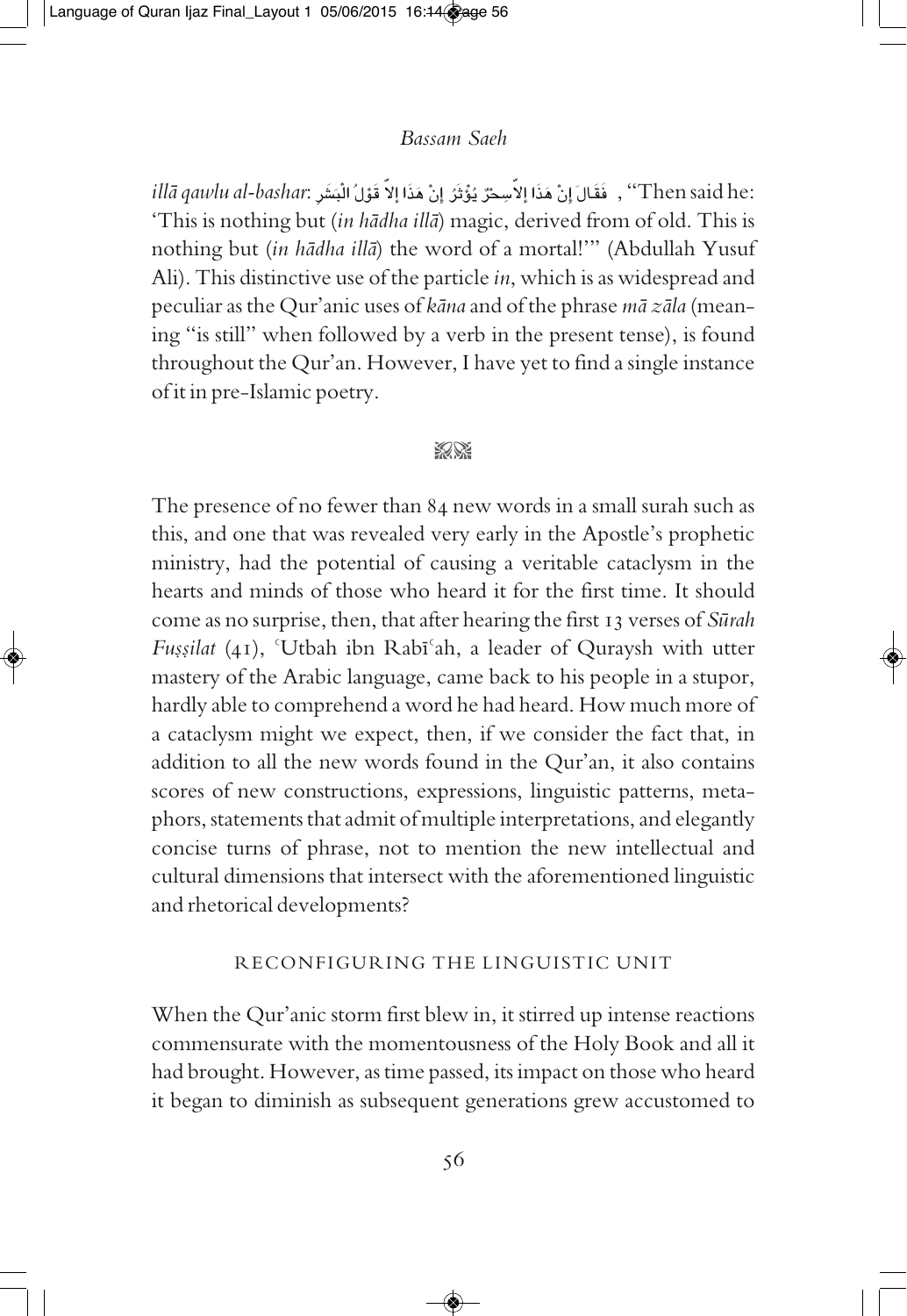the Qur'anic language and, as a consequence, began losing the sense of awe that had been experienced by its first generation of hearers. The new Qur'anic linguistic phenomena no longer stopped people up short the way they had immediately following the book's descent. One of the phenomena that had been so disconcerting to the Qur'an's initial recipients was that of the  $\bar{a}$ *yah*, or verse. The  $\bar{a}$ *yah* represented a new concept that contrasted with both the clause (jum $lah$ ) – the basic linguistic unit of Arabic prose – and the stanza (bayt), which was the linguistic unit of Arabic poetry. The new linguistic unit represented by the *āyah* separated what Arabs had been accustomed to joining, and joined what they had they been accustomed to separating. Consequently, it opened a rift in Arabs' overall linguistic foundation which added new dimensions to the Arabic language and broadened its traditional horizons. Please read with me the following short passage from the beginning of Sūrah  $\bar{A}l^c$ Imrān (3):

( v.3b ) وَأَنزَلَ التَّوْرَاةَ وَالإِنجِيلَ

( V.4 ) مِن قَبْلُ هُدًى ۖ لِّلَذَّاسِ وَأَنزَلَ الْفُرْقَانَ ۚ إِنَّ الَّذِينَ كَفَرُواْ بِآيَاتِ اللّهِ لَهُمْ عَذَابٌ شَدِيد

(v. 3b) Wa anzala al-tawrāta wal-injīl (v. 4) min qablu hudan lil-nāsi wa anzala al-furqāna inna al-ladhīna kafarū bi āyāt illāhi lahum 'adhābun shadīd.

(v. 3b) ... it is He who has bestowed from on high the Torah and the Gospel (v. 4) aforetime, as a guidance unto mankind, and it is He who has bestowed [upon man] the standard by which to discern the true from the false. Behold, as for those who are bent on denying God's messages - grievous suffering awaits them....

Note how verse 3 ends before the end of the sentence, that is, before the adverb "aforetime" (min qablu) that relates to the verbal phrase "bestowed from on high the Torah and the Gospel" (wa anzala al-tawrāh wal-injīl). Note also how the opposite occurs in verse 4, which extends beyond the end of the sentence that concludes with the words "unto mankind" (lil-nās) and the beginning of a new sentence ("and it is He who has bestowed..."). Verse 4 then continues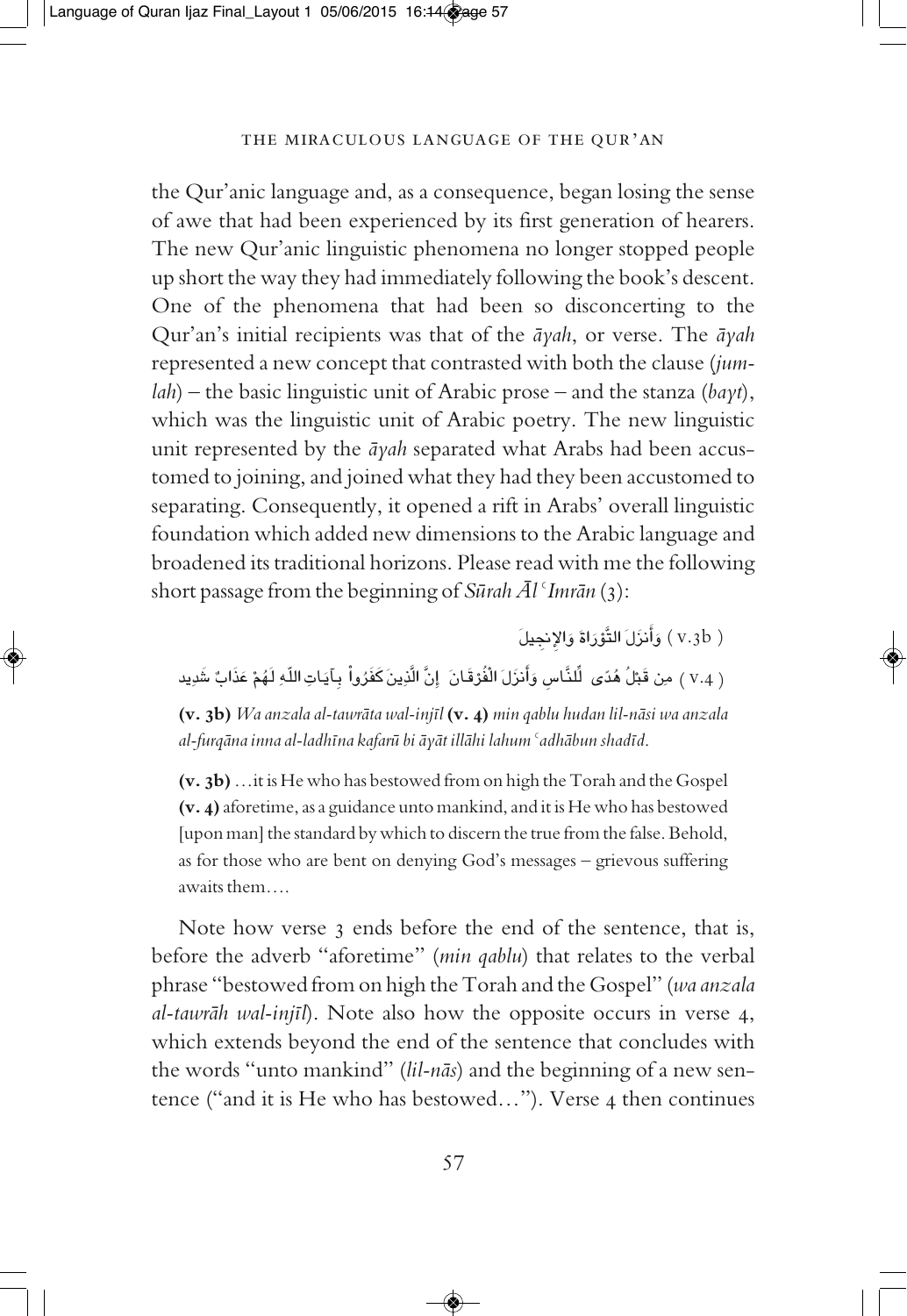beyond the sentence that ends with the words "...the standard by which to discern the true from the false" (al-furgan), and includes a new sentence that bears no grammatical connection to the sentence that precedes it: "Behold, as for those who are bent on denying God's messages - grievous suffering awaits them" (inna al-ladhīna kafarū bi āyāt illāhi lahum 'adhābun shadīd).

Turning now to the first five verses of Sūrah al-Rūm (30), I have inserted diagonal lines in the places where, if this passage were divided up in accordance with our familiar linguistic traditions and units, we would expect one verse  $(\bar{a}yah)$  to end and the next to begin:

 $(v, I)$  Alif. Lām. Mīm.  $(v, 2)$  ghulibat al-rūm  $(v, 3)$  fī adnā al-ard // wa hum min ba $\delta$ di ghalabihim sa yaghlibūn (v. 4) fī bid $\delta$ i sinīna // lillāhi al-amru min qablu wa min ba $\delta$ du // wa yawma'adhin yafraḥu al-mu'minūn (v. 5) bi naṣrillāhi // yanşuru man yashā'u // wa huwa al- $\alpha$ zīz al-raḥīm.

 $(v, I)$  Alif. Lām. Mīm.  $(v, 2)$  Defeated have been the Byzantines  $(v, 3)$  in the lands close-by; // yet it is they who, notwithstanding this their defeat, shall be victorious  $(v, 4)$  within a few years: // [for] with God rests all power of decision, first and last. // And on that day will the believers [too, have cause to] rejoice  $(v, 5)$  in God's succor: // [for] He gives succor to whomever He wills, // since He alone is Almighty, a Dispenser of grace.

As this passage should make clear, the Qur'anic divisions of these five verses – that is, the points at which one verse ends and the next verse begins – bear no relation to the ways in which we have been accustomed traditionally to dividing one sentence from another.

# THE NEW SITUATION OF TRADITIONAL CONJUNCTIONS

This new scheme of divisions and connections is one of the most pervasive characteristics of the Qur'an's linguistic landscape. The most salient feature of this scheme is the omission of conjunctions such as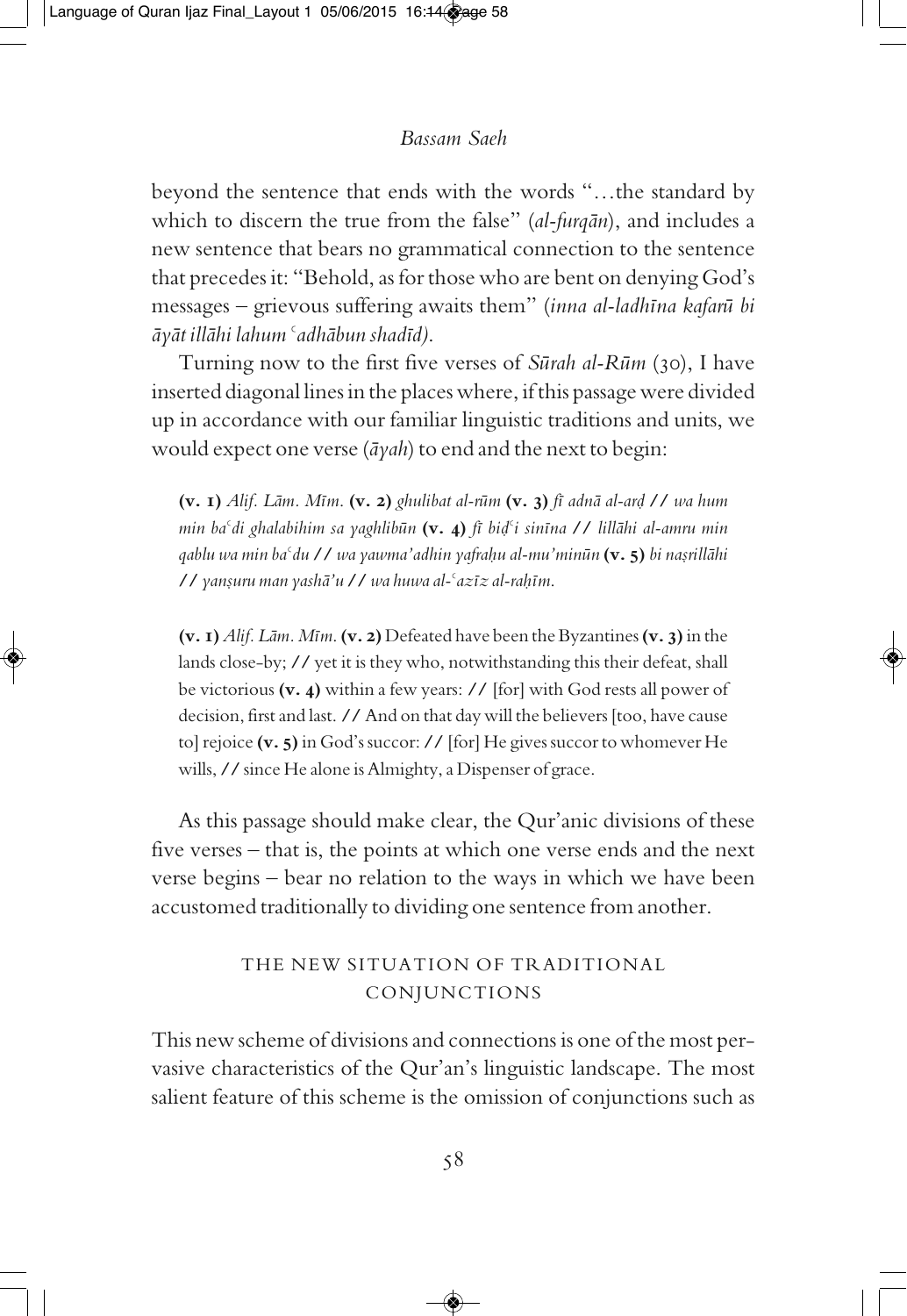#### THE MIRACULOUS LANGUAGE OF THE OUR'AN

wāw, fā', idh, inna, innamā, and gad, and pronouns that appear as separate words (such as huwa, hiya, hum, etc.) from their traditional locations between sentences and clauses, a phenomenon that erases the language's generally recognized "regional boundaries." As an example of this phenomenon, let us read Sūrah al-Ra $^{c}$ d (13:33):

Afaman huwa qā'imun 'alā kulli nafsin bi mā kasabat wa ja'alū lillāhi shurakā'a qul sammūhum am tunabbi'ūnahu bi mā lā yaʿlamu fī al-arḍi am bi zāhirin min algawl bal zuyyina lilladhīna kafarū makruhum wa suddū ʿan al-sabīli wa man yudlili Allāhu fa mā lahu min hādin.

Is, then, He who has every living being in His Almighty care, [dealing with each] according to what it deserves – [is, then, He like anything else that exists]? And yet, they ascribe to other beings a share in God's divinity! Say: "Give them any name [you please]: but do you [really think that you could] inform Him of anything on earth that He does not know—or [do you] but play with words?" Nay, goodly seems their false imagery to those who are bent on denying the truth, and so they are turned away from the [right] path: and he whom God lets go astray can never find any guide.

If we looked for the words omitted from this verse and restored them to the places where they would be located if the same meanings were expressed in keeping with our human linguistic conventions, the result would look something like this:

Afa *[hākadhā yakūnu]* man huwa qā'imun 'alā kulli nafsin bi mā kasabat wa [gad] ja<sup>c</sup>alū lillāhi shurakā'a [fa]qul [lahum] sammūhum [idhan] am **[tazannūna annakum]** tunabbi'ūnahu bi mā lā ya<sup>c</sup>lamu **[bi mā yūjad]** fī al-ardi am **finna hādha]** bi zāhirin min al-qawl **[minkum]** bal **[al-haqqu annahu qad]**  $z$ uyyina lilladhīna kafarū makruhum wa suddū  $\sin$ an al-sabīli...

أَفَـ[هكذا يكون] مَن هو قائمٌ على كلِّ نفْس بما كسبَتْ و[قد] جعلوا للهِ شُركاءَ [فـ] قُلْ[لهم] سَمُّوهُم [إذن] أم [تظنُّون أنَّكم] تنبِّئونه بما لا يعلمُ [بما يوجد] في الأرض أم [إنّ هذا] بظاهر من القول [منكم] بل [الحقّ أنّه قد] رُيِّن للذين كفروا مكْرُهم وصَدّوا عن السبيل...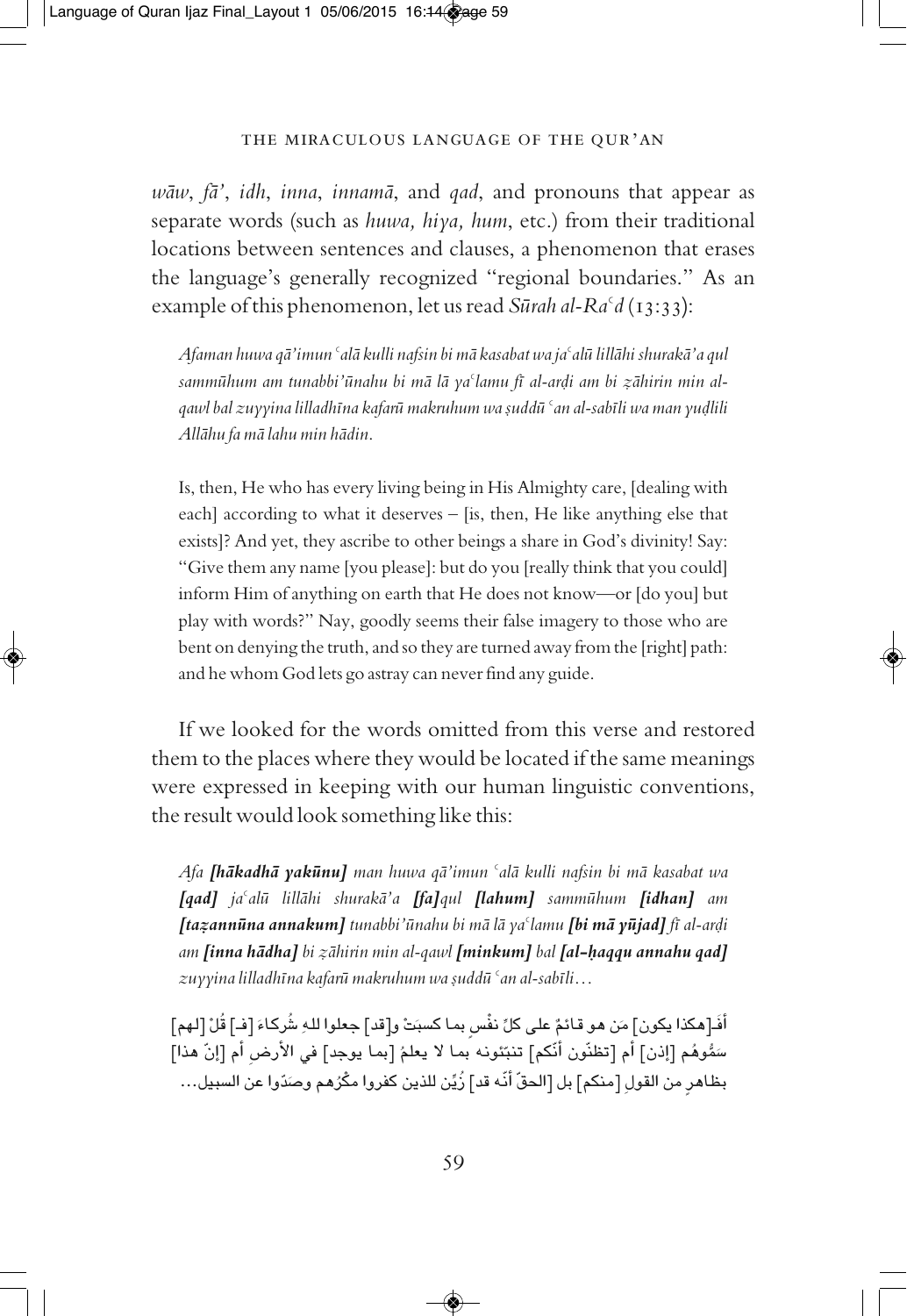We see, then, that words have been omitted from at least ten places in this one verse alone.

Let us now try to bring to mind the conjunction that has disappeared from each of the highlighted spots in the following verses:

Wa gāla all-adhīna lā yaʿlamūna lawlā yukallimunā Allāhu aw ta'tīnā **āyatun** kadhālika gāla alladhīna min gablihim mithla gawlihim tashābahat gulūbuhum qad bayyannā al-āyāti li qawmin yūqinūn. (Sūrah al-Baqarah 2:118)

And [only] those who are devoid of knowledge say, "Why does God not speak unto us, nor is a [miraculous] sign shown to us?" Even thus, like unto what they say, spoke those who lived before their time; their hearts are all alike. Indeed, We have made all the signs manifest unto people who are endowed with inner certainty.

# 502

Qul: innī ʿalā bayyinatin min rabbī **wa kadh**dhabtum **bihi mā** ʿindī mā tastaʿjilūna **bihi in** al-hukmu illā lillā**hi ya**quşşu al-haqqa... (Sūrah al-An<sup>c</sup>ām 6:57)

Say: "Behold, I take my stand on a clear evidence from my Sustainer – and [so] it is to Him that you are giving the lie! Not in my power is that which [in your ignorancel you so hastily demand; judgment rests with none but God. He shall declare the truth..."

# 深深

Wa sakhkhar al-shamsa wa al-qam**ara kullun** yajri li ajalin musamm**an yud**abbiru al-amra yufassilu al-āyāti la<sup>c</sup>allakum bi ligā'i rabbikum tūginūn. (Sūrah al-Ra<sup>c</sup>d  $13:2)$ 

He [it is who] has made the sun and the moon subservient [to His laws], each running its course for a term set [by Him]. He governs all that exists. Clearly does He spell out these messages, so that you might be certain in your innermost that you are destined to meet your Sustainer [on Judgment Day].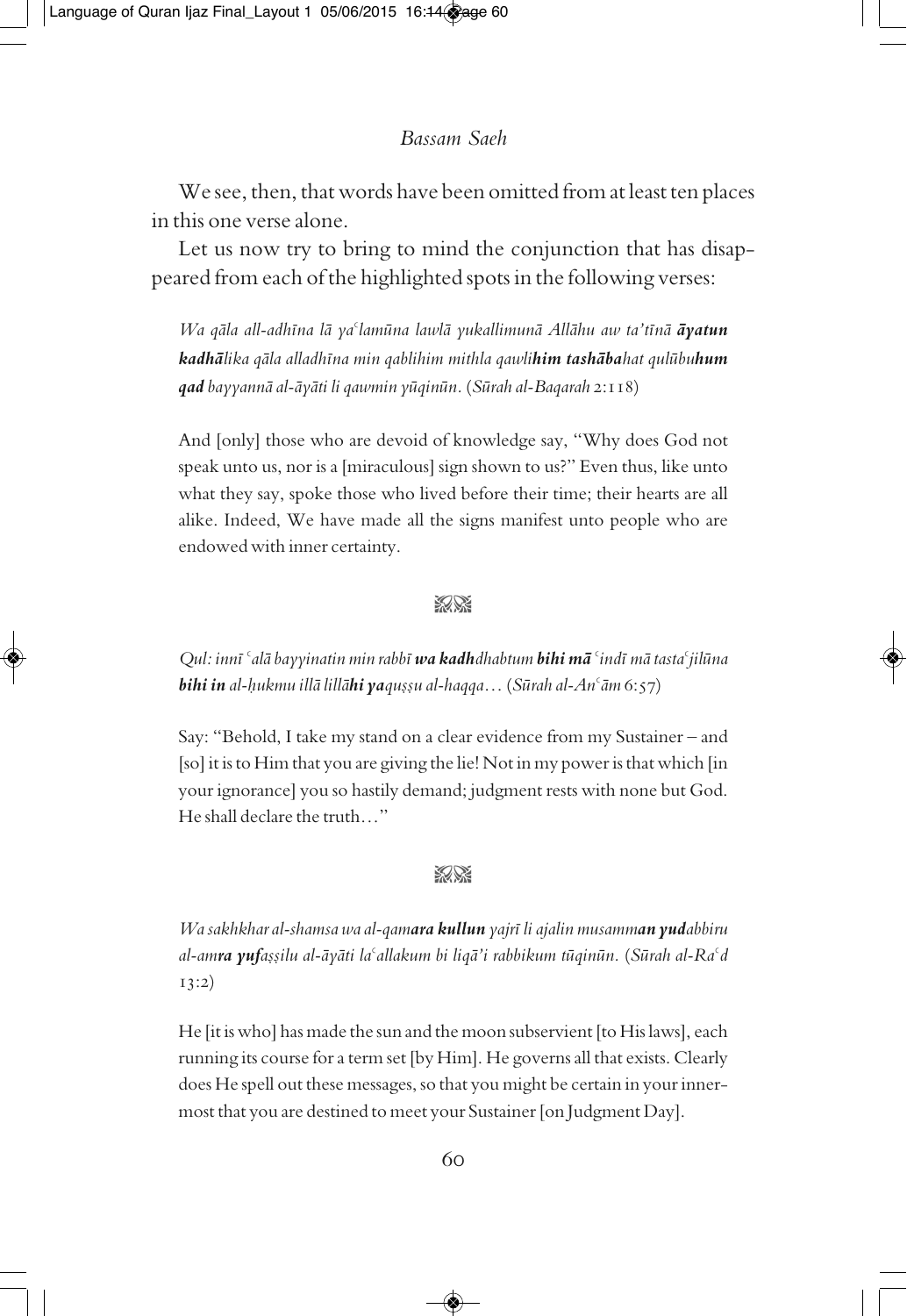#### THE MIRACULOUS LANGUAGE OF THE OUR'AN

This type of omission is not simply a new linguistic style that the Qur'an has added to the Arabic language. It is also a significant ideational and rhetorical addition, since it lends Qur'anic expression ethereal dimensionsand imaginative subtleties that it would not have possessed otherwise. When numerous different types of omissions occur in a single verse, we find that the verse acquires an eloquence and atransparency overand above its original, basic meaning.

## NEW INTER-WORD RELATIONSHIPS

All of the foregoing phenomena relate to what takes place between verses or sentences. So what about single words and their interrelationships? The Qur'an produced a new warp and woof for inter-word connections. This new breed of connection had not been familiar in Arab culture prior to the appearance of the Qur'an, nor had it been familiar to other cultures, for that matter, before the emergence of new literary schools such as Symbolism and Surrealism in the modern era. Hence, it opened up new ideational and imaginative horizons that were now added to the text's original meaning.

For example, the fourth verse of the *Fātiḥah*, which reads, *māliki yawm al-dÏn*, "Lord (or Master, or Owner) of the Day of Judgment," contains a link between words the mechanics of which the Arabs of the Prophet's day were unfamiliar. The Qur'an's first listeners undoubtedly sensed the difference between this verbal link and those to which they were accustomed and were accordingly shaken when they heard this verse for the first time. After all, their "linguistic laboratory" was as yet instinctual and primitive, since it lacked the advanced tools of research and analysis that are available to us today. The collocation of the words *mālik*, meaning "owner, master, lord," and *yawm*, meaning "day" was new to Arab and non-Arab alike at the time when the Qur'an first appeared. It was, and still is, customary for us to associate ownership (*mulk*) with concrete objects that can be possessed. We say, "the owner of the real estate," "the owner of the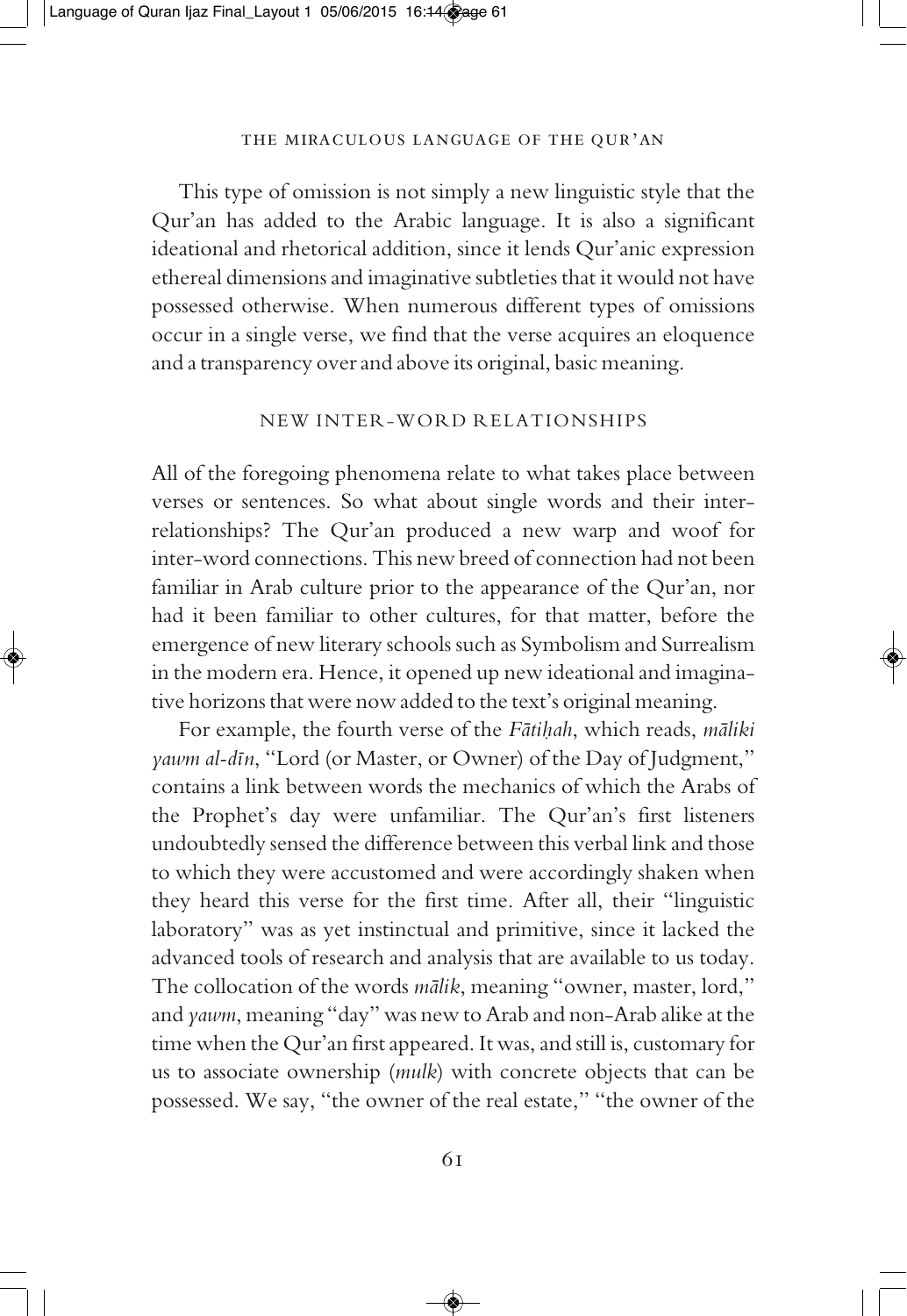dirhems," "the owner of the land," "the owner of the car," "the owner of the ship," etc. But how can one speak of the owner ofa day? Is time subject to being owned or possessed? Would banks and other financial institutions be willing to start opening accounts denominated in hours and days? The use of the phrase "owner of the day…" was thus a linguistic surprise with a very distinctive flavor for seventhcentury Arabs. However, another surprise stood waiting just around the corner.

No sooner had they cleared this perplexing intersection than they were met by another traffic signal of a sort they would never have expected, and which loomed before them between the words *yawm* ("day") and *al-dīn* ("judgment"). Arabs and non-Arabs alike had been accustomed to pairing a word referring to a unit of time with a word describing some event that was to happen during the time specified. One might say, "asecond of silence," "an hour of work," "the day of the battle," "the month of fasting," "the year of mourning," "the period of the war," "the age ofawakening," etc. Before the Qur'an's first listeners understood the new meaning it conveyed in this verse, the word *dÏn* did not refer to an event but, rather, to an abstract concept (religion). Hence, its collocation with a word referring to a period of time (*yawm*) was bound to cause them a mental traffic jam right on the heels of the one that had been triggered by the association of ownership (*mulk*, *m* $\bar{a}$ *lik*) with a day (*yawm*). The unexpected turns in the road came thick and fast as the seventh-century Arabs made their way through this surah, and other surahs of the Qur'an as well. Consequently, their limited human tastes had to labor to take in the brief but intense "telegrams" that arrived one after another from Heaven, presenting them with a new string of linguistic links among sentences, phrases, and words. Through the confluence of all these new facets, the innovational revolution sparked by the Qur'an in both Arabic and other tongues went beyond language to the realm of the imagination in the form of graphic images, metaphorical uses, and rhetorical styles of expression.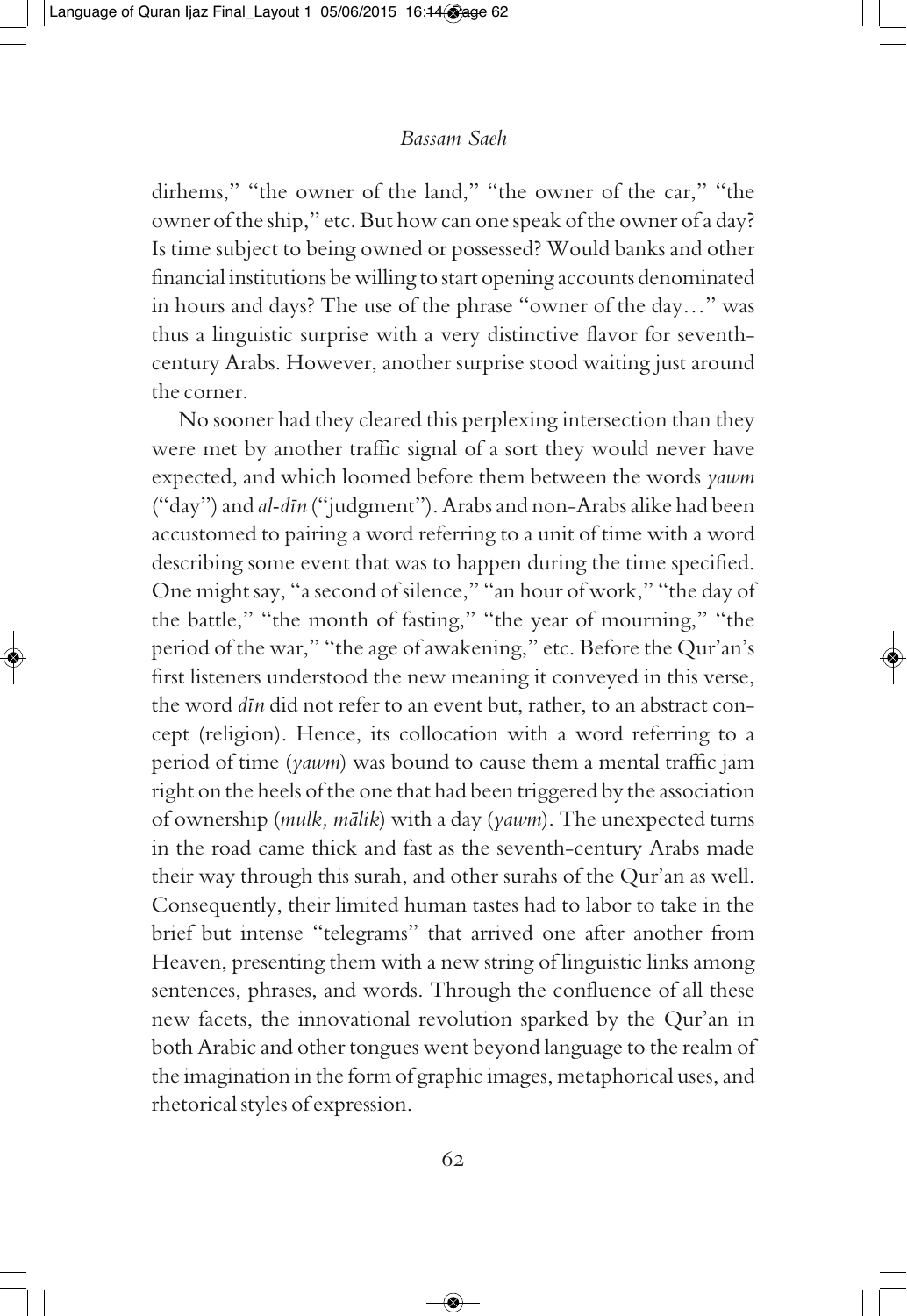#### THE MIRACULOUS LANGUAGE OF THE QUR'AN

#### THE NEW QUR'ANIC REPERTOIRE OF IMAGES

The same images were often repeated by pre-Islamic Arab poets. If an image used by one poet caught another poet's fancy, he would borrow it, reformulate it, and cast it in a new poetic mold; he might also use it in its original form. This pre-Islamic influence on the trajectory of Arabic poetry continued for many centuries thereafter, making its way into the works of some contemporary poets and writers, and possibly even into people's day-to-day conversation. The images employed were derived from the environment familiar to Arabs. Hence, the brave individual wasalion, the coward wasan ostrich, the generous person wasasea, the niggard wasa barren land, the resentful person was a camel, the glutton was an elephant, the somber, sedate individual was a mountain, the beautiful person was a sun or a moon, the refined person was a star, the base individual was a tent peg, the reckless or flighty person was a butterfly, the gentle, meek individual was a lamb, the stubborn, obstinate person was a dung beetle, the conceited person was a peacock, the wily, devious person was a fox, black hair was night, gray hair was daytime, the beloved's teeth were hailstones, her mouth was a ring or a daisy, her lips were carnelian, her cheeks were roses or apples, her teardrops were pearls, her fingertips were jujube fruits, her eyes were narcissus, her physique was a spear, her forehead was morning, her eyebrows were arrows, the locks that hung down over her temples were scorpions or scepters, etc.

As for the Holy Qur'an, it bypassed virtually all inherited images, removing them from its expressional stockpile and replacing them with its own illustrative vocabulary replete with fresh images. Although I have not undertaken an exhaustive survey of the images found in the Qur'an, I can state with almost complete certainty based on the verses I have examined in the course of this study that the expressional volcano that erupted out of the Qur'an was not limited to the creation ofa colossal new illustrational stockpile which itadded to our repertoire of metaphorical images. Rather, just as it had done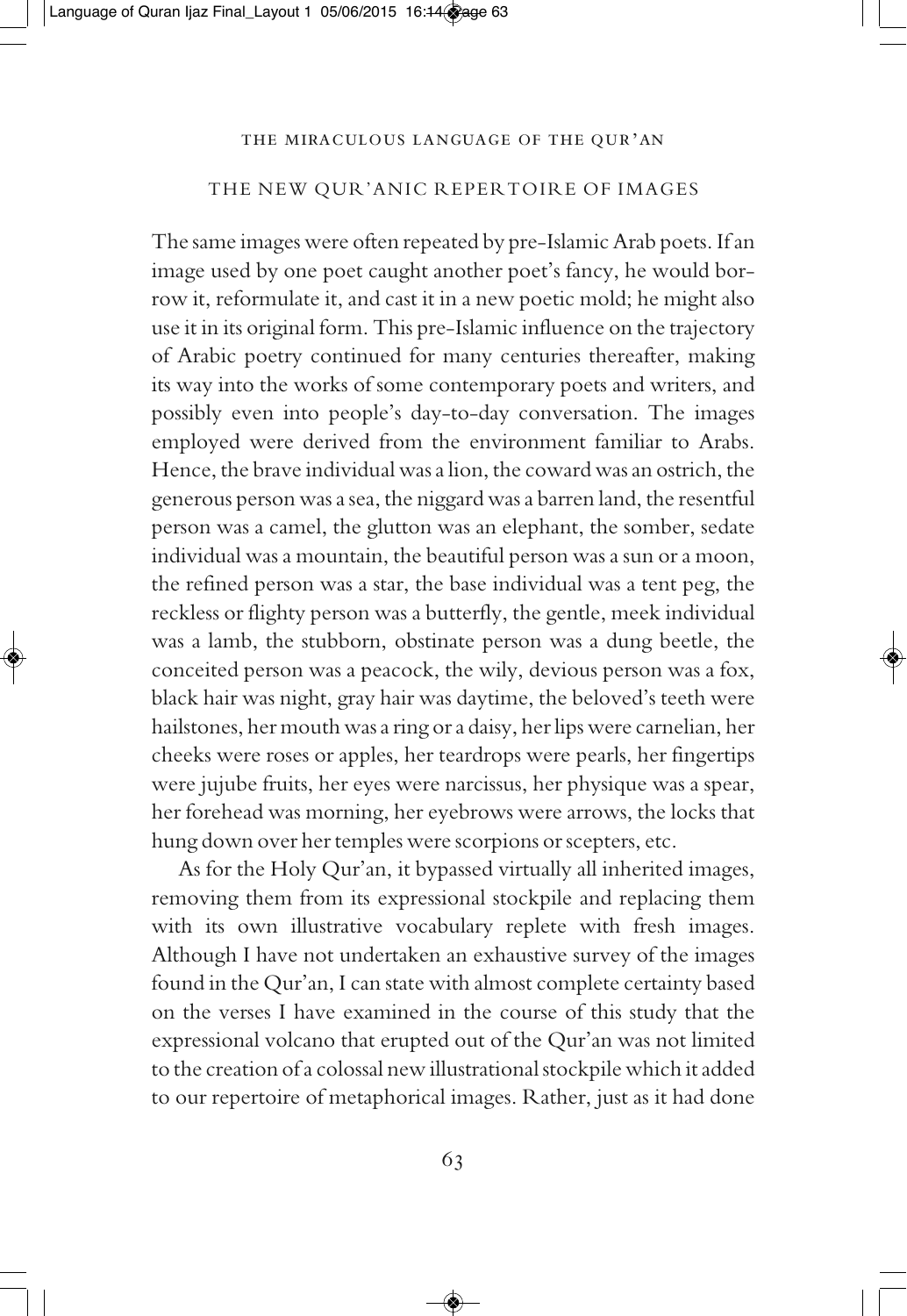with traditional linguistic patterns, the Qur'an abandoned, lock, stock and barrel, all the descriptive images recorded in the massive pre-Islamic poetic corpus, not one of which have I come across in a single  $\bar{a}$ *yah*.

More important still is the fact that the Qur'an brought about a fundamental revolution in the artistic structure of the traditional linguistic image by introducing highly developed, varied,and seemingly unlikely connections between these images' component elements that were far ahead of their time. Whereas up to that time the images employed had been of limited quality and creativity, limited in number, composed of elements whose connecting links were limited in scope, and restricted almost entirely to poetry alone, the Qur'an broke out of these confines, ushering the Arabic imagination into a new era and a whole world of images that, with their wealth of new dimensions, inner dynamics and interconnections, had been theretofore unknown to Arabic poetry and prose alike.

The traditional rules drawn up and adhered to by rhetoricians divide metaphorical images into four elements: (1) the *mushabbah*, that is, the entity being likened to something else, (2) the *mushabbah bihi*, the "something else" to which the *mushabbah* is being likened,  $(3)$  the *adāt al-tashbīh*, that is, the word that points to the existence of a comparison or likeness (such as "like," "as," etc.), and (4) the *wajh shabah*, the point of similarity between the entity being likened to something else, and the "something else" to which it is likened. The image was then classified and categorized according to whether one or more of these four elements was explicitly mentioned or not. But when we attempt to subject the images found in the Qur'an to these traditional rules and classifications, we find that many of them refuse to fit into our time-honored categories. The following Qur'anic images, for example, cannot be analyzed based on conventional rules ofrhetoric:

*va lakum fī al-qiṣāṣi ḥayāh* ("for in [the law of] just retribution...there is life for you" (*Sūrah al-Baqarah* 2:179).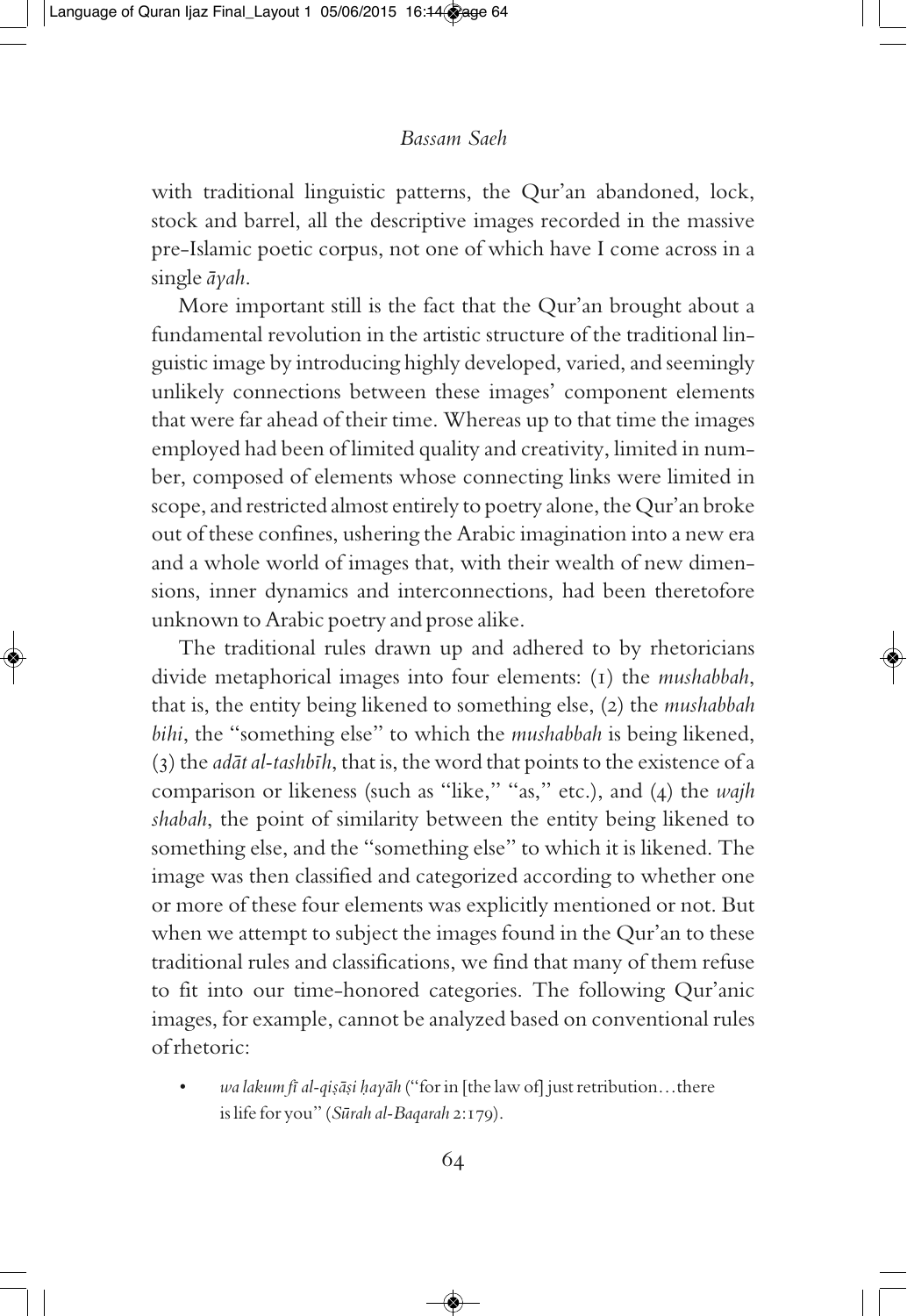- *da<sup>c</sup>ufa al-țālibu wa al-mațlūb* ("Weak indeed is the seeker, and [weak] the sought!") (*Sūrah al-Hajj* 22:73).
- *• wa af'idatuhumhaw¥'un* ("and their heartsan abysmal void") (*S‰rah Ibrāhīm* 14:43).
- *• wa yaqdhif‰n bil-ghaybiminmak¥nin ba¢Ïd* ("...they (continually) cast (slanders) on the unseen from a position far off?") (*Sūrah Saba'* 34:53) (Abdullah YusufAli's translation).

## *The Multi-dimensional Image*

When the Qur'an was revealed, the Arabs of the Prophet's day had their first encounter with multi-dimensional images. When Arab rhetoricians began formulating the rules of Arabic rhetoric and analyzing metaphorical images into their component parts, they had no choice but to exclude Qur'anic images from their analyses because they did not conform to their rules, or, rather, because their limited human rules failed to contain or account for the dimensions displayed by the images in the Qur'an.

As for those who wanted to detract from Islam and the Qur'an, they viewed the peculiarity of the Qur'anic images and their nonconformity to traditional criteria as a weakness on the basis of which they believed they could attack the Muslims' creed. Ibn al-Rāwandī, the infamous freethinker whose present-day followers sing the praises of his innovativeness, rationality, and forward-looking notions, once commented to linguist and litterateur Ibn al-A<sup>c</sup>rabi on the passage of the Qur'an (16:112) according to which *adhāqahā Allāhu libās al-jū*<sup> $\dagger$ </sup>*i wa al-khawfi*, which reads literally, "God caused it/them [the ungrateful city] to taste the garment of hunger and fear,"<sup>16</sup> saying, "Can a garment be tasted?" Ibn al-A rabī replied, "All right then, you monkey: Suppose Muhammad wasn't a prophet. You certainly can't deny that he was an Arab!" For it was as though he [Ibn al-Rāwandī] was challenging the aforementioned verse by claiming that it would have been more appropriate for it to say, *fa kasāhāh Allāhu libās al-jū*<sup> $\dagger$ </sup>*i* ("God clothed it/them with the garment of hunger") or *fa adhāqahā*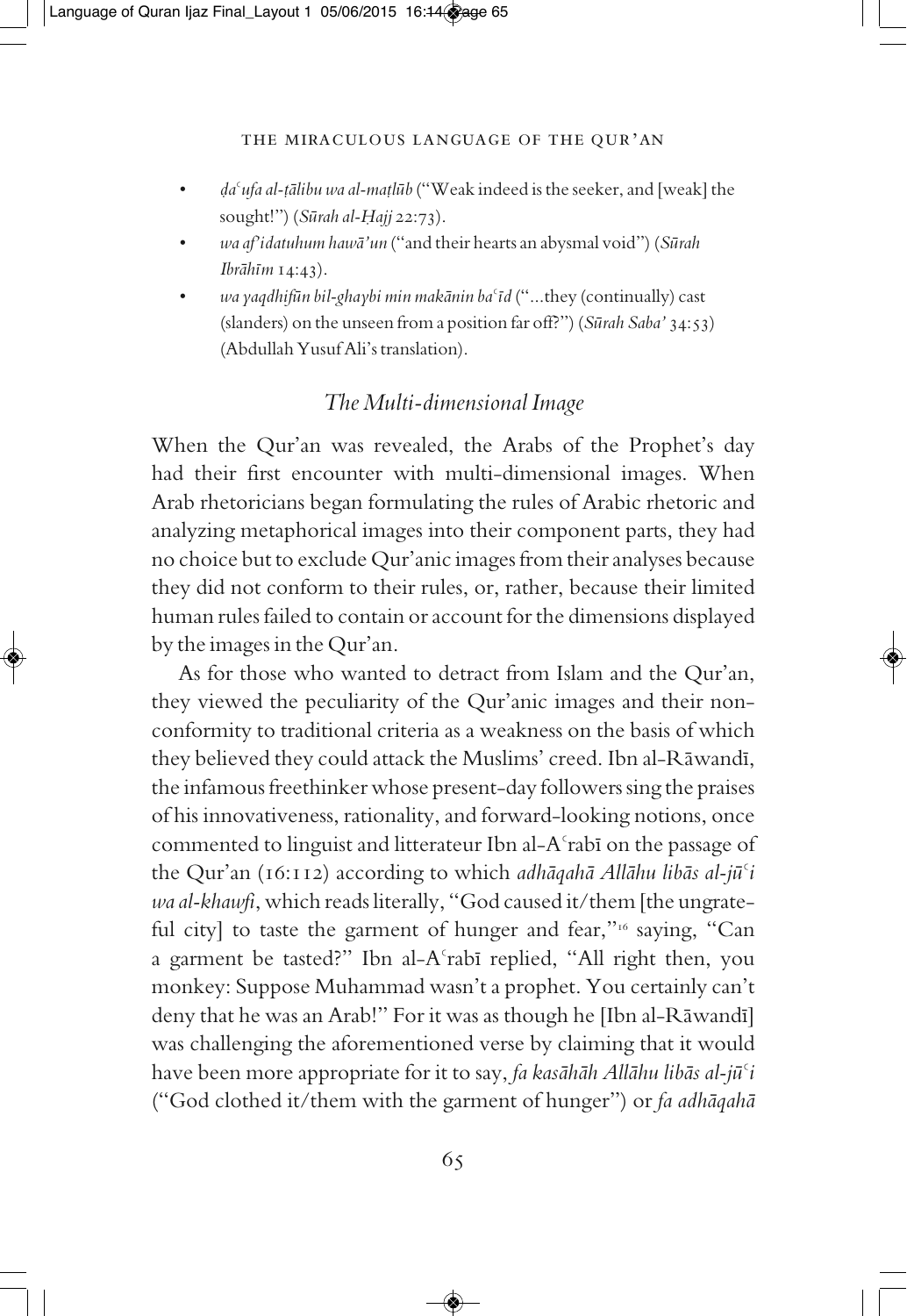Allāhu ța'm al-ju'i ("God caused it/them to taste the [bitterness] of hunger."<sup>17</sup>

## The Hypothetical Image

The type of image I am referring to here is one that leaves it to our human imagination to complete it, because it places the mushabbah, or the entity being likened to something else, in juxtaposition with a mushabbah bihi, that is, the "something" to which it is being likened, which our ordinary human senses are incapable of grasping. Or it may liken something known to something which is unknown or which has never been experienced or observed by the listener/reader.

In one such image, the nature of which captured the interest of early rhetoricians, the Qur'an likens the fruit of the zaqqum tree in Hell (translated by Asad as "the tree of deadly fruit," and by Yusuf Ali simply as "the Tree of Zaqqum") to "satans' heads" (Surah al-Saffat 37:65). Since none of us has ever seen "satans," nor their heads, this image has the effect of letting our imaginations run wild in our attempts to envision the repulsiveness of this tree, which takes the form of the vilest creatures on the face of the earth. This type of image razes the barriers that a finite, logical, rational image places in the path of the human imagination, which now finds itself before endless horizons of conceptualizations and colors. Try now to enjoy with me, slowly and deeply, a number of Qur'anic images, taking them in with your imagination, your senses and your emotions:

Lā tudrikuhu al-absāru, wa huwa yudriku al-absār (Sūrah al-An<sup>c</sup>ām 6:103) ("No human vision can encompass Him, whereas He compasses all human vision").

Yawma tubaddalu al-ardu ghayra al-ardi wa al-samāwātu (Sūrah Ibrāhīm 14:48) ("on the day when the earth shall be changed into another earth, as shall be the heavens").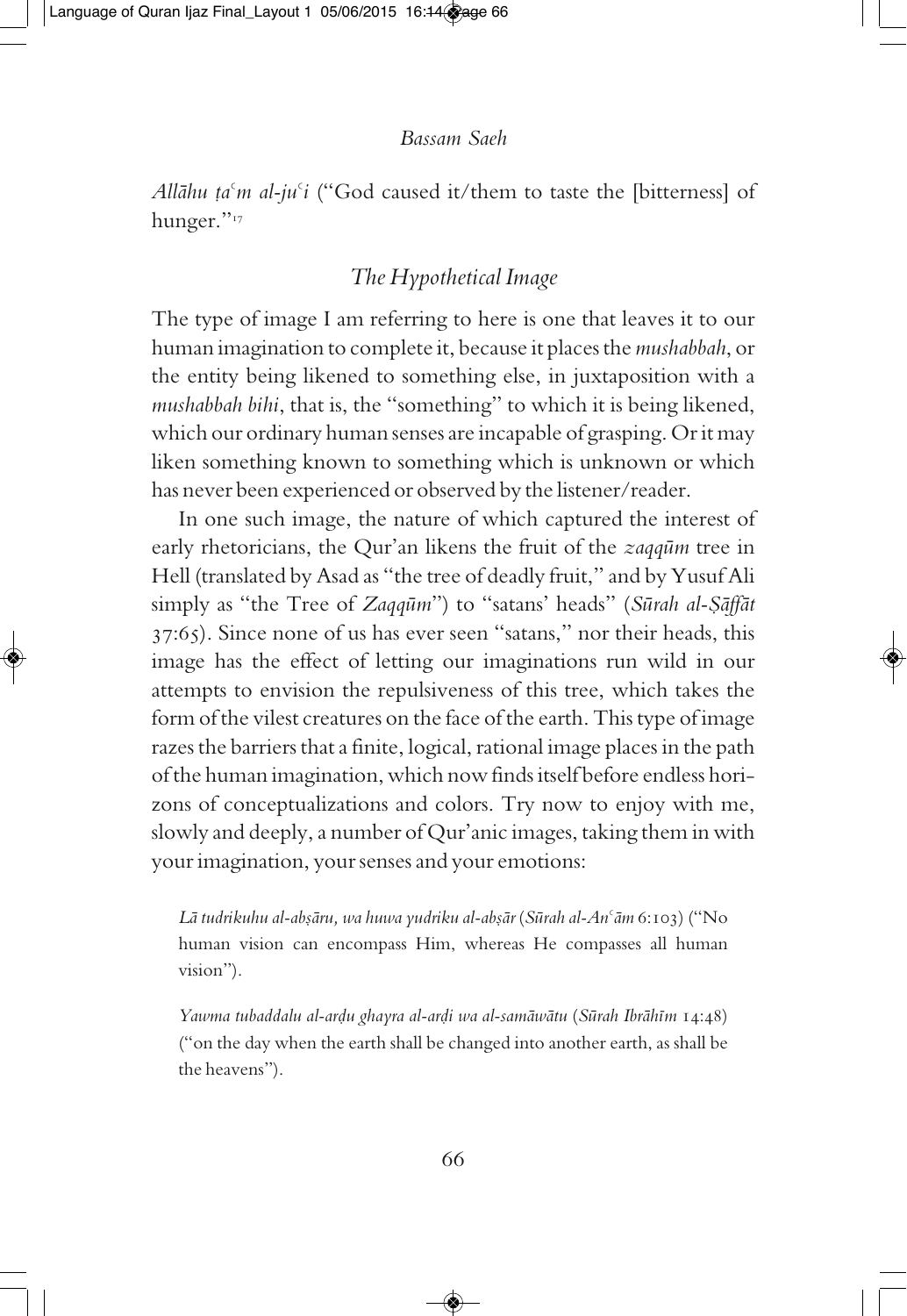#### THE MIRACULOUS LANGUAGE OF THE OUR'AN

Wa aşbaha fu'ādu ummi mūsā fārighan (Sūrah al-Qaşaş 28:10) (literally, "and the heart of Moses' mother became empty," translated by Asad as, "an aching void grew up in the heart of the mother of Moses").

Wa law annamā fī al-ardi min shajaratin aalāmun wa al-bahru vamudduhu min ba' dihi sab' atu abhurin mā nafidat kalimātu Allāh (Sūrah Lugmān 31:27) ("And if all the trees on earth were pens, and the sea [were] ink, with seven [more] seas yet added to it, the words of God would not be exhausted...").

Wa al-ardu jamī<sup>c</sup>an gabdatuhu yawma al-giyāmati wa al-samāwātu matwiyātun bi yamīnihi (Sūrah al-Zumar 39:67) ("...the whole of the earth will be as a [mere] handful to Him on Resurrection Day, and the heavens will be rolled up in His right hand").

Fa idhā inshaggat al-samā'u fa kānat wardatan kal-dihāni (Sūrah al-Rahmān 55:37) ("And when the sky is rent asunder and becomes red like [burning]  $\text{oil}$ ").

Wa lagad zayyanā al-samā' al-dunyā bi maşābīha wa ja alnāhā rujūman lilshayāṭīn (Sūrah al-Mulk 67:5) ("And, indeed, We have adorned the skies nearest to the earth with lights, and have made them the object of futile guesses for the evil ones" [Asad]; or, "And we have, (from of old), adorned the lowest heaven with Lamps, and We have made such (Lamps) (as) missiles to drive away the Evil Ones" [Abdullah Yusuf Ali]).

Wa in yakādu alladhīna kafarū la yuzligūnaka bi absārihim (Sūrah al-Qalam 68:51) ("And the Unbelievers would almost trip thee up with their eyes ..." [Abdullah Yusuf Ali]).

# The Types of Images Found in Surah Al-Muddaththir  $(74)$

If we look once more at Sūrah al-Muddaththir, we find that it contains no fewer than 31 images of the aforementioned types. It should be borne in mind that these Qur'anic images were entirely new to the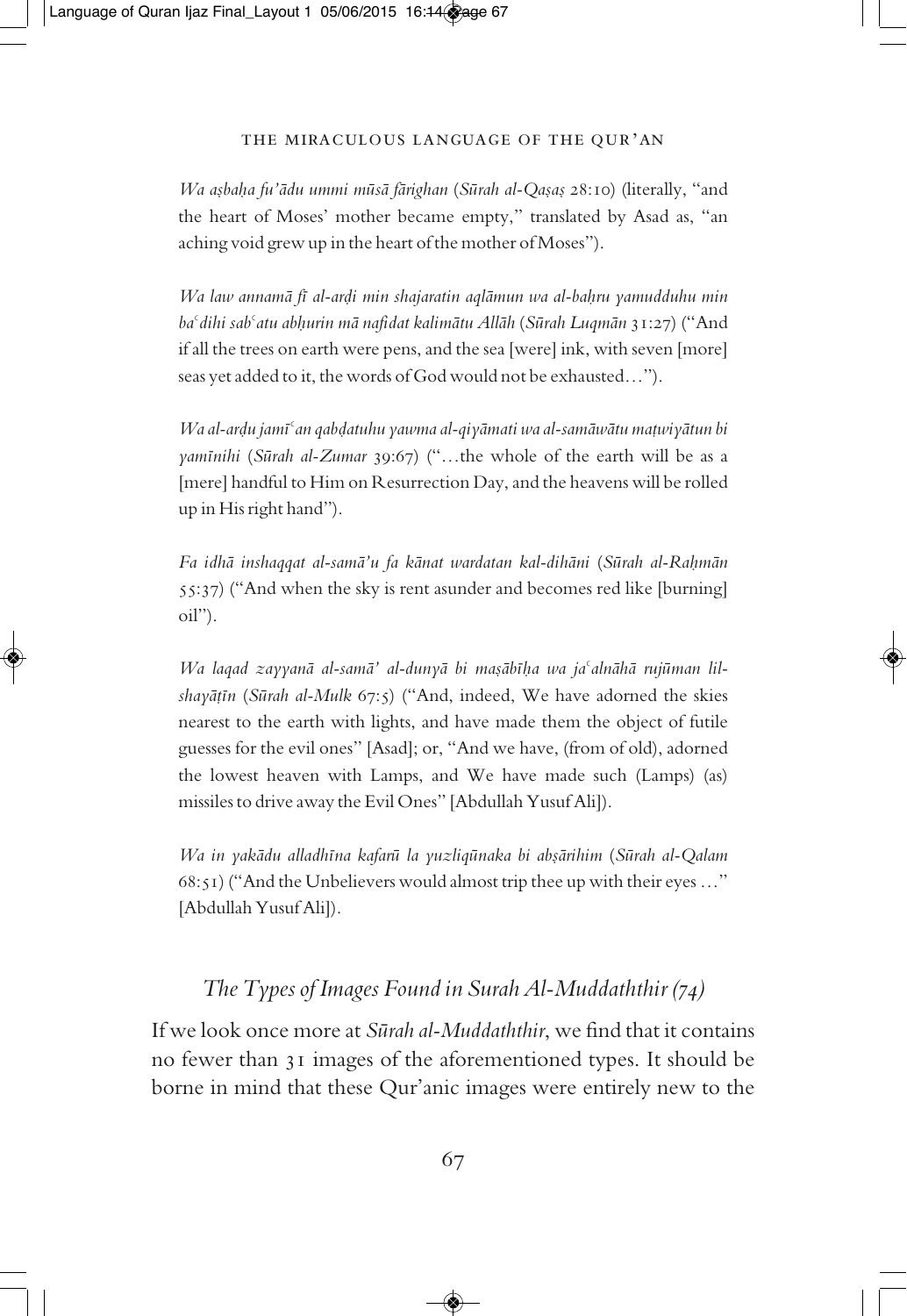| Image                                    | <b>English translation</b>                                                                           | <b>Verse</b>   | <b>Rhetorical classification</b>                                                                                                                                                                            |  |
|------------------------------------------|------------------------------------------------------------------------------------------------------|----------------|-------------------------------------------------------------------------------------------------------------------------------------------------------------------------------------------------------------|--|
| wa thiyābaka<br>fa tahhir                | "And thine inner self<br>[or, thy garments] purify!"                                                 | $\overline{4}$ | Metaphor (the word<br>"garments" is used to refer<br>to the person's inner self)                                                                                                                            |  |
| sa urhiquhu<br>sa <sup>c</sup> ūdan      | "I shall constrain him to<br>endure a painful uphill<br>climb!"                                      | 17             | Metonymy or allusion to intense<br>suffering, the nature of which is<br>unspecified                                                                                                                         |  |
| adbara wa<br>istakbara                   | "he turns his back [on Our<br>message] and glories in<br>his arrogance"                              | 23             | Metonymy or allusion, with the<br>phrase "turns his back" being<br>likened to the act of denial or<br>rejection                                                                                             |  |
| kafarū                                   | "are bent on<br>denying the truth"                                                                   | 3I             | A metaphor in which denial of<br>the truth is likened to the act of<br>covering (the verb kafara in its<br>origin means to cover or conceal)<br>the mind                                                    |  |
| yudillu Allāhu<br>man yashā'u            | "God lets go astray him that<br>wills [to go astray]"                                                | 3I             | A simile in which the act of<br>inducing or allowing unbelief is<br>likened to leading someone<br>onto the wrong path.                                                                                      |  |
| yahdī man yashā'u                        | "and guides aright him that<br>wills [to be guided]"                                                 | 3I             | A simile in which the act of<br>inducing or enabling belief is<br>likened to guiding someone<br>along the right path                                                                                        |  |
| wa al-şubhi idhā<br>asfara               | "And by the dawn as it<br>shineth forth"                                                             | 34             | A simile in which dawn is likened<br>to the act of uncovering the night<br>(the word asfara meaning to<br>uncover or reveal)                                                                                |  |
| kullu nafsin bi<br>mā kasabat<br>rahīnah | "every human being will be<br>held in pledge for whatever<br>[evil] he has wrought"                  | 38             | A simile in which the human being<br>in likened to someone imprisoned<br>behind the bars of the actions<br>he has committed                                                                                 |  |
| aşḥāb al-yamīn                           | "those who shall have<br>attained to righteousness"<br>(literally, "the companions of<br>the right") | 39             | A metonym or allusion to those<br>who inhabit paradise                                                                                                                                                      |  |
| al-taqwā                                 | "God-consciousness"                                                                                  | 56             | An allusion to or symbol of the<br>fear of God's chastiment (the noun<br>al-taqwā is derived from the root<br>$t - q - y$ , meaning to fear or beware<br>of), which manifests itself in<br>righteous action |  |

Table 4: Rhetorical Classifications of Images Employed in Sūrah al-Muddaththir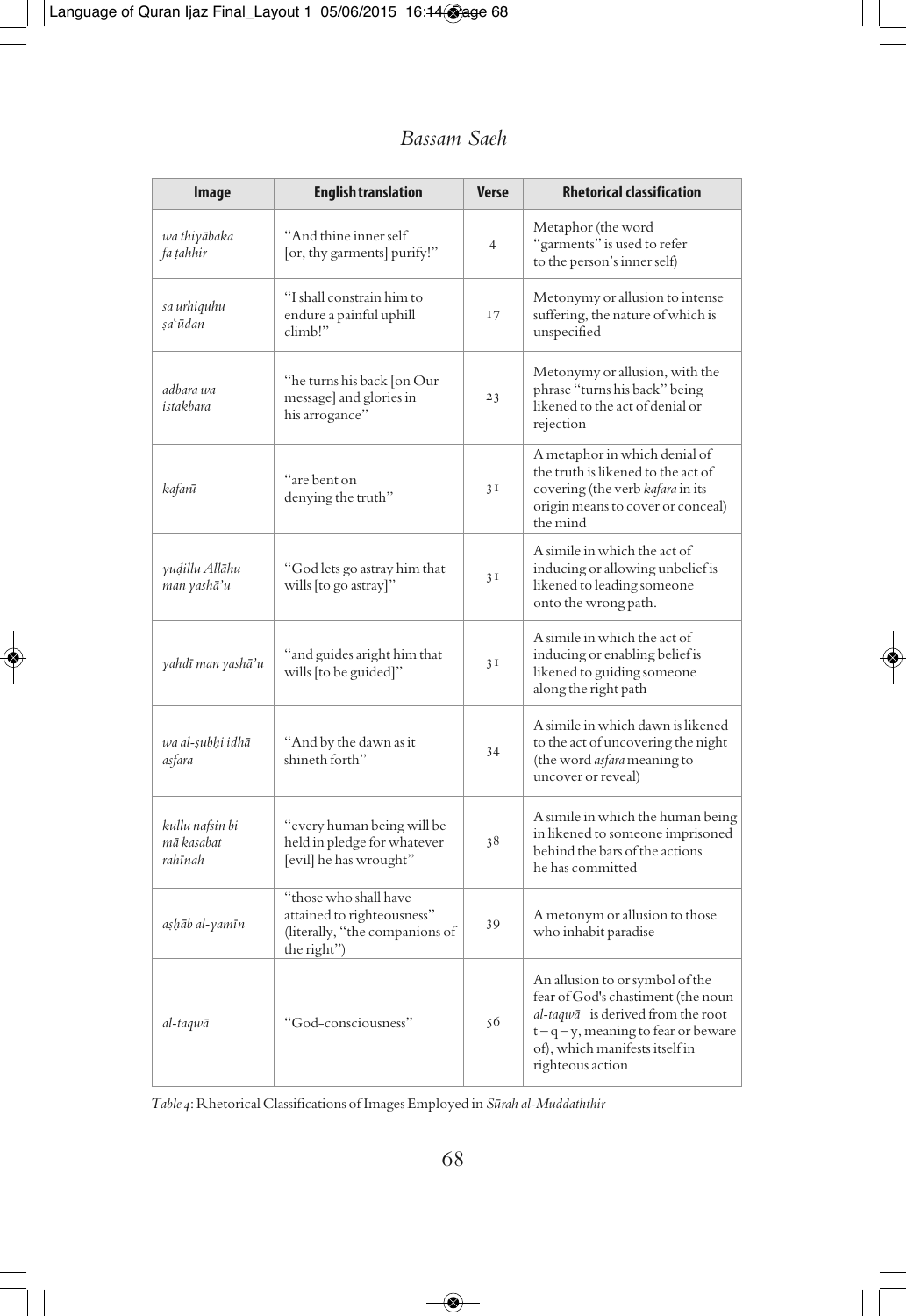Arabs of the Prophet's day, including both those that were based on elements that had been known prior to Islam, and those that went beyond them. It should also be remembered that the rhetorical classification we have assigned to each of these images does not necessarily represent the final, or only, categorization, since, as we have had occasion to note, many images found in the Qur'an defy categorization based on the boundaries and criteria defined by scholars of Arabic rhetoric. Such images include those in *Table 4*.

## *AL-ILTIF®T*: A LINGUISTIC ART UNIQUE TO THE QUR'AN

Rhetoricians have often discussed a linguistic phenomenon which they classify under the rubric of semantics and which has come to be known as *iltifāt*, or sudden transition. In a literary context, *iltifāt* refers to an unexpected shift on the part of the writer or speaker from one mode of address to another. For example, there may be a sudden shift from the third person (he, she, they) to the second person (you), or from the second person (you) to the first person (I, we), or from the singular to the plural. Some rhetoricians might also include a shift from past tense, to present tense, to the imperative, from a noun to a verb, and so on. In the following verse, for example, we have a shift from singular to plural: *bal¥ man aslama wajhahu lill¥hi wa huwa mu^sinun fa lahu ajruhu ¢inda rabbihi wa l¥ khawfun ¢alayhim wa l¥ hum ya^zan‰n*, "Yea, indeed: everyone who surrenders **his** whole being unto God,and **is**a doer of good withal, shall have **his**reward with **his** Sustainer; and they will **have** no fear, and neither shall **they** grieve" (*Sūrah al-Baqarah* 2:112). Whereas the verse begins with the use of the third person singular (everyone, his), it concludes with the use of the third person plural (they), although the individuals being spoken of in both parts of the verse are the same.

When citing examples of this phenomenon, rhetoricians have unfortunately not distinguished between verses from the Qur'an and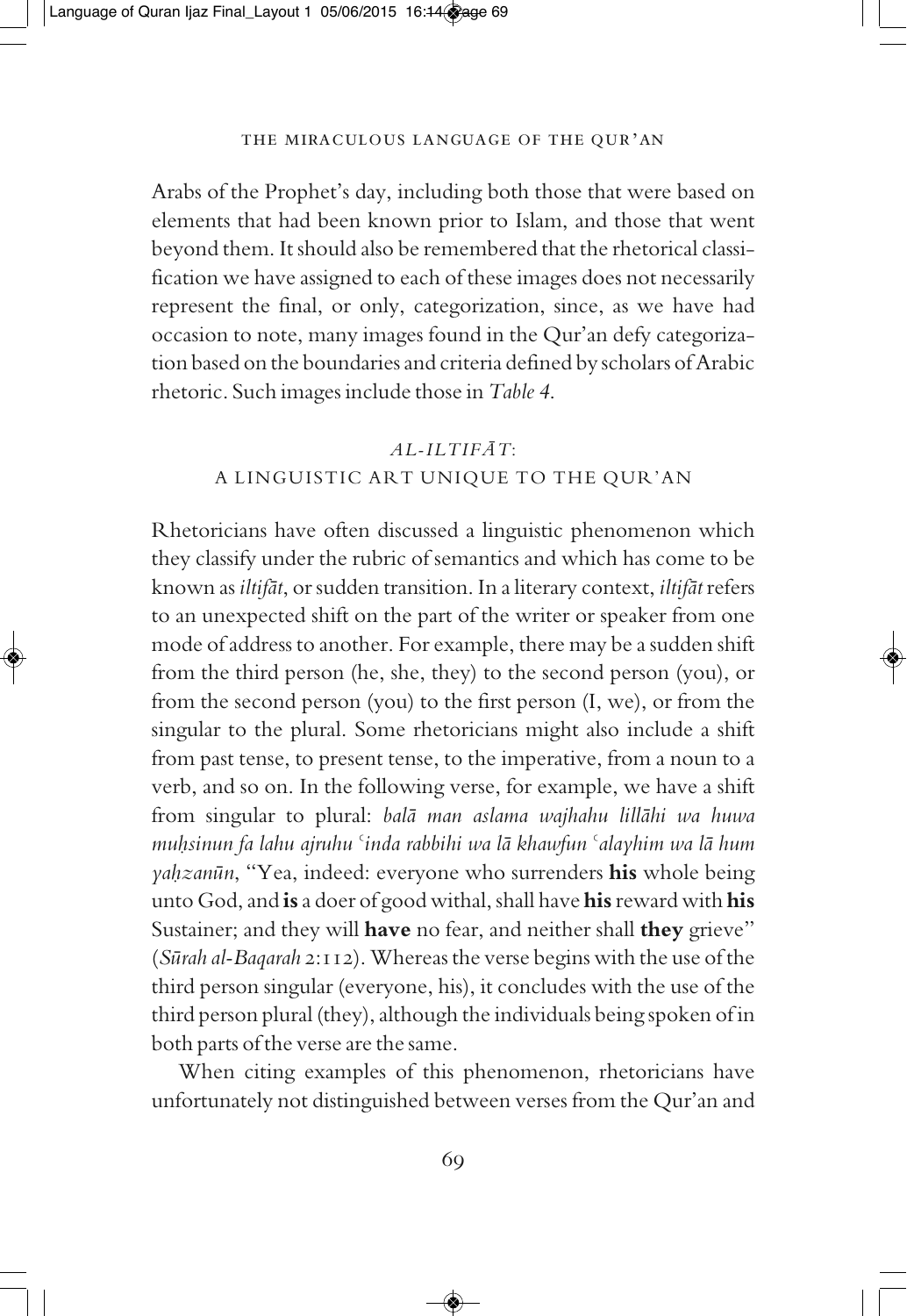lines from pre-Islamic poetry. Granted, they have cited more Qur'anic verses in illustration of *iltifat* than they have lines of pre-Islamic poetry, which in itself is an indirect admission of the Qur'an's priority in this connection. Academically speaking, however, such lines of poetry are not worthy to be placed on a par with verses from the Qur'an as illustrations of this phenomenon. In his book Miftah al-'Ulūm, al-Sakākī cites the following two lines of poetry by 'Algamah al-Fahl (d. 603 CE)<sup>18</sup> in his chapter on *iltifat*:

| Tahā bika qalbun fī al-hisāni ṭarūbu                              | Buʿ ayda al-shabābi ʿ aṣra ḥāna mashību        |
|-------------------------------------------------------------------|------------------------------------------------|
| طحا بكَ قلبٌ في الحِسان طَروبُ                                    | بُعَيدَ الشباب عصرَ حانَ مَشيبُ                |
| Your joyful heart has lost its senses over the<br>beautiful women | Though youth is gone and old age has set in    |
| Ukallifunī Laylā wa qad shaṭṭa walyuhā                            | Waʿādatʿawādin baynanā wa khuṭūbu              |
| يكلّفُنـي ليلَى وقد شَـــطَّ وَلْيُـها                            | وعادتْ عَـوابِ بِيننا وخُطـوبُ                 |
| He [my heart] burdens me to draw near Layla                       | And preoccupations, hindrances and afflictions |
| now that she has departed                                         | have come between us                           |

My question is: Can we find any type of *iltifat* in these lines, or even anything remotely related to it? Most, if not all, rhetoricians have insisted that we can. In fact however, these lines contain nothing but an ordinary conversation of the sort one has with oneself. As is customary for poets, as well as for any one of us, 'Algamah projects himself as another person who addresses him as "you," and he proceeds to have a conversation with himself as though he were someone else sitting across from him. He then returns to himself and begins speaking in the first person ("I"). How many times have we all spoken to ourselves in this way? I may say, "What's happened to you, Bassam? I'm not comfortable with what you're doing to yourself. So, then, I'll go back on my decision. Yes, that would be better for you, Bassam."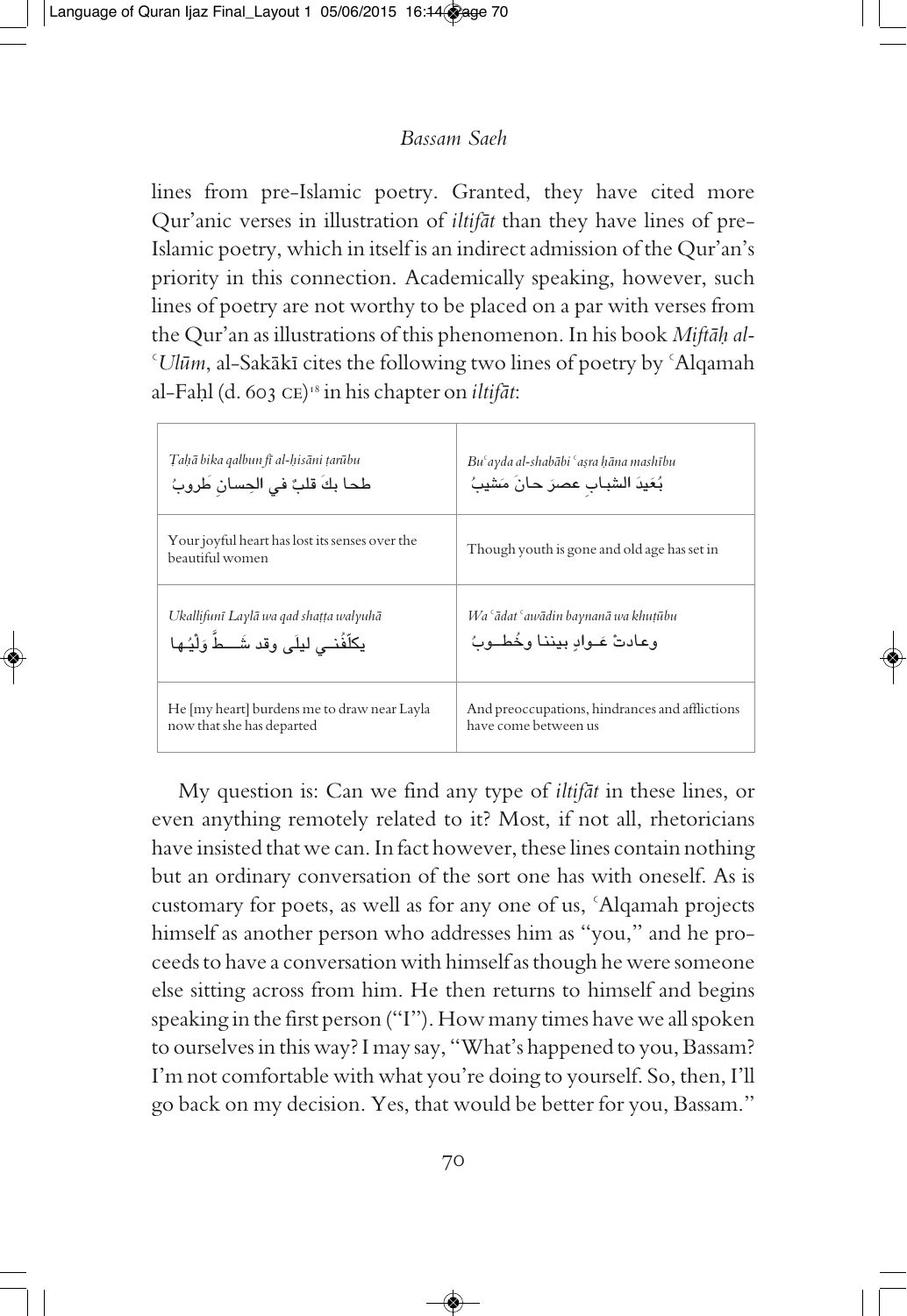In the course of my monologue, I went back and forth several times between speaking to myself in the second person ("you") and using the first person ("I"). But could I rightfully refer to this process as *iltifat?* And would I be entitled to place it side by side with the Our'anic art known by this name?

Iltifat in the Holy Qur'an is an entirely new art that was unknown to pre-Islamic Arabic literature, and that has been unknown to it ever since. To this day it is a phenomenon that remains inaccessible to human writers, and I personally know of nothing similar to it in any other language. Nor is it something that simply happens accidentally here and there. Rather, it constitutes a consistent rhetorical phenomenon in which the Qur'an alone specializes. When I refer to *iltifat* as a "phenomenon," I use this word to emphasize the frequency with which various forms of this art manifest themselves throughout the Qur'anic text. Also note, an extraordinary feature of the shifting use of pronouns is that reader attention is constantly engaged in a flow of energy which requires the brain to think, moving from I, we, you, he, they, at speed, directing the mind to intellectually engage and focus. As we will see shortly, the pronoun referring to God shifts no fewer than six times between "he" (huwa), "I" (ana), and "we" (nahnu) in the first three verses of Sūrah al-Isrā' (17:1-3):

Subhāna alladhī asrā bi 'abdihi laylan min al-masjidi al-harāmi ilā al-masjidi alaqşā alladhī bāraknā hawlahu li nuriyahu min āyātinā innahu huwa al-samī<sup>c</sup>u al-başīr. Wa ātaynā mūsā al-kitāba wa ja<sup>c</sup>alnāhu hudan li banī isrā'īla allā tattakhidhū min dūnī wakīlan. Dhurriyata man hamalnā maʿa nūhin innahu kāna  $\epsilon$ abdan shak $\bar{u}$ ran.

Limitless in His glory is He who transported His servant by night from the Inviolable House of Worship [at Mecca] to the Remote House of Worship [at Jerusalem] – the environs of which We had blessed – so that We might show him some of Our symbols: for, verily, He alone is All-Hearing and All-Seeing. And [thus, too] We vouchsafed revelation unto Moses, and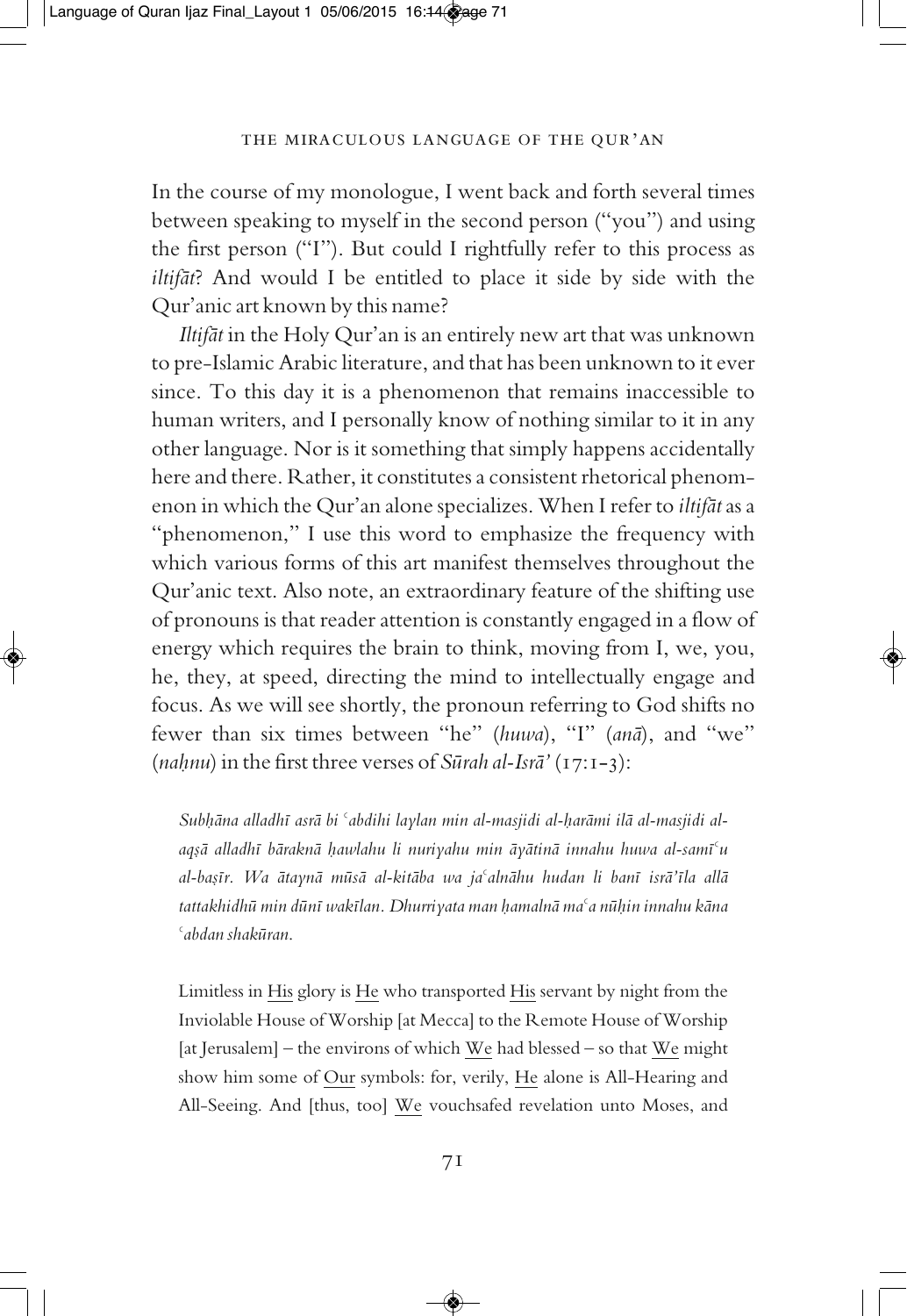made it a [source of] guidance for the children of Israel, [commanding them: | "Do not ascribe to any but Me the power to determine your fate. O you descendants of those whom We caused to be borne [in the ark] with Noah! Behold, he was a most grateful servant [of Ours]!" (Sūrah al-Isrā'  $17:1-3)$ 

# Iltifāt in Relation to Time

There are numerous types of Our'anic *iltifat*, one of which involves temporal overlap such that the past, the present and the future are merged into one. Here we are dealing with divine dimensions of place and time that refuse to be bound by our human definitions. Qur'anic expressions and phrases often flit back and forth among these three human temporal spheres without regard for our earthly norms and boundaries; they free themselves from earthly restraints and defy the boundaries we have drawn for them in our finite minds. The following verses from the Qur'an will give us a sense of the way in which temporal boundaries are blurred and intertwined:

Wa law tarā idh **wuqifū** ʿalā al-nār fa **qālū** yā laytanā nuraddu wa lā nukadhdhiba bi āyāti rabbinā: "If thou couldst but see [them] when they were exposed to the fire saying, 'Oh, would that we are brought back [to life]: then we would not deny our Sustainer's messages..." (Sūrah al-An<sup>c</sup>ām 6:27)

Even though the passage is speaking about the future Day of Judgment, it uses the past tense to describe these events.

Wa kadhālika nuri ibrāhīma malakūta al-samāwāti wa al-ardi: "And thus We give Abraham [his first] insight into [God's] mighty dominion over the heavens and the earth..." (Sūrah al-An<sup>c</sup>ām 6:75)

The passage is describing a past action of God with the use of the present tense.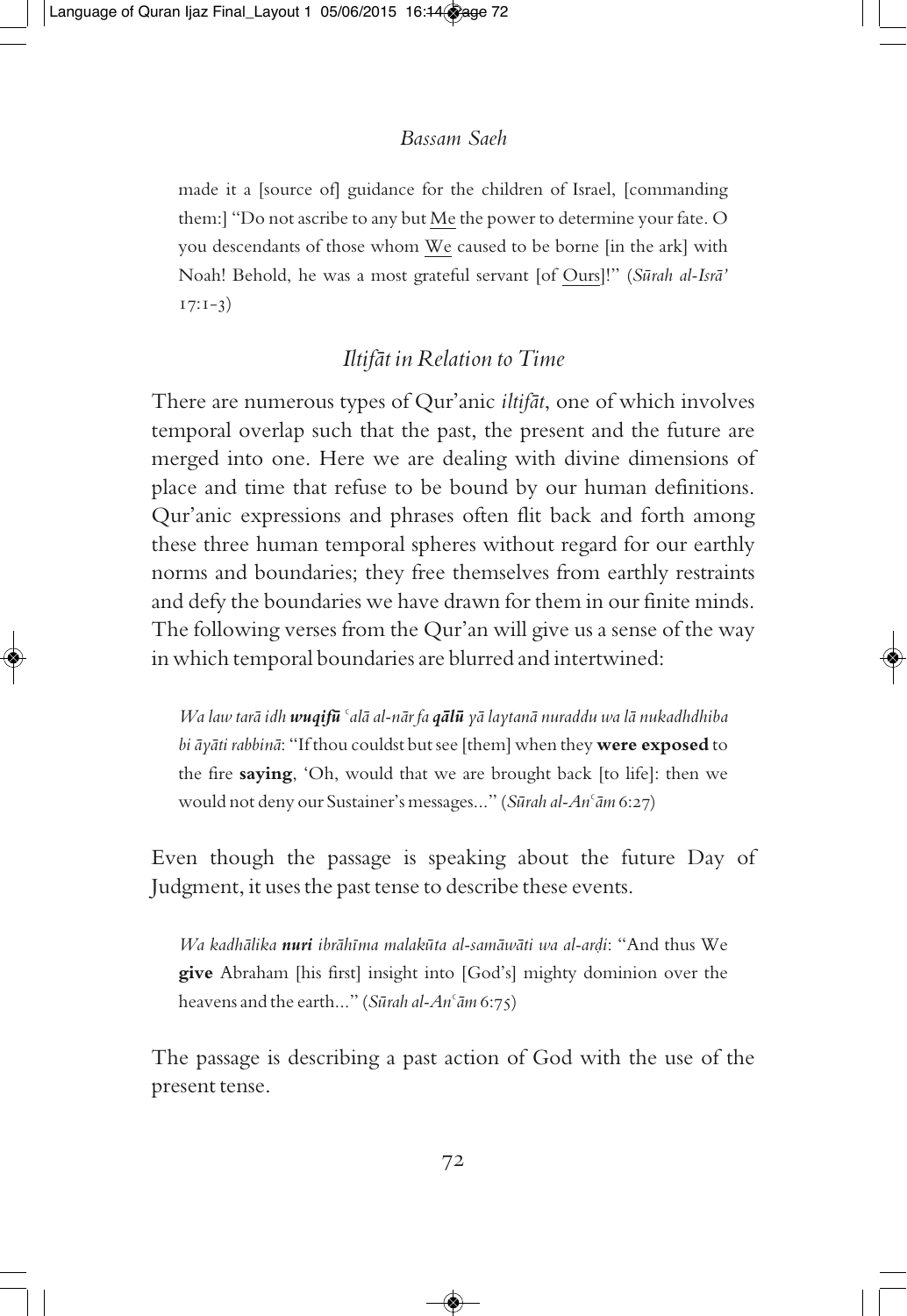*Wa* **yaşna<sup>ç</sup>u** al-fulka wa kullamā **marra** <sup>c</sup>alayhi mala'un min qawmihi **sakhirū** *minhu:* "And so [Noah] sets himself to building the ark; and every time the great ones of his people passed by him, they scoffed at him." (*Sūrah Hūd*  $11:38)$ 

Noah's action in the past is described with the use of a verb in the present tense, while the accompanying actions of others are described using the past tense.

# *Iltifat in the Accusative Case*

However, of the various types of Qur'anic *iltifat*, the one that is most remarkable and that most merits our attention is what I might term "grammatical *iltifāt*." This type of *iltifāt* manifests itself most particularly in situations in which the accusative case is used in an unexpected manner or location. Situations such as these have bewildered untold numbers of grammarians, who have labored, as they have in relation to all Qur'anic linguistic phenomena that refuse to conform to their inadequate human rules, to come up with grammatical justifications for them even if this required them at times to move away from the actual meaning of the verse in question. So, until such time as grammarians arrive – if they ever do – at a fixed grammatical formulation for this type of accusative, I propose that, instead of losing ourselves in grammatical labyrinths, we classify this phenomenon simply as "a Qur'anic accusative," or "an *iltifat*-based accusative." As for the skeptical Orientalists who claim that these unexpected and unorthodox Qur'anic uses of the accusative are "mistakes," plain and simple, their claims, and the claims of any other skeptic, for that matter, can be disproved by the following considerations:

() The Qur'an predates Arabic grammatical rules. In fact, it was the Qur'an that served to motivate grammarians, linguists and rhetoricians to lay down the grammatical rules we have today, and had it not been for the Qur'an, these scholars would not have been able to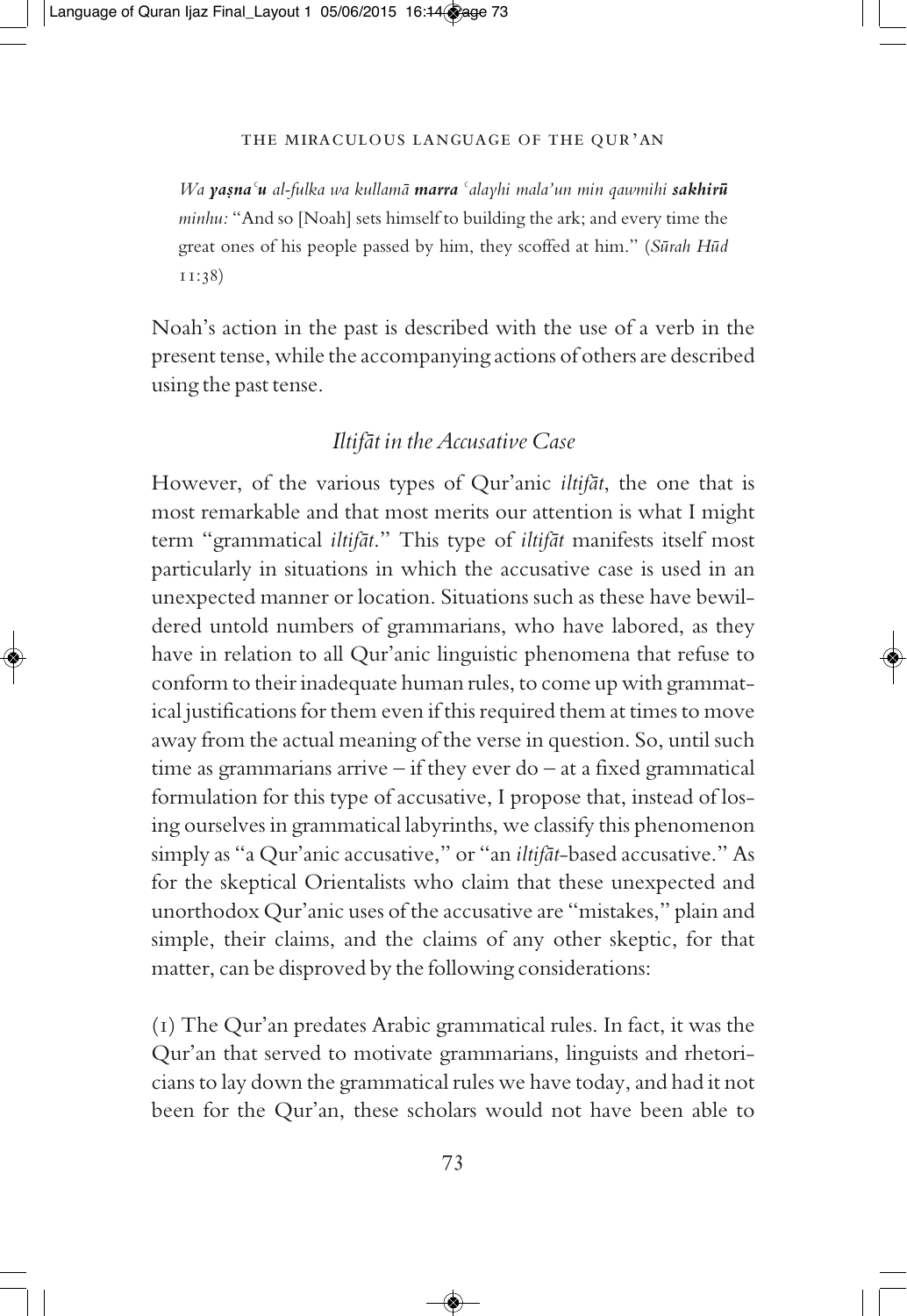formulate such rules during that early phase in the life of the Arabic language. In sum, the Qur'an is what stands watch over the rules of Arabic grammar, not the rules of Arabic grammar that stand watch over the Qur'an.

() If Prophet Muhammad, to whom our skeptical Orientalist friends attribute authorship of the Qur'an, made mistakes in the Book, then the question remains why did he not make mistakes in his everyday conversation as recorded in the hadiths that have come down to us? Would he have been more careful to correct the errors in his everyday conversations than he was in the Qur'an, despite the fact that the sayings attributed to him are tens of times greater in volume than the Qur'an,and although the Prophetic hadiths that have come down to us are the outcome of the spontaneous, everyday language he spoke with the people around him? Does it make any sense to claim that when he spoke extemporaneously his language was flawless whereas, when he went into seclusion and, far from people's watchful eyes, labored to compose a text that he would soon thereafter attribute to his God, his language was filled with errors?

() If there were indeed errors in the Qur'an, would not the Companions who were well-versed in poetry and the intricacies of eloquent speech have been capable of correcting these errors, thereby ensuring that the Qur'an would reach us error-free? Even more importantly, wouldn't such errors have alienated these Companions from this new religion, whose deity had failed to master the simplest rules of writing and composition?

() Assuming for the sake of argument that there are, in fact, errors in the Qur'an, it should be borne in mind that many instances of grammatical *iltifat* in the Qur'an involve placing a word in the accusative case (such as making the subject of a nominal sentence accusative, as in *al-shamsa mushriqah*) – with a *fat^ah* – when it would normally be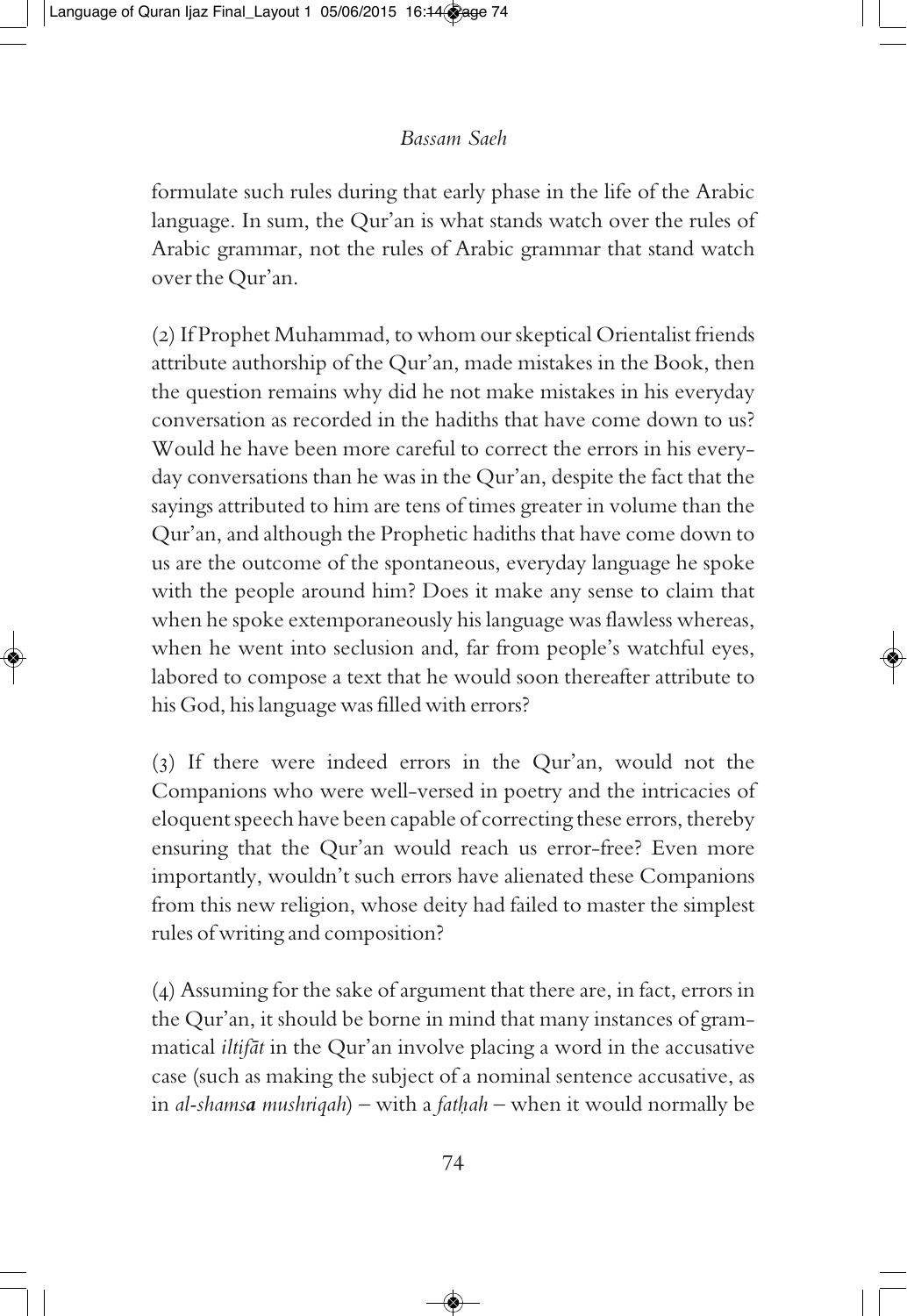#### THE MIRACULOUS LANGUAGE OF THE OUR'AN

with a *dammah*, and that errors of this sort are so obvious that even a beginner in the Arabic language would never commit them. The following are examples of this use of the accusative case:

- Khālidīna fīhā abadan waʿda Allāhi haggan: "to dwell therein forever. God's promise is the truth" (Sūrah al-Nisā' 4:122; AbdullahYusuf Ali). The word "promise" ( $wa<sup>c</sup>d$ ) is in the accusative case rather than the nominative although it is the subject of the sentence, "God's promise is the truth."
- Fa innahu rijsun aw fisqan uhilla li ghayri Allāhi bihi: "for that, behold, is loathsome – or a sinful offering over which any name other than God's has been invoked" (Sūrah al-An'ām 6:145). The word *fisg*, translated here as "a sinful offering" is placed in the accusative case even though the noun rijs, "loathsome," is in the nominative, and both words are part of the same noun phrase.
- $W$ alaqad jā'at rusulunā ibrāhīma bil-bushrā qālū salām**an** qāla salām**un**:  $\bullet$ "There came our messengers to Abraham with glad tidings. They said, 'Peace!' He answered, 'Peace!'"(Abdullah Yusuf Ali) (Sūrah Hūd 11:69). The first instance of the word salām ("peace") is in the accusative case while the second is in the nominative case even though, grammatically speaking, the constructions are exactly the same.
- Dhālika 'īsā ibnu maryama qawla al-haqq: "Such was, in the words of truth, Jesus the son of Mary" (Asad) or, "Such(was) Jesus the son of Mary: (it is) a statement of truth" (Ali) (Sūrah Maryam 19:34). The word *qawl* would normally be expected to be in the nominative case, but is in the accusative case instead.
- Inna hādhihi ummatukum ummatan wāḥidatan: "Verily, [O you who believe in Me,] this community of yours is one single community"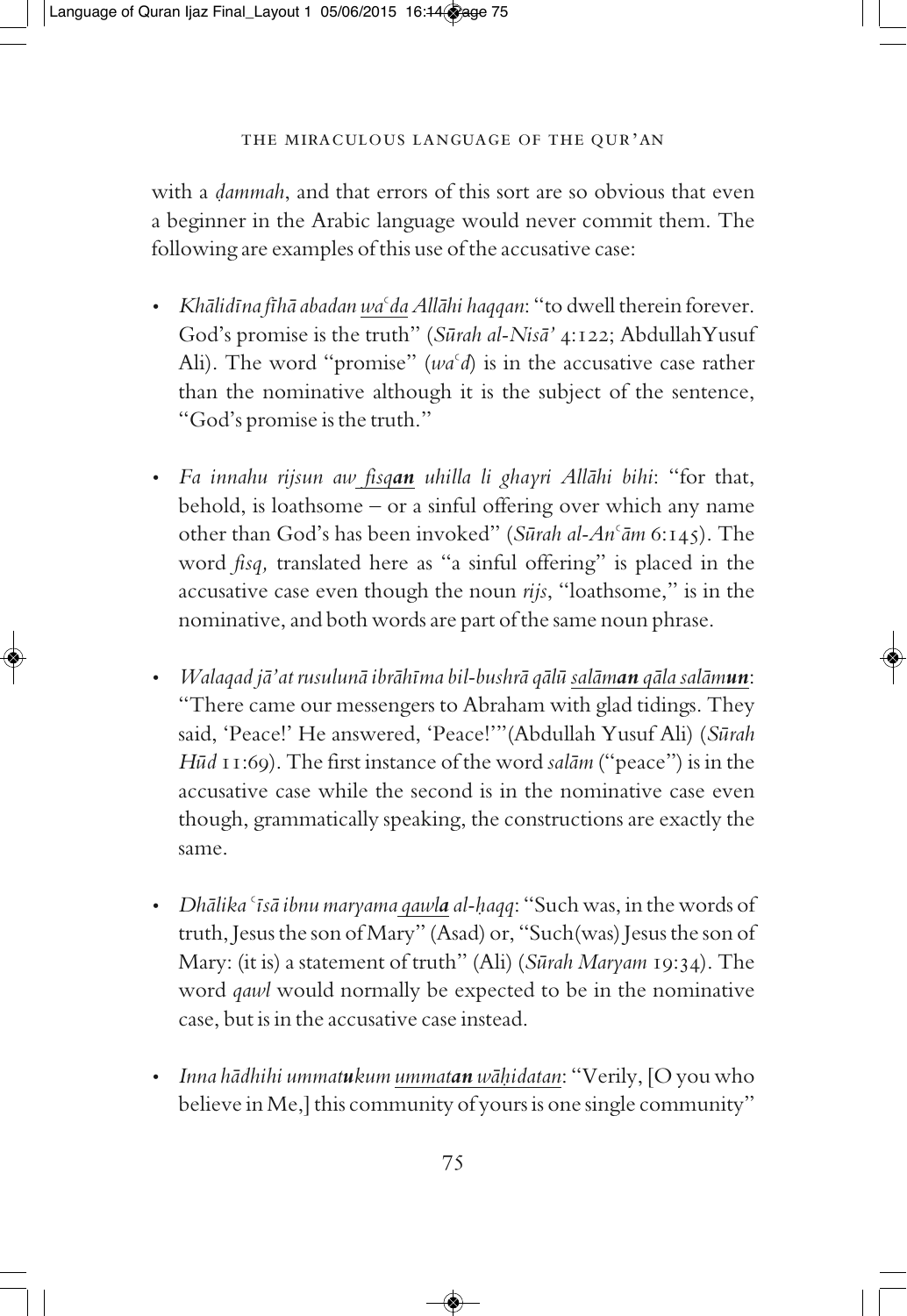(Sūrah al-Anbiyā' 21:92). As the predicate of a nominal sentence, the phrase "one single community" (ummah wāḥidah) would normally be in the nominative, but is in the accusative instead.

- Wa mā ja $\alpha$ ala  $\alpha$ alaykum fī al-dīni min harajin millata abīkum ibrāhīm: "[He] has laid no hardship on you in [anything that pertains to] religion, [and made you follow] the creed of your forefather Abraham" (Asad) or, "...it is the cult of your father Abraham" (Ali) (Sūrah al-Hajj 22:78). The word millah (creed or cult) might be expected to be in the nominative case, but is in the accusative. Note how Asad interpolates a phrase that would "explain" why it is in the accusative here
- Salāmun gawlan min rabbin rahīm: "'Peace!'  $-$  a word (of salutation) from a Lord Most Merciful" (Ali) (Sūrah Yā Sīn 36:58). The word *qawl* would be expected to be in the nominative case rather than the accusative. The same is true for the words underlined in the remaining passages quoted below.
- Kallā innahā lazā nazzā<sup>c</sup>atan lil-shawā: "Verily, all [that awaits him] is a raging flame, tearing away at his skin" (Sūrah al-Ma<sup>c</sup>ārij 70:15-16).
- *Wa mizājuhu min tasnīm*  $\Omega$ *aynan yashrabu biha al-muqarrabūn*: "for it  $\bullet$ is composed of all that is most exalting - a source [of bliss] whereof those who are drawn close unto God shall drink" (Sūrah al- $Mutaffifin 83:27-28$ ).
- Sa yaslā nāran dhāta lahabin wamra'atuhu hammālata al-hatab: "he shall have to endure a fire fiercely glowing, together with his wife, that carrier of evil tales" (Sūrah al-Masad 111:3-4).

Lastly, the presence of at least fifteen instances of *iltifat* of various types in a small, early surah such as al-Muddaththir is clear evidence of the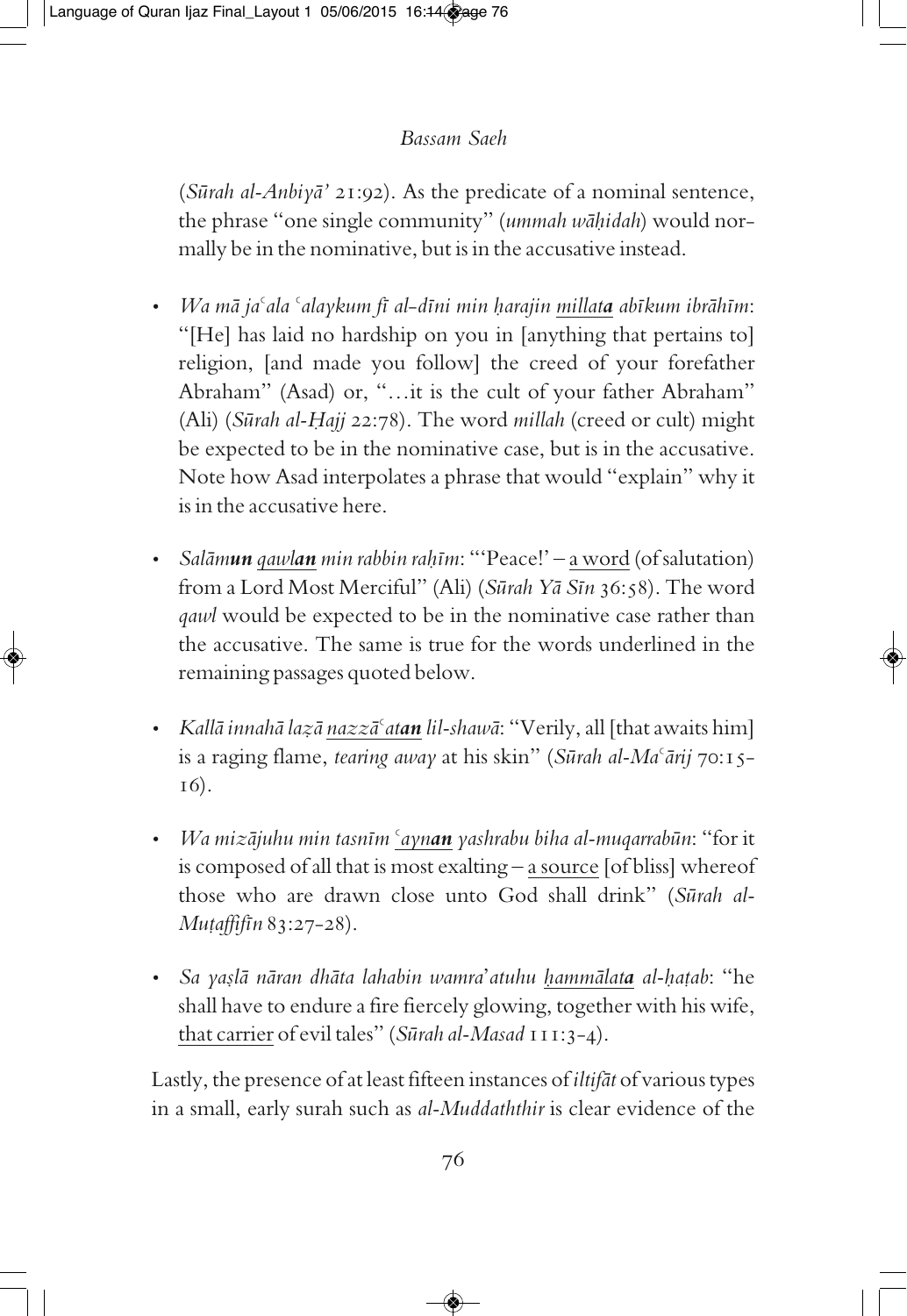magnitude and significance of *iltifat* among the various new linguistic phenomena found in the Qur'an. It also points to the magnitude of the linguistic and rhetorical shock that was experienced by the early Arabs as they heard the words of the revelation for the first time.

#### OPEN LANGUAGE

The Qur'an surprised the Arabs of the Prophet's day with a new type of language possessed of many facets that were in complete harmony with each other. This flexible divine language had the capacity to remain alive down the ages in such a way that people could discover within it meanings that their forebears had not discerned because the realities of their particular era or generation and the limited knowledge available to them had prevented them from seeing them. As a consequence, the people of every generation and, possibly, of every land and culture, understand this language in keeping with their own way of thinking, the discoveries they have made, and the knowledge available to them. I have to confess that it took me a long time to appreciate the wisdom behind 'Umar ibn al-Khaṭṭāb's refusal to allow people to interpret the Qur'an or ask about its meanings. 'Umar was so adamant on this point that he went so far as to have people beaten, flogged and imprisoned for violating this prohibition. Abū al- $\Delta$ bb $\bar{a}$ s related the following, "We were in the presence of  $\Delta$ Umar ibn al-Khaṭṭāb (may God be pleased with him) when a man approached him and said, 'O Commander of the Faithful, what does the phrase *aljawāri al-kunnas* (*Sūrah al-Takwīr* 81:16) refer to?' In response, 'Umar punctured the man's turban and sent it flying off his head. Then he said, 'Are you a Kharijite? By the One who holds 'Umar ibn al-Khattāb's life in His hands, if you hadn't had something covering your head just now, I would have cut it off!""<sup>19</sup>

Seen from our limited perspective, an interpretation of the Qur'an coming from that period of history – the period during which the Prophet and his Companions lived – would be a treasure trove filled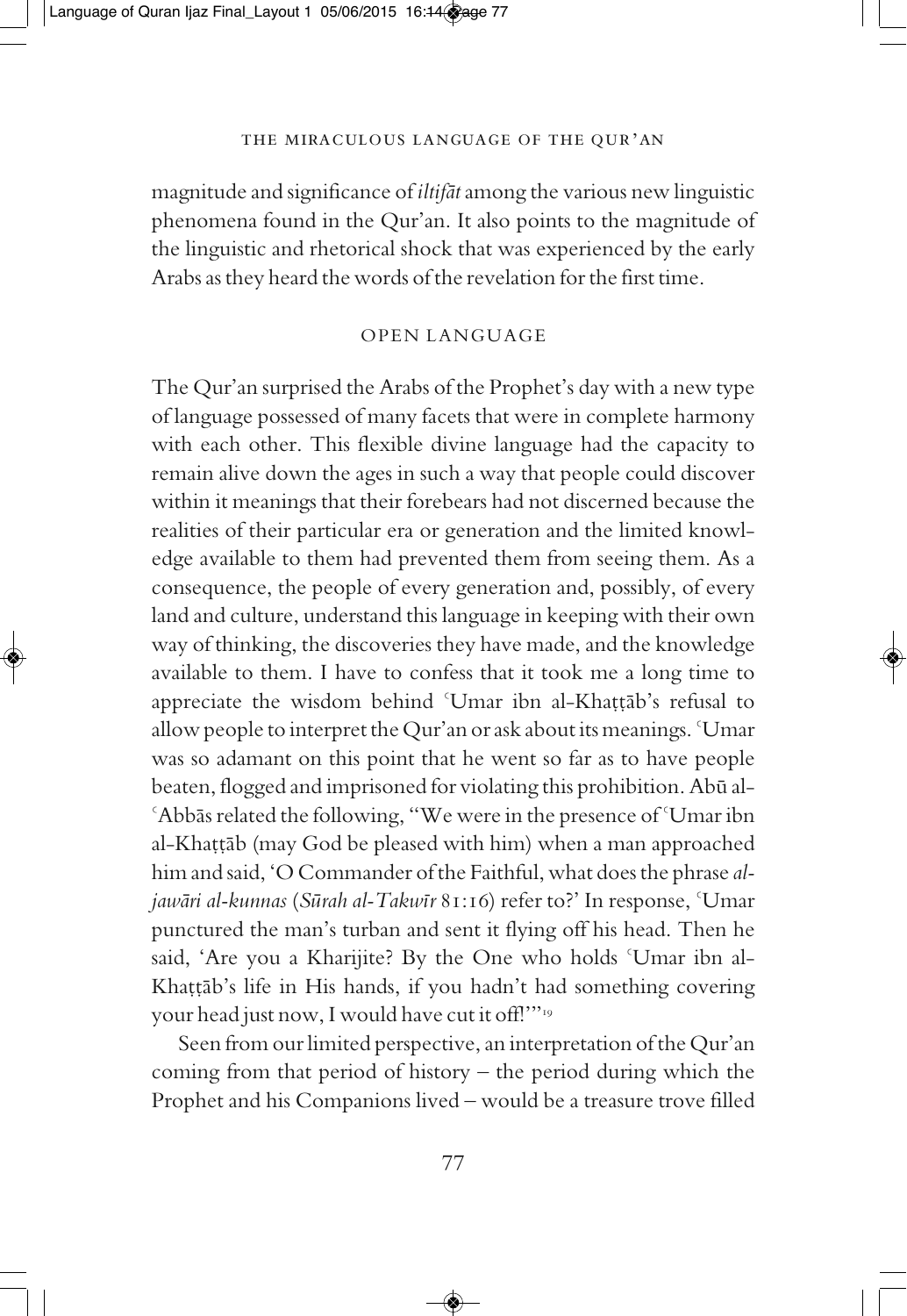with golden keys to the world of linguistic mysteries that lie hidden within the Qur'an. However, from the perspective of a far-sighted, discerning man like ¢Umar, it would have meant shutting down people's mindsatalater time, since it would have limited theirability to engage in their own interpretative efforts and their own discoveries of the Qur'an's mysteries and miracles. After all, as the Prophet Muhammad himself said, the Qur'an isa book whose wonders never cease (*lā tanqadī* '*ajā'ibuhu*). Who, then, even in the second century , would have dared suggest a new interpretation of this or that verse if a different interpretation had been established in the first century AH, and in the era of an illustrious Companion the likes of ¢Umar? And how much more hesitant would such a person be if he knew that 'Umar had heard of such an interpretation but remained silentabout it?

The innumerable discoveries being made today of the Qur'an's miraculous insights into matters pertaining to scientific knowledge have to do with facts that had been previously unknown to humankind and which, for this reason, had remained concealed for long centuries beneath the wings of the open or multifaceted language of which we speak. Hence, such discoveries are simply one fruit of this particular linguistic feature of the Book of God. They are likewise a fruit of the noble Companions' having preserved the Qur'an without allowing interpretations of it to be recorded for posterity. "Open" or multifaceted words or expressions are found in many of the verses referred to as *mutashābih* (allegorical – see *Sūrah Āl 'Imrān* 3:7). However, they are not to be found in those referred to as *muhkam* (basic or fundamental, of established meaning, clear in and of themselves), which have to do with the Qur'an's fundamental teachings about the oneness of God. Commentators might easily differ, for example, over the meaning of the multifaceted term *al-samad* – variously translated as, "the Eternal, the Uncaused Cause of all that exists" (Asad), and "the Eternal, Absolute" (Abdullah Yusuf Ali) – in *Sūrah al-Ikhlāṣ* (112), since its potential meanings, however varied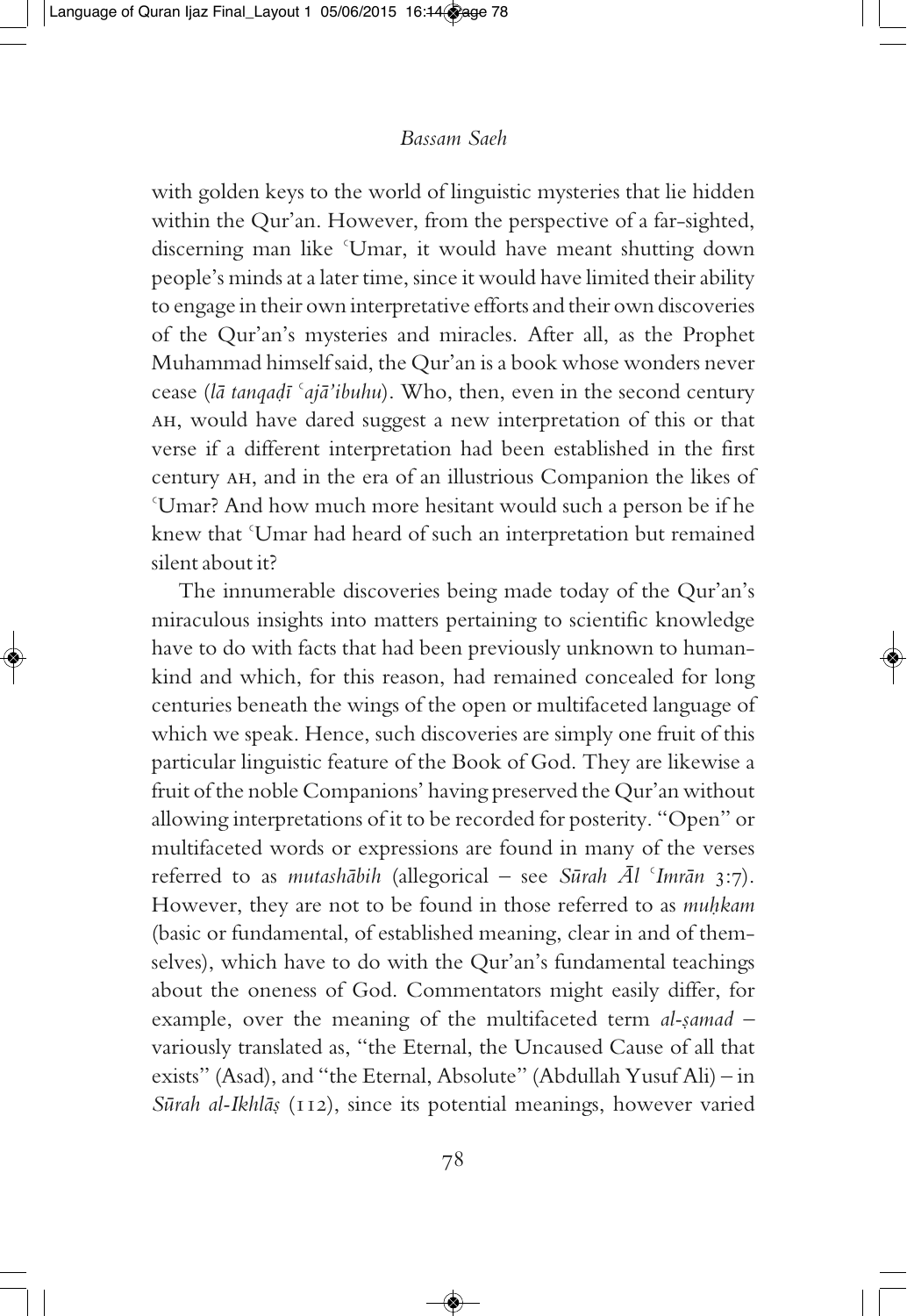they happen to be, do not depart from the essence of monotheism. By contrast, however, there is no place for differences of opinion or interpretation in relation to the expressions that precede and follow *al-|amad*, such as *a^ad* ("the One God," "the One and Only"), *lam yalid* ("He begets not") and *lam yūlad* ("and neither is He begotten"), since these go to the heart of monotheism, and there is no room here for debate or differing interpretations regardless of differences in time, place and culture.

The phrase *Allāhu akbar* provides a ready example of what we mean by "open language." This expression has generally been translated into English either as "God is great," or "God is the greatest." However, neither of these statements is a precise translation of Allāhu akbar, since the word *akbar* translates into English as "greater." Hence, the correct translation of *Allāhu akbar* is, "God is greater." Despite the fact that this breaks with linguistic conventions that require the comparative adjective to be followed by the particle *min*, "than," Islam has left this expression open in order to allow the person uttering it to imagine whatever ending best fits his or her circumstances. "God is greater…" than everything: than any sorrow, than any joy, than any worry, than any lust, passion or desire, than any oppressor, etc. If the expression used were *Allāhu al-akbar* ("God is the greatest"), or *Allāhu al-kabir* ("God is the great One"), the expression would become selfcontained rather than open-ended and, as a result, it would no longer leave any maneuvering room for our imagination or our thoughts. Familiarity has caused us to lose our ability to take hold of the most beautiful aspects of this expression's newness, singularity and openness. We have come to repeat it as though it meant nothing more than "God is great," and this is what has given rise to the distorted, erroneous translations of it into otherlanguages.

The best measure of the richness and multidimensionality of a word or expression is the number of inflections it can be given. The more possible ways there are to inflect  $(i<sup>c</sup> r\bar{a}b)$  a word or expression, the more luminous it is, the more meanings it communicates, and the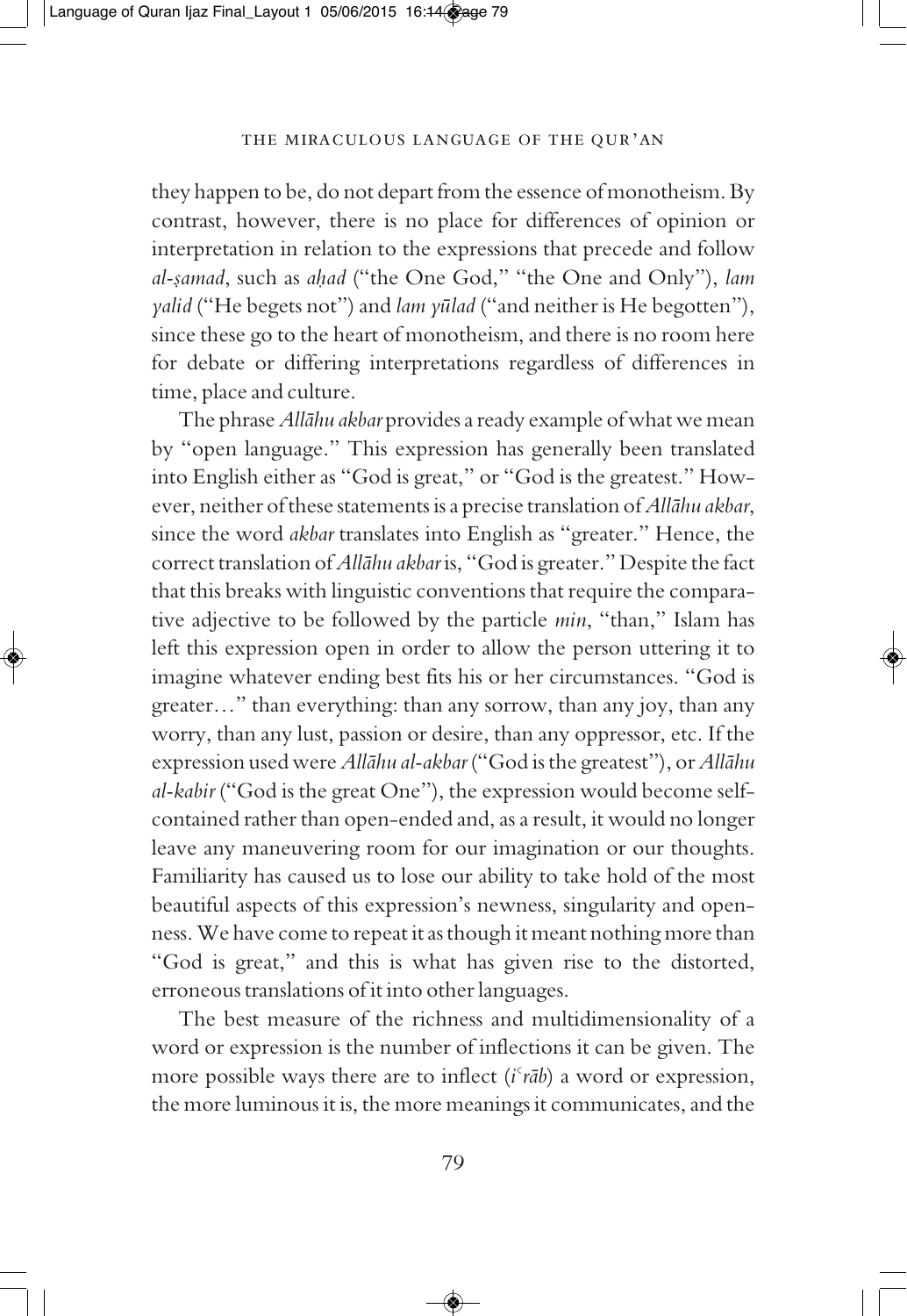more nuanced, suggestive and colorful it is. The Qur'an surpassed both the poetry and the prose of its day, surprising seventh-century Arabs with a language that could respond to changing times, new events and discoveries, differing personalities, and the evolution of human thought, culture, and knowledge. As a result people take from the Qur'an that which their particular understanding and culture are capable of accommodating, and what suits their particular era, location, environment, mentality and needs. However, the contents of the Qur'an itself, however disparate and varied the conditions to which the Book is responding, remain self-consistent throughout. The abundant supply of multifaceted words and expressions in the Qur'an has thus given the Arabs the opportunity to enrich their literature and poetry beyond measure.

It is easy to find this type of open language in the texts of previously revealed scriptures, that is, the Old Testament (*al-tawrāh*) and the New Testament (*al-injÏl*). However, we are unable to arrive at a sound, objective judgment concerning such texts, because most of the texts that we have available to us are narrated by human beings or, at best, by prophets, and only rarely do we encounter texts in which God speaks directly (i.e. in odd verses here and there in the Old Testament).Hence forthe most part these textsare not God's *ipsissima verba*: the very language of Heaven. Rather, they are, at best, an interpretation of God's words. Nor do we possess these texts in the languages in which they were originally revealed. Hence, no matter how accurate the available translation happens to be, it remains no more than a personal interpretation that expresses, in a limited way, the translator's point of view on what he or she is translating. Add to this the fact that translations are often muddled, especially if the translator is so thorough, objective and honest that he or she cannot in good conscience render the obscure parts of the text into precise, clear language, as a result of which he or she resorts to the use of a confusing style that imbues the translation with an opacity or vagueness that gives it the appearance of what we might think of as open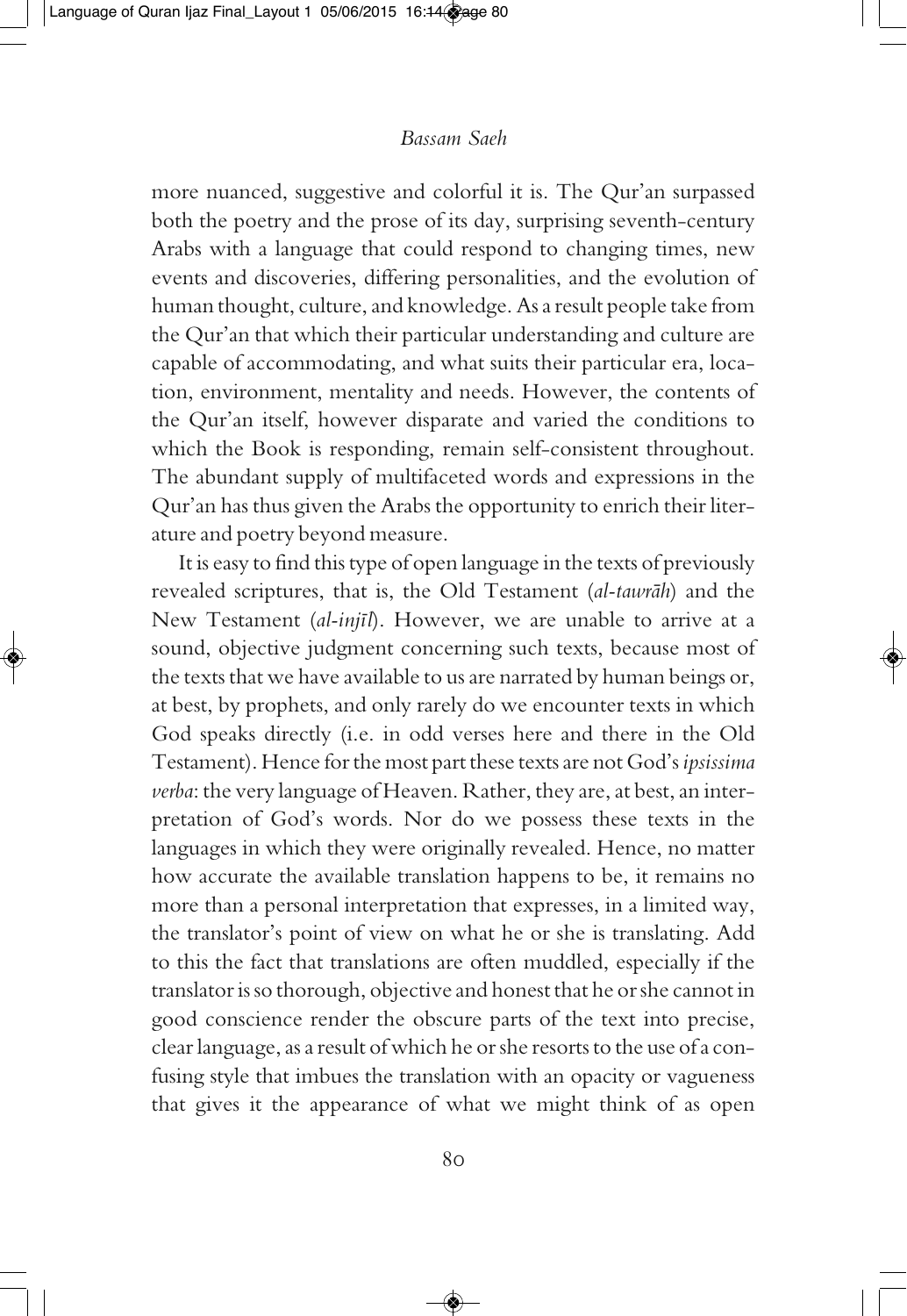language when, in fact, it is simply unclear. And lastly, we have the difficulty that grammatical, verbal and cultural differences among languages cause for translators as they attempt to transfer meanings from one language to another language which has its own varied rules, cultural associations, and conventions.

We would be justified, for example, in hesitating to class an obscure Old Testament phrase such as "Thou ordained strength because of thine enemies" (Psalms 8:2), and whose Arabic translation reads, *assasta ^amdan bi sababi a\d¥dika* as an <√ Ò "Ó œ «b{√ V§fi!Î «bL4 Xfi instance of open language, especially in view of the fact that the English translation of the phrase is more unequivocal than its Arabic counterpart. My own translation of the phrase, which, like all translations, has its drawbacks, reads *la qad aksabaka a'dā'uka quwwatan* ("Thine enemies have increased Thy strength"), while another t anounci translation reads, *ta°azzazta fī wajhi khuṣūmika* مجمع Arabic translation reads, *ta°azzazta fī wajhi khuṣūmika* نحصومك^{\text{"Thou hast been strengthened in the face of Thine enemies} ), which is less ambiguous than the Arabic translation cited earlier, but not as clear as the English translation. We do not face this problem with the Qur'an, in which God speaks in the first person from beginning to end. Moreover, we have the Qur'an in its original language, as a result of which we are not obliged to pass through one or more mediary languages in order to arrive at its meaning as we are when dealing with other revealed scriptures.

## *Instancesof "Open Language" in S‰rahAl-Muddaththir*

We have relied thus far on *Sūrah al-Muddaththir* (74) in our analytical study of the various new linguistic phenomena to be found in the Qur'an.This surah presents us with numerous instances of innovative language that have sparked controversy among commentators, linguists and grammarians, and which lend themselves readily to multiple interpretations and grammatical analyses. If, moreover, we take into account the numerous different readings of the Qur'an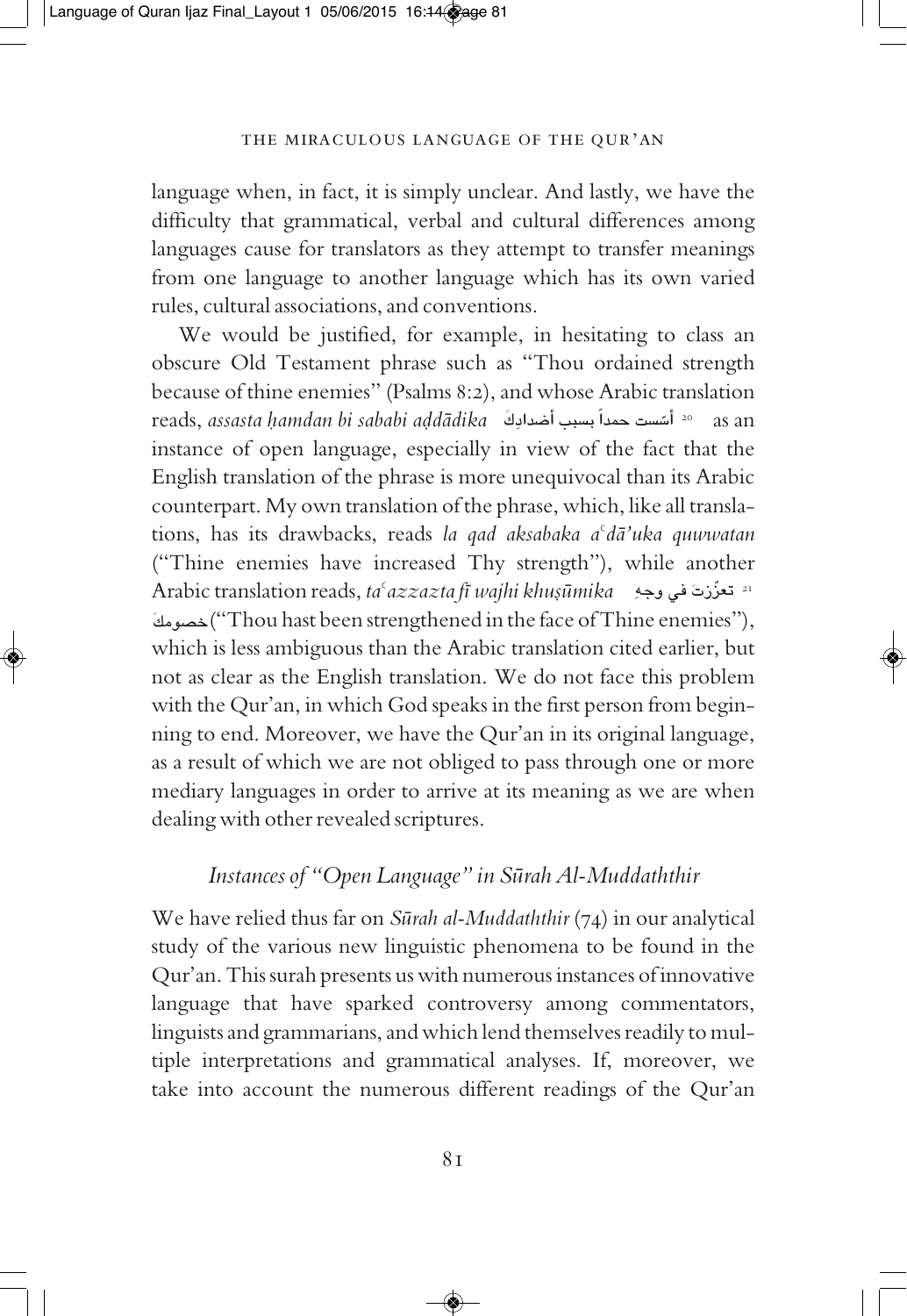recognized down the centuries as valid, we emerge with no fewer than 29 instances of what I am terming "open" words or expressions. Table 5 lists some of them with only one of the meanings suggested for each.

| "Open" word or expression                             | <b>English translation (Muhammad Asad)</b>                                                   | <b>Verse</b>   |
|-------------------------------------------------------|----------------------------------------------------------------------------------------------|----------------|
| qum fa andhir                                         | "Arise and warn"                                                                             | $\mathfrak{D}$ |
| wa rabbaka fa kabbir                                  | "and thy Sustainer's greatness glorify"                                                      | $\mathcal{E}$  |
| wa al-rujza fahjur                                    | "And all abomination shun!"                                                                  | 5              |
| wa lā tamnun tastakthir                               | "and do not through giving seek<br>thyself to gain"                                          | 6              |
| wa banīna shuhūda                                     | "and children as [love's] witnesses"                                                         | 13             |
| wa mahhadtu lahu tamhīda                              | "To whom I made (life) smooth and<br>comfortable!"                                           | 14             |
| kallā                                                 | "verily"                                                                                     | т6             |
| lawwāhatun lil-bashar                                 | "making [all truth] visible to mortal man"                                                   | 29             |
| li man shā'a minkum an<br>yataqaddama aw yata'akhkhar | "to everyone of you, whether he chooses<br>to come forward or to hang back!"                 | 37             |
| illā aṣḥāb al-yamīn                                   | "save only those who shall have<br>attained to righteousness"                                | 39             |
| nakhūdu maʿa al-khāidʿīn                              | "we were wont to indulge in<br>sinning together with all [the<br>others] who indulged in it" | 45             |
| an yu'tā şuḥufan munashsharah                         | "to have been given revelations<br>unfolded"                                                 | 52             |
| huwa ahlu al-taqwā                                    | "the Fount of all God-consciousness"                                                         | 56             |

*Table* : Depicting some "open" words or expressions found in *S‰rah al-Muddaththir*

If we pause and reflect on each of these words or phrases, we can discern for ourselves the numerous dimensionsand nuances that each of them conveys. Take, for example, the first phrase, *qum fa andhir*,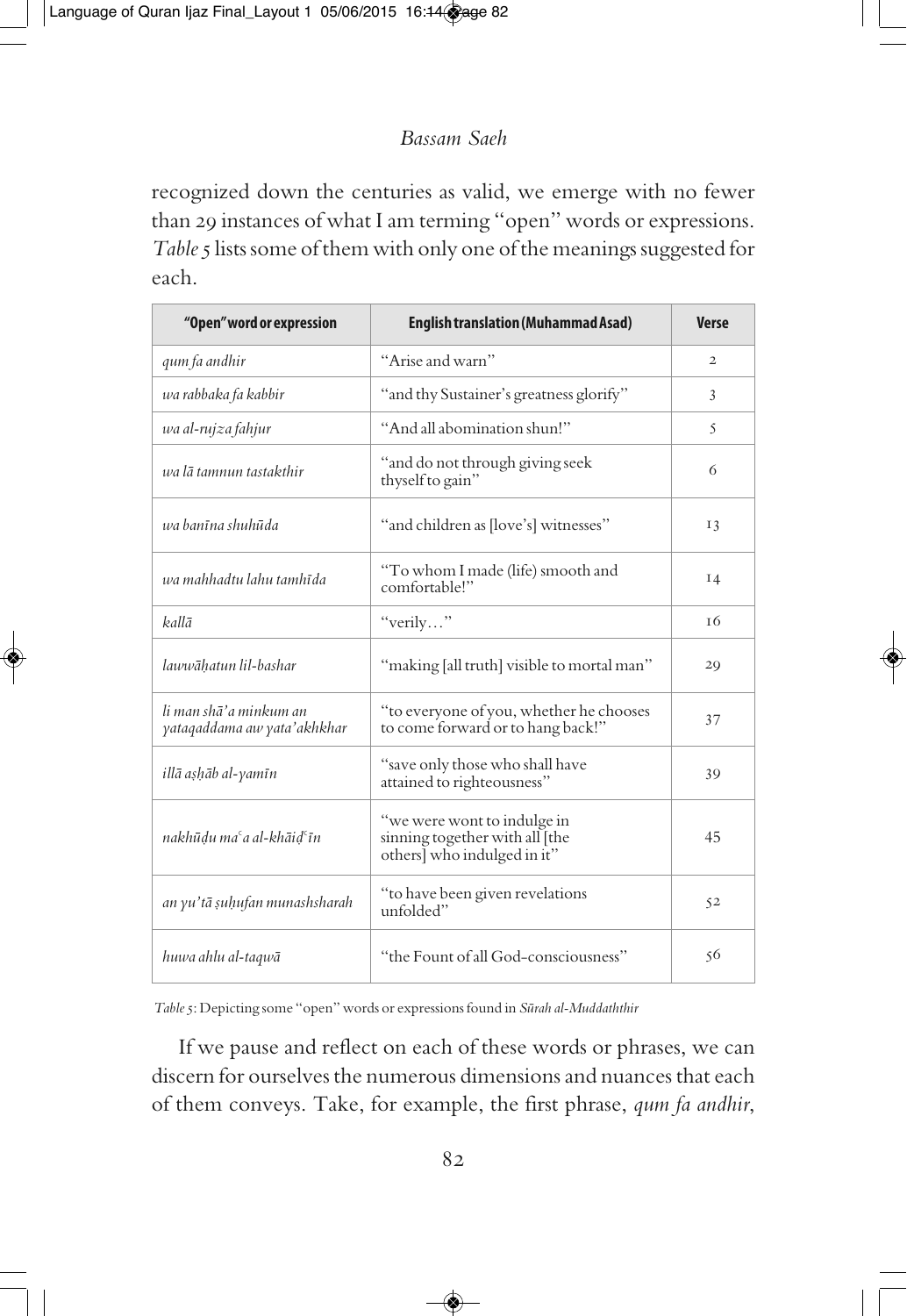translated by Asad as "Arise and warn." The command *qum* could convey a number of different meanings. It could mean, "Rise," "Get up," "Move," "Get to work," or "Prepare yourself." As for the command *andhir*, it could mean "deliver the message," "warn of the impending hour of judgment," "warn of chastisement in this earthly life," or "warn of spending eternity in hell-fire." Similarly, the final phrase, *huwa ahlu al-taqwā*, translated by Asad as "the Fount of all God-consciousness," is filled with varied potential significations.The noun *ahlu* can refer to an entity's owner, its giver, someone who is worthy of it, or its authoritative source. As for the noun *al-taqwa*, its semantic range includes wariness or the propensity to fear and avoid something, such as the avoidance of God's chastisement on the Day of Judgment by virtue of our faith in Him. It can also refer to prevention or protection, as in God's protection of people from this chastisement when they place their faith in Him, or His protection of them from the evils of this earthly realm.

The wealth of open language found in *Sūrah al-Muddaththir* gives usan idea of the extent to which this type of language, on the level of both individual words and expressions, dominates the language of the Qur'an in all other surahs as well. At the same time, it should be stressed that the openness of this language does not mean that there is a dangerous breach in the Qur'an that would enable those with an axe to grind to distort its message. Such people have been attempting to do this very thing forages, in fact,and they continue to do so. Rather, this distinctive feature enriches the meanings conveyed by the Qur'an, lending them greater vitality and ingenuity as the centuries pass, as human knowledge evolves, and as human environments and cultures develop and change.

# *TheVarious Qur'anicReadings and Open Language*

The existence of recognized variant readings of the Qur'an<sup>22</sup> is one of the most remarkable illustrations we have of open language. It is, in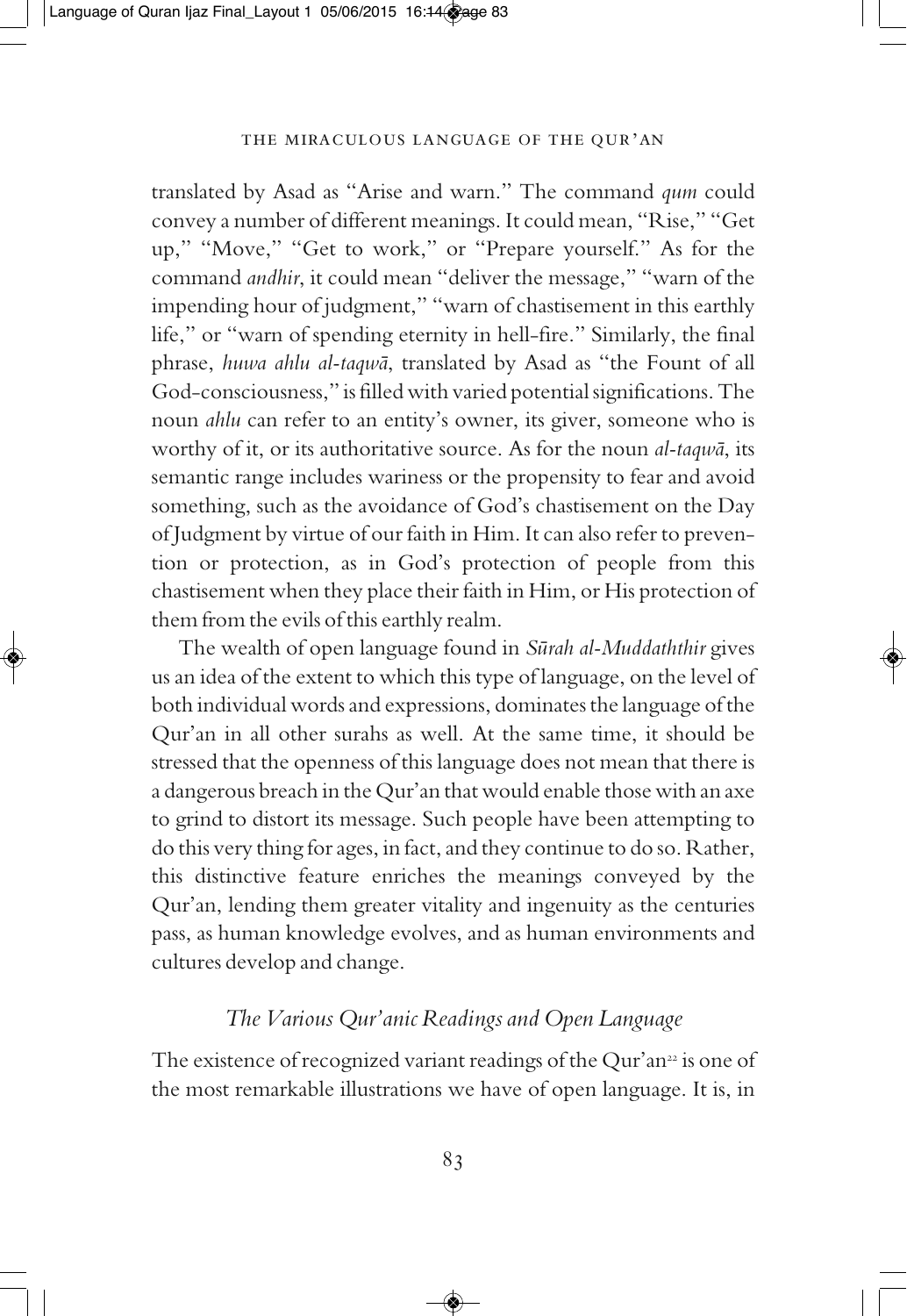fact, a feature that has been associated with no other book in the history of humankind. Orientalists and others of their ilk have aroused controversy over this miraculous aspect of the Qur'an's language, writing lengthy studies on it and offering generous grants for such research in the hope of finding justifications for their skepticism and undermining the Qur'an's credibility and authority. However, never once have they paused to reflect honestly on their own scientific approaches, and from which we Easterners have learned so much. If they did, they would have to acknowledge that the seven variant Qur'anic readings are simply one more miraculous aspect of this remarkable book's language.

Have you ever heard of there being several books in one, or a text that can be read in more than one way, or be seen to convey more than one meaning, yet without there being any contradiction or inconsistency among these meanings? It is not a matter of disagreement among Muslims. Rather, it is a matter of there being varied ways of reading the Qur'an that were revealed from on high in order to enrich the Qur'an's language and message, facilitate its reading, and highlight the open nature of its language in such a way that it can harmonize with changing times and places. The seven readings of the Qur'an, then, represent an additional feature that is unique to this book alone. If there is any difference among linguists or readers regarding these readings, it is simply a matter of "who prefers which," since seven of them in particular were divinely revealed:

'Umar ibn al-Khaṭṭāb (may God be pleased with him) said, "One day during the lifetime of the Messenger of God (SAW) I heard Hisham ibn Hakim reciting *Sūrah al-Furqān* (25). As I listened to him, I noticed that he was reciting it using numerous pronunciations that I had never heard the Messenger of God use. I nearly interrupted him in the middle of his prayer. However, I thought better of it and waited until he had finished. Then I grabbed him by the collar of his robe and said, 'Who taught you the surah I just heard you reciting?' He replied, 'The Messenger of God (SAW) taught me to recite it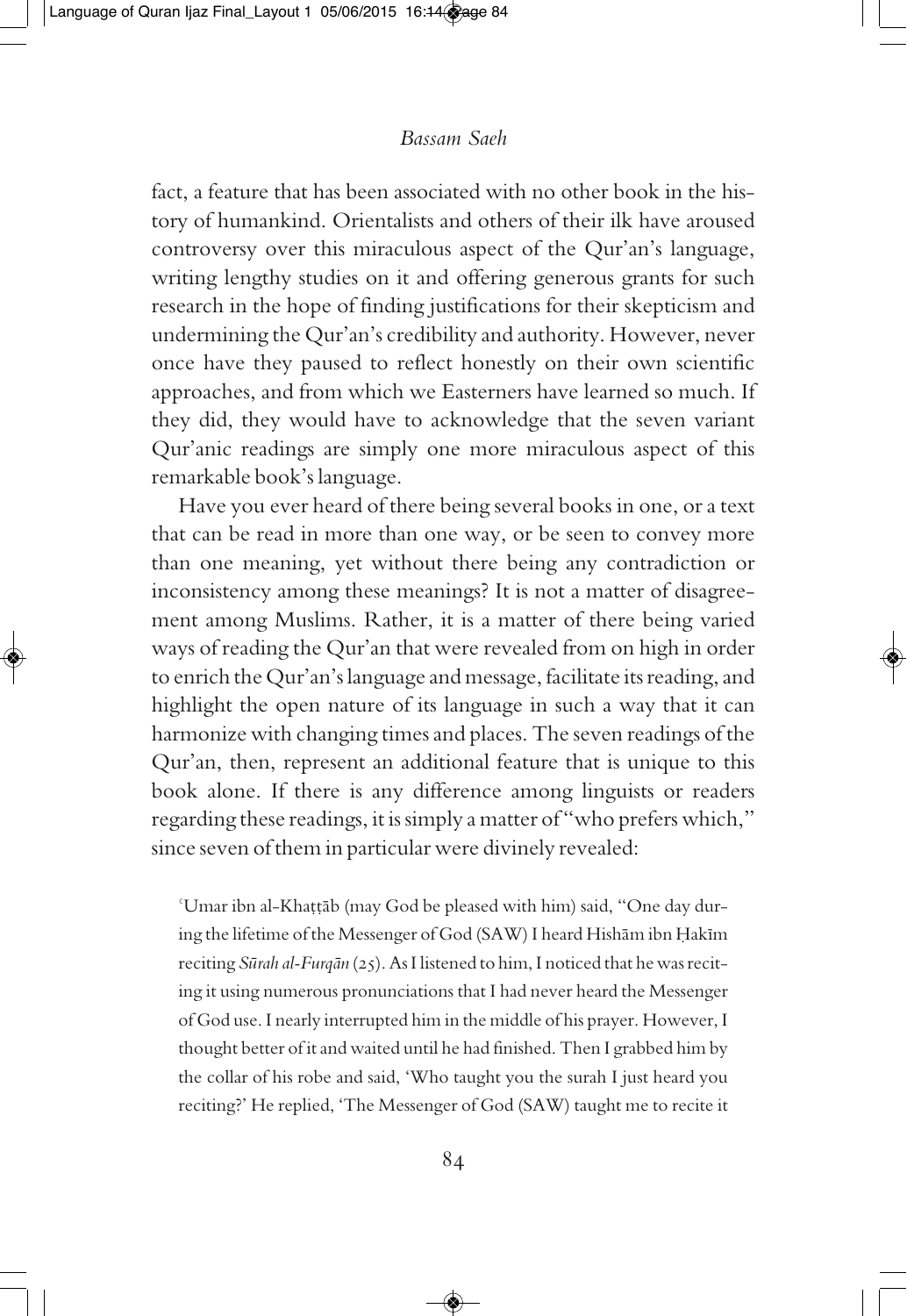this way.' 'You're lying,' I said. 'I swear to God that the Apostle (SAW) taught me to recite it in another way!' Then I led him off to the Messenger of God (SAW) and said, 'O Messenger of God, I heard this man reciting *Sūrah al-Furqān* in a way that was different than the way you taught me.' The Messenger of God (SAW) replied, 'Let him go, 'Umar.' Then, speaking to Hishām, he said. 'Recite, Hishām.' Hishām recited the surah in the way I had heard him recite it during his prayer. The Messenger of God (SAW) then said, 'This is the way it was revealed.' Then he turned to me and said, 'Recite, ¢Umar.' So I recited the surah in the way he had taught me to, and he said, 'This is the way it was revealed. This Qur'an was revealed with seven different pronunciations (literally, "letters"), so recite it using whichever of them is easiest for you."<sup>23</sup>

It is important to note here that the various readings of the Qur'an – of which there happen to be seven because the number of reciters with whom the chains of narrators on which we base these readings end were seven in number – are not to be confused with the "seven letters" (*al-hurūf al-sab*<sup>*c*</sup>ah) mentioned in the Prophetic hadith just cited, and which refer to the local dialects and differing pronunciations associated with the educated and the illiterate, youths and the elderly.This point is clarified in the following hadith:

The Messenger of God (SAW) once met Gabriel<sup>24</sup> and said to him, "O Gabriel, I have been sent to an unlettered people, some of whom are frail and elderly, some of whom are mere youths, some of whom are servant women, and some of whom are men who have never read a book in their entire lives." "O Muhammad," Gabriel replied, "The Qur'an was revealed with seven pronunciations" (or "in seven dialects": literally, "on seven letters" – *'alā sab' ati aḥruf*) [and in another different wording:] "So let them recite it with any of these seven."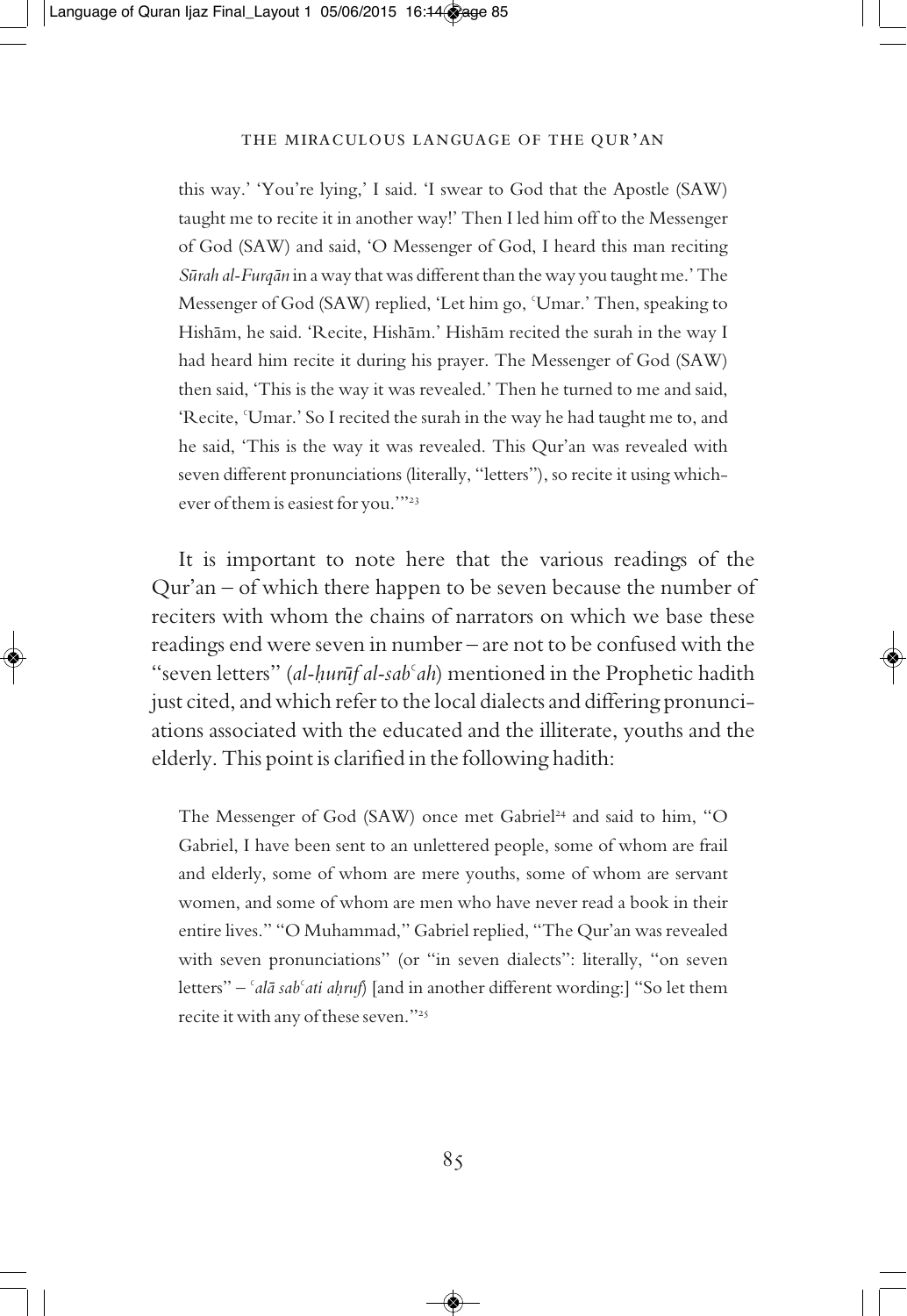# The Open Language and Scientific Discoveries

The innumerable discoveries being made today of the Qur'an's miraculous insights into matters pertaining to scientific knowledge have to do with facts previously unknown to humankind and which, for this reason, have remained concealed for long centuries beneath the wings of this open and multifaceted language of which we speak. Note discoveries such as these are simply one fruit of this particular linguistic feature of the divine Revelation, and we owe a debt to the farsighted vision of the noble Companions who preserved the Qur'an without allowing interpretations of it to be recorded for posterity.

Those following them however (commentators, then translators) tried to decipher or explain what was clearly beyond their comprehension, going on to distort in the process, without meaning to, people's understanding of the Qur'an. The following discussion focuses on one such example, among many:

وَتَرَى الْجِبَالَ تَحْسَبُهَا جَامِدَةً وَهِيَ تَمُرُّ مَرَّ السَّحَابِ صُنْعَ اللَّهِ الَّذِي أَتَّقَنَ كُلَّ شَيْءٍ إِنَّهُ خَبِيرٌ ىمَا تَفْعَلُون.

Wa tarā [And you see] al-jibāla [the mountains] taḥsabuhā [you think them] jāmidatan [stationary] wa hiya [while they are] tamurru [moving] marra [as the movement of al-sahab [the clouds], sun'a Allah [a work of God] alladhī atgana [Who has perfected] kulla shayin [all things]. Innahu [Lo!] khabīrun [He is Informed] bimā [of what] taf alūn [ye do]. (Sūrah al-An ām 27:88)

When I first pondered this verse, I was astounded at the clarity with which it affirms that the mountains 'rotate' along with the rotation of the Earth, just as clouds move across the sky. In thinking about this, it occurred to me to return to early commentaries on this verse to see how their authors understood it in the light of their eras' limited knowledge of the Earth and its relationship to the wider universe. At that time, no one as yet knew of the Earth's rotation or even that it was a sphere. In addition it is only relatively recently that geologists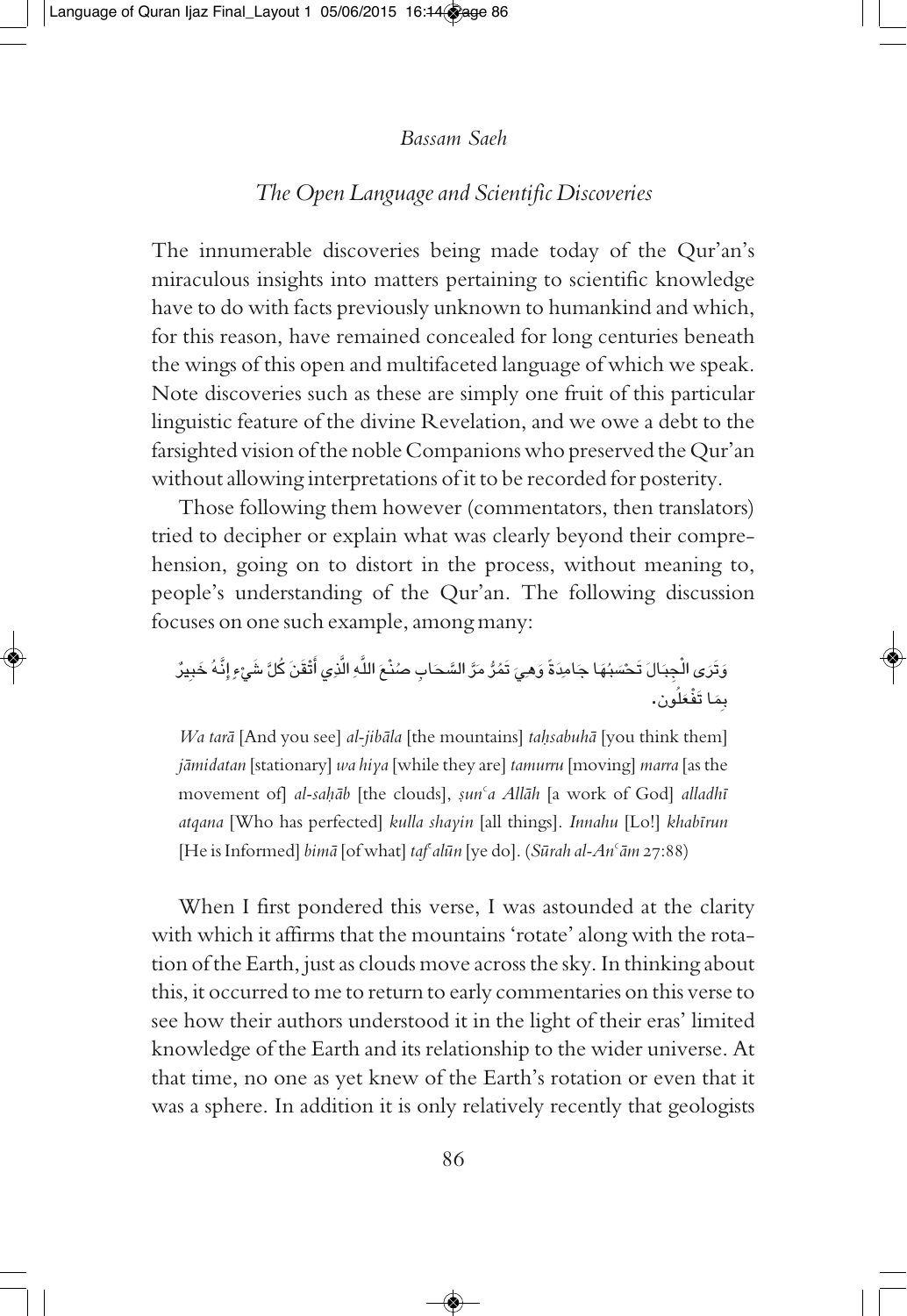have learned that the Earth consists of layers, two of which are the crust (thin, in comparison to other layers, outermost layer) and the mantle (dense layer underneath the crust). According to the theory of plate tectonics, the Earth's crust moves over the mantle a few centimeters each year causing continents to drift (see Alfred Wegener's theory of continental drift which was proposed only in 1912, and interestingly deeply criticised by scientists until the 1950s when after his death evidence finally supported his discovery).

The following summarises attempts to interpret verse  $27:88$  by some of the most prominent early commentators of the Qur'an:

- Al-Khazin: "The mountains move like clouds until they fall onto the Earth and are flattened…Similarly, the movement of the mountains on the Day of Resurrection will not be perceptible owing to their immense size, just as the movement of the clouds cannot be perceived for the same reason."
- **Al-Tabarī** [along with al-Nasafi, Ibn al-Jawzī, al-Zamakhsharī and al-Qurțubī]: "Ibn 'Abbās is reported to have said that the word *jāmidah* in this verse means 'firm' or 'standing upright'. As for the phrase, *wa hiya tamurru marra al-sahāb*, it means that the mountains are to be gathered together [on Judgement Day], then caused to move such that someone who sees them will, owing to their great number, think they are standing still even as they hasten onward."
- **Al-Rāzī** [in agreement with al-Baydawī]: "The reason the mountains are to be perceived [on Judgement Day] as being *jāmidah* [rendered by Asad as 'so firm'] is that when large bodies move rapidly and in unison, those who look at them will think that are standing still even though they are passing by with great rapidity."
- **Abū Hayyān**: "It has been said that the reason why the person who looks at the mountains will think they are 'firm' (*jāmidah*), although they are moving, is that [his perception will be altered by] the frightening momentousness of that day [the Day of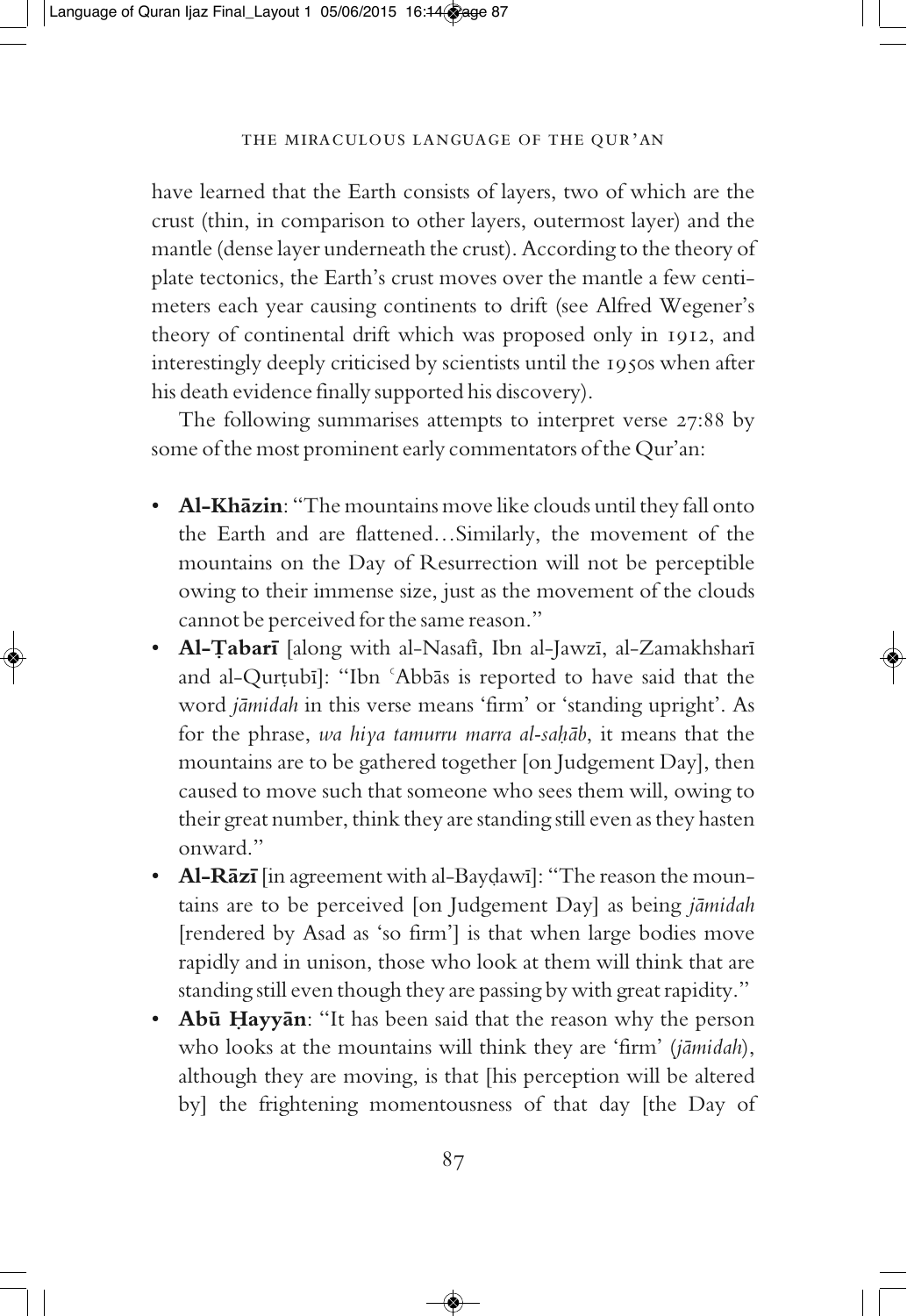Judgment]. In other words, he will not have the presence of mind to determine with certainty that they are not, in fact, standing still<sup>"</sup>

- **Ibn Kathīr**: "That is, you will see them as though they are stationary and unchanging when, in fact, they are passing by like clouds, that is, being removed from their place."
- **Al-Farrā'** [along with al-Akhfash al Awsat]: These commentators provide no explanation of the verse.

What is most disturbing is that even some modern interpreters of the Qur'an insist on stopping at the point reached centuries ago by early scholars, content with the interpretations their extremely limited knowledge had caused them to reach. For example, if we take a selection of ten modern English commentaries on the Qur'an (eight written by Muslims and two by non-Muslim Orientalists), we find that all the eight commentaries by Muslims (or, rather, their translations of Arabic commentaries) cling tenaciously to interpretations produced by early commentators.

As a result, the phrase *wa hiya tamurru marra al-sahāb* (while they are moving, or passing, as the movement of the clouds) has not been left as it is. In its interpretation, it has been considered necessary to transpose it into the future, a step that renders its actual meaning completely inaccessible to the English reader. Nevertheless, each of the translations insists on causing the verse to read, "will pass away" instead of:They are passing or moving.

Looking at this example further, even modern translators of the Qur'an have fallen into a peculiar and astonishing contradiction by translating the verb in the phrase *tahsabuhā* (you deem them, think them to be) with the future tense instead of the present tense. The verb phrase *tahsabuhā* refers to a present action, not a future one so has no meaning if it is rendered in the future tense. Nevertheless, most modern translations agree in rendering this verb in the future tense. Some translations (cf Hilali and Khan), in attempting to avoid the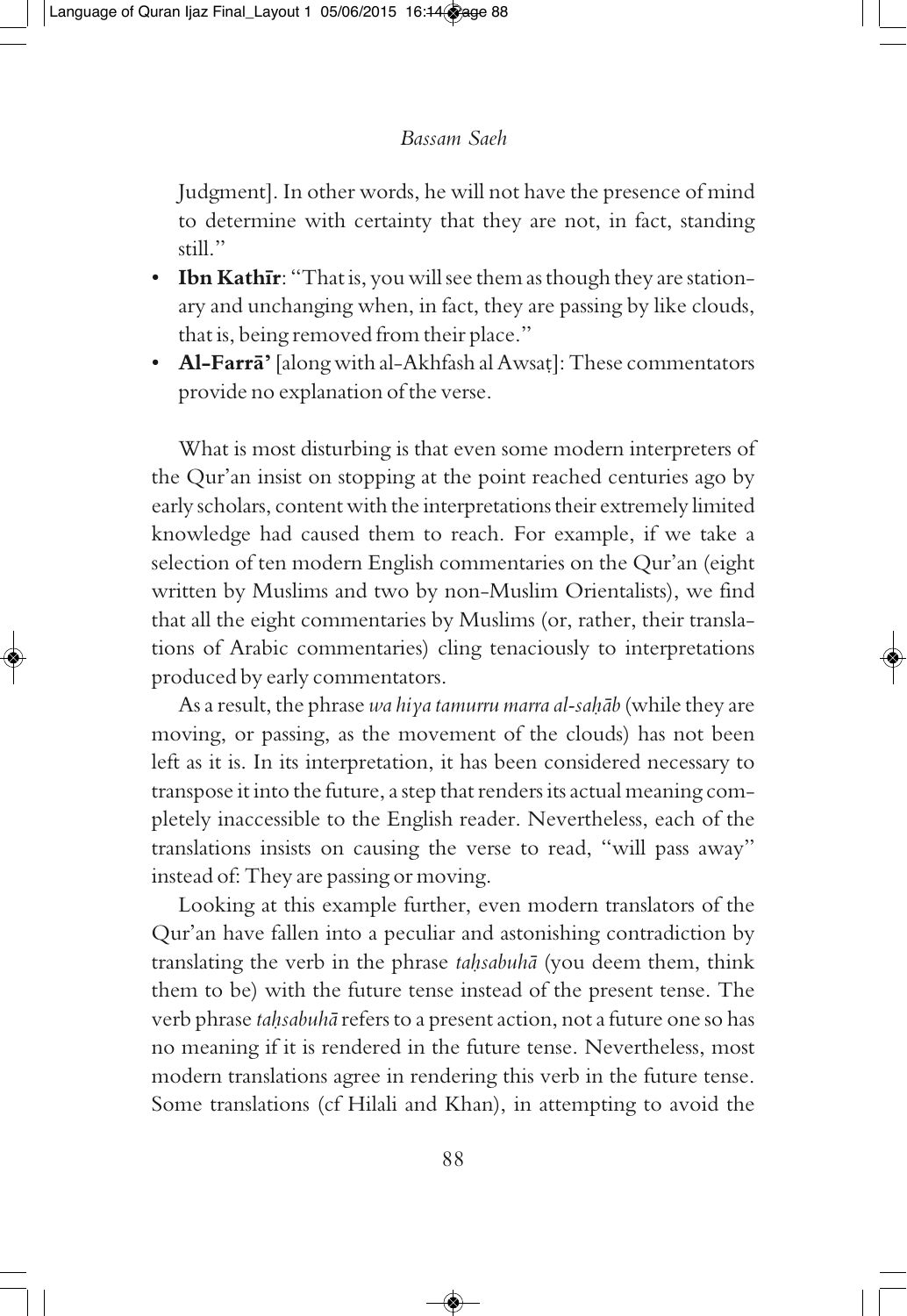resulting contradiction, distort the meaning of the verse even further by rendering both this phrase (*tahsabuha*) and the adverbial phrase following it (*wa hiya tamurru marra al-sahāb*) in the future tense: "And you will see the mountains and think them solid, but they shall pass away as the passing away of the clouds" [emphasisadded].

Fortunately, the non-Muslim, British Orientalist Richard Bell was free from the influence of early commentators when he undertook his translation of the Qur'an (completed 1937-1939). He looked at the text, if not with an eye for modernity, then, at least, with an eye for the rules of Arabic grammar. Therefore, placing only these rules before him, he translated this verse using the present rather than the future tense and thus produced a precise, accurate rendering as follows: "*And one sees the mountains apparently solid, yet passing like clouds.*"

Richard Bell was followed by the Muslim translator, Muhammad Marmaduke Pickthall, whose English rendering of the Qur'an was first published in  $1930$  (though the revised edition published in  $2002$ has been chosen for this sample). Pickthall translates the verse as follows: "*And you see the hills [and] you deem them solid while they are flying the flight of clouds.*"

In sum, the above example presents us with a clear picture of how a remarkable, miraculous aspect of the Qur'an continued to be obscured, rather than revealed, when some of its translators into English decided to imitate the interpretations of centuries old commentators seemingly oblivious to the fact that they had based their understanding on the limited knowledge available to them during theirlifetimes.

#### 恐残

Lastly, I must confess that, as I come to the end of my first journey in the study of the miraculous innovations in the language of the Qur'an, it has been a human "adventure" of discovery which, like all human endeavors, remains weak and inadequate no matter how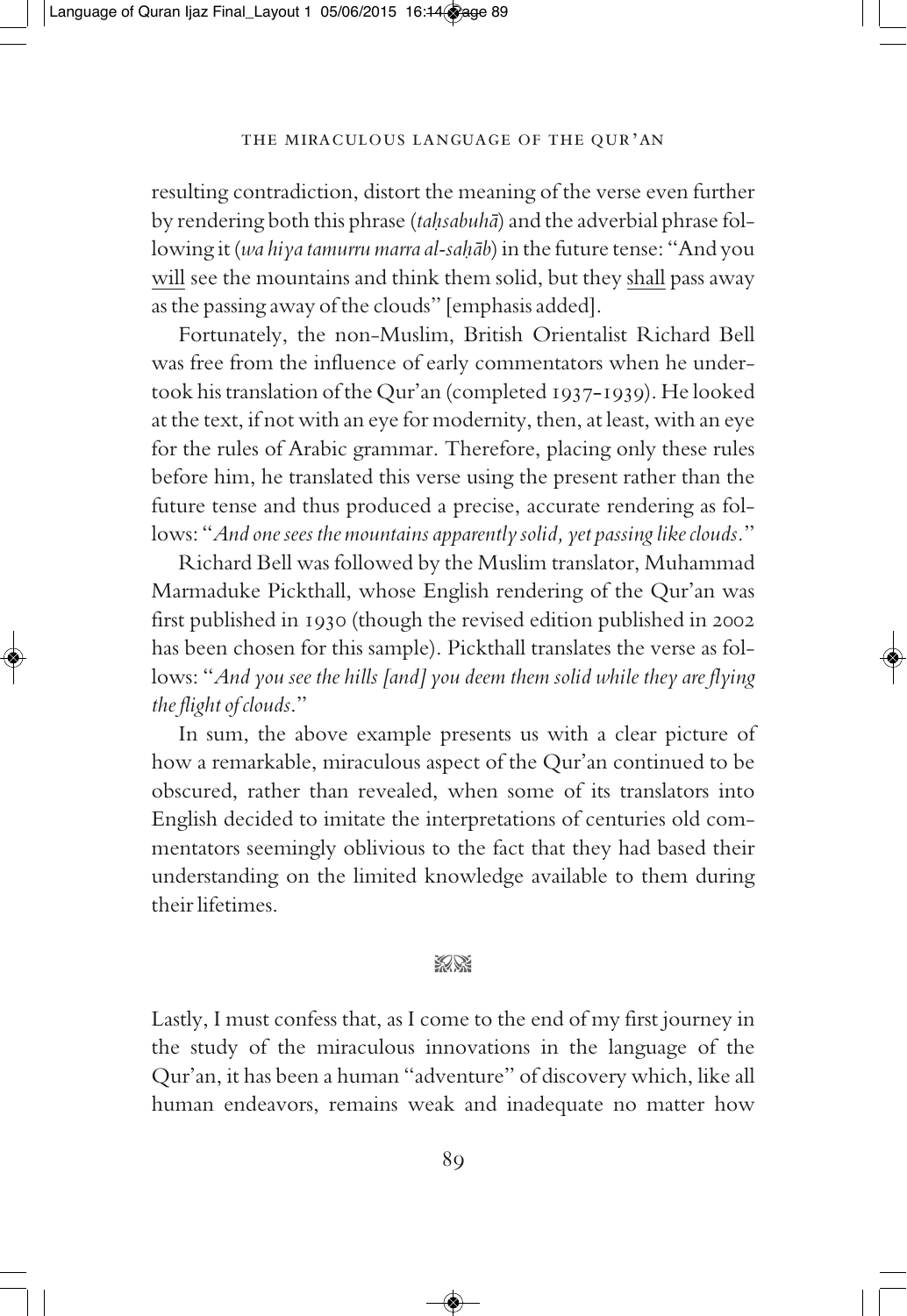scientific, academic or objective it may aspire to be. No human attempt to treat the divine language of the Qur'an will ever merit being described as more than an "adventure." How much weaker and more inadequate will such an attempt be when its subject matter is the perfect divine expression that suffers no lack or weakness of any sort, and which is untainted by even a shadow of error or falsehood?

The divine challenge to the Arabs of the Prophet's day to "...produce a *sūrah* of similar merit,..." (Asad), or "...produce a Sūra like thereunto..." (Abdullah Yusuf Ali) (*Sūrah al-Baqarah* 2:23) still stands as though the Qur'an had been revealed only yesterday. Whatever geniuses have graced the world down the ages, nothing and no one has succeeded in detracting from its imposing stature.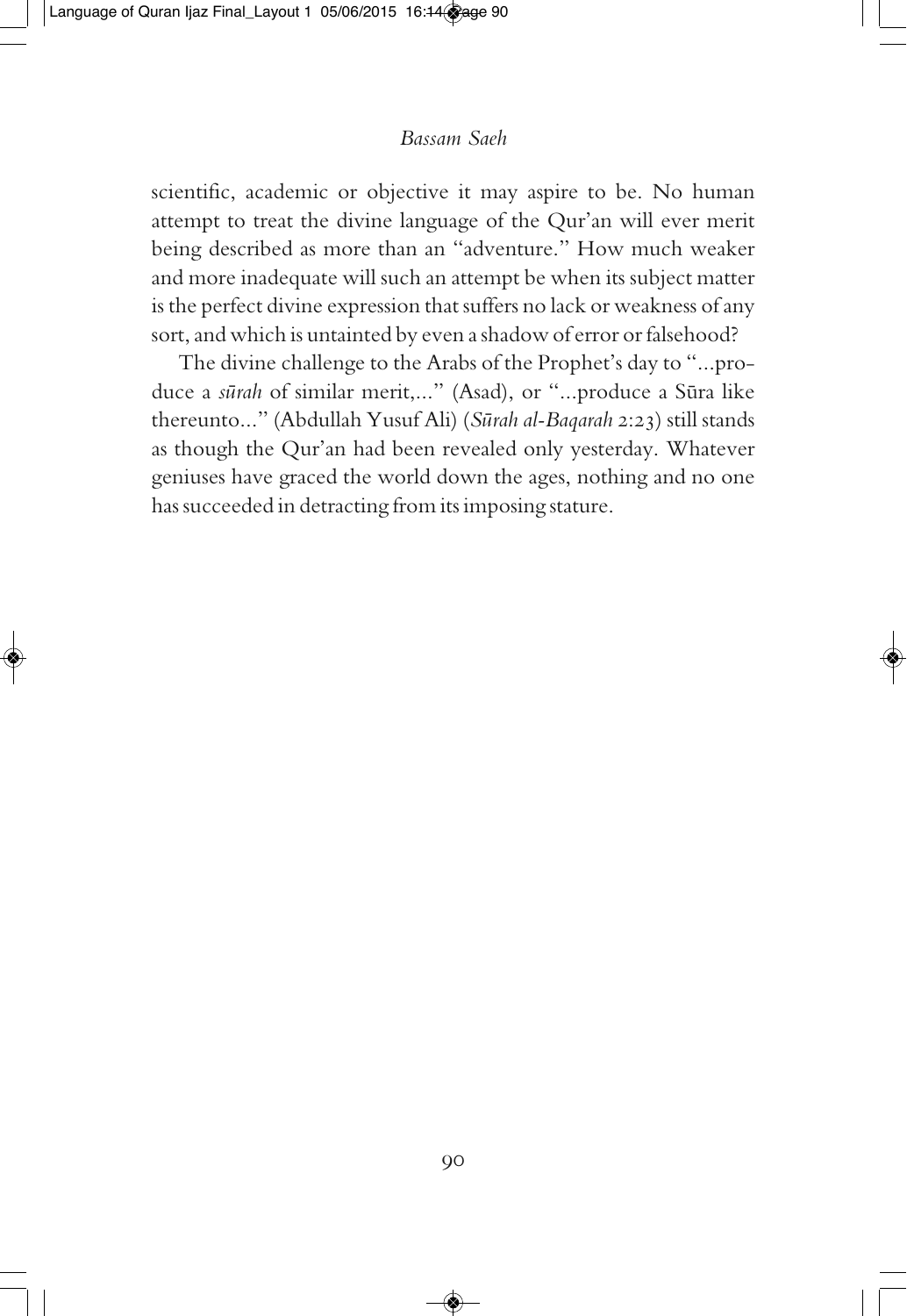# **NOTES**

- $\mathbf{r}$ Fakhr al-Dīn al-Rāzī, Al-Tafsīr al-Kabīr (Beirut: Dār Ihyā' al-Turāth al-'Arabī, 2001), Part 9, p. 446.
- 2 Jalāl al-Dīn al-Suyūțī, Al-Itgān fī °Ulūm al-Qur'ān (Beirut: Dār al-Kutub al-'Ilmiyyah, 2003), Part 2, p. 108.
- Sūrah al-Nahl 16:60, A.J. Arberry, The  $\overline{\mathbf{3}}$ Koran Interpreted (New York: Macmillan, 1955).
- This account was narrated by al-Hākim  $\mathbf{\Lambda}$ in al-Mustadrak 'alā al-Şahīhayn. Other accounts of stances taken by polytheists toward the Our'an are mentioned by Samirah al-Zavid in Mukhtasar al-Jāmi<sup>c</sup> fī al-Sīrah al-Nabawiyyah (Damascus: Al-Matba'ah al-'Ilmiyyah, 1995).
- In my documentation of pre-Islamic  $\zeta$ poetry, I have relied for the most part on the encyclopedia of poetry (on CD) compiled by the United Arab Emirates cultural academy. This encyclopedia has been issued in several editions. The first edition was published in 1998, the second in 2000, and the third in 2003. For the record, I should state here that without this encyclopedia in particular, as well as other also available on CD, I would not have been able to complete my research on this topic.
- This instance occurs in the declaration 6 that wa lam yakun lahu kufuwan ahad, which is rendered as, "there is nothing that could be compared with Him" (Sūrah al-Ikhlāṣ 112:4). The negative verb phrase lam yakun, translated as "there is nothing," actually means "there was nothing, there is nothing, and never will be anything." Hence, its

meaning is not limited to the past alone as it would be in human usages of this verb

- Narrated on the authority of Sa'd ibn  $\overline{7}$ Abī Waqqāṣ, Siyar A'lām al-Nubalā, al-Dhahabi.
- The authors of these statements are:  $(I)$  $\mathbf{8}$ Ibn al-Muqaffa<sup>c</sup>, Kalilah wa Dimnah, p. 68; (2) Ibn Hazm, Tawq al-Hamāmah, p. 216; (3) Taha Husayn, Fī al-Adab al-Jāhilī, p. 315; (4) Al-Ma<sup>c</sup>arrī, Rasā'il Abī al-'Alā' al-Ma'arrī, vol. 3, p. 587; and  $(5)$ Al-Rafii, Wahi al-Qalam, vol. 1, p. 16.
- The art of reciting the Qur'an in  $\Omega$ keeping with established rules of pronunciation and intonation.
- 10 Jeffrey Lang, Even Angels Ask: A Journey to Islam in America (Beltsville, MA: Amana Publications, 1997), p. 139. The Arberry quote is taken from Arthur J. Arberry, The Koran Interpreted (Oxford: Oxford University Press, 1964), Introduction. The Denny quote is taken from Fredrick Denny, Islam (New York: Harper & Row Publishers, 1987), p. 88.
- 11 Abū Zakariyyā Yaḥyā ibn Sharaf al-Nawawī, Riyād al-Şālihīn, ed. Abd al-Aziz Rabah and Ahmad Yusuf al-Daqqaq, (Damascus: Dār al-Ma'mūn li al-Turāth, 1980), p. 4.
- 12 Narrated by Ahmad (Ahmad ibn Hanbal, Musnad).
- 13 In this verse I depart from the translations (interpretations) of both Muhammad Asad and Abdullah Yusuf  $Al<sub>i</sub>$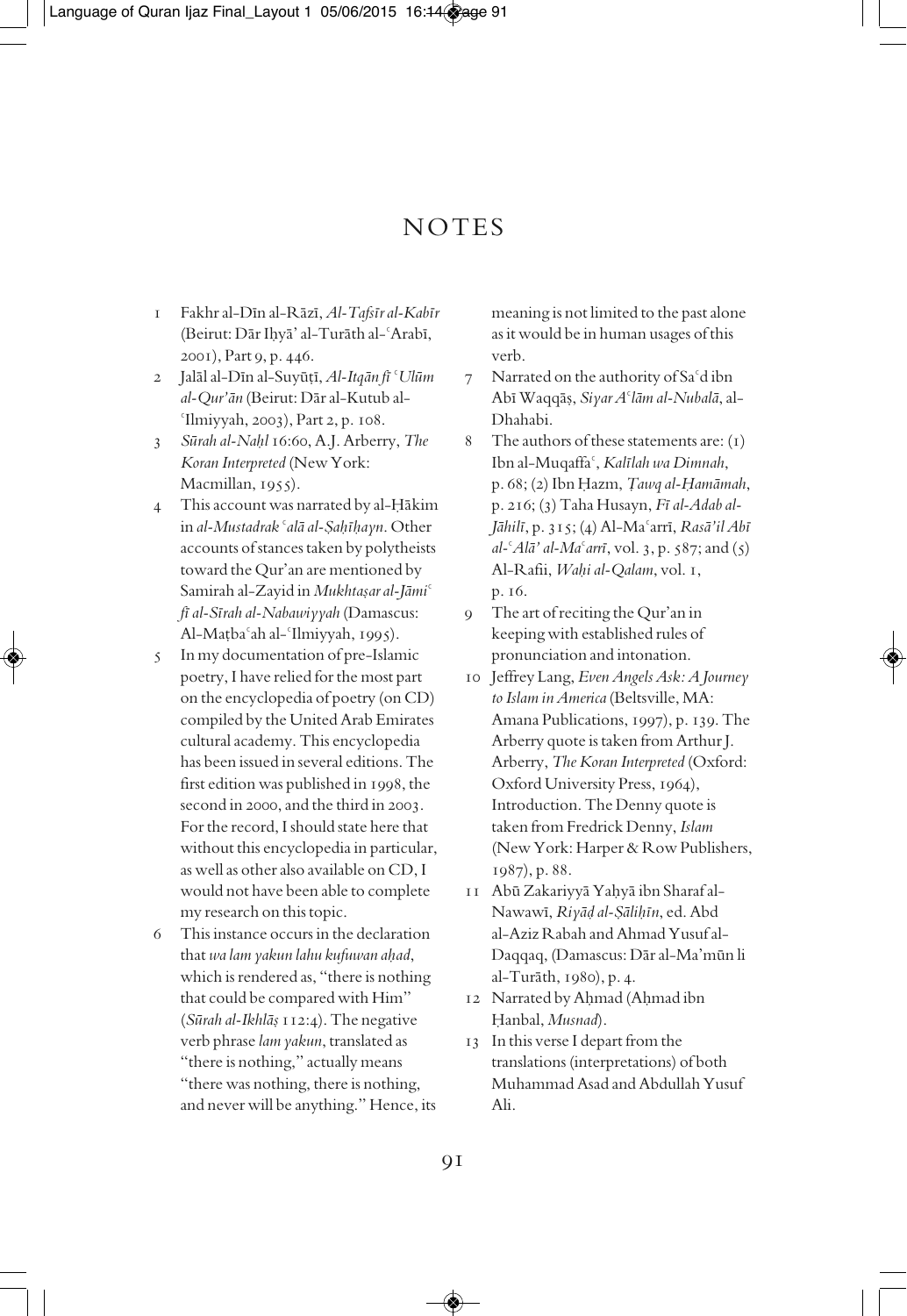- Christoph Luxenberg, *The Syro-AramaicReadingof the Koran:A Contribution tothe Decodingof the Languageof the Koran* (Berlin:Verlag Hans Schiller, 2007).
- 15 An example of a *harf masdarī* would be the particle *an*, which can be followed either by the subjunctive (*nasb*) in the present tense, or by a verb in the past tense. One might say, "after he went" (*ba¢da an dhahaba*) or "after he goes" (*ba¢da an yadhhaba*). Either of these combinations of the particle *an* with a following verb can be substituted with a verbal noun (*masdar*). Hence, instead of saying *ba¢da an dhahaba*, "after he went," one could say, *ba<sup>c</sup>da dhahābihi* (literally, "after his going"), and instead of *ba¢da an yadhhaba*, "after he goes," one could also say, *ba¢da dhah¥bihi* (literally, "after his going").
- Asad translates the phrase as, "God caused it to taste the all-embracing misery of hunger and fear," referring in afootnote to the way in which misfortune "envelops man like a garment" (*Tāj al-ʿArūs*). See Muhammad Asad, *The Message of the Qur'an* (Gibraltar: Dar al-Andalus, 1984), p. 414.
- 17 Al-Shawkānī, *Tafsīr Fath al-Qadīr* (Cairo: Dār al-Fikr, no date), vol. 3, p. 200.
- 18 Al-Sakkākī, Miftāh al-<sup>c</sup>Ulūm (Beirut: Dār al-Kutub al-'Ilmiyyah, 2000), p. 298.
- 19 Narrated by al-Hākim. For a number of related accounts about 'Umar, see Jalāl al-Dīn al-Suyūțī, *Jāmi<sup>c</sup> al-Ahādīth li al-* $Mas\$ anīd wa al-Marāsīl, compiled and arranged byAhmadAbd al-Jawwad and AbbasAhmad Saqr(Damascus: Matba<sup>c</sup>at Muhammad Hāshim al-Kutubī, 1981); section on *masānīd*

(plural of*musnad*,atradition traceable in uninterrupted ascending order to its first authority), vol. 2, pp.  $143-145$ .

- TheArabic translation is taken from the edition published by Dār al-Kitāb al-Muqaddas fī al-ʿĀlam al-ʿArabī, 1981.
- 21 Dār al-Kitāb al-Muqaddas fī al-ʿĀlam al-'Arabī, edition 2004.
- SeeAhmadAlial-Imam,*Variant Readingsof the Qur'an:A Critical Study of Their Historical and Linguistic Origins* (Malta: IIIT, 2011).
- 23 Narrated by both al-Bukhārī and Muslim with some difference in wording. For more hadiths on this topic, see books written on the subject of the Qur'an's variant readings, especially the introduction to Ibn al-Jazarī (d. 833 / ), *TaqrÏb al-Nashr fÏ al-Qir¥'¥t al-¢Ashr*, ed.Ibrahim Atwah Awad, (Cairo: Dār al-Hadīth, 1966),  $pp.47 - 5I.$
- One version of thisaccount mentions that he met Gabriel "at the rocks ofal-Mara'," which is a reference to a mountain in Qubā'.
- 25 Narrated by al-Tirmidhī on the authority of Ubayy ibn Ka'b.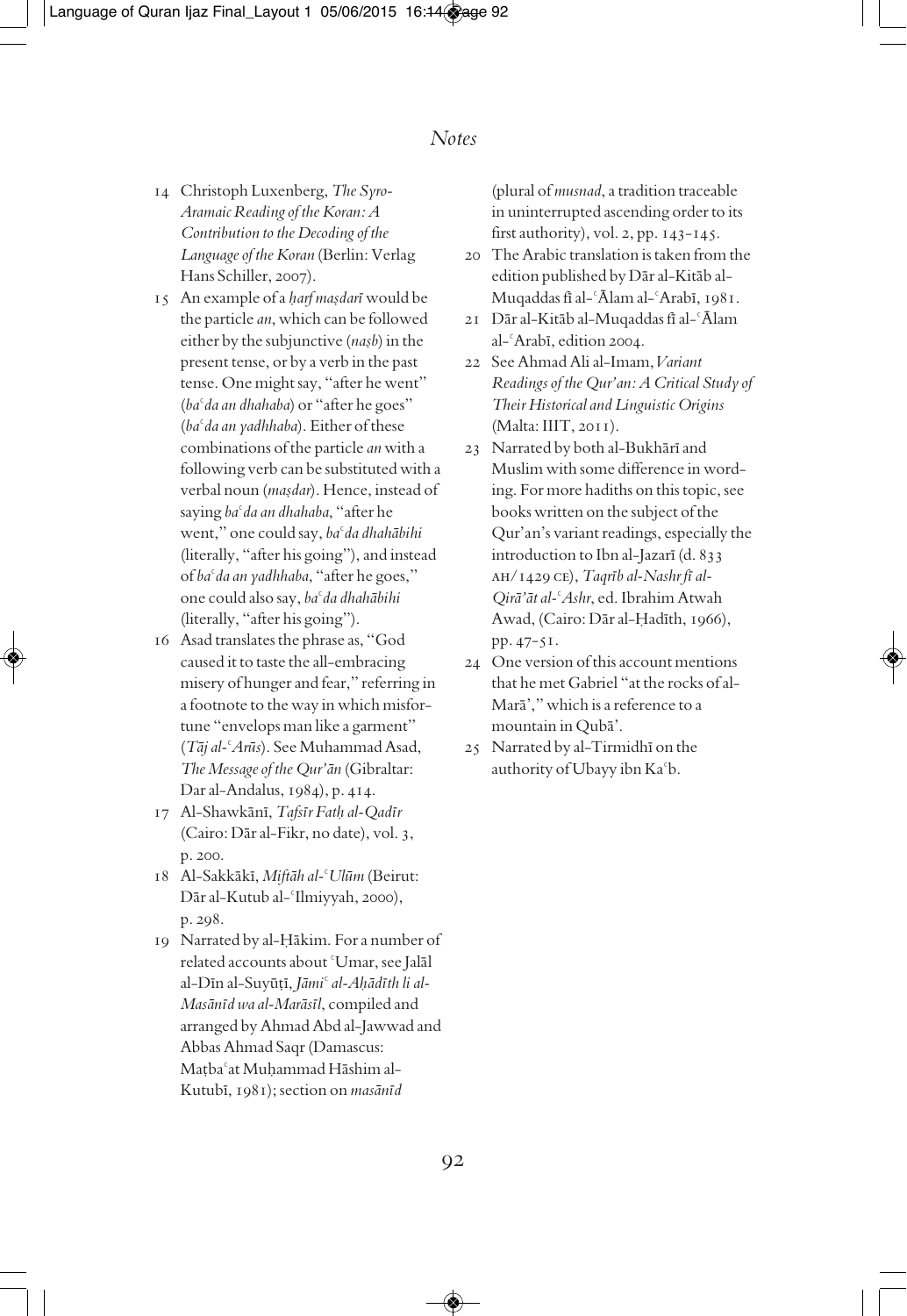# SELECTED SOURCES AND REFERENCES

The following listing does not include hadith collections, dictionaries, encyclopedias, works on grammarand language, or Qur'anic commentaries to which we have not made reference in this study. Nor does it include the numerous encyclopedias in CD form on which we have relied, including encyclopedias of the Holy Qur'an, Prophetic Hadith, and Arabic poetry, particularly the 1998, 2000 and 2003 editions of the important encyclopedia (on CD) compiled by the United Arab Emirates cultural academy.

#### *Arabic Language Sources*

- Alalwani, Taha Jabir. *Na^wa Mawqif Qur'¥nÏ min al-Naskh* (Cairo: Maktabat al-Shur‰q al-Dawliyah, 2007).
- Al-Ansari, Ahmad Makki. *Nazariyyat al-Nahw al-Qur'ānī* (Jeddah: Dār al-Qiblah, 1405 AH/1984 CE).
- Al-Așbahānī, Abū Bakr Aḥmad ibn al-Ḥusayn. *Al-Mabsūț fī al-Qirā'āt al-ʿAshar*, ed. Subai Hamzah Hakimi, (Jeddah: Dār al-Qiblah and Beirut: Mu'assasat 'Ulūm al-Qur'ān, 1995).
- Al-Bāqillānī, al-Qādī Abū Bakr Muḥammad ibn al-Țayyib. *I'jāz al-Qur'ān*. Edited and Annotated by Salah ibn Uwaydah, (Beirut: Dār al-Kutub al-'Ilmiyyah, 2001).
- Al-Far¥hÏ, ¢Abd al-¤amÏd. *TafsÏr Ni·¥m al-Qur'¥n wa Ta'wÏl al-Furq¥n bil-Furq¥n* (India:Al-Dā'irah al-Hamidiyyah, 2000).
- Ibn al-JazarÏ, Mu^ammad ibn Mu^ammad.*TaqrÏb al-Nashr fÏ al-Qir¥'¥t al-¢Ashr*, ed.Ibrahim Atwah Awad, (Cairo: Dār al-Ḥadīth, 1996).
- Al-Jurjānī, 'Abd al-Qāhir. *Dalā'il al-I<sup>t</sup>jāz*, with commentary by Mahmud Muhammad Shakir, (Cairo and Jeddah: Dār al-Madanī, 1992).
- *Al-Kitāb al-Muqaddas* (Beirut: Dār al-Kitāb al-Muqaddas fī al-Sharq al-Awsat, 2004).
- *Al-Kitāb al-Muqaddas* (Dār al-Kitāb al-Muqaddas fī al-ʿĀlam al-ʿArabī, 1981).
- Al-Qattān, Manā<sup>c</sup>. *Mabāḥith fī* <sup>*¢Ulūm al-Qur'ān* (Beirut: Mu'assasat al-Risālah, 1998).</sup>
- Al-Rāzī, al-Fakhr. Al-Tafsīr al-Kabīr (Beirut: Dār Ihyā' al-Turāth al-ʿArabī, 2001).
- Al-Sakākī, Abū Yaʿqūb Yūsuf. *Miftāḥ al-ʿUlūm*, ed. ʿAbd al-Hamid Hindawi, (Beirut: Dār al-Kutub al-'Ilmiyah, 2000).
- Al-Shawkānī, Muḥammad ibn ʿAlī. *Fatḥ al-Qadīr: al-Jāmiʿ bayn Fannay al-Riwāyah wa al-*Dirāyah min <sup>*fIlm al-Tafsīr* (Cairo: Dār al-Fikr, no date).</sup>
- Al-Suy‰~Ï, Jal¥lal-DÏn. *Al-Itq¥n fÏ ¢Ul‰m al-Qur'¥n*, ed. Muhammad Salim Hashim, (Beirut: Dār al-Kutub al-'Ilmiyyah, 2003).

\_\_\_\_\_\_\_\_\_\_. *J¥mi¢ al-A^¥dÏth li al-Mas¥nÏd wa al-Mar¥sÏl*. Compiled and arranged by Ahmad Abd al-Jawwad and Abbas Ahmad Saqr, (Damascus: Mațba<sup>c</sup>at Muḥammad Hāshim al-Kutubī, 1981).